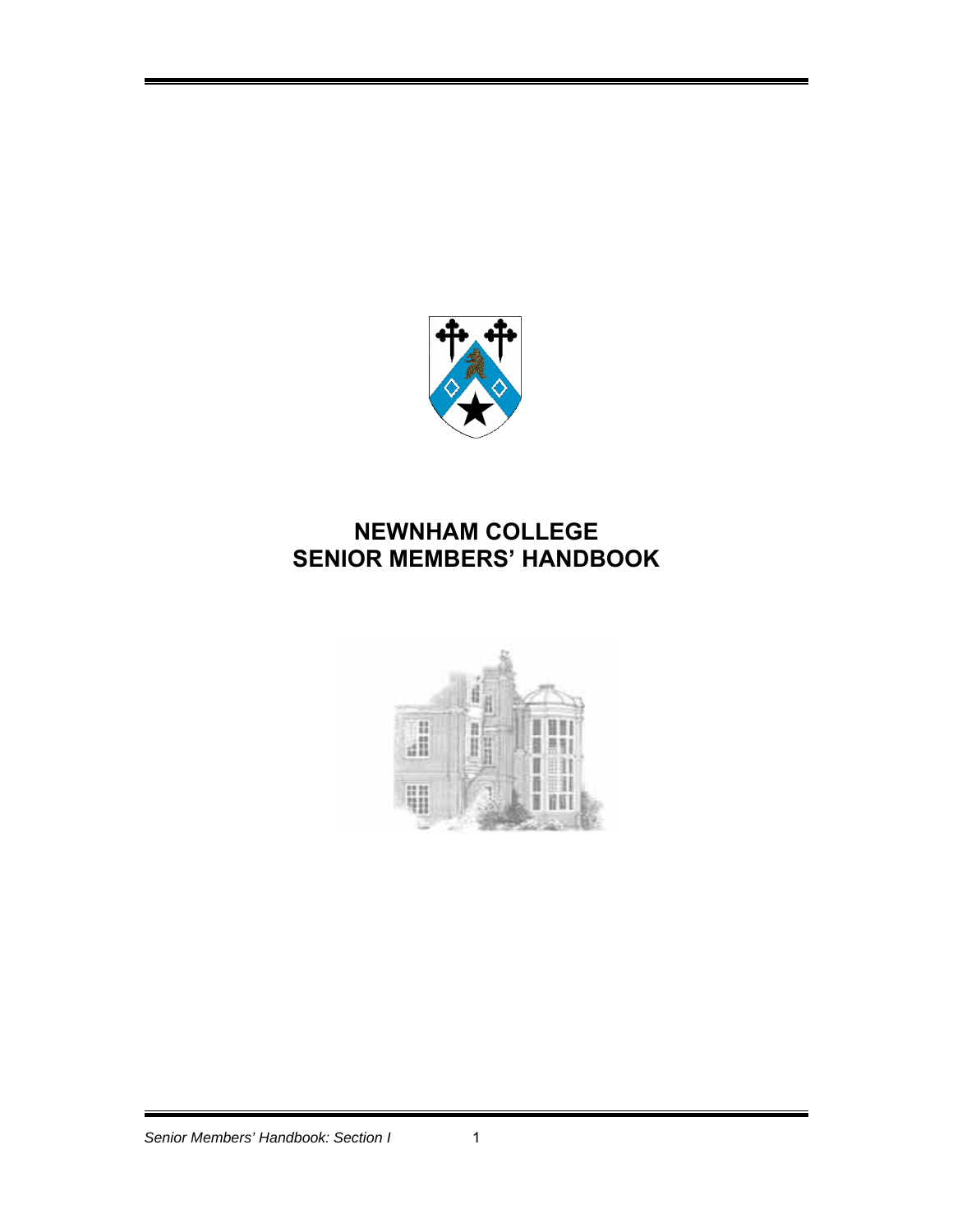# **CONTENTS PAGE**

| INTRODUCTION TO THE SENIOR MEMBERS' HANDBOOK | 4   |
|----------------------------------------------|-----|
| INTRODUCTION TO NEWNHAM COLLEGE              | 5.  |
| GOVERNANCE STRUCTURE OF THE COLLEGE          | 6   |
| <b>PRINCIPLES OF GOOD GOVERNANCE</b>         | 10  |
| BECOMING A SENIOR MEMBER OF THE COLLEGE      | 12. |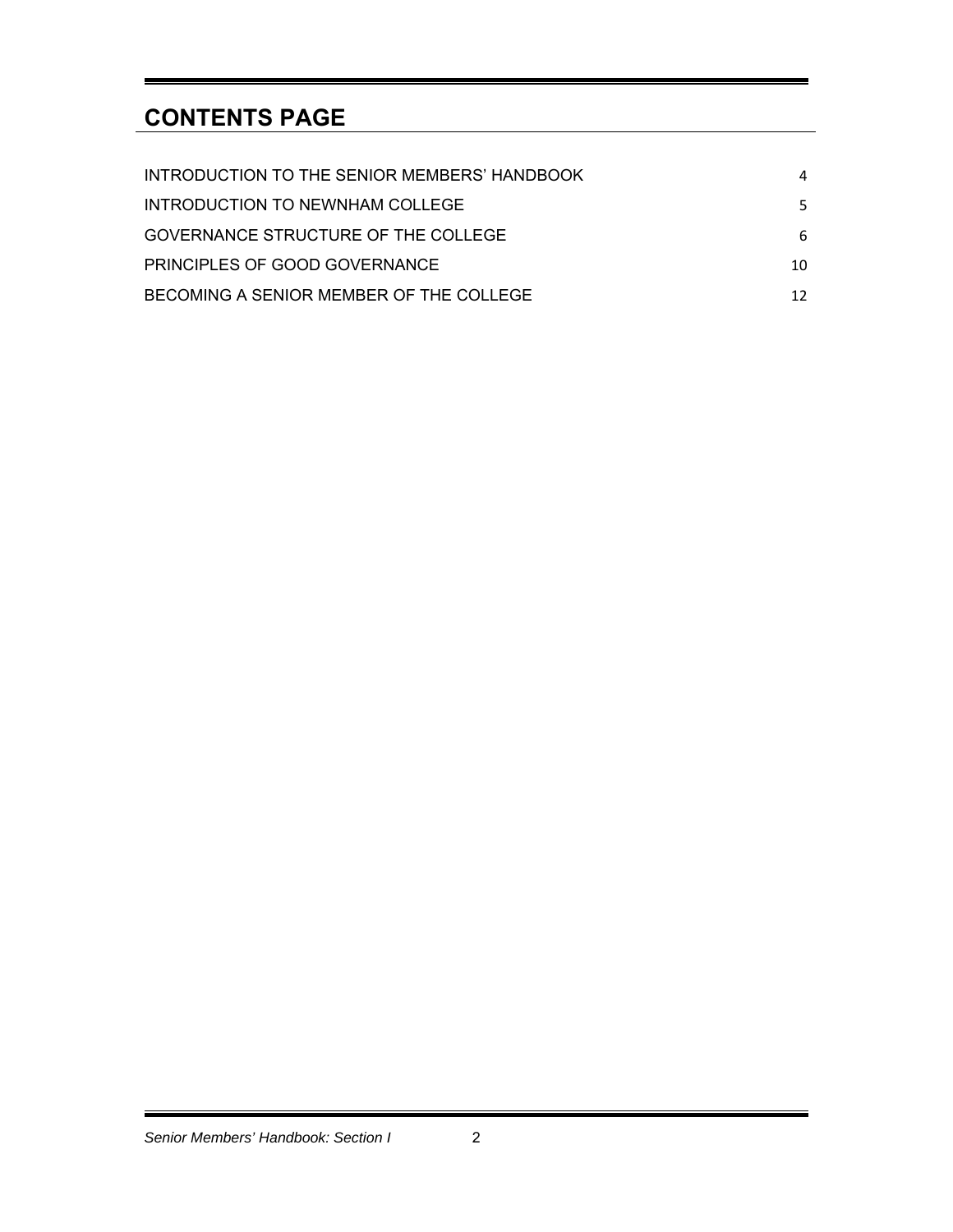| <b>SENIOR MEMBERS' HANDBOOK ISSUE &amp; UPDATES</b> |                         |                  |
|-----------------------------------------------------|-------------------------|------------------|
| <b>Pages</b>                                        | <b>Issue Number</b>     | <b>Date</b>      |
| $1 -$                                               | $\pmb{0}$               | September 2011   |
| $1 -$                                               | $\mathbf 1$             | <b>June 2014</b> |
| $1 -$                                               | $2^{\circ}$             | June 2016        |
| $1 -$                                               | $3 \quad \blacksquare$  | April 2019       |
| $1 -$                                               | $\overline{\mathbf{4}}$ | October 2021     |
|                                                     |                         |                  |
|                                                     |                         |                  |
|                                                     |                         |                  |
|                                                     |                         |                  |
|                                                     |                         |                  |
|                                                     |                         |                  |
|                                                     |                         |                  |
|                                                     |                         |                  |
|                                                     |                         |                  |
|                                                     |                         |                  |
|                                                     |                         |                  |
|                                                     |                         |                  |
|                                                     |                         |                  |
|                                                     |                         |                  |
|                                                     |                         |                  |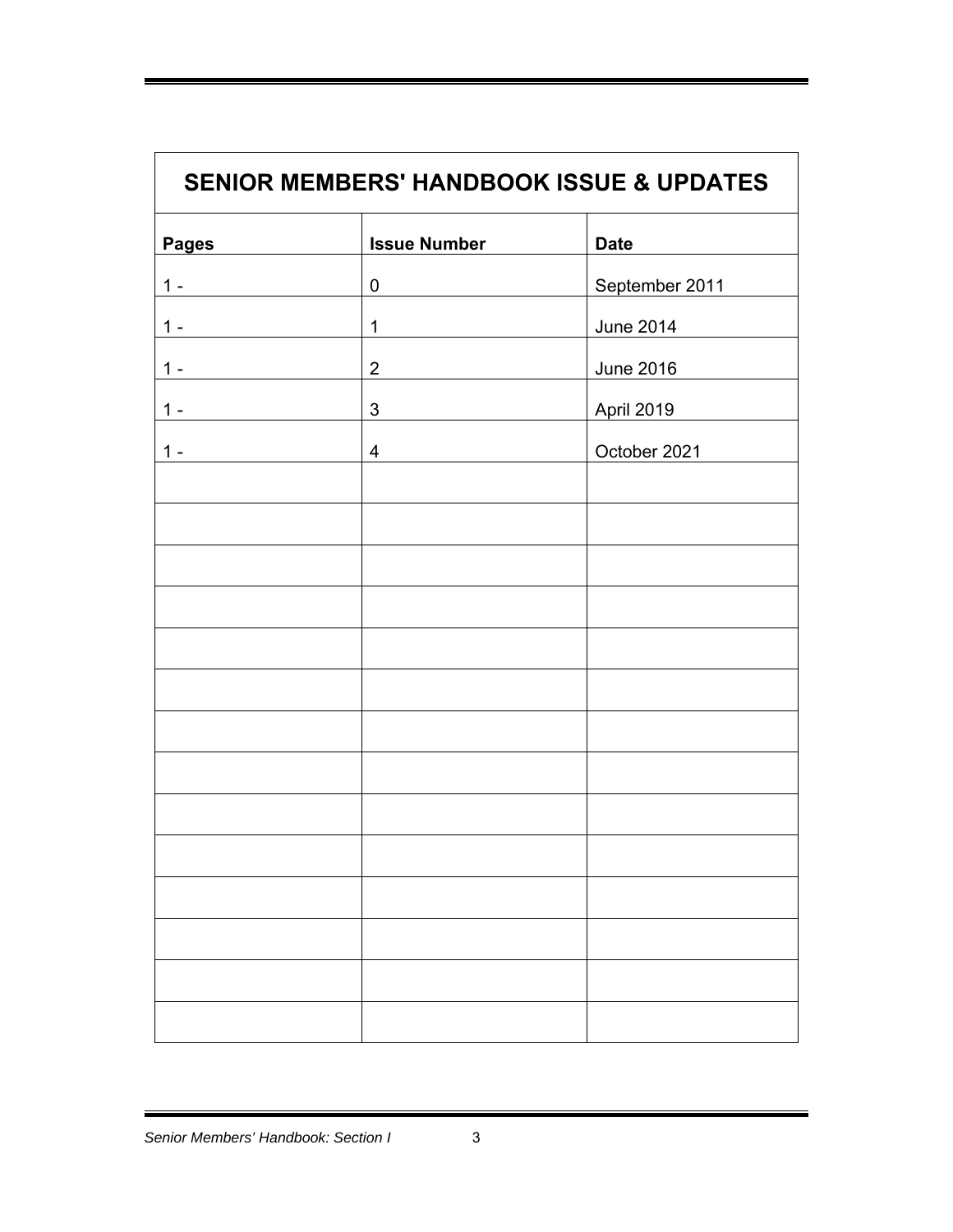# **INTRODUCTION TO THE SENIOR MEMBERS' HANDBOOK**

The Senior Members' Handbook is intended to be a guide to the governance, management and procedures of Newnham College to help Fellows and other Senior Members of College understand what the College has to offer and how they can make the best contribution to College life.

The Handbook applies to all Senior Members who are entitled to attend Governing Body meetings, to Bye-Fellows and other members of the College who hold a teaching or administrative post which entitles them to Full Membership of the Senior Combination Room. Some sections apply only to those for whom the College is their main employer and who have a contractual letter of appointment. This is flagged up in the relevant sections.

The entitlements and privileges which are attached to any appointment within the College are balanced by obligations to make a contribution to the smooth running of the College as an institution and community.

This Senior Members' Handbook should be read in conjunction with the College Statutes and Ordinances. The College recognises that many office-holders or employees may be affiliated to or employed by other institutions, including the University of Cambridge or another College. While respecting the obligations a Senior Member may have to another institution, the College expects the contents of this Handbook to be observed so far as they are appropriate to the Senior Member's relationship with the College.

The Senior Members' Handbook was approved by the College Council on 17 June 2011 and may be amended from time to time through a consultative process between the Council and the Governing Body.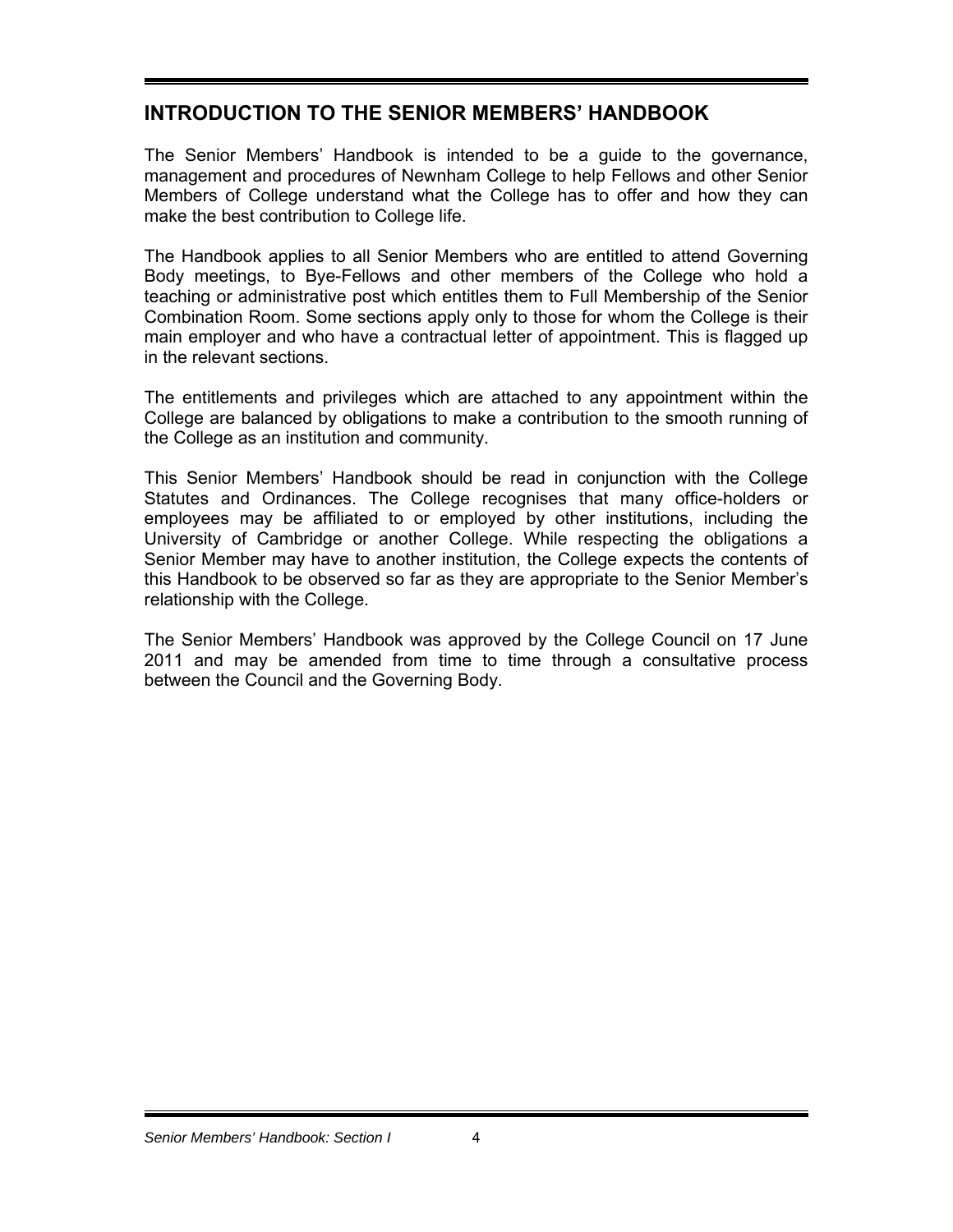## **INTRODUCTION TO NEWNHAM COLLEGE**

Newnham College is an educational charity founded in 1871 to promote academic excellence for women. It has been a College of the University of Cambridge since 1948. The College's main purpose, enshrined in its Royal Charter, is to advance education and learning among women, to provide accommodation in which they can reside and study, and to support and promote research.

The College is a charitable corporation registered with the Charity Commission. The Principal and Fellows who are members of the Governing Body together form the legal entity that is Newnham College. Members of the College Council are the College's charity trustees.

The College is a self-governing institution, operating within the context of the University of Cambridge.

Newnham College has an ethos of personal responsibility and of respect for the dignity of all members of the Newnham community, be they academic or nonacademic staff, graduate or undergraduate students. We encourage an environment in which each individual can develop personally and can take on new roles when ready to do so.

Each member of the Newnham community plays her or his own part in our success. We value each individual contribution as well as the achievements of the College as a whole. We are committed to seeking the views of all members of College when making decisions that affect them and we welcome suggestions as to how we might do things better.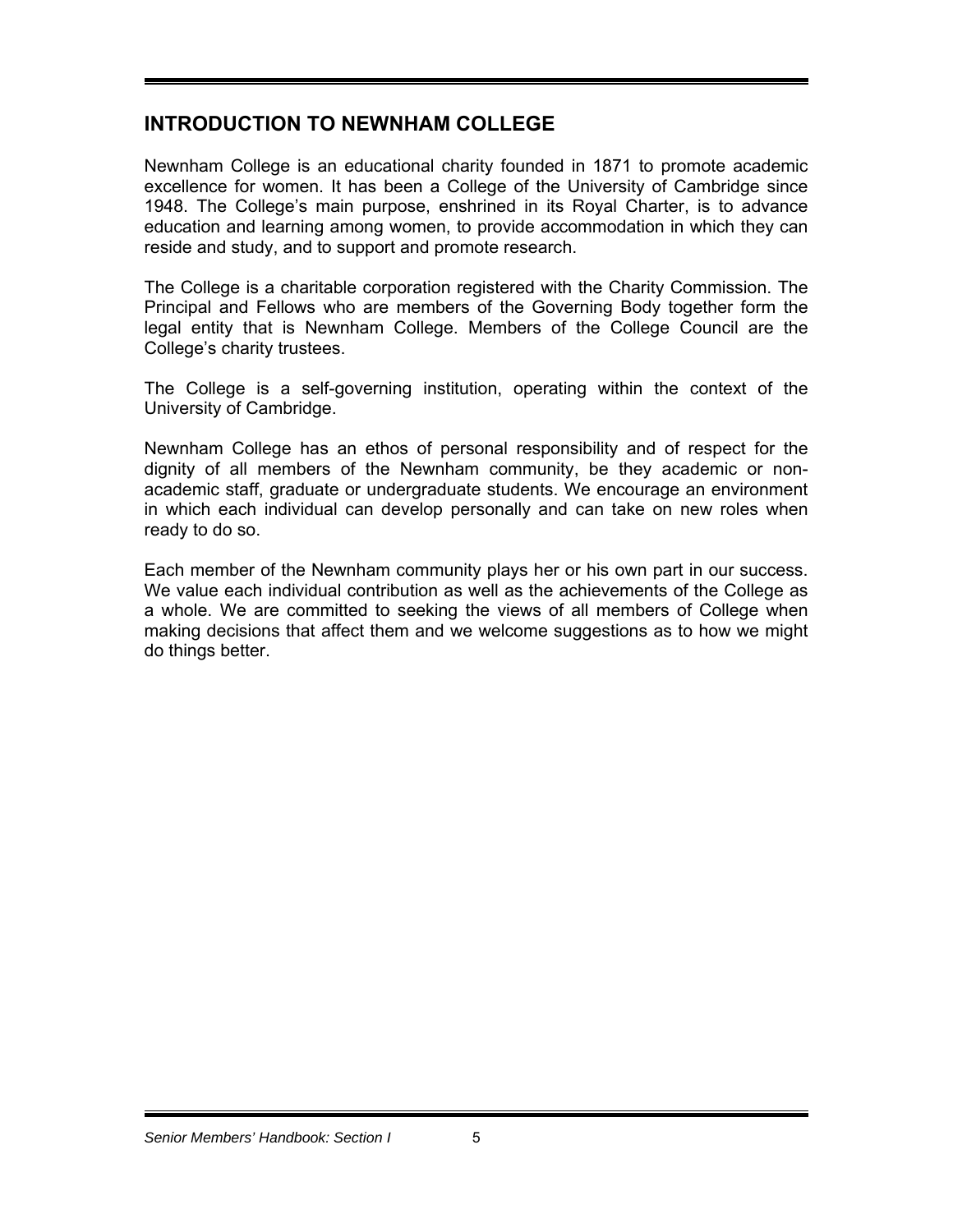# **GOVERNANCE STRUCTURE OF THE COLLEGE**

## *Governance framework in which the College must operate*

Newnham College was created by Royal Charter granted on 12 April 1917. The Charter is the key constitutional document of the College.

The College was received into the University of Cambridge by University Statute on 27 April 1948. The College thereupon became subject to the Universities of Oxford and Cambridge Act 1923 together with the other Acts of Parliament which apply to the Cambridge Colleges. These include the Universities and Colleges Estates Act 1925 and the Universities Colleges and Trusts Act 1943. There is therefore a legislative context in which the College must operate as part of the University.

Each College also has its own independent legal status under its own governing Statutes. The Statutes for Newnham College are published on the College's website, and new Senior Members are issued with a booklet containing the Charter, Supplemental Charter and Statutes. These Statutes set out the principal rules by which the College is governed and managed, under its Charter, and within the wider context of both the University Statutes and the legislative background.

The Statutes (which can be amended only by formal process) are augmented by Ordinances in which are set out the more general rules of management. The Ordinances can be amended by the College (following due procedure) whereas any proposed alteration to the College Statutes requires the approval of HM the Queen in Privy Council.

## *Responsibility for governance and management*

## **The Principal (Statute VI)**

The College's Statutes provide (Statute VI(2)) that the Principal 'shall exercise a general superintendence over the affairs of the College and shall have power, in all cases not provided for by the Charter or by these Statutes or by order of the Governing Body or Council, to make such provisions for the good government and discipline of the College as she shall think fit.' The effect of this is that the Principal has final responsibility for ensuring (and is accountable for ensuring) the good governance of the College. This responsibility remains in place whether or not she is acting through the College's formal committee structure (explained further below).

## **Governing Body (Statute IV)**

The College's Charter (Article 7) provides that the Governing Body's powers 'shall extend…to all questions affecting the good Government of the College, the promotion of the interests thereof, and the maintenance and improvement of the discipline and studies of the students'. This is understood to mean that the Governing Body is responsible for the long-term strategic vision of the College, and also provides the policy context within which the Council's management takes place. The Ordinances of the Governing Body, together with the Statutes, govern its business.

In addition to its broad general powers, the Governing Body has certain defined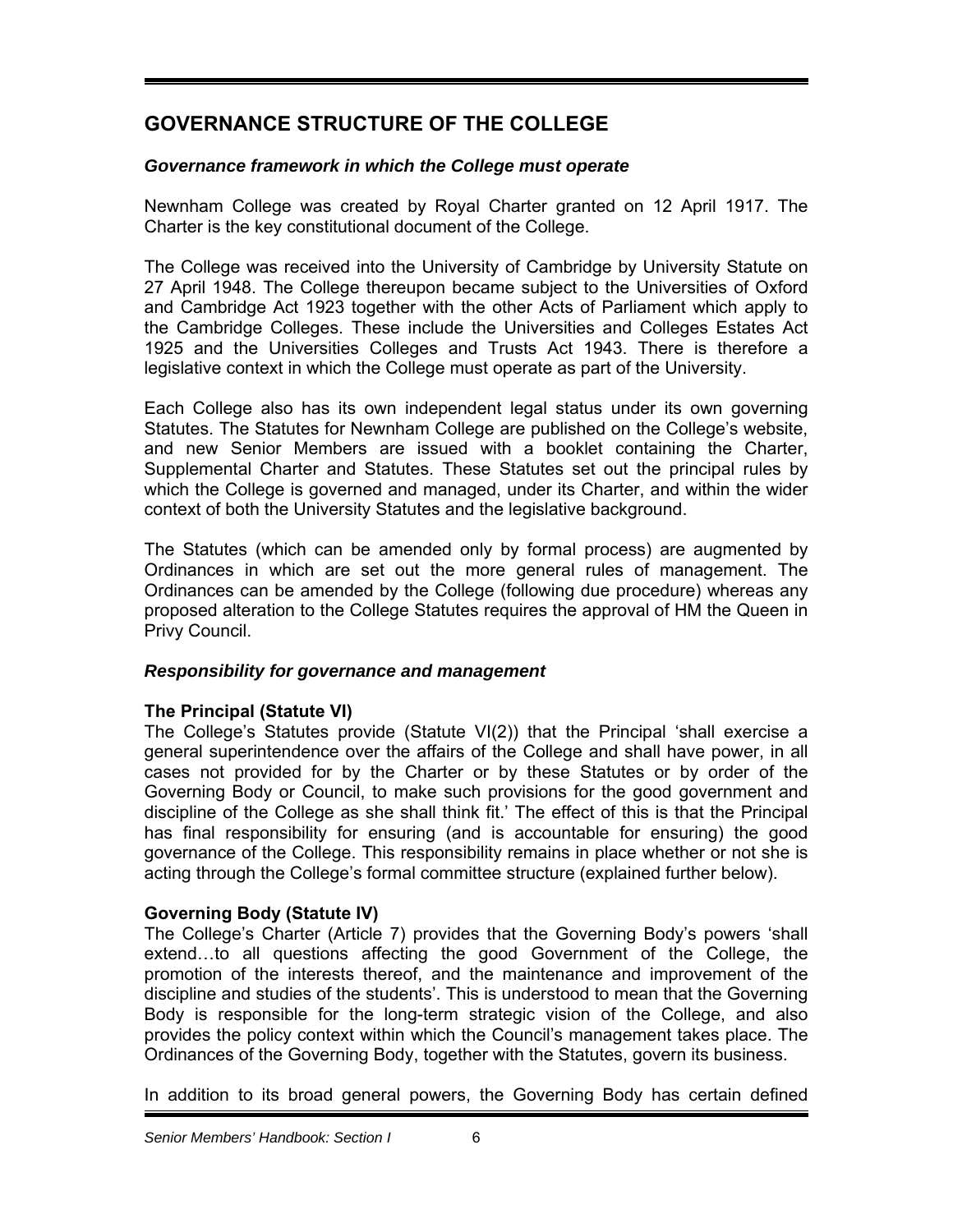responsibilities. These include: the election of the Principal (Statute VII), the appointment of the Bursar (Statute IX), election of certain Fellows (Statute III), approval of the College accounts (Statute XIX) and of the constitutions of the student bodies (Education Act 1994: Student Union Reform).

The membership of the Governing Body is prescribed by the College's Charter and consists of the Principal, Fellows in Category A, Research Fellows, Professorial Fellows, Fellows in Category D, Associate Fellows and a representative number of Junior Members.

In addition, certain Senior Members of the College (including the Bursar, the Domestic Bursar, the Development Director and male College Lecturers), if not Fellows, may be either entitled or invited to attend meetings of the Governing Body, and their attendance may be required by the terms of their appointment.

The wide membership and representation at Governing Body meetings is to ensure that the College is appropriately governed within its governance framework and that there is engagement with the College's governance responsibilities across the Senior and Junior Members of College.

The Bursar has a general duty under Statute  $IX(2)$ : "The property and income of the College shall be managed by the Bursar in accordance with the directions of the Council". This is currently understood to mean that the Bursar is responsible to the College Council and Governing Body for all matters affecting the College finances and management of the College estate, properties, trust and other funds; for legal matters; for personnel and IT policy and for the maintenance and development of the College site and buildings.

The Senior Tutor, although her role is not defined in the Statutes, is currently expected to be responsible for the smooth running of the College's academic administration and its teaching and tutorial arrangements.

## **The College Council (Statute V)**

The College Council is responsible for managing the College and conducting its general business, subject to resolutions of the Governing Body, to the Charter and Statutes (Charter Article 12, Statute V, 8).

Membership of the Council is also prescribed by the College's Charter (Article 11 and Statute V, 1 and 2). The Council is chaired by the Principal, who is an ex officio member as are the Vice-Principal, the Senior Tutor and the Bursar. The other Council members are eight Senior Members elected from the Governing Body, together with one elected representative of the Middle Combination Room and two elected representatives of the Junior Combination Room.

Members of the Council, as charity trustees, are required to fulfil their responsibilities in accordance with charity law. Charity trustees are required to ensure that there is a governance structure in place which applies throughout the organisation for which they are responsible, to support the College in fulfilling the objectives set out in its Charter.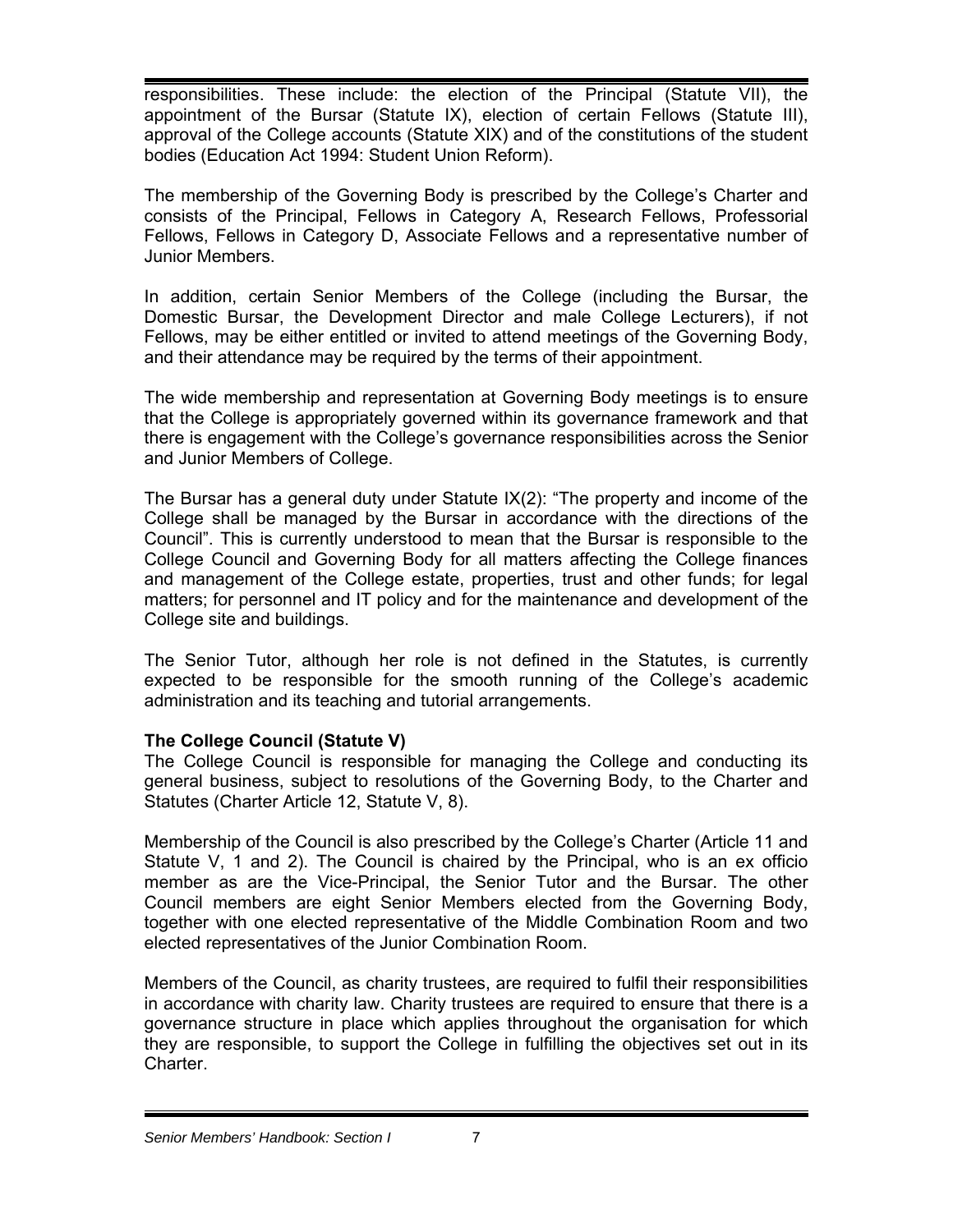#### **Fellows**

The categories of Fellow elected by Newnham College are set out in Statute III, 1. These are:

Members of the Governing Body: Fellows in Category A, Research Fellows, Professorial Fellows, Fellows in Category D, Associate Fellows.

Fellows who are not members of the Governing Body: Honorary Fellows, Fellows Emeritae, Bye-Fellows, Visiting Research Fellows, Travelling Research Fellows.

Further information about Fellowships may be found on the College website.

#### **Promise to observe good governance**

The importance attached to recognition of good governance within the College is underlined by the fact that new Fellows joining the College participate in the Solemn Admission procedures set out by the Governing Body.

Senior Members who do not make a Fellow's Promise are required by their contracts of employment to observe the requirements of the College's Statutes and Ordinances, and the College's approved policies and procedures as outlined in this Handbook.

#### **Other College Offices and Roles**

Because the College is a self-governing body, there are a variety of ways in which Senior Members will be expected to contribute: first and foremost amongst these is attendance at Governing Body meetings if a Member, or a Senior Member entitled or invited to attend.

There are several offices which Senior Members may be invited to hold.

In relation to the academic and teaching purposes of the College and to student welfare, these include: Director of Studies Tutor Special Supervisor **Assistant Tutor** Assistant Tutor Subject Adviser **Assistant Graduate Tutor** Assistant Graduate Tutor Subject Co-ordinator

In support of the College Community and its broader activities, these include: Director of Music High Table Steward/Wine Steward **Praelector** President of the Senior Combination Room Secretary of the Governing Body and such other positions as the Council or Governing Body may from time to time approve.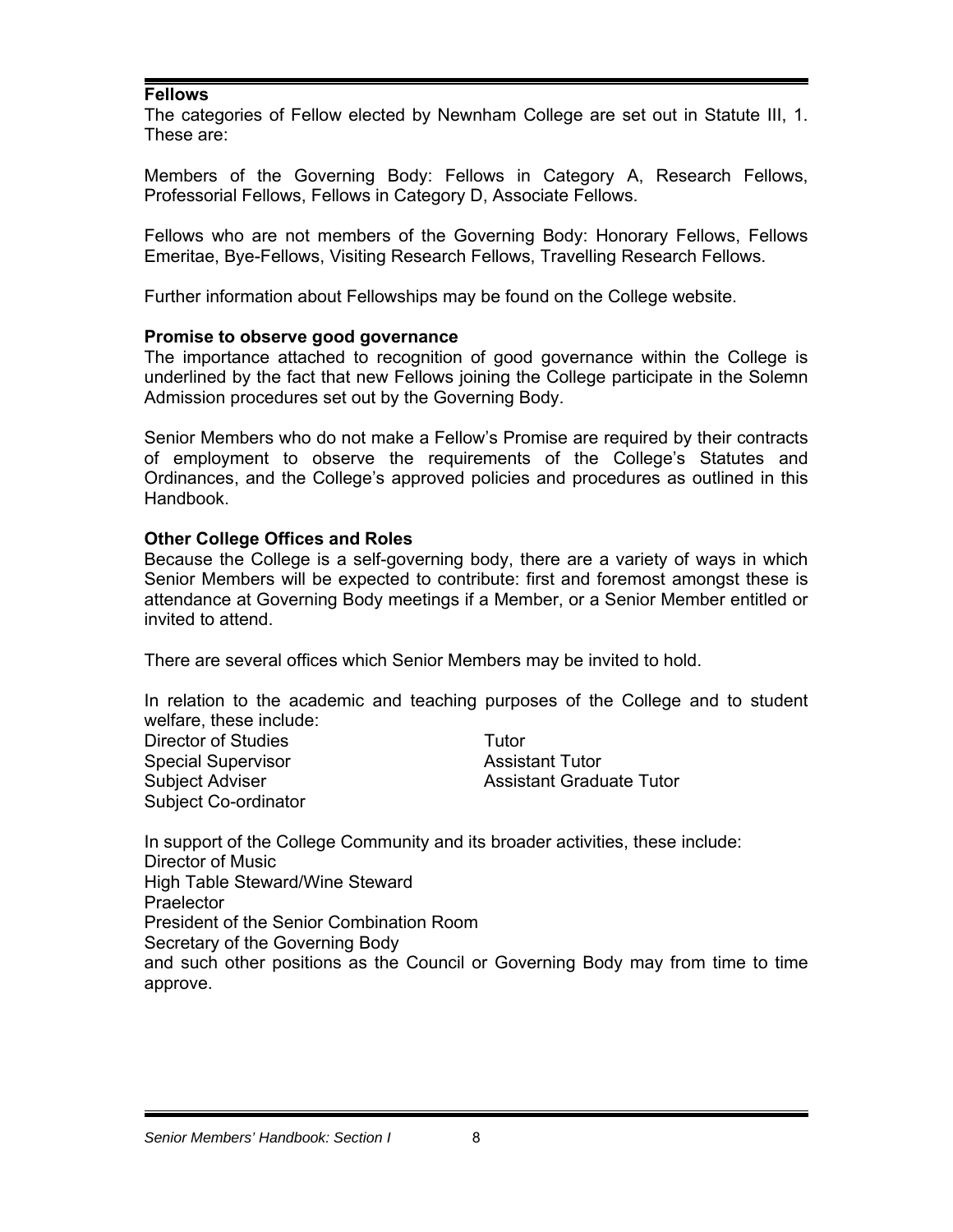#### **College Committees**

Newnham College is a self-governing institution. Newnham's committee structure is a vital part of this.

There are eighteen Standing Committees of the Council and three of the Governing Body. Their membership and duties are laid down in the relevant body's Ordinances. A number of other committees have been set up to perform a particular function with membership and duties laid down by the Council.

These committees are an integral part of the College's democratic approach to decision-making processes and to the running of College business. Senior Members are expected to involve themselves in the committee structure by participating in one or more of the College's committees so that over time all Senior Members are able to contribute to the continuing and developing life of the College as a self-governing community.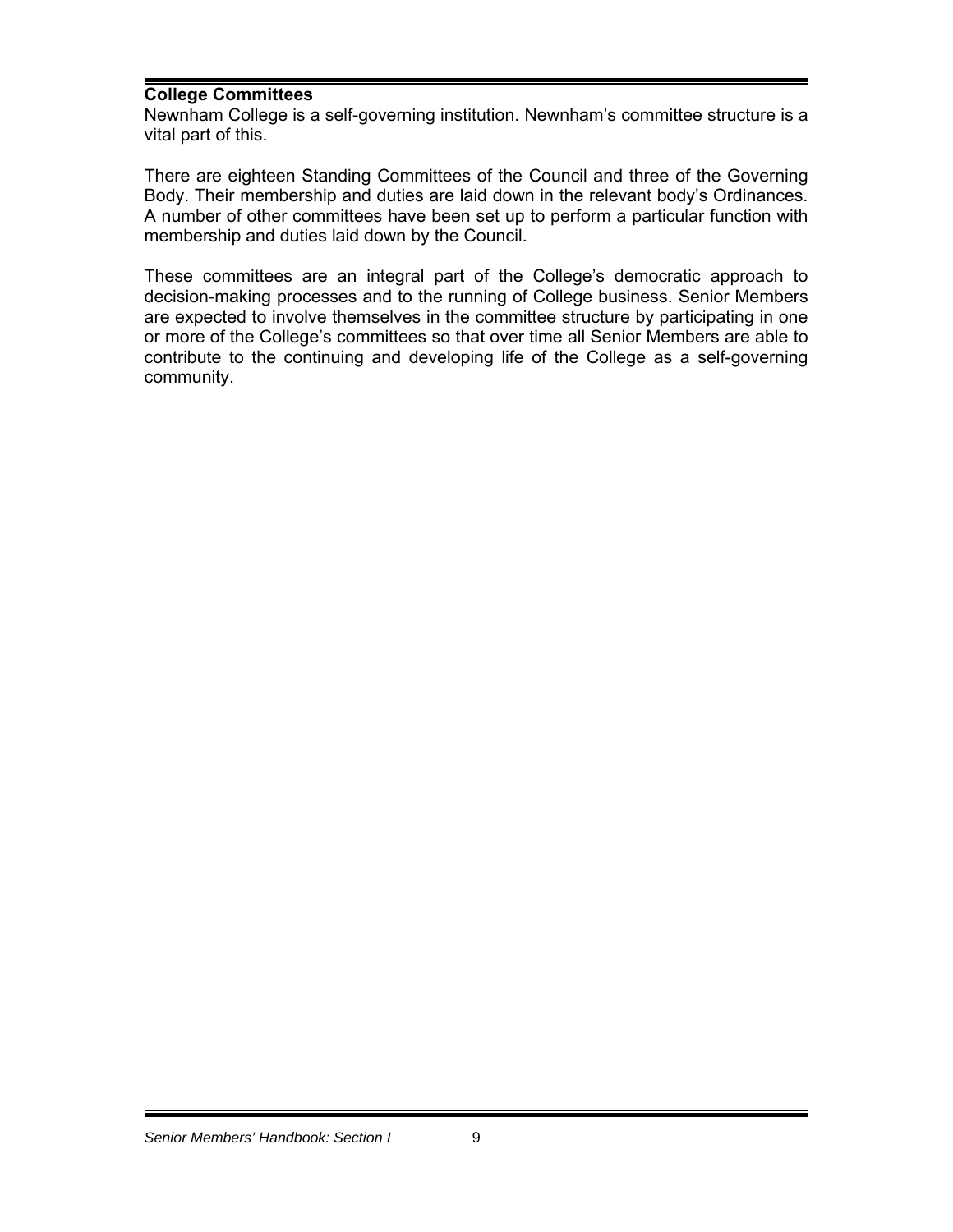# **PRINCIPLES OF GOOD GOVERNANCE**

## **Introduction**

The success of the College community depends on the contributions made by its members and the reasonable observance of the rights and responsibilities associated with membership. These are rooted in the Statutes and Ordinances and further expressed in the policies from time to time adopted by the College.

The members of College who are elected to the Council additionally assume the voluntary role of charity trustee, with all the legal obligations and responsibilities attendant on that role.

## **Principles of good governance**

The set of principles of good governance promulgated by the Charity Commission is widely recognised as evidencing 'best practice' within a charitable organisation. As a guide to what is expected of all members of such an organisation, the principles provide a practical governance framework.

The principles derive from Lord Nolan's Committee on Standards in Public Life. These have been adopted as having general application in the public, charitable and voluntary sectors and are routinely applied to the conduct of bodies in these sectors. They are: selflessness; integrity; objectivity; accountability; openness; honesty and leadership. The Nolan Principles articulate the standards of mutual consideration and professionalism traditionally expected within the College.

## **Embodying the principles of good governance in the College community**

These principles, together with the legislative and regulatory requirements that apply to the College, have application as relevant to the differing and particular roles and responsibilities of Senior Members. Relevant legislation and regulations (relating to Health and Safety, Employment Law requirements, and other matters) have been incorporated into College policies over time. Both of these inform the Guidance Notes and Information for Senior Members which follow.

- Leadership Members of the Governing Body contribute to the collective process of setting the College's objectives and strategic direction; Senior Members are expected to uphold the College's values and to set a good example to others.
- Selflessness Individuals acting in a College role should put the interests of the College first, so far as possible. They should not do so in order to gain financial or other material benefits for themselves, their family or their friends. Conflicts of interest which may arise, particularly between University and College duties, should be properly dealt with in line with the College's policies and procedures.
- Integrity Senior Members should act in accordance with high ethical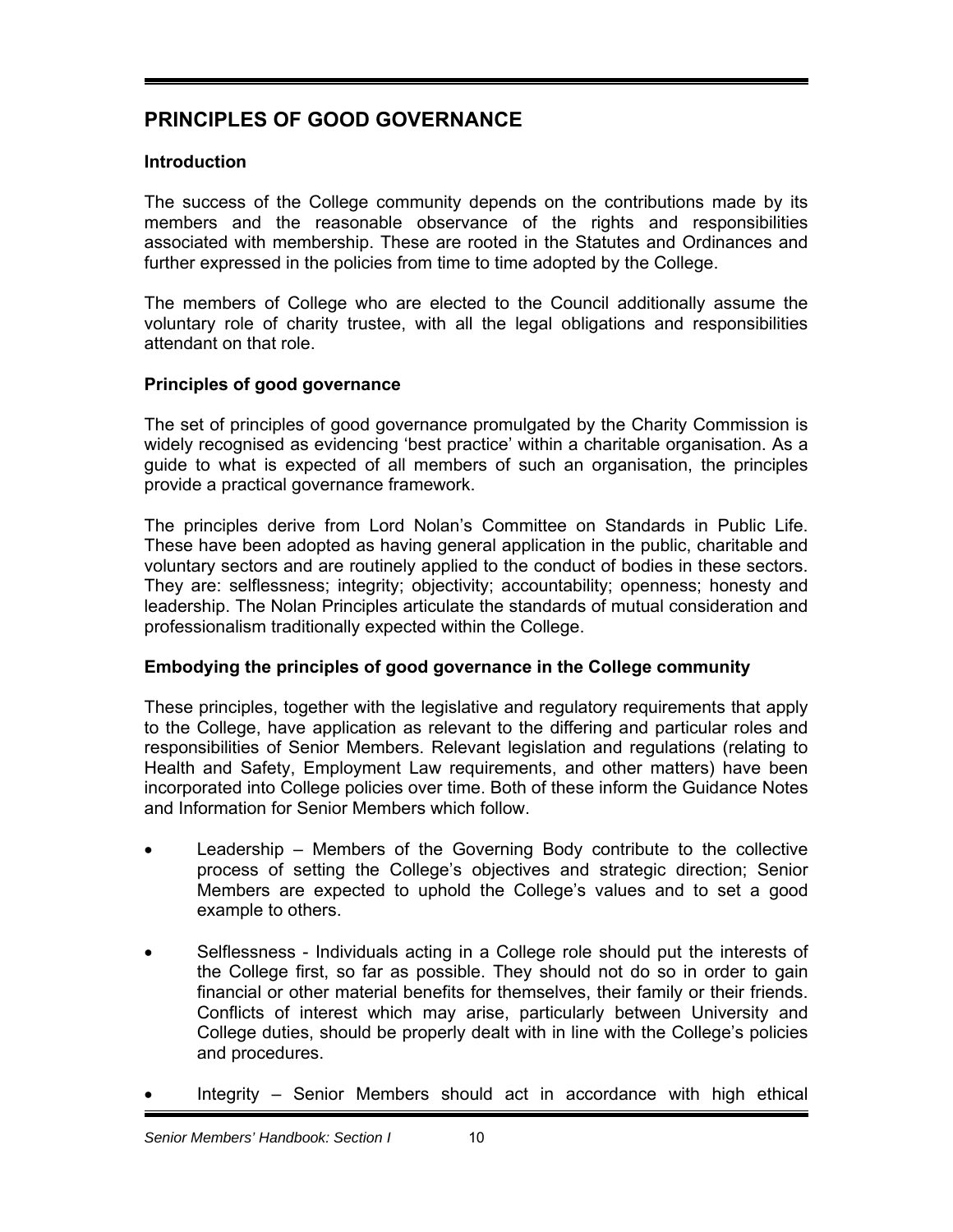standards and should not place themselves under any financial or other obligation to outside individuals or organisations that might seek to influence them in the performance of their College duties.

- Objectivity In carrying out their College duties, including making appointments, awarding contracts, or recommending individuals for rewards and benefits, Senior Members should make choices on merit and consider as equally as possible the best interests of all who are affected by decisions.
- Accountability The College regularly reviews its objectives and performance in various contexts, at both strategic and detailed levels. Individuals have an important role to play in ensuring that the College is maintaining a high level of performance, as assessed in the light of its agreed objectives in any given context. Holders of College office are accountable to the College for their decisions and actions in carrying out their responsibilities.
- Openness Senior Members should be as open as possible about the decisions and actions they take on the College's behalf and should restrict information only when the wider College interest clearly demands.
- Honesty Senior Members have a duty to declare any private interests relating to their College duties and to take steps to resolve any conflicts arising in a way that protects the interests of the College.

By following these principles as their own mode of operation, the Governing Body and Council set the standard and values which they expect all members of College, and all College staff, to observe in their relationships with one another and in their conduct of College business.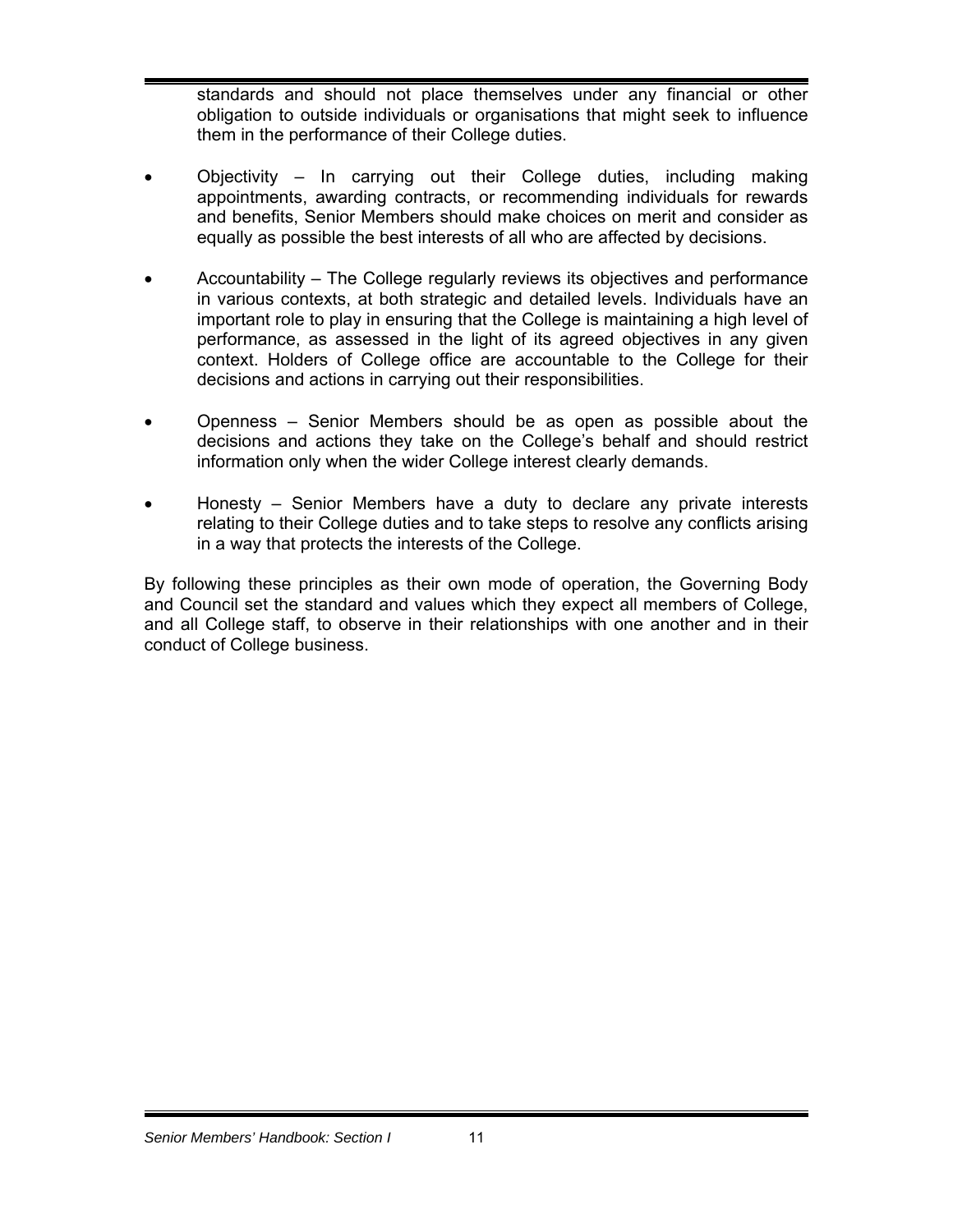# **BECOMING A SENIOR MEMBER OF THE COLLEGE**

A new Senior Member of College will receive an induction. This is designed to help each new Senior Member understand the operation of the College, the opportunities and privileges available to them and what the College expects of its Senior Members.

## **Induction**

Letters of appointment for all teaching and administrative staff are issued by the Bursar and will include the detailed terms and conditions of that individual's appointment.

Either the Senior Tutor or the relevant Director of Studies (as appropriate to the position) will be responsible for conducting the inductions of Senior Members appointed to teaching posts.

The Senior Tutor is responsible for conducting the inductions of Senior Members appointed to Tutorial posts.

The relevant Head of Department is responsible for conducting the inductions of new members of an administrative department.

The induction process will include an introduction to relevant colleagues and an opportunity to discuss the responsibilities of the job.

The Executive Assistant to the Bursary is responsible for providing:

- The College Statutes and Ordinances of the Governing Body (if applicable)
- Information about Solemn Admission (for new Fellows)
- Information about the Senior Combination Room and its facilities
- Information about Formal Occasions and guidance about College arrangements and procedures

New Senior Members will be introduced to the College's social arrangements and procedures by a College Contact.

## **Career development and training**

The College provides Senior Members with opportunities to attend appropriate courses in order to develop their professional competence, whether these are offered by the University of Cambridge or through in-house training. However, Senior Members carry primary responsibility for their own career development, with the guidance and support of senior colleagues as appropriate. Senior Members are encouraged to seek such advice whenever they feel they need it.

#### *Senior Members' Handbook: Section I* 12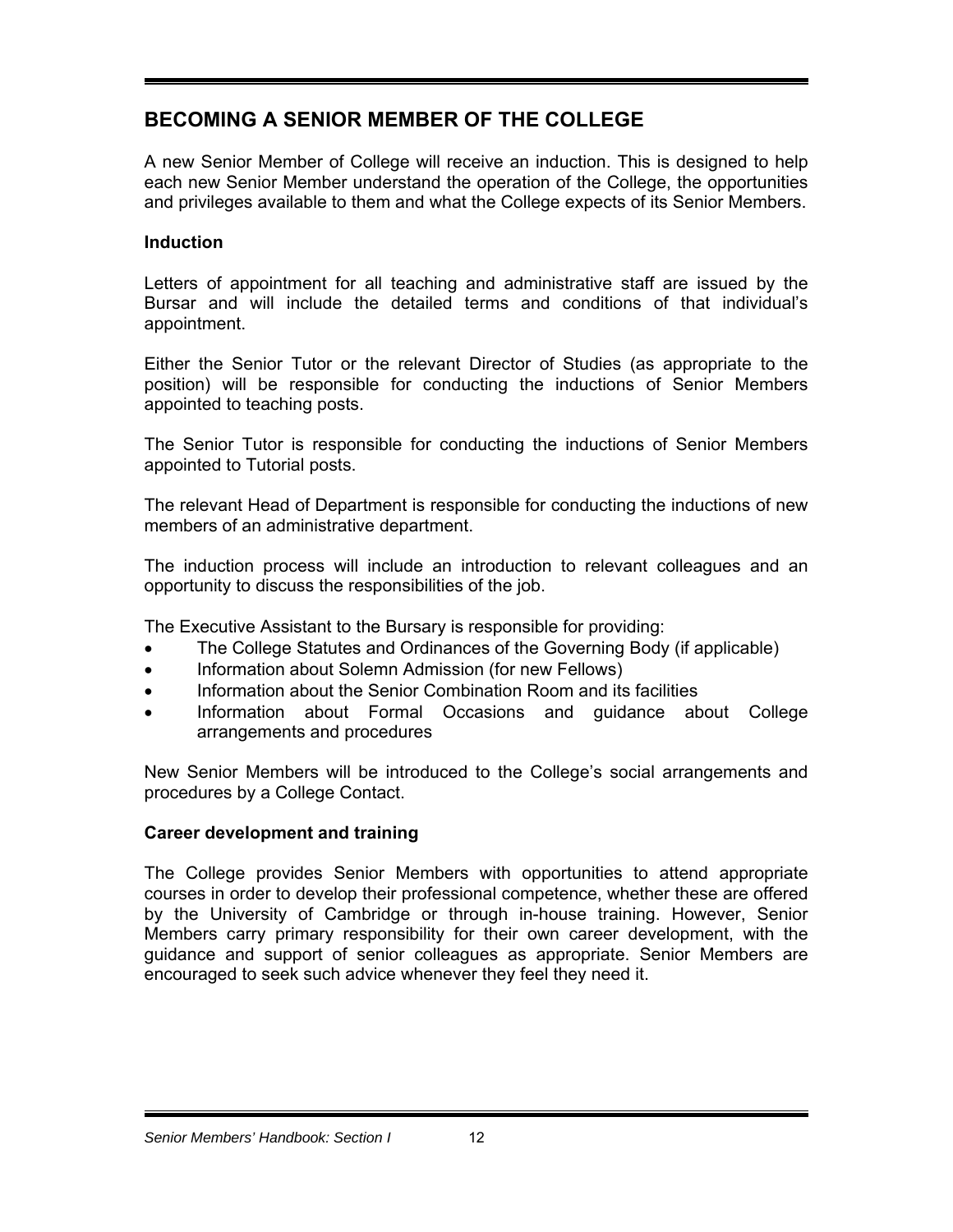

# **NEWNHAM COLLEGE SENIOR MEMBERS' HANDBOOK**



# **SECTION II: GUIDANCE NOTES AND INFORMATION**

#### *Senior Members' Handbook:* 1 *Section II: Guidance and Information*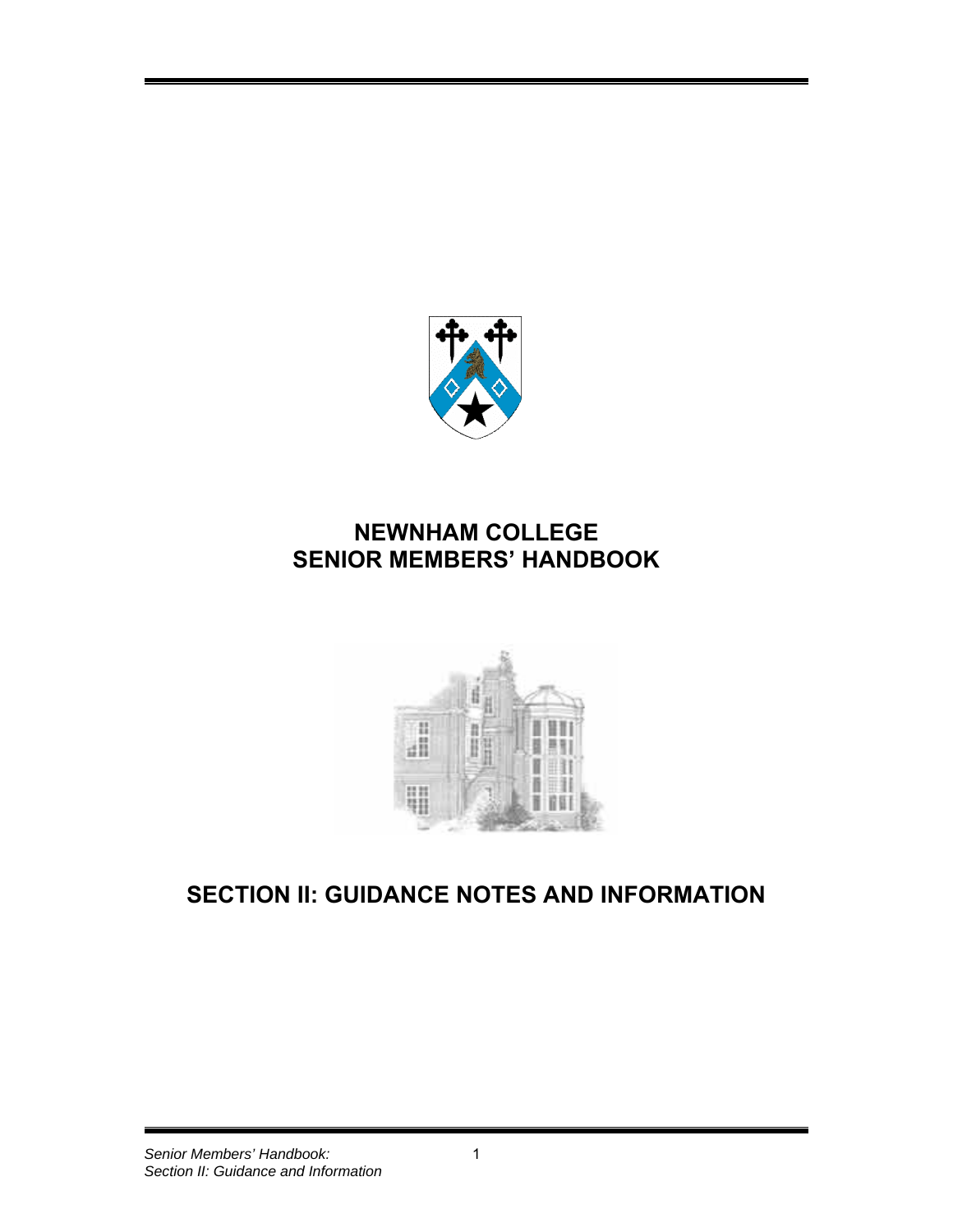## **SECTION II: GUIDANCE NOTES AND INFORMATION FOR SENIOR MEMBERS**

#### **CONTENTS**

Section II of the Senior Member Handbook provides information on employment procedures. Some of these are required by employment legislation, some are set out in the Statutes and some have been introduced by the College.

Some sections apply only to those for whom the College is their main employer, some to all who are paid by the College and some to all members of the College community. This is flagged up in the relevant sections.

| <b>REMUNERATION</b>     |                                                            | 4                |  |  |  |
|-------------------------|------------------------------------------------------------|------------------|--|--|--|
| A)                      | Administration                                             | 4                |  |  |  |
| B)                      | Hours of Work and Times of Duty                            | 5<br>5           |  |  |  |
| C)                      | Working Extra Hours and Its Compensation                   |                  |  |  |  |
| D)                      | Lateness / Absenteeism                                     |                  |  |  |  |
| E)                      | Maternity/Paternity, Parental and Adoption Leave and Pay   | 5                |  |  |  |
| F)                      | Time Off for Dependants                                    | 6                |  |  |  |
| $\mathsf{G}$            | <b>Bereavement Leave</b>                                   | $\,6$            |  |  |  |
| PENSION SCHEME          |                                                            | $\overline{7}$   |  |  |  |
| <b>MEAL PRIVILEGES</b>  |                                                            | $\overline{7}$   |  |  |  |
|                         | PROFESSIONAL INDEMNITY INSURANCE                           | $\overline{7}$   |  |  |  |
|                         | PERSONAL ACCIDENT AND TRAVEL INSURANCE                     | $\overline{7}$   |  |  |  |
| <b>RESEARCH SUPPORT</b> |                                                            | 8                |  |  |  |
|                         | <b>HOLIDAY ENTITLEMENT AND PROCEDURES</b>                  | 9                |  |  |  |
| A)                      | <b>Holiday Entitlement</b>                                 | 9                |  |  |  |
| B)                      | Public, Bank or Statutory Holidays                         | 9                |  |  |  |
| C)                      | Holidays for Joiners and Leavers                           | 9                |  |  |  |
| D)                      | <b>Arranging Holidays</b>                                  | 9                |  |  |  |
| E)                      | Part-Time Staff                                            | $\boldsymbol{9}$ |  |  |  |
| F)                      | Carry-Over of Holiday                                      | $\boldsymbol{9}$ |  |  |  |
| G)                      | <b>Cancellation of Holiday</b>                             | 10               |  |  |  |
| H)                      | <b>College Closure</b>                                     | 10 <sup>°</sup>  |  |  |  |
| $\vert$                 | <b>Service Related Holiday</b>                             | 10               |  |  |  |
| J)                      | <b>Sickness During Holiday</b>                             | 10 <sup>1</sup>  |  |  |  |
|                         | ABSENCE DURING FULL TERM: SHORT LEAVE, LEAVE TO WORK AWAY; |                  |  |  |  |
|                         | SABBATICAL, RESEARCH AND SPECIAL LEAVE                     | 11               |  |  |  |
| A)                      | Short Leave during Full Term                               | 11               |  |  |  |
| B)                      | Leave to work away during Full Term                        | 11               |  |  |  |
| C)                      | Sabbatical or Extended Research Leave                      | 12 <sup>2</sup>  |  |  |  |
| D)                      | <b>Special Leave</b>                                       | 13               |  |  |  |
| E)                      | <b>Sponsored Migrants</b>                                  | 13               |  |  |  |
|                         | SICKNESS/INJURY PAYMENTS AND CONDITIONS                    | 14               |  |  |  |
| A)                      | Notification of Incapacity for Work                        | 14               |  |  |  |
| B)                      | Evidence of Incapacity                                     | 14               |  |  |  |
| C)                      | Payments                                                   | 15               |  |  |  |
| D)                      | <b>Return to Work</b>                                      | 16               |  |  |  |
| E)                      | General                                                    | 16               |  |  |  |
| F)                      | Long-Term III Health                                       | 17               |  |  |  |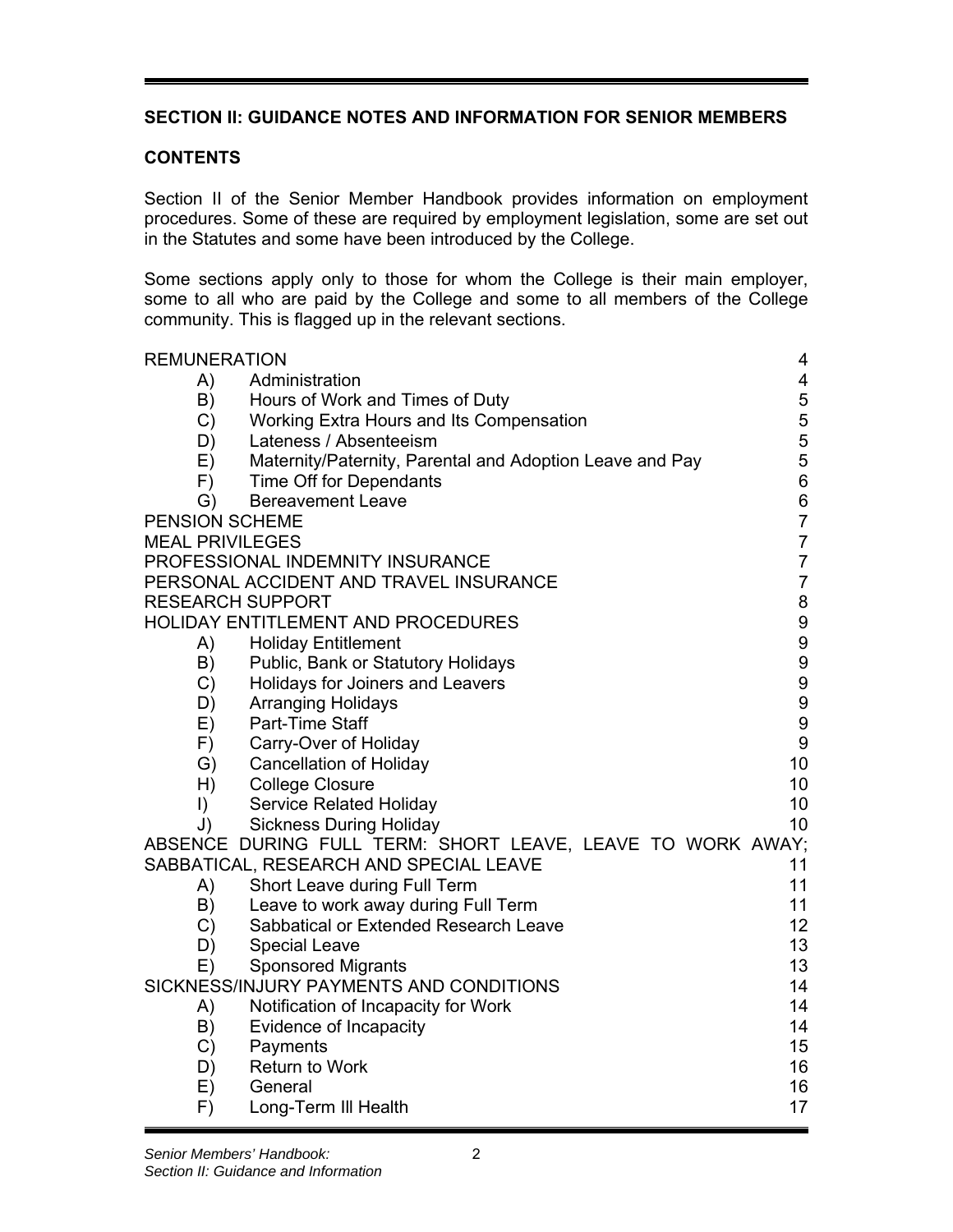|                    | <b>TERMINATION OF EMPLOYMENT</b>                            | 18<br>18 |
|--------------------|-------------------------------------------------------------|----------|
| A)                 | <b>Retirement Age</b>                                       |          |
| B)                 | Resignation                                                 | 18       |
| C)                 | <b>Terminating Employment Without Giving Notice</b>         | 18       |
| D)                 | <b>Return of College Property</b>                           | 18       |
| E)                 | <b>College Bills and Other Debts</b>                        | 18       |
| F)                 | Payment in Lieu of Notice                                   | 19       |
| <b>RETIREMENT</b>  |                                                             | 20       |
| A)                 | Introduction                                                | 20       |
| B)                 | The Duty to Consider Process                                | 21       |
| C)                 | <b>Appeal Process</b>                                       | 21       |
| D)                 | Extension of Employment Beyond the Intended Retirement Date | 22       |
| E)                 | Pension                                                     | 22       |
| F)                 | <b>Early Retirement</b>                                     | 22       |
|                    | RESIDENTIAL ACCOMMODATION FOR SENIOR MEMBERS                | 23       |
| A)                 | Introduction                                                | 23       |
| B)                 | <b>Eligibility and Rent</b>                                 | 23       |
| $\mathsf{C}$       | <b>Other Charges</b>                                        | 24       |
|                    | GENERAL TERMS OF EMPLOYMENT, INFORMATION AND PROCEDURES     | 26       |
| A)                 | <b>Changes in Personal Details</b>                          | 26       |
| B)                 | <b>Other Employment</b>                                     | 26       |
| C)                 | Time Off                                                    | 26       |
| D)                 | <b>Travel Expenses</b>                                      | 26       |
| E)                 | Communications                                              | 27       |
| F)                 | <b>Personal Property</b>                                    | 27       |
| $\mathsf{G}$       | Loss of, or Damage to, College Property                     | 27       |
| H)                 | Parking                                                     | 27       |
| $\vert$            | Post                                                        | 28       |
| J)                 | Telephone Calls / Mobile Phones                             | 28       |
| K)                 | Rooms in College                                            | 28       |
| $\mathsf{L}$       | Access to College                                           | 28       |
| M)                 | <b>College Bills</b>                                        | 28       |
| N)                 | <b>Eye Tests</b>                                            | 28       |
|                    | RESPONSIBILITIES OF SENIOR MEMBERS                          | 29       |
| A)                 | Confidentiality                                             | 29       |
| B)                 | Freedom of Speech                                           | 29       |
| $\mathcal{C}$      | Copyright                                                   | 29       |
| D)                 | <b>Statements to the Media</b>                              | 29       |
| E)                 | <b>College Security</b>                                     | 29       |
| F)                 | <b>CCTV &amp; Access Control</b>                            | 30       |
| G)                 | Provision of IT equipment for Senior Members                | 30       |
|                    | PUBLIC INTEREST DISCLOSURE ACT 1998: WHISTLE-BLOWERS POLICY | 33       |
| <b>STATUTE XXV</b> |                                                             | 34       |
|                    | <b>EQUAL OPPORTUNITIES</b>                                  | 35       |
|                    | HARASSMENT AND DISCRIMINATION                               | 35       |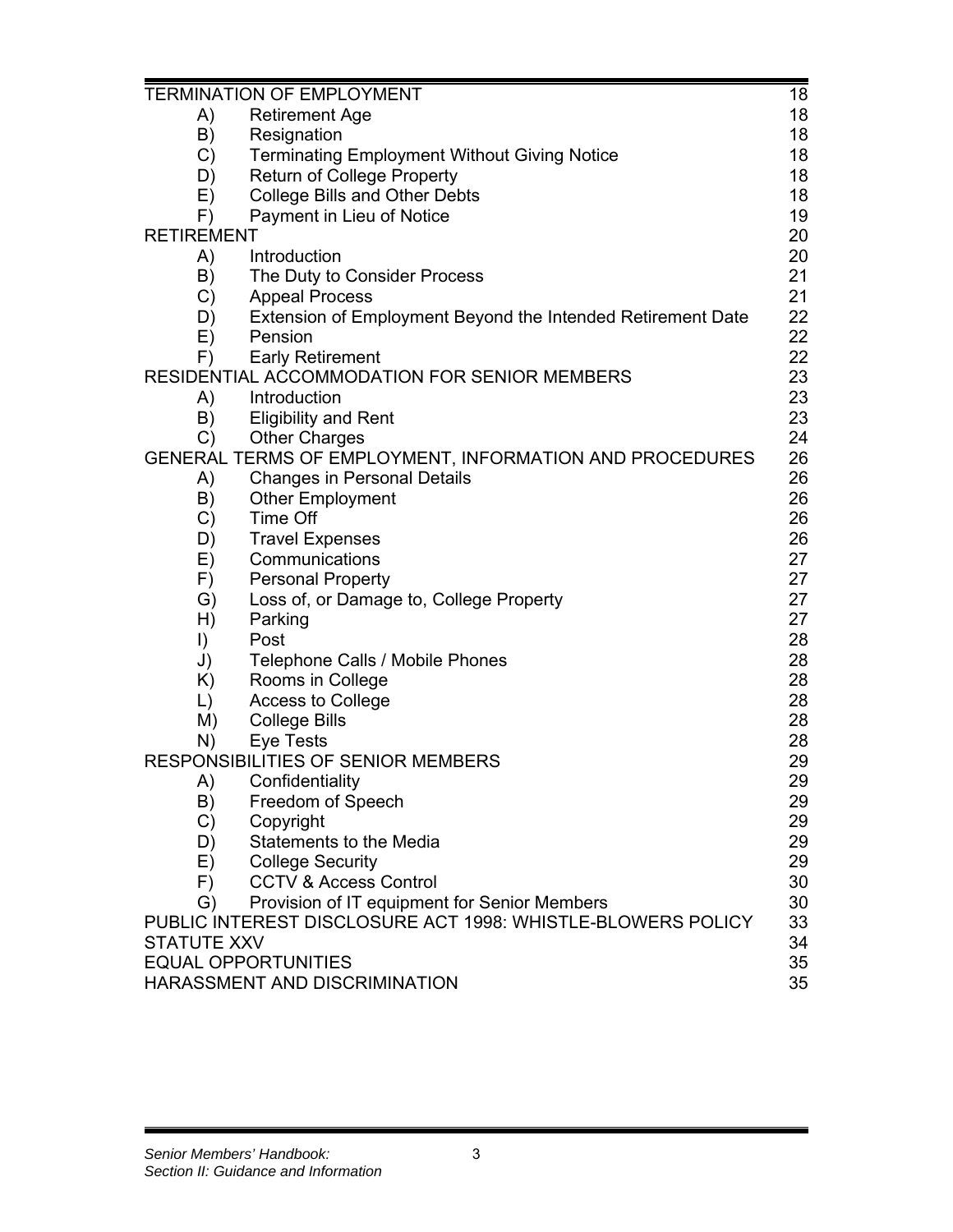# **REMUNERATION**

This Section applies to all who receive payment from the College.

#### **Administration**

#### 1. **Payment**

- a. For those Senior Members on the pay roll the pay period is the calendar month. Basic salaries are paid by the  $26<sup>th</sup>$  day of the current month. Any adjustments are made one month in arrears.
- b. For those Senior Members not on the pay roll (for example, certain Professorial Fellows, Special Supervisors, office-holders), payment will be made either quarterly or as appropriate.
- c. The College reviews its pay scales from time to time in light of any cost of living increases awarded by the University and Senior Members will be entitled to receive any such increases as are agreed by the College Council.
- d. A payslip will be issued showing how the total amount of pay has been calculated. It will also show appropriate deductions that have been made: e.g. Income Tax, National Insurance, etc. Senior Members electing to pay their College Bill through their pay will see these deductions on their payslip.
- e. Any pay queries should be raised with the College Accountant.
- f. The normal method of payment is by transfer of credit to a bank account or equivalent.

#### 2. **Underpayments and Overpayments**

Many Senior Members are remunerated for contracted duties, expressed in terms of hours per annum or on a per capita basis, through the payroll. Payments are made on a monthly basis on the assumption that the duties will be precisely fulfilled. At the end of the year, where those duties include supervising, a check is made against the data recorded in CamCORS and necessary adjustments are made. If a Senior Member has done more than their contracted hours then a supplementary payment is made.

If for any reason they have done fewer than their contracted hours, the total amount of the overpayment will normally be deducted from the next payment. If this causes hardship, arrangements may be made for the overpayment to be recovered over a longer period. The right to reclaim the overpayment may be waived, or waived in part, in exceptional circumstances.

#### 3. **Income Tax and National Insurance**

At the end of each tax year an Inland Revenue Form **P60** will be issued to current employees which shows the total pay received from the College during that year, Statutory Sick Pay (SSP), Statutory Maternity Pay (SMP), Statutory Paternity Pay (SPP) and the total amount of deductions for Income Tax and National Insurance. A form **P11D** may also be issued showing non-salary but taxable benefits. These documents [**P60** & **P11D**] should be kept in a safe place (no duplicates can be issued) as they may be required for dealings with the Inland Revenue and other government departments, for example if completing a self-assessment form.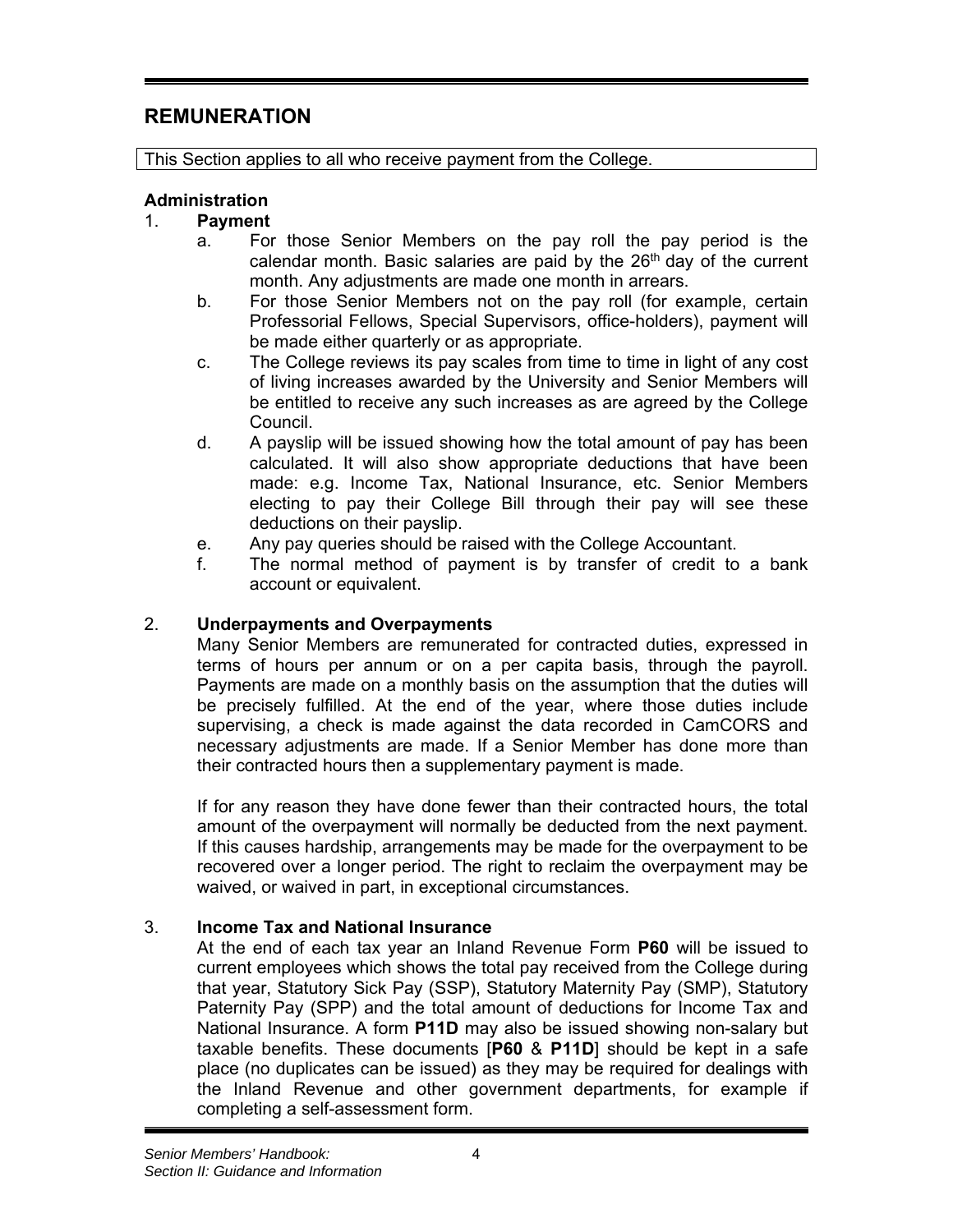## **Hours of Work and Times of Duty**

- 1. The hours of work for most Senior Members are not fixed and the flexibility and commitment appropriate to a Senior Member appointment are expected.
- 2. Some evening or weekend attendance may be expected, or this may be required. In particular, Senior Members who are members of the Governing Body are expected to attend meetings of the Governing Body.
- 3. Senior Members are normally expected to be in Cambridge during the working week in Full Term. [See "Holiday Entitlement and Procedures" and "Absence during Full Term…" later in this Section.]

## **Working Extra Hours and Its Compensation**

- 1. Senior Members are not normally eligible for additional payment unless this has been agreed in advance in recognition of taking on additional duties for a certain period.
- 2. Senior Members choosing, or being required, to work Public, Bank or Statutory Holidays, particularly those falling during Full Term, are expected to take time off in lieu at their discretion. **[See also "Holiday Entitlement and Procedures" later in this Handbook]**

## **Lateness / Absenteeism**

- 1. Absences due to sickness should be reported to the Bursary so that arrangements for sick pay may be made if appropriate. [See also section on **Sickness/Injury Payments and Conditions** below.]
- 2. Any Senior Member unable to fulfil their teaching commitment through sickness, or for any other reason, should ensure so far as possible that suitable alternative arrangements are made and students are informed as necessary. The Senior Tutor should be advised if the Senior Member is unable to make alternative arrangements so that these may be made on their behalf. The Senior Tutor should be informed of any prolonged or repeated absences.
- 3. Any Senior Member in a senior administrative position who is absent due to sickness, or for any other reason, should inform the College appropriately and make appropriate arrangements to ensure the continued smooth running of the College.
- 4. Unexplained failure to carry out the duties attached to a post may result in disciplinary action and/or loss of appropriate payment.

## **Maternity/Paternity, Parental and Adoption Leave and Pay**

Entitlement to statutory maternity, paternity and adoption leave and pay will be applied in accordance with the current statutory provisions. In view of the complexity of the statutory regulations these are dealt with separately. The College Accountant, the Bursar or the Senior Tutor, as appropriate, should be contacted in the first instance, to establish individual entitlements and any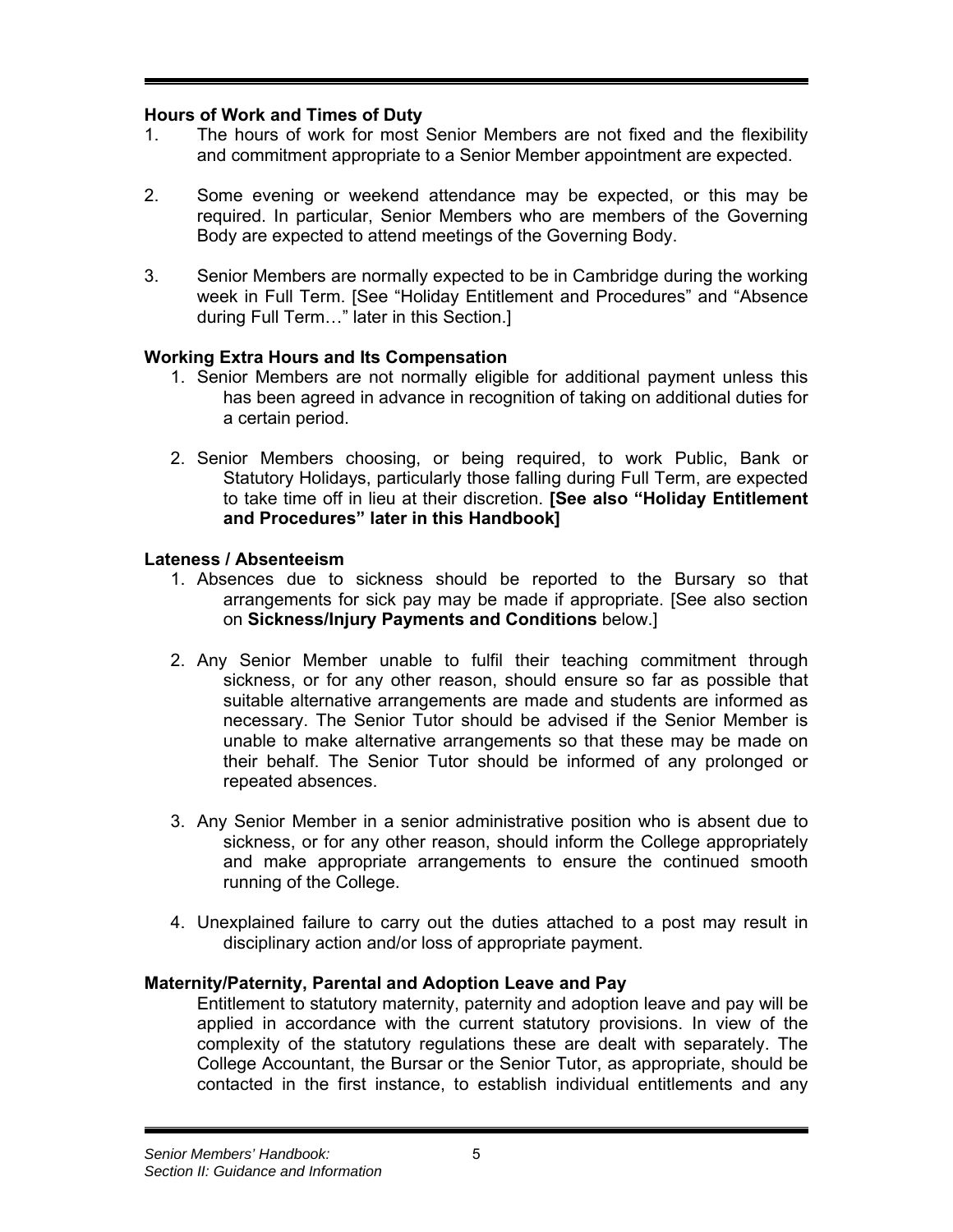additional contractual pay or leave. [**Also see the College's Policies and Procedures: Family Friendly Entitlements**.]

#### **Time Off for Dependants**

The College understands the sometimes complex nature of family situations and childcare provisions and recognises that there may be occasions when a Senior Member needs time off from their College duties to take any action necessary to provide help to dependants or children. (For these purposes a dependant is a spouse, partner, child, parent, any other family member living in the same household as the Senior Member or someone who reasonably relies on the Senior Member for help in an emergency.) Should this be necessary the expected length of absence and the reason for it must be discussed with the relevant Senior Member as soon as possible. Absences of this nature are not expected to last for more than one or two days.

Senior Members who have tutorial or teaching responsibilities are expected to ensure that appropriate information is provided to their students and that alternative arrangements are made as necessary to meet their obligations to the students, and to advise the Senior Tutor accordingly.

Senior Members in administrative posts are expected to discuss arrangements with their line manager or relevant Senior Member and should note that such time off may be unpaid.

#### [**Also see the College's Policies and Procedures: Family Friendly Entitlements**.]

#### **Bereavement Leave**

Individuals' reactions to bereavement vary greatly and it is the College's policy to grant compassionate leave where appropriate for the death of a close relative. However, the circumstances should be discussed with the Senior Tutor, Vice-Principal or Line Manager, as appropriate, to agree time off and, if necessary, to agree appropriate cover.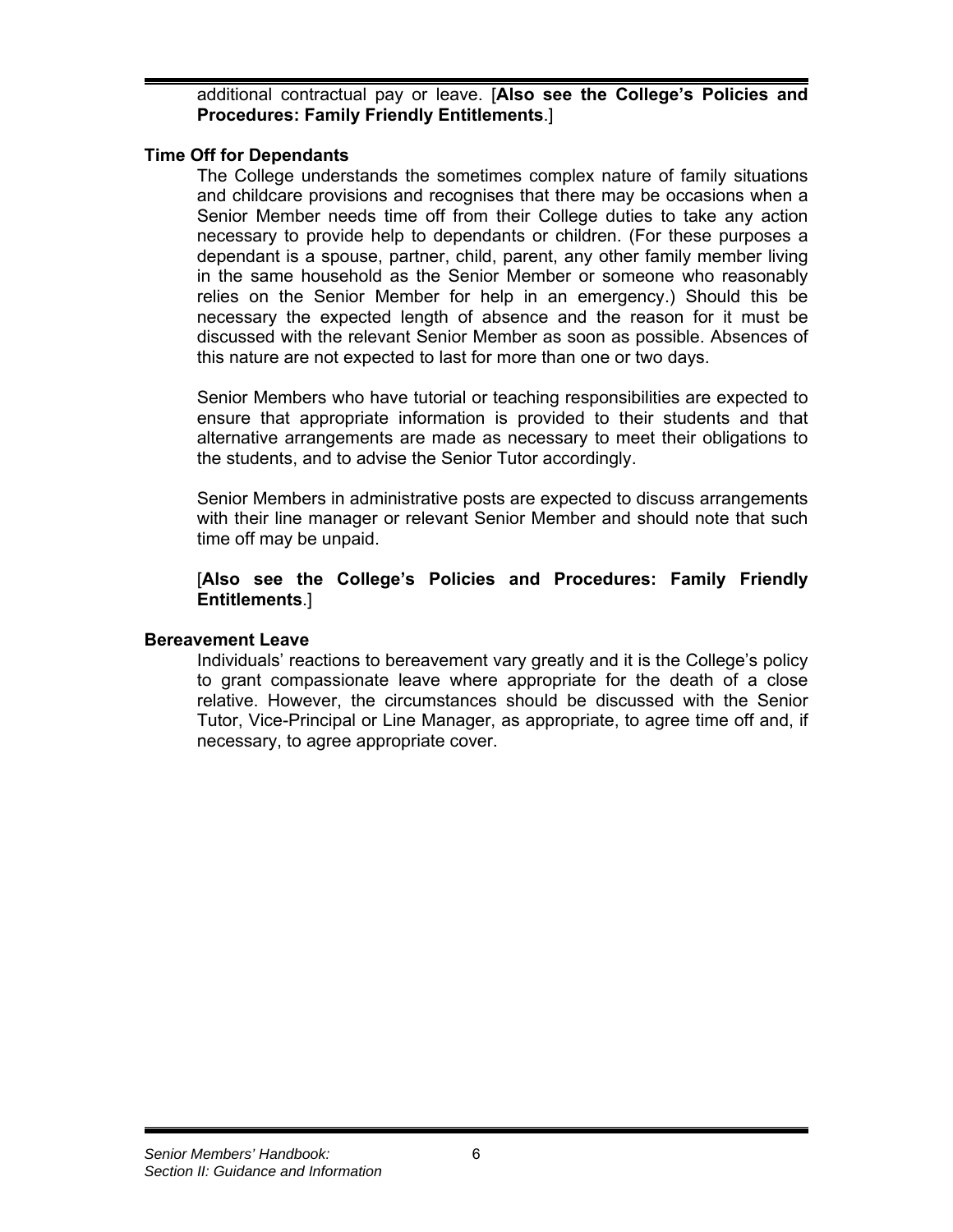## **PENSION SCHEME**

Senior Members may be eligible to join the Universities Superannuation Scheme. Details will be included in the letter of appointment. The College Accountant should be contacted for further details.

## **MEAL PRIVILEGES**

Senior Members are offered a certain number of meals at College expense to enable them to play a full part in the College as a community. Details will be included in the letter of appointment. A table of meal and guest entitlements can be found in the Appendices.

# **PROFESSIONAL INDEMNITY INSURANCE**

Senior Members are covered by Professional Indemnity Insurance in the course of their professional duties on behalf of the College. The College Accountant should be contacted for further details.

# **PERSONAL ACCIDENT AND TRAVEL INSURANCE**

Chartis Insurance UK Limited provides the College with a Lifeline Plus Group Personal Accident and Travel policy. Personal Accident cover applies for the period of employment or Fellowship. Travel Insurance cover applies if the Senior Member is travelling on College business or for research purposes. Further information may be found in Section III of the Senior Members' Handbook.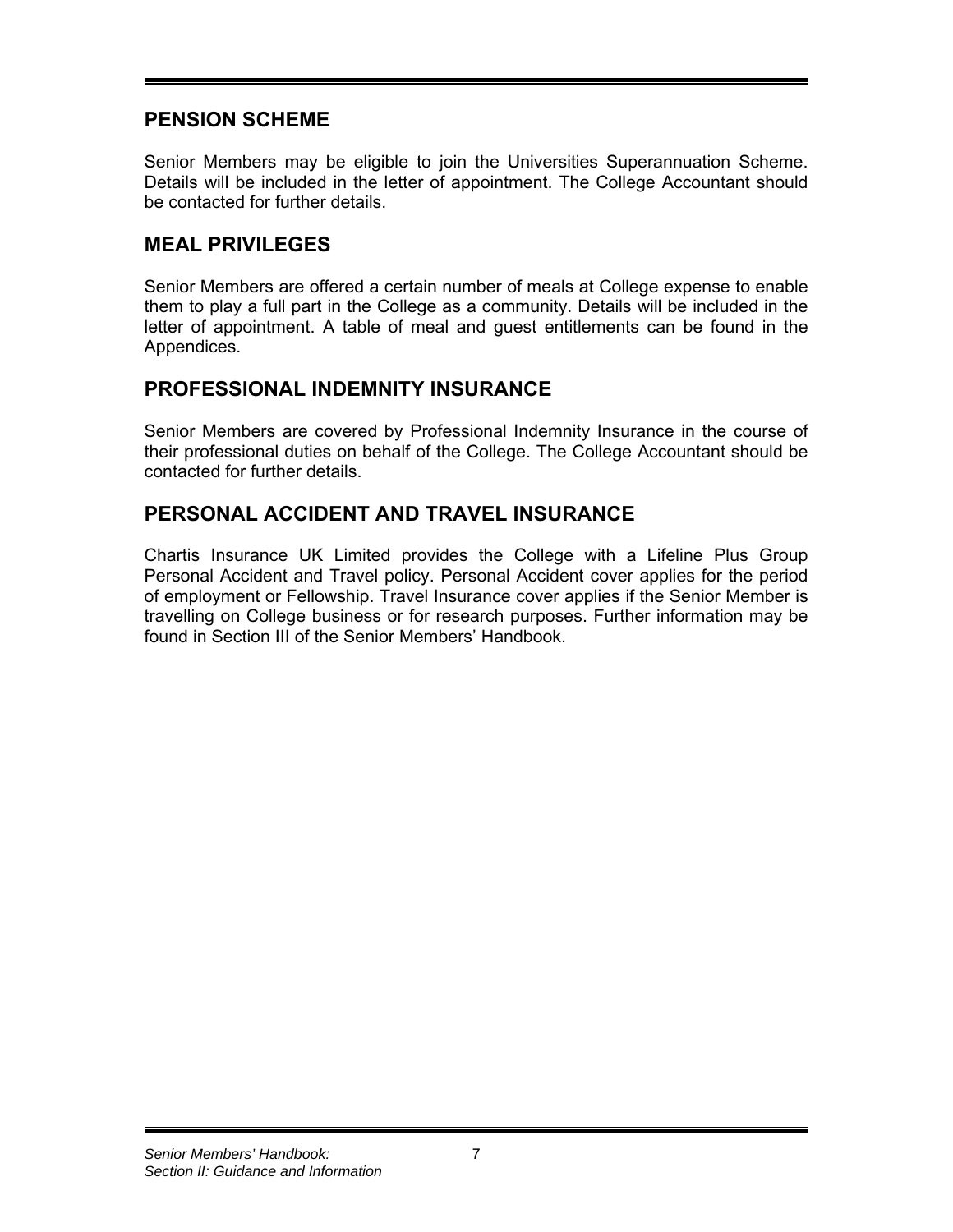# **RESEARCH SUPPORT**

This Section relates to Senior Members in academic roles, as outlined under "Eligibility" below.

The College is committed to supporting research by Senior Members and does this in a number of ways:

- There are several funds dedicated to the support of Senior Members' research. These are managed by the Senior Members Research Support Committee [see below].
- In addition, the College has established a scheme to make available a sum of up to £10,000 to each Research Fellow during their tenure to host a "Research Project or Event" or series of "Events". (Further information about this scheme is supplied separately to Research Fellows on appointment.)
- The College will, so far as possible, grant leave in conjunction with any sabbatical or research leave agreed by the University for those Senior Members who are also University Teaching Officers. College Teaching Officers are entitled to apply for leave on similar terms to those applied by the University. All College Teaching Officers and others with tutorial or teaching responsibilities are expected to inform the College in good time of their intentions to apply for such research leave and to assist the College in making appropriate cover arrangements for the period. [See the Guidance Note on **Absence during Full Term: Short Leave or Leave to work away; Sabbatical, Research and Special Leave** included in this Section]

Through the Senior Members Research Support Committee [SMRS] the following support is available:

- A non-discretionary annual allowance (SMRS will advise on the amount available)
- Discretionary research support for which application needs to be made to SMRS.

## **Eligibility**

The following Senior Members are automatically eligible for the non-discretionary annual allowance, and to apply for discretionary research support:

- Professorial Fellows
- Fellows in Category A
- Fellows in Category D who are also Directors of Studies
- Research Fellows
- Bye-Fellows who are also Directors of Studies
- College Lecturers who are not Fellows
- College Librarian
- The Director of the Skilliter Centre.

Fellows in Category D who are not Directors of Studies are not eligible for the nondiscretionary allowance, but may apply for discretionary research support if undertaking academic research of benefit to the College.

SMRS consider applications each term. Further information, including the sorts of expenses for which support is provided, is circulated by the Committee.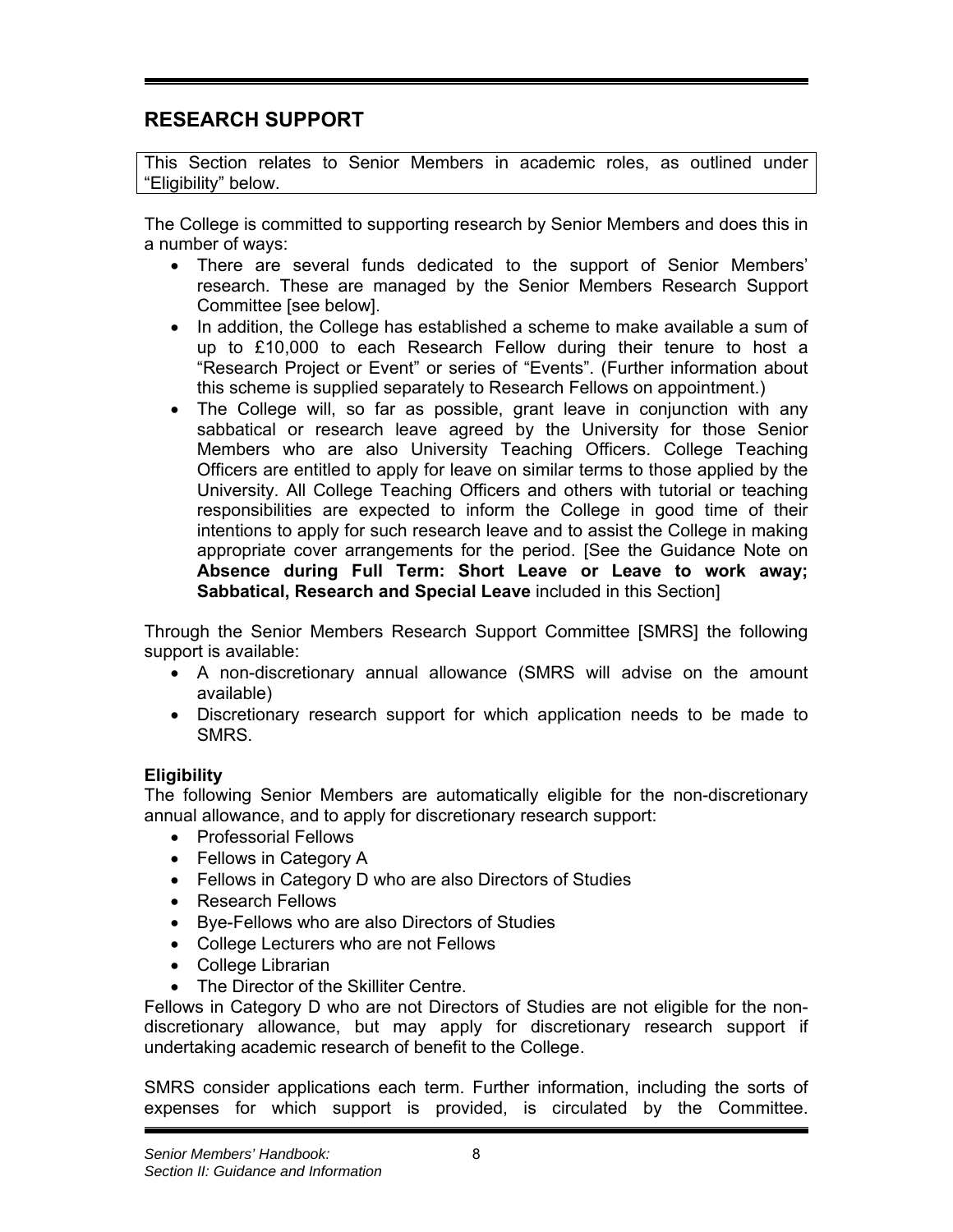# **HOLIDAY ENTITLEMENT AND PROCEDURES**

Senior Members on administrative contracts are entitled to paid holiday leave. This Section does not apply to Senior Members in academic roles. Senior Members with teaching or tutorial responsibilities are expected to take holiday leave as their responsibilities allow outside Term. Please see next section for arrangements regarding Absence during Full Term, academic leave, etc.

## **A) Holiday Entitlement**

The basic annual holiday leave entitlement per annum is given in the letter of appointment. This statement clarifies whether Public, Bank or Statutory Holidays are additional or are included in the entitlement and whether any additional compensation is made for working a Public, Bank or Statutory Holiday.

The normal annual holiday leave entitlement will be 25 working days, as well as the 8 Public, Bank or Statutory Holidays in a 'holiday leave year' which runs from  $1<sup>st</sup>$  October to  $30<sup>th</sup>$  September unless varied by the letter of appointment.

## **B) Public, Bank or Statutory Holidays**

Public, Bank or Statutory Holidays are not normally working days for the College's staff, but Senior Members and some staff may choose to, or be required to, work on these days. In particular, those Public, Bank or Statutory Holidays which fall during Full Term are treated as normal working days. [See also "Working extra hours …" under "Remuneration" above]

## **C) Holidays for Joiners and Leavers**

For those Senior Members with holiday leave entitlement this will be pro-rated in the years of joining and leaving the College. For those leaving the College, the College will deduct from final salary any payment for extra days taken which exceeds the pro-rated entitlement or make payments in lieu of any outstanding accrued holiday leave that has not been taken.

## **D) Arranging Holidays**

Senior Members with holiday leave entitlement are expected to take holiday leave at times appropriate to their responsibilities. This is normally expected not to be during Full Term although in exceptional circumstances a request for holiday leave during Full Term may be put to the College Council. Holiday arrangements should be agreed in advance, where appropriate, with the Senior Member's line manager or relevant Senior Member.

## **E) Part-Time Staff**

Senior Members with holiday leave entitlement who work less than a standard week will have their holiday leave entitlement pro-rated to equate to the entitlement of comparable full time Senior Members.

## **F) Carry-Over of Holiday**

Holiday leave entitlement must be used in the current 'holiday leave year' and the carrying forward of holiday leave is not normally permitted. However, in exceptional circumstances, holiday leave which is in excess of the statutory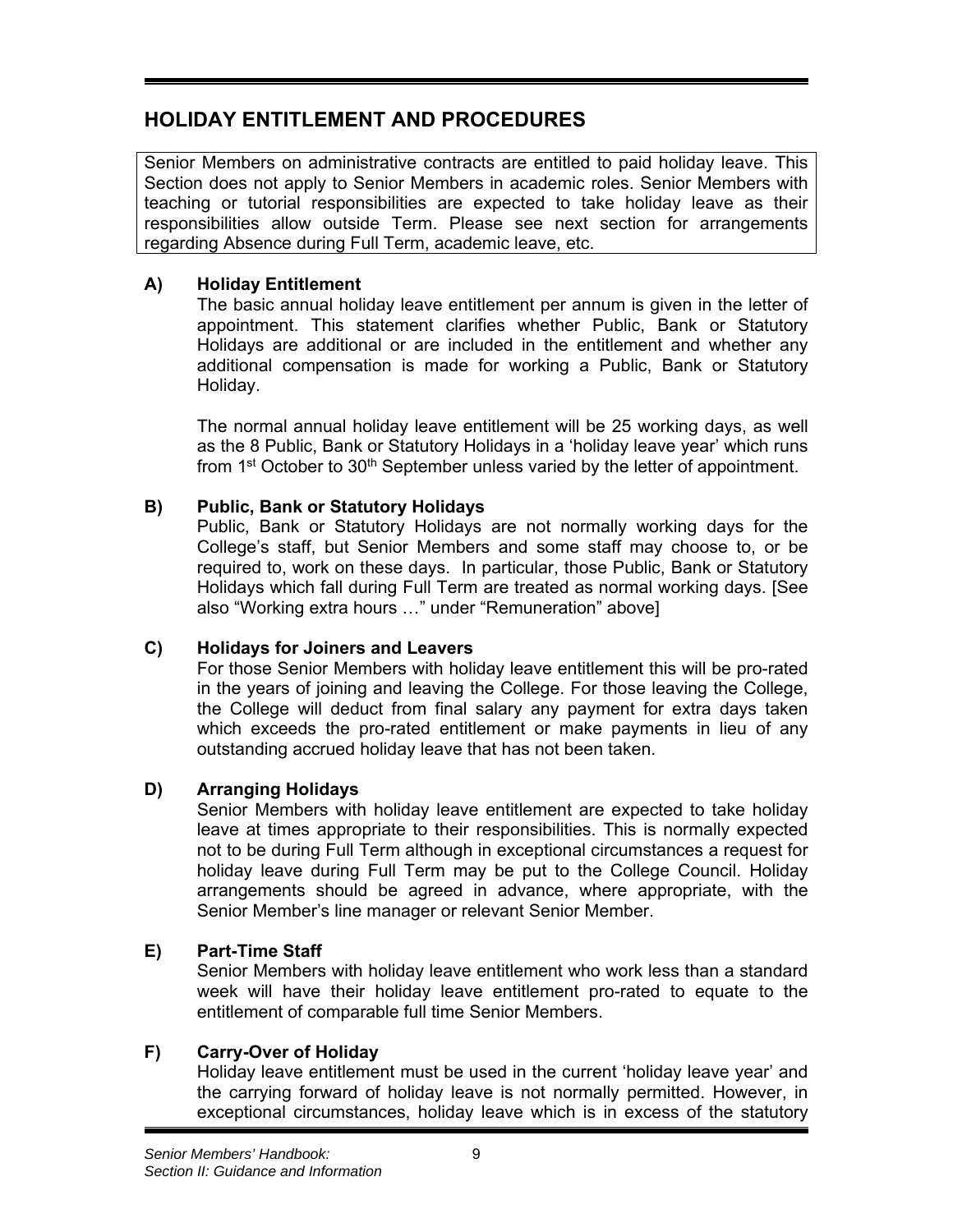provision may be carried forward by agreement with the Senior Member's line manager, or relevant Senior Member, but only for the first three months of the next 'holiday leave year' or it will be considered lost. Payment will not normally be made for unused holiday leave entitlement, other than when the Senior Member's employment with the College ceases.

## **G) Cancellation of Holiday**

In the very unlikely circumstances that the College were to request that an employee cancel a pre-arranged holiday for which payment has already been made, the College will give notice of cancellation in as timely a fashion as circumstances allow and will reimburse appropriate costs.

## **H) College Closure**

The College may be partially closed during certain periods in vacations. Senior Members may work normally during these periods but should note that College Staff may be required to take part or all of these periods as annual leave.

## **I) Service Related Holiday**

Any entitlement to service-related holiday will be included in the letter of appointment. If applicable, this is:

> *for additional days by 31st March 1979 under the rule that came into force on that day shall be entitled to retain*

*those additional days)*

| Service (Unbroken)                | <b>Additional paid leave</b>       |
|-----------------------------------|------------------------------------|
| Nine years                        | 1 day                              |
| Each additional period of 3 years | 1 day                              |
|                                   | (Up to a maximum of 4 additional   |
|                                   | days paid leave, except that staff |
|                                   | members who had already qualified  |

## **J) Sickness During Holiday**

In the event of sickness whilst on holiday, holiday may be re-instated but this is subject to the approval of the relevant College Officer, whose decision is final, and will not in any event be re-instated unless a Medical Certificate (Med 3) is provided.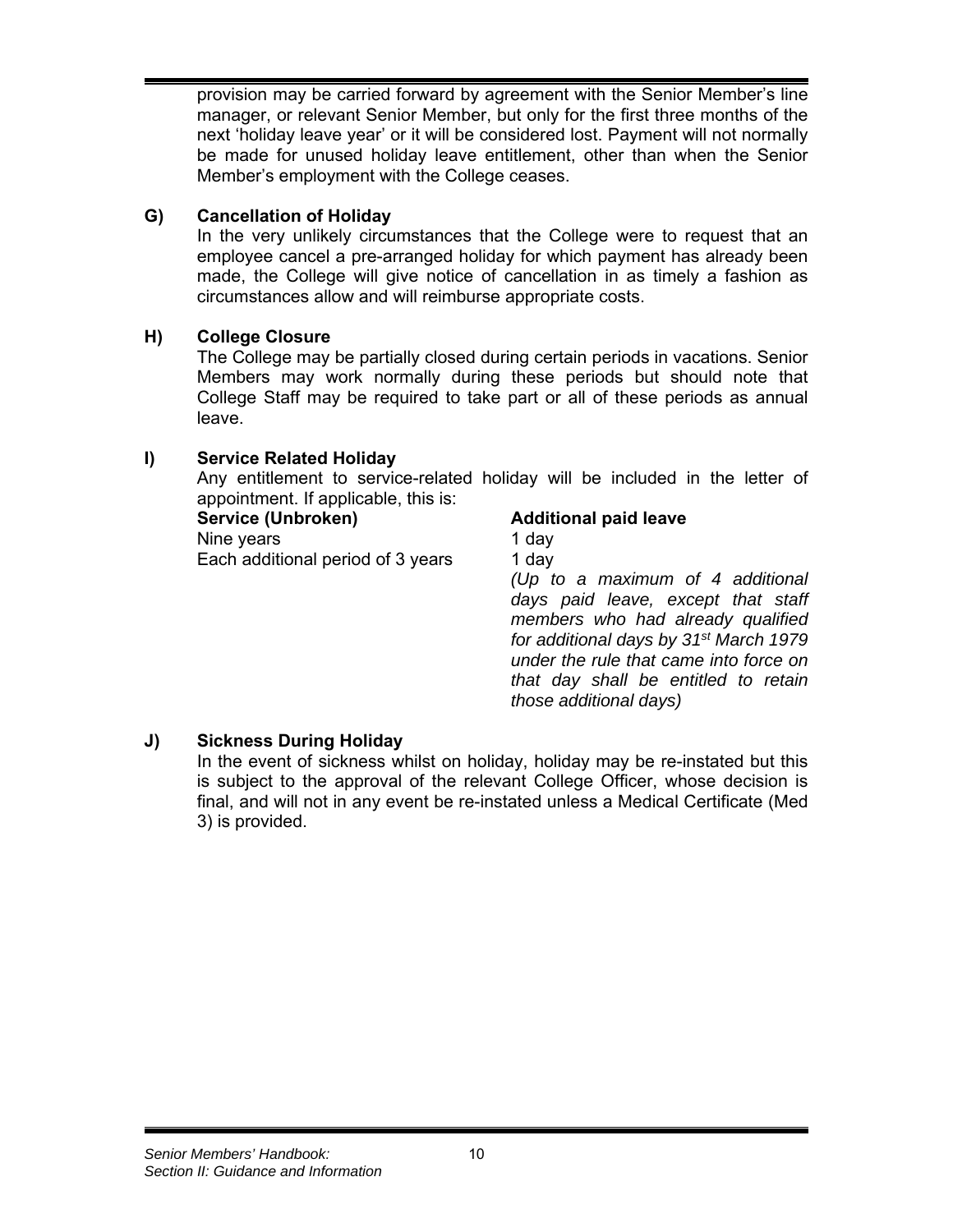# **ABSENCE DURING FULL TERM: SHORT LEAVE, LEAVE TO WORK AWAY; SABBATICAL, RESEARCH AND SPECIAL LEAVE**

This Note was approved by the College Council on 14 March 2008 and an amendment was approved on 17 January 2014. It applies to the Senior Tutor, Vice-Principal, College Lecturers, Associate Lecturers and Affiliated College Lecturers, Directors of Studies, Research Fellows, Professorial Fellows, Fellows in Category D [who have teaching responsibilities], Tutors, Assistant Tutors, Assistant Graduate Tutors.

These procedures aim to balance the need that Senior Members may have to be away with their teaching, tutorial and administrative responsibilities, and they reflect the current arrangements for short term leave in the University. Senior Members who are intending to be away from Cambridge during Full Term are asked to take action in good time. The Council should be informed of absence during Full Term. In most cases its formal permission for leave to be away for one full week or less will not be required.

## **A) Short Leave during Full Term**

## **Senior Members with Teaching and Tutorial Responsibilities**

No permission is needed for absences of three working days or fewer.

Any Senior Member with teaching or tutorial responsibilities who is planning to be away from Cambridge for a period of more than three working days, but for less than one full week, should inform the Senior Tutor at least a week in advance of their intention to be away. The Senior Tutor will wish to be assured that appropriate arrangements for cover of teaching or tutorial responsibilities have been made. The details of these arrangements may be sent by email, or using the form (on the College website). The Senior Tutor will normally confirm these and notify the Council.

Senior Members are not expected to be away from Cambridge for more than one full week during Full Term in normal circumstances. Should they need to be away for more than one full week during Full Term they should inform the Senior Tutor in good time so that she can seek the permission of the Council on their behalf.

Should the Senior Tutor wish to be away from the College for more than three working days during Full Term she will seek the permission of the Council through the Principal.

## **B) Leave to work away during Full Term**

## **Senior Members without Teaching and Tutorial Responsibilities**

Research Fellows who are planning to undertake fieldwork or other work away from Cambridge during Full Term for more than 10 consecutive working days should seek leave from the Council by writing to the Senior Tutor with details of their request for leave. The Council will not unreasonably refuse permission, but needs to know that a Research Fellow will be absent.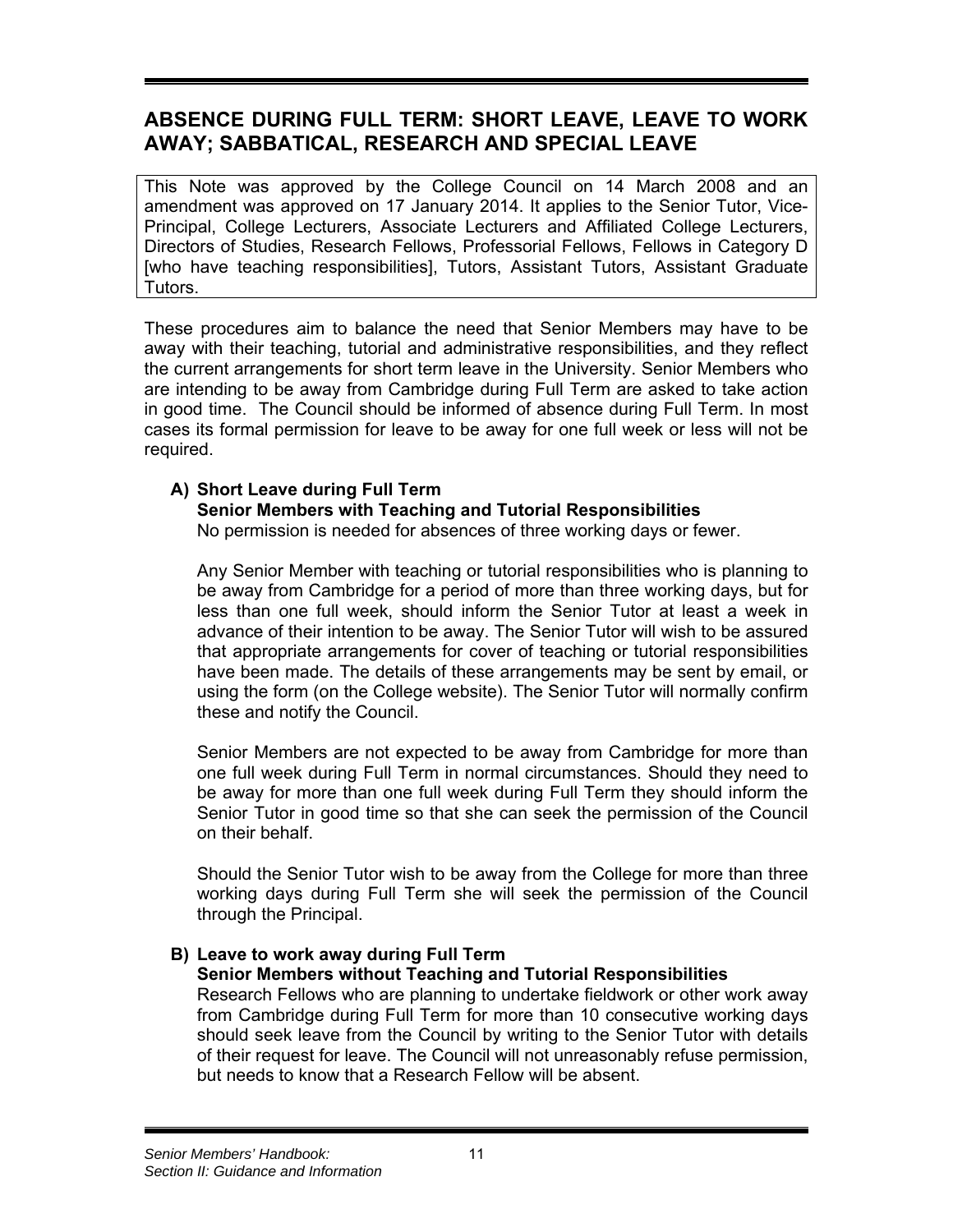**Other Senior Members with no formal College duties or obligations to teach but who may be undertaking some teaching or administration** (for example, Professorial Fellows or Fellows in Category D): No permission is required for absence of less than 10 days, but it is assumed you will take account of any college responsibilities in planning absences. Where appropriate (as for a major administrative post) the Senior Tutor should be notified in advance of any substantial periods away during Full Term.

## **C) Sabbatical or Extended Research Leave**

## **Senior Members with Teaching and Tutorial Responsibilities**

The College recognises the vital importance of sabbatical leave in the research profile of Senior Members. College Lecturers who are also UTOs can expect the College to grant leave in conjunction with any leave agreed by the University; CTOs can expect a similar leave entitlement. It is however vital that the College should be able to ensure proper support for its students. For this reason, any Senior Member with teaching or tutorial responsibilities who is planning sabbatical or extended research leave is asked to contact the Senior Tutor at the earliest stage of planning. Council permission must be sought and arrangements to cover teaching and/or tutorial responsibilities should be clarified in good time.

At its meeting on 27 June 2003, the Council approved the following more detailed guidelines concerning sabbatical and other research leave, noting that there was a joint obligation on the part of the Director of Studies or College Lecturer and of the College to ensure that the admissions process would be appropriately conducted:

"The College is in principle supportive of applications from College Teaching Officers for sabbatical and other research leave of a term or more and recognises the importance of such leave in building a research base. The College seeks, broadly and *mutatis mutandis*, to parallel the terms of sabbatical leave granted to its Teaching Officers by the University. Accordingly the officer is expected to spend a considerable portion of leave in study and to give up all teaching, administrative and examining duties for the University and for the College(s). Permission will normally be given to continue with the supervision and examining of Graduate Students.

Vacations contiguous with sabbatical terms shall generally be considered to fall under the terms of the leave as far as exemption from administrative and other duties are concerned, save only for those duties connected with the admission of undergraduates, with which the officer would normally be involved as Director of Studies or as College Lecturer. The officer shall normally be expected to participate in the admission of undergraduates and shall always be entitled to do so should they wish. If the officer is unable for good reason (such as undertaking a period of study away from Cambridge) to participate in the admissions process, it shall be the duty of the officer to assist the Senior Tutor and the Admissions Tutor to identify a suitable and qualified substitute; this may involve entering into a reasonable reciprocal agreement."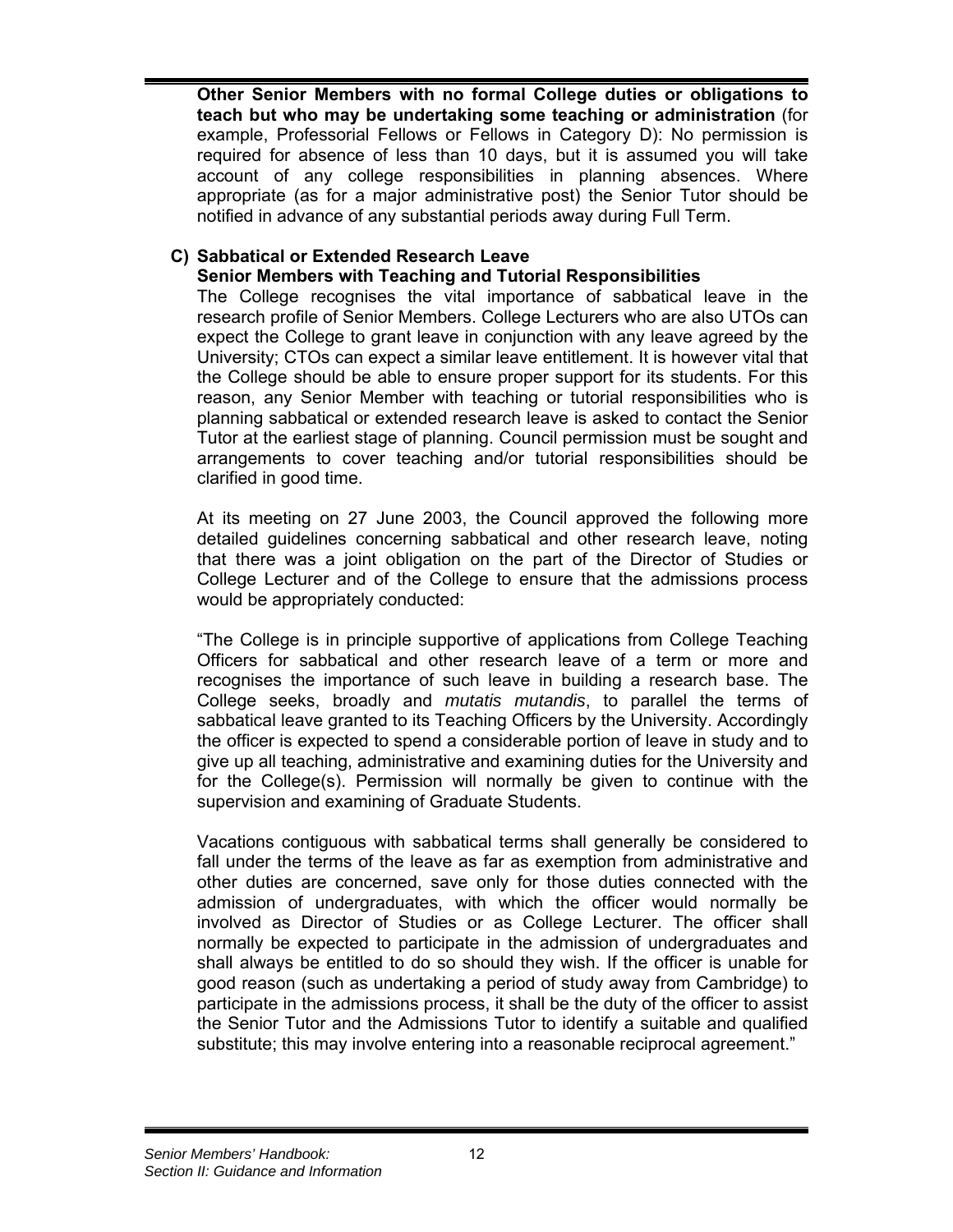## **D) Special Leave**

The College also recognises that periods of extended, externally funded research leave are playing an increasingly important role in academic careers. It wishes to support Senior Members both in applying for such periods of special leave and in their tenure of them – while also ensuring that appropriate arrangements are in place for teaching and student support. At its meeting on 27 June 2003, the Council agreed the following procedures for special leave, noting that it was important for the College to be advised of plans to take special leave at the earliest opportunity -- preferably at the time of the initial application for funding:

- a) College Lecturers, Tutors or Directors of Studies applying for special leave should consult the Senior Tutor, at the earliest stage in their application, to explore ways to include the College stipend and other overheads in costs included in grant applications, whenever feasible.
- b) If a College Lecturer, Tutor or Director of Studies wished to retain a room in College during her/his leave and, in particular, if the person providing replacement teaching also required a room in College, then the cost would be greater and a higher sum should be applied for when possible.
- c) It is open to a College Lecturer, Tutor or Director of Studies to make a case to retain the use of a room in College, and the Vice Principal, in charge of room assignment, would meet a criterion of reasonableness. In certain cases, when leave is for more than one academical year, a room different from the College Lecturer's, Tutor's or Director of Studies' current room might be deemed appropriate.
- d) The Senior Tutor and Bursar, in collaboration with the College Lecturer, Tutor or Director of Studies would, when advised of a special leave application, explore the possibility of an arrangement with a Faculty whereby the person providing replacement teaching for the University might also provide replacement College teaching on some quid pro quo basis.

## **E) Sponsored Migrants**

The College has certain obligations to monitor the whereabouts of any Senior Member working under a Tier 2 Visa. The UK Border Agency (UKBA) currently requires that if a migrant sponsored under Tier 2 is absent from work for more than 10 consecutive working days without the College's permission, the College must report this to the UKBA within 10 working days of the  $10<sup>th</sup>$  day of absence. Senior Members working under a Tier 2 visa should complete the UKBA Leave Form (available in the Senior Members Handbook section on the intranet) and forward this to the Senior Tutor well in advance of their anticipated absence. Guidance on absence procedures for Sponsored Migrants is also available on the intranet.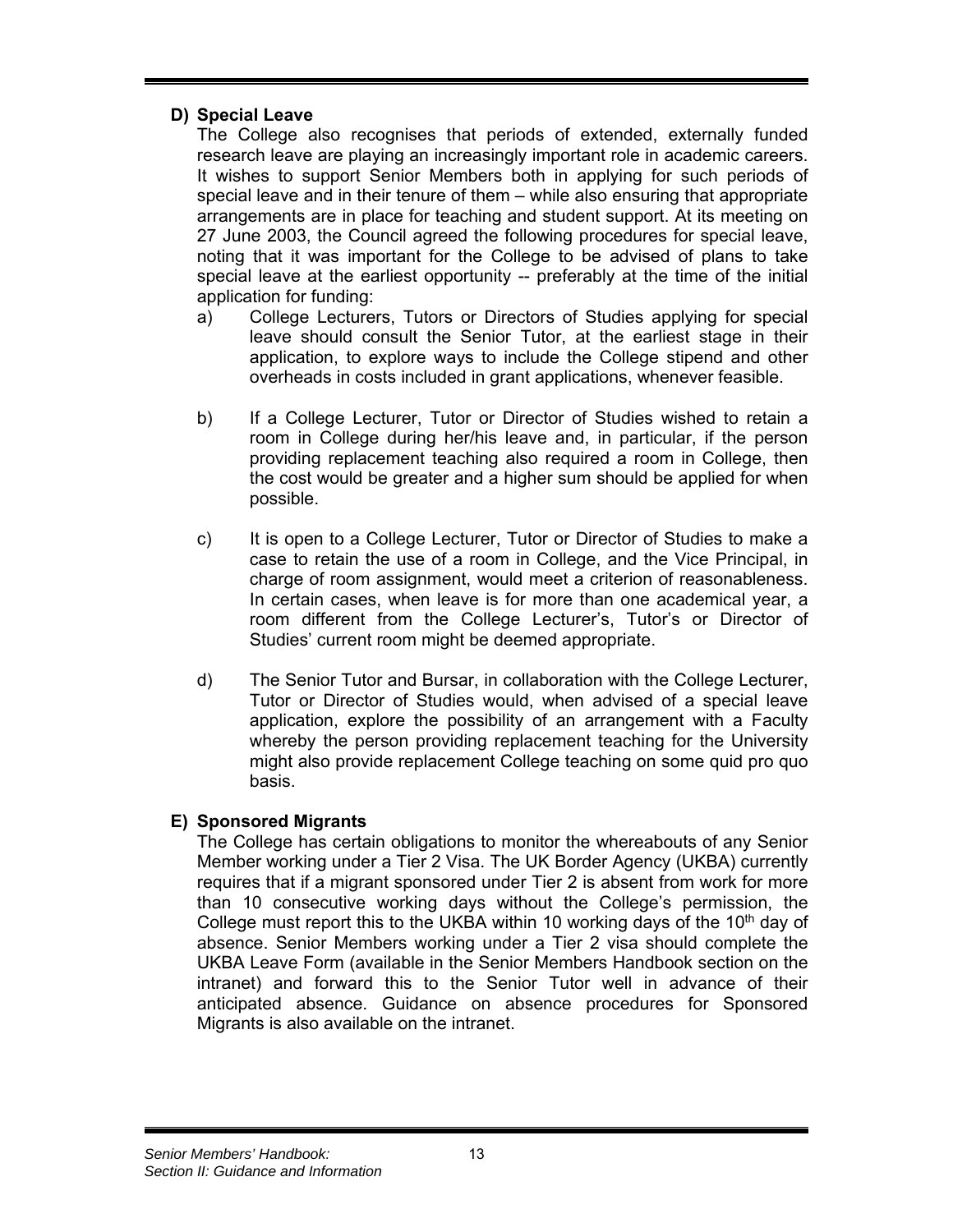# **SICKNESS/INJURY PAYMENTS AND CONDITIONS**

This Section applies to all who receive payment from the College through the payroll. The College has statutory obligations, amongst its employment duties, to provide sick pay and has a general duty of care to its members and employees. To enable it to fulfil these duties, absences from work need to be notified. [**See Appendices for the appropriate form**.]

Sickness or injury payments can only be applied if the Senior Member informs the College of their sickness and provides a copy of their medical certificate to the Bursary. For many who have a short-term sickness, this will seem unnecessary since they will reschedule their commitments. Even so the Senior Tutor should be informed of the situation and of the arrangements which have been made.

## **A) Notification of Incapacity for Work**

Absence from work must be notified to the Senior Tutor, the Bursar or the Principal, as appropriate, by telephone or e-mail at the earliest possible opportunity. Notification should be made personally or, if this is not possible, by a relative, neighbour or friend.

Senior Members with tutorial or teaching responsibilities should notify the Senior Tutor in time to ensure that appropriate arrangements are made for supervising or seeing students.

Senior Members with senior administrative responsibilities should make such arrangements as they can to ensure the continued smooth running of the College.

Some indication of the expected date of return should be given, if possible, and the College should be notified as soon as possible if this date changes.

If incapacity extends to more than seven consecutive calendar days, the College should be notified of the Senior Member's continued incapacity once a week thereafter, unless otherwise agreed.

## **B) Evidence of Incapacity**

- 1. A Doctor's certificate (Med 3) is not normally required for short-term incapacity (up to seven calendar days). In these cases of incapacity a self-certification absence form must be completed and signed on return to work. [**Self-certification ABSENCE form** – **see appendices for standard form**.]
- 2. If sickness has lasted (or it is known that it will last) for longer than seven calendar days a Medical Certificate (Med 3) from a GP must be provided and forwarded to the Bursar without delay. Subsequently, consecutive doctors' medical certificates to cover the whole period of absence must be provided promptly and regularly.
- 3. Those for whom the University or another institution is the principal employer and who wish the College to deal with any remuneration paid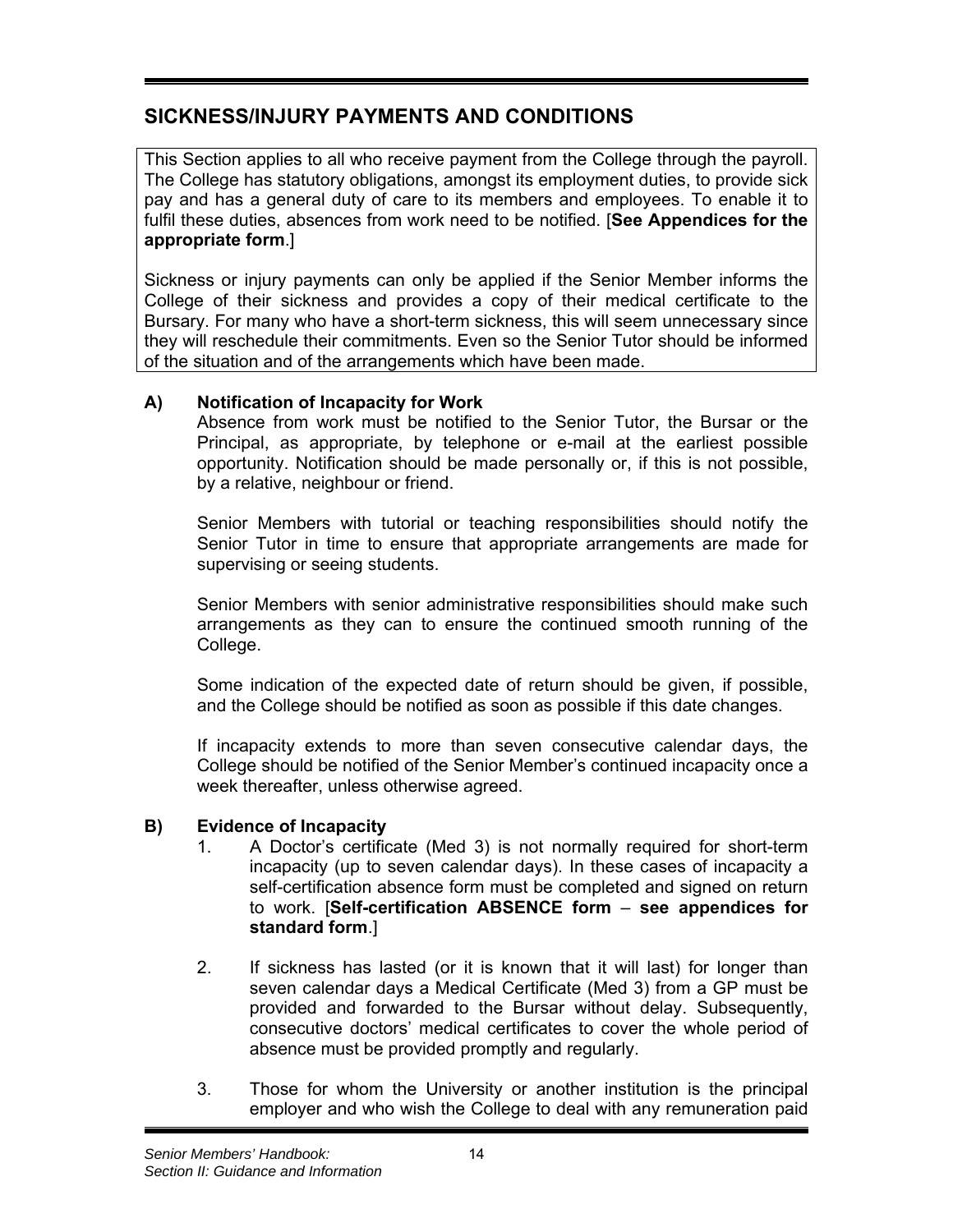by the College through the payroll to recognise their sick-leave, must inform the Bursary of their situation and provide a copy of their medical certificate to the Bursar.

## **C) Payments**

absence.

## 1. **Contractual sickness/injury payments**

The eligibility criteria for College sick pay in excess of Statutory Sick Pay (SSP) are shown in the following table, unless otherwise stated in the Individual Statement of Main Terms of Employment [offer letter]:

| Entitlement to College sick |  | Total number of weeks |
|-----------------------------|--|-----------------------|
| pay:                        |  |                       |

| Period of unbroken service from At a rate equal to                                            |              |                               | At a rate equal to   |
|-----------------------------------------------------------------------------------------------|--------------|-------------------------------|----------------------|
| the date of appointment                                                                       | basic salary |                               | half basic salary or |
|                                                                                               |              |                               | SSP whichever is     |
|                                                                                               |              | greater                       |                      |
| Up to six months                                                                              |              | No entitlement, except to SSP |                      |
| Up to 1 year                                                                                  | 8 weeks      | followed by                   | 8 weeks              |
| Over 1 year and up to 3 years                                                                 | 12 weeks     | followed by                   | 12 weeks             |
| Over 3 years and up to 5 years                                                                | 20 weeks     | followed by                   | 20 weeks             |
| Over 5 years                                                                                  | 26 weeks     | followed by                   | 26 weeks             |
| The period of unbroken service is that applying on the first day of absence. The total number |              |                               |                      |
| of weeks shown in the right hand column shall be reduced by the aggregate of the periods of   |              |                               |                      |
| absence due to sickness during the twelve months immediately preceding the first day of       |              |                               |                      |

- 2. **Statutory Sick Pay** (SSP) is payable for absence because of sickness or injury provided the criteria in the current SSP regulations are met. For absences of four or more consecutive days SSP will be paid by the College where the eligibility criteria are satisfied. SSP is subject to normal deductions.
- 3. Any Statutory Sick Pay to which the employee is entitled is deemed to be included in the amount of College sick pay payable.
- 4. Qualifying days are the only days for which there is entitlement to SSP. These days are normal working days unless otherwise notified. The first three qualifying days of absence are waiting days for which SSP is not payable. Where a second or subsequent period of incapacity (of four days or more) occurs within 56 days of a previous period of incapacity, waiting days do not apply.
- 5. Where the circumstances of incapacity are such that an individual receives or is awarded any sum by way of compensation or damages in respect of the incapacity from a third party, then any payments which the College may have made because of the absence (including SSP) shall be repaid by the Senior Member to the College up to an amount not exceeding the amount of the compensation or damages paid by the third party and up to, but not exceeding, any amount paid by the College.
- 6. The level of College sick pay is the Senior Member's basic salary level.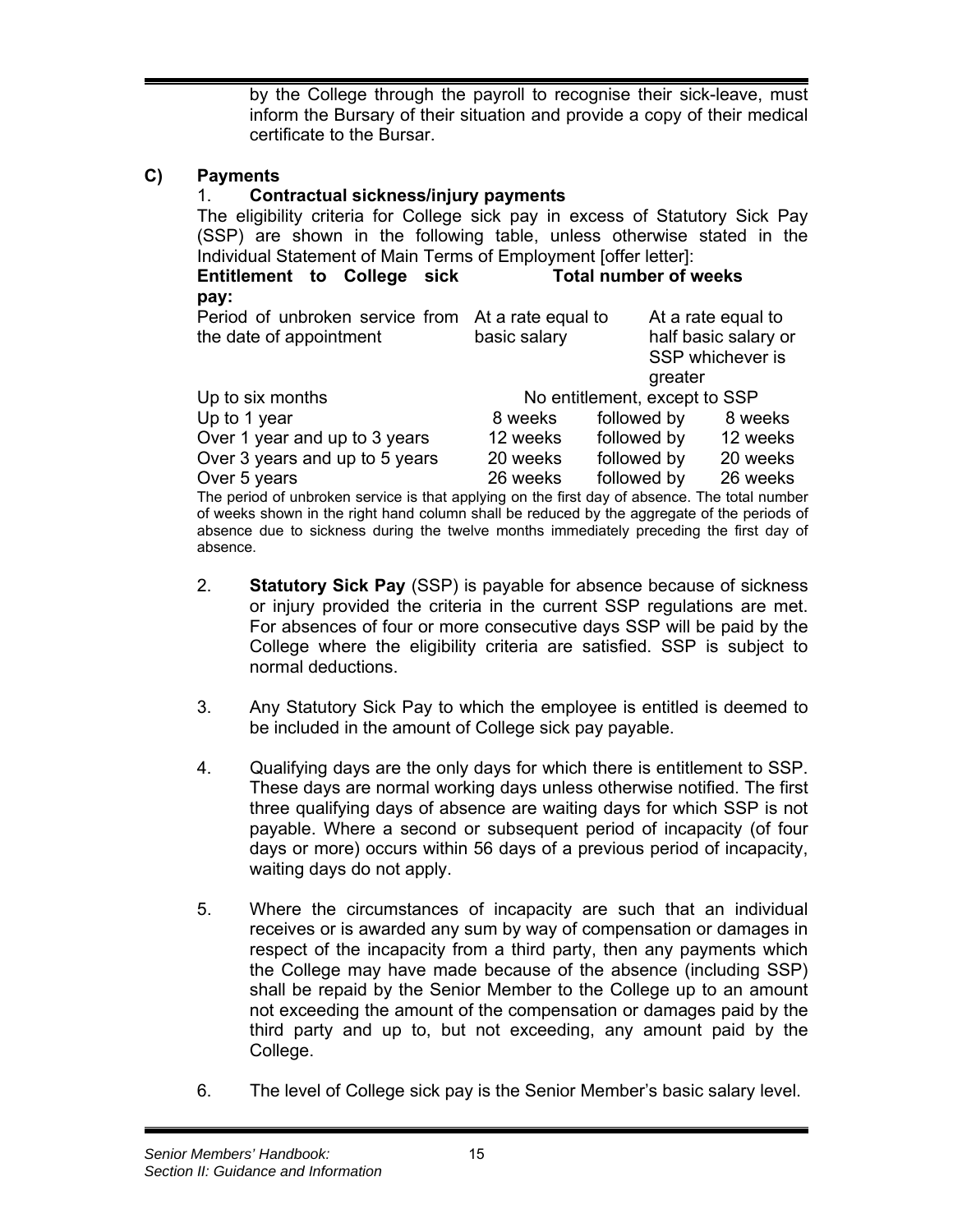- 7. If a Senior Member is certified by a Doctor as having been ill when he/she would otherwise be absent on annual holiday leave, the relevant College Officer has discretion to treat the period concerned as sick leave and grant a substitute period of annual holiday leave at a later date. Should this prove impracticable, or if the Senior Member so requests, the period of absence concerned shall stand as annual holiday leave, to be paid at the Senior Member's basic rate of pay, and shall not count as part of his/her entitlement to payments during sickness as defined in this Handbook.
- 8. If a Senior Member is certified by a Doctor as having been ill during their sabbatical leave and if the College is their principal employer, they may wish, depending on the circumstances, to ask for the sabbatical to be cancelled.
- 9. If the Senior Member's principal employer is the University, then the College would expect to shadow the arrangements made with the University. In such an event the Senior Tutor should be informed of the new situation at the earliest practical opportunity and be kept informed of the situation as it develops. Information provided to the University is not communicated by the University to the College.

## **D) Return to Work**

1. The Senior Tutor or the relevant Senior Member (as appropriate) should be notified as soon as possible as to which day the Senior Member will be returning to work, if this differs from a date of return previously notified.

Should the Senior Member returning to work after sickness be the Senior Tutor or Bursar, they should notify the Principal of their anticipated return date, and the Principal will inform the Council and others as appropriate. The Principal, returning to work after sickness, should notify the Vice-Principal who will inform the Council and others as appropriate.

- 2. If the Senior Member is or has been suffering from an infectious or contagious disease or illness (such as rubella or hepatitis) clearance from the GP must be given before returning to work.
- 3. On return to work after any period of sickness/injury absence (including absence covered by a medical certificate), a self-certification absence form must also be completed and returned to the Bursary in person.
- 4. Upon returning to work, the Senior Tutor, Bursar or relevant Senior Member will conduct a return-to-work interview to discuss state of health and fitness for work.

## **E) General**

1. Submission of a medical certificate (Med 3) or sickness self-certification absence form, although giving the College the reason for absence, may not always be regarded by the College as sufficient justification for accepting absence. An excessive level of absence may lead to the capability procedures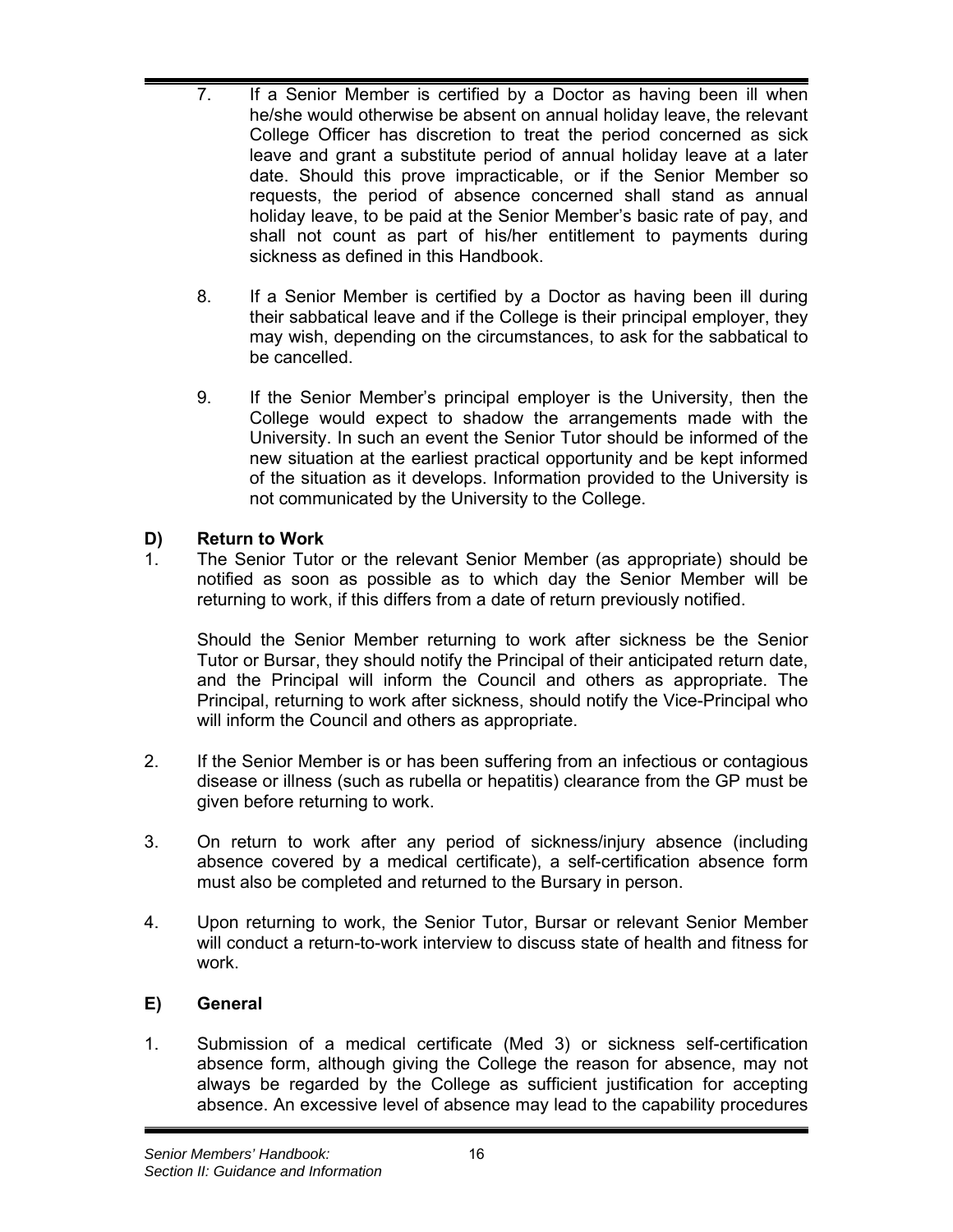## being applied. [**Please also refer to Statute XXV in the Appendices to this Handbook.**]

- 2. In deciding whether absence is acceptable or not the College will take into account the reasons and extent of all absences, including any absence caused by sickness. The College cannot operate with an excessive level of absence as all absence, for whatever reason, reduces the effectiveness of the service the College provides. In such instances, the 'Capability Policy' may be applied.
- 3. The College will take a serious view of leave taken on the grounds of sickness/injury which is not genuine, and this may result in disciplinary action being taken.
- 4. An individual's permission may be requested for the College to contact the relevant GP or to arrange an independent medical examination if the College deems such contact necessary.
- 5. Breach of the absence notification procedures will be dealt with under the Disciplinary Procedure. [**Please also refer to the 'Disciplinary' sections contained in this Handbook.**]

## **F) Long-Term Ill Health**

In the case of long term sickness, discussions should take place between the College and the individual to ascertain the long-term prognosis. The College may request the individual to allow the College to contact the relevant GP in accordance with the Access to Medical Records Act 1988. Also the College may request an independent Medical examination by a doctor nominated by the College or my refer the individual to the Health & Work Assessment and Advisory Service. Alternative employment or reduced hours may be considered if the operational needs of the College allow. [**Please also refer to Statute XXV in the Appendices to this Handbook**.]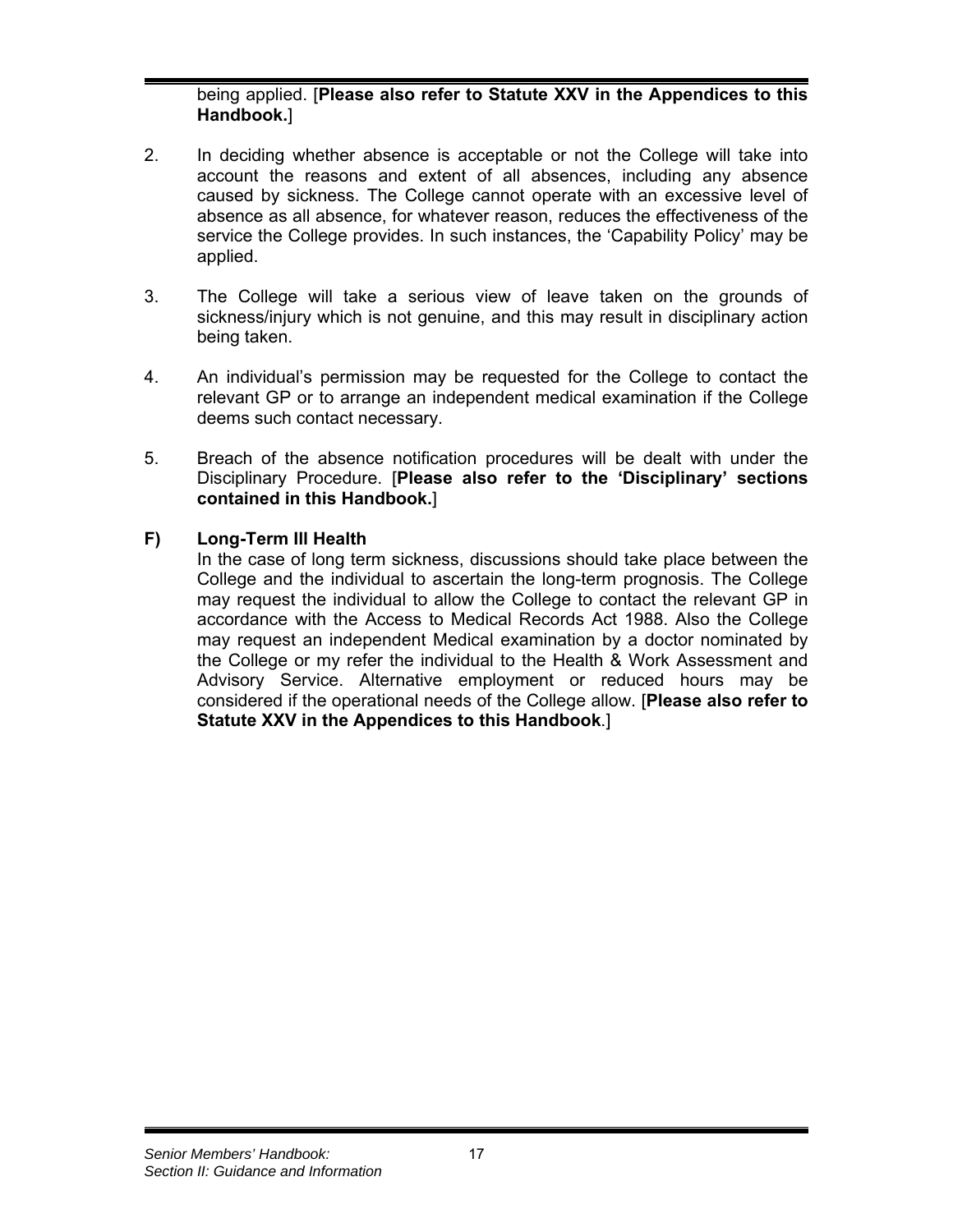# **TERMINATION OF EMPLOYMENT**

This Section applies to all Senior Members employed by the College

#### **A) Retirement Age**

Newnham's normal retirement age for Senior Members is 67.

#### **B) Resignation**

A Senior Member wishing to resign from employment with the College, must inform the Principal, Senior Tutor or Bursar (as appropriate) in writing. Unless otherwise indicated in the letter of appointment, a Senior Member with more than one year's continuous service, will be expected to give a minimum of two months' notice. A Senior Member with less than one year's continuous service, need only give one week's notice of resignation. Senior Members with teaching or tutorial commitments are asked to honour these commitments to the end of the term in which they give notice.

A Senior Member wishing to resign from an office [see Handbook Section 1: "Other College Offices and Roles"] should inform the Senior Tutor (for roles relating to the academic and teaching purposes of the College and to student welfare), or the Principal (for roles in support of the College Community and its broader activities).

Resignation of employment, College office or role may have consequences for Fellowship status.

#### **C) Terminating Employment Without Giving Notice**

If a Senior Member terminates their employment without giving or working the required period of notice, as indicated either in this Handbook or in their letter of appointment, at the discretion of the College an amount equal to any additional cost of covering those duties during the notice period not worked may be deducted from any termination pay due. A Senior Member entitled to paid holiday leave will forfeit any contractual accrued holiday pay due over and above statutory holiday pay, if the required period of notice is not given or worked.

#### **D) Return of College Property**

On the termination of employment all College property must be returned (this includes but is not limited to, keys, car park permit and the University Card). All passwords or other codes applied to College documents should be disclosed to the College before leaving. The Bursar (the College's DPA Officer) should be consulted in case of doubt.

#### **E) College Bills and Other Debts**

On the termination of employment, outstanding College bills must be paid along with any other debts to the College. Failure to make such payments will result in the monies being deducted from any payments outstanding.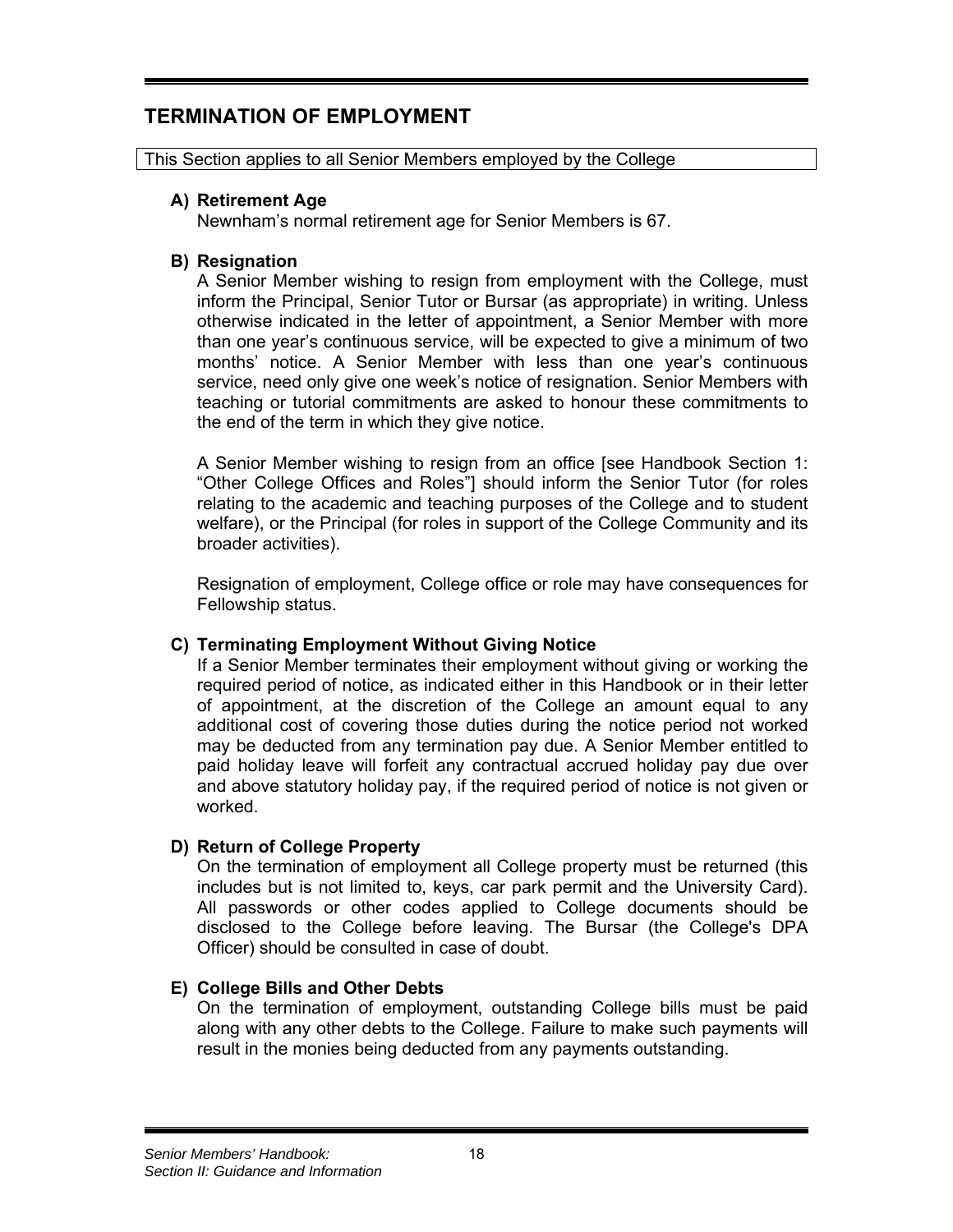## **F) Payment in Lieu of Notice**

The College may pay basic salary and a sum equal to the cost to the College of providing benefits in lieu of all or part of the Senior Member's notice. A Senior Member dismissed for gross misconduct or for serious breach of contract will be dismissed without notice or any payment in lieu.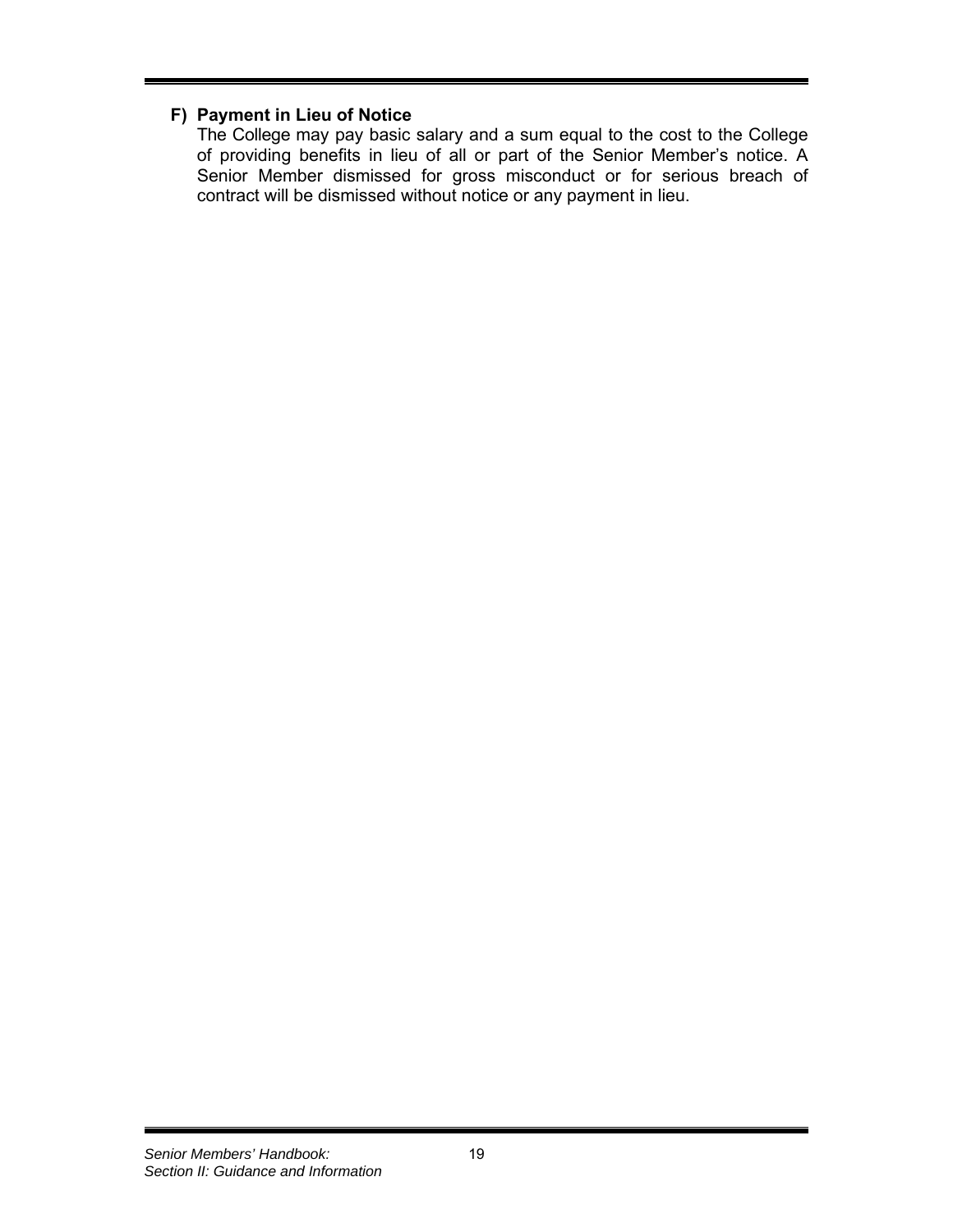# **RETIREMENT**

This Section applies to all full-time employees, Senior Members with tutorial or teaching responsibilities and Fellows other than Associate Fellows, Honorary Fellows or Fellows Emeritae.

*NOTE: The rules on retirement are changing and these procedures are kept under review.* 

## **A) Introduction**

The Default Retirement Age (DRA) has been abolished with effect from 1 October 2011. Age-related retirements are only allowed if they can be objectively justified by showing that the proposed retirement is a proportionate means of achieving a legitimate aim. (Examples of situations which are likely to be justified include the College's need to manage its work force in order to assist with succession planning and to maintain the Collegiate culture.) The University has adopted an Employer Justified Retirement Age for academic staff, with a retirement age fixed as the end of the academical year in which a person attains the age of 67. The majority of Colleges have adopted a similar policy. Newnham believes that retaining a specified retirement age enables an employee to end their working career in a dignified way rather than through performance management measures. It also enables the College to plan for the wider needs of our work force and, where appropriate, to provide a flow of new ideas into academic life.

A new Retirement Policy will be considered by the Council and Governing Body in the Michaelmas Term 2014. In the meantime, the College continues to follow the policy adopted in 2009 whereby the intended retirement date for all College employees is the end of the academic year  $(30<sup>th</sup>$  September) in which an employee reaches age 67, although a Senior Member wishing to retire at the age of 65 may do so on request.

When a Senior Member who either is a full-time employee or who has tutorial or teaching responsibilities is coming up to the intended retirement date, the following steps will be taken:

- 1. The College will notify the Senior Member in writing of their intended retirement date, at least 6 months in advance but no more than 12 months before the intended retirement date.
- 2. The College will inform the Senior Member of their right to make a request to work beyond their intended retirement date.
- 3. If the Senior Member confirms that they wish to retire at their intended retirement date the College will make the necessary arrangements.
- 4. If the Senior Member requests to continue working beyond their intended retirement date the College has a duty to consider this request.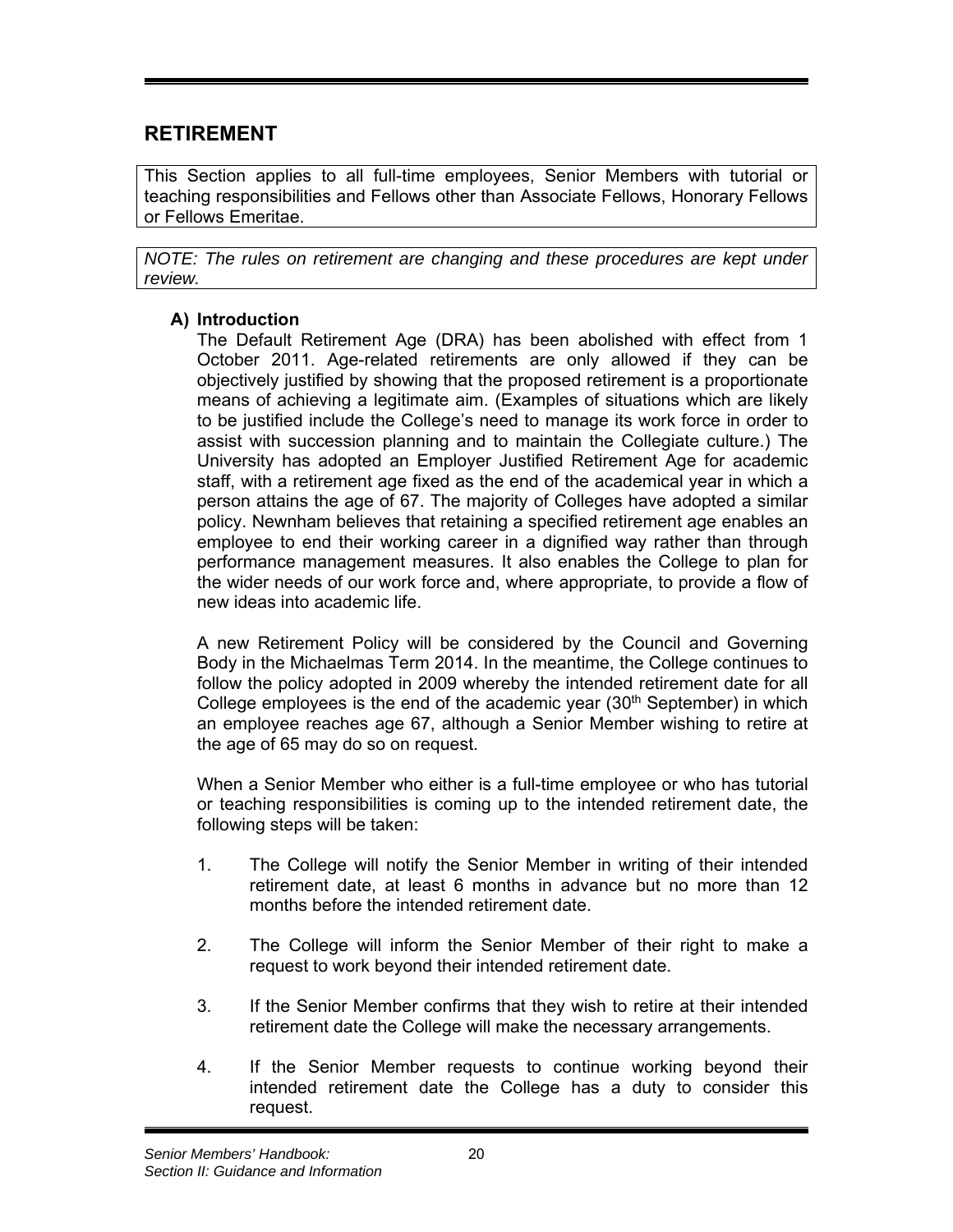- 5. A written request to continue working beyond the intended retirement date must be received not less than 3 months before the Senior Member's intended retirement date.
- 6. The Senior Member should write to the Senior Tutor, Bursar, or line manager (as appropriate) making such a request; a copy of this letter should also be sent to the Bursar if he was not the original recipient.

## **B) The Duty to Consider Process**

- 1. Once the College has received written notification of a request to continue working beyond the intended retirement date, the Senior Tutor, Bursar, or line manager (as appropriate) will arrange a meeting with the Senior Member to discuss their request within a reasonable period of receiving it, usually within 4 weeks (unless agreeing to the request or it being impractical to hold a meeting within this time frame).
- 2. At this meeting the Senior Member has the right to be accompanied by either another member of staff or a trade union representative. This accompanying person will have the right to address the meeting but not to answer questions on behalf of the Senior Member and will be permitted to confer with the Senior Member during the meeting.
- 3. At the meeting the Senior Member will have an opportunity to discuss their request with the Senior Tutor, Bursar, or line manager.
- 4. After the meeting the Senior Member's request will be considered by the Academic Planning Committee (for Senior Members with teaching or tutorial responsibilities) or by the Stipends Committee or Finance Committee for other Senior Members who are full-time employees. The Senior Member will be informed of the decision of the request in writing. The law does not require the College to give a reason for the decision.

## **C) Appeal Process**

- 1. A Senior Member may appeal against the decision made by the College as soon as is reasonably practical after receiving the notification of the decision (usually within 10 working days).
- 2. A Senior Member should write to the Executive Assistant to the Bursary as Secretary to the Council to make such a request.
- 3. The Senior Member is entitled to present her case to the Council in person, in writing, or both. If presenting her case in person, the Senior Member has the right to be accompanied.
- 4. After the meeting the Senior Member will be informed of the decision of the appeal meeting in writing as soon as is reasonably practically, and usually within 10 days.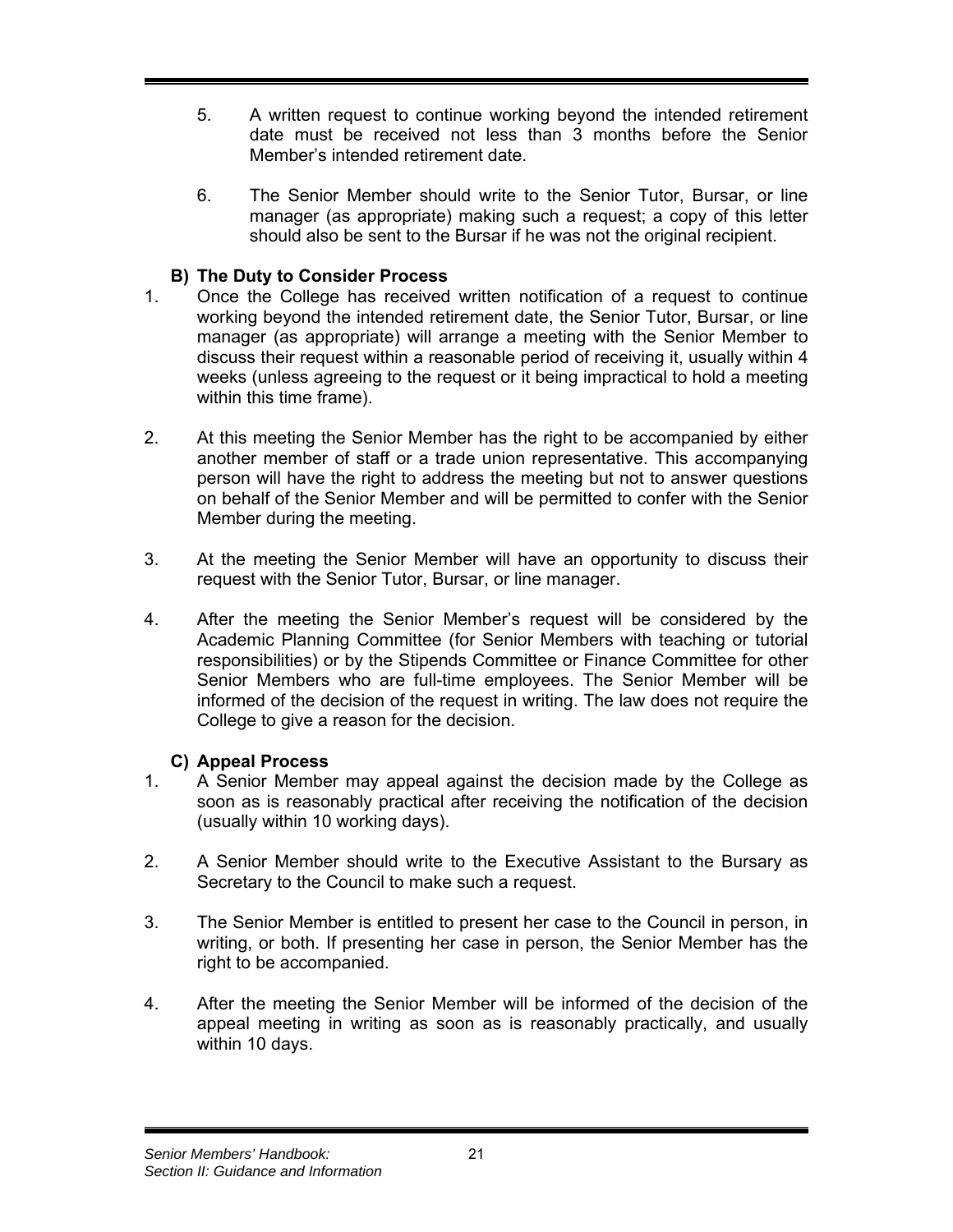#### **D) Extension of Employment Beyond the Intended Retirement Date**

Should the Council decide to grant the request for a Senior Member to continue working beyond their default retirement date, a new default retirement date will be set. The Council may also propose alternative working patterns as part of this agreement.

The whole procedure will be repeated each time an individual nears a new default retirement date, unless this new date is within six months of the previous date.

#### **E) Pension**

Entitlements to pension are determined by the terms of the pension scheme (if any) and by entitlements to the state pension appropriate to each Senior Member.

If a Senior Member has any questions or concerns regarding retirement and their pension these should be addressed in the first instance to the College Accountant.

#### **F) Early Retirement**

A Senior Member seeking early retirement should discuss this in the first instance with the Senior Tutor, Bursar or line manager (as appropriate), who will discuss the process with the Senior Member, and with the College Accountant who will be able to provide details regarding pension and final salary payments, etc.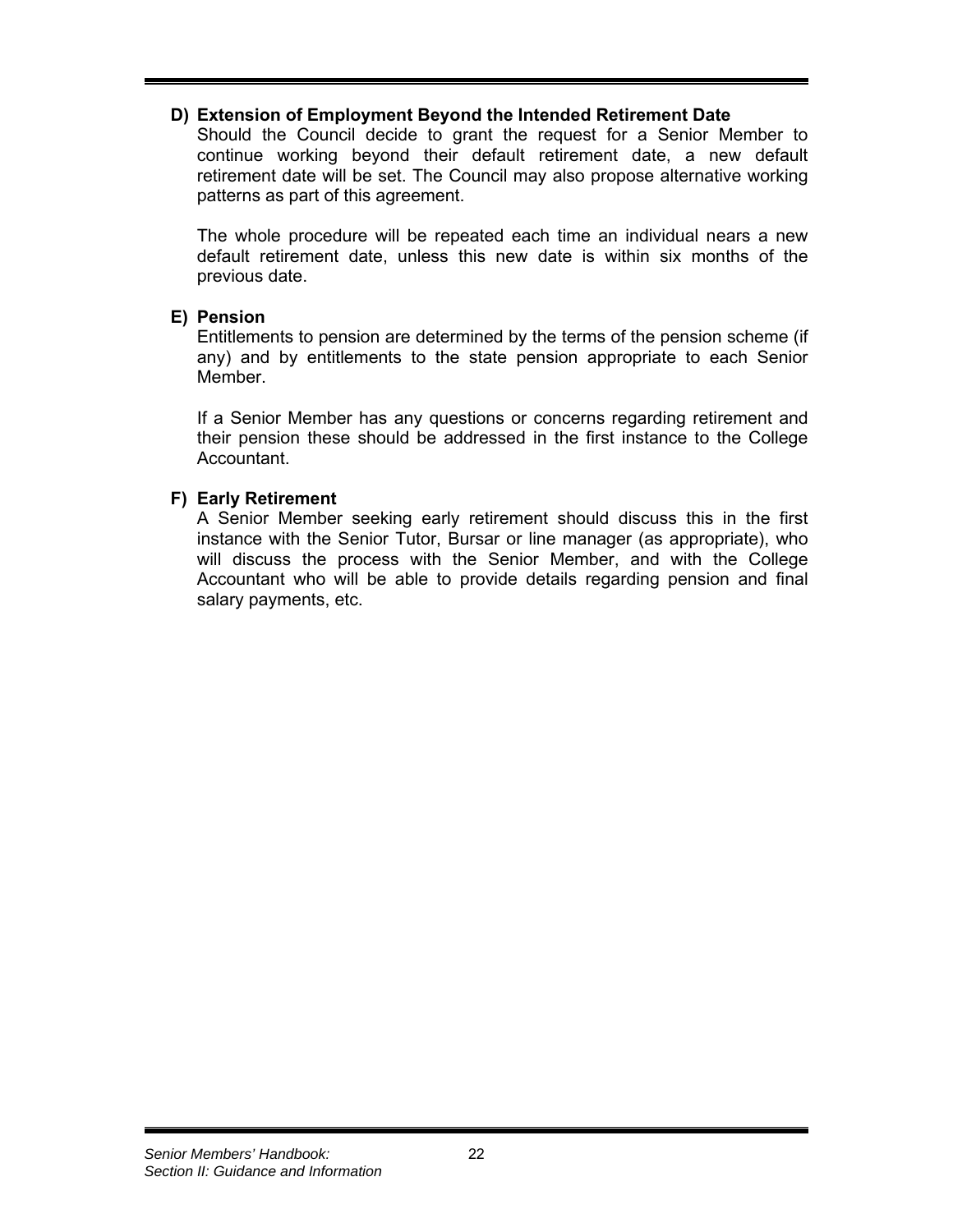# **RESIDENTIAL ACCOMMODATION FOR SENIOR MEMBERS**

This Section applies to Senior Members who normally teach at least 80 hours a year, and to Research Fellows.

#### **A) Introduction**

The College's aims in providing accommodation for Senior Members in College are as follows:

- a) to encourage eligible Senior Members who wish to be accommodated outside the College to rent College-owned accommodation close to the **College**
- b) if possible, to be sufficiently attractive compared with other Colleges to attract good people in Cambridge to posts in Newnham College
- c) to find ways of encouraging by appropriate incentives applications from outside Cambridge for College posts
- d) to continue to encourage eligible Senior Members to make their homes in College
- e) as far as possible to be manifestly fair as between the various categories of persons who are accommodated in or near the College.

The Scheme outlined below was approved by the College Council on 25 June 2010 and applies to Senior Members seeking College accommodation from the end of the Easter Term 2010. Entitlements for Senior Members who had been allocated College accommodation before this date will normally continue until the end of their current contract. The task of allocating accommodation to Senior Members, including Research Fellows, rests with the Vice-Principal.

#### **B) Eligibility and Rent**

1. Eligible Senior Members (i.e. those contracted to teach more than 80 hours a year, and fulfilling that contract) shall be offered a set in College, (if available**)** free of rent but at a service charge.

Sets on site are not suitable for Senior Members or Research Fellows with a partner in residence (as distinct from visiting).

- 2. Eligible Senior Members (i.e. those contracted to teach more than 80 hours a year, and fulfilling that contract) may be offered a flat in off-site College-owned accommodation (if available) at a rent discounted against the market rent by 20%.
- 3. Newly recruited Senior Members with a salaried teaching contract of 80 hours of teaching or more may be offered an off-site flat rather than a set or flat in College on the following terms. They shall pay a rent on the following scale:

| Year 1:            | 20% of the market rent  |
|--------------------|-------------------------|
| Year 2:            | 30% of the market rent  |
| Year 3:            | 40% of the market rent  |
| Year 4:            | 60% of the market rent  |
| Year 5 and beyond: | 80% of the market rent. |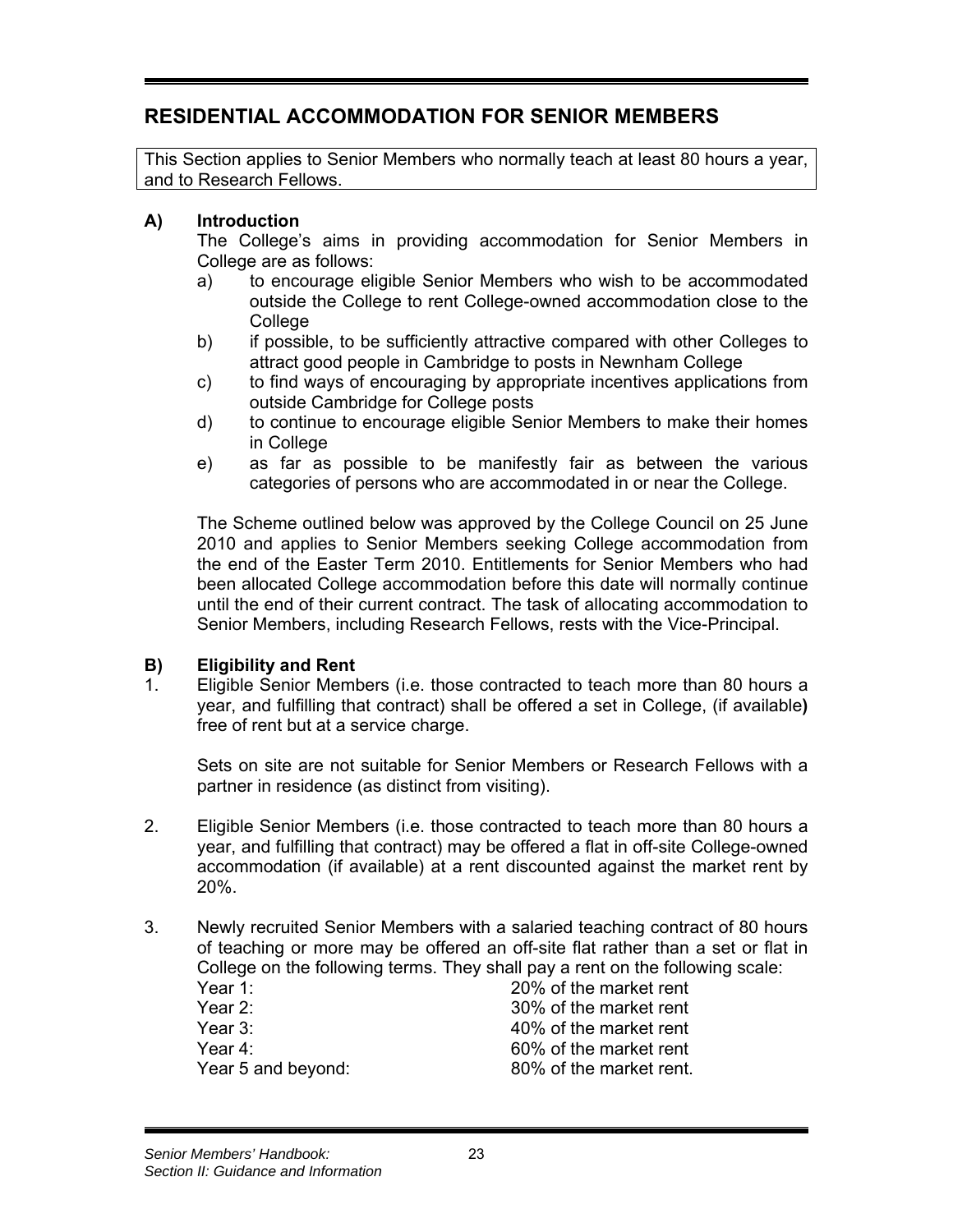- 4. Senior Members paying 80% of the market rent shall be eligible for an office or shared office in College. Senior Members may, by agreement with the Vice-Principal, elect to move earlier to paying 80% of the market rent and either have the right to book supervision rooms for their teaching or to have an office or share of an office in College (subject to availability). Those paying less than 80% of the market rent shall not have those entitlements, that being part of the justification for the non-taxable nature of the benefit with the larger discount in the earlier years being justified by reference to recruitment policy.
- 5. Newly recruited Senior Members who are allocated a flat because they will have a partner resident in Cambridge shall pay rent on the following scale:

| Year 1:            | $50\% + 10\%$ of the market rent  |
|--------------------|-----------------------------------|
|                    |                                   |
| Year 2:            | $50\% + 15\%$ of the market rent  |
| Year 3:            | $50\% + 20\%$ of the market rent  |
| Year 4:            | $50\% + 25\%$ of the market rent  |
| Year 5 and beyond: | $50\% + 30\%$ of the market rent. |

- 6. Newly recruited Senior Members who are allocated a flat because they will have a partner resident shall not have the right to book supervision rooms for their teaching or to have an office or share of an office in College (subject to availability) until they are themselves paying 30% for their share of the flat.
- 7. Junior Research Fellows shall continue to have the benefit of rent-free accommodation. This will normally be in College but may be in College-owned off-site accommodation. In such cases the Research Fellow shall not receive the taxable living-out allowance; a transfer in lieu of rent shall be made from the Research Fellowship Funds to reflect income to corporate Capital.
- 8. If a Junior Research Fellow lives in College-owned off-site accommodation with a partner, then a rent set at 50% of the market rent will be payable together with half the utility bills and Council Tax.

## **C) Other Charges**

## 9. **Sets and Self-contained flats within the College**

The College will pay for utilities, including VOIP telephone provision with an allowance towards telephone calls outside of the University up to £4 per month, plus VAT. The College will be responsible for cleaning and the provision of linen.

No Council Tax is payable on accommodation within the College.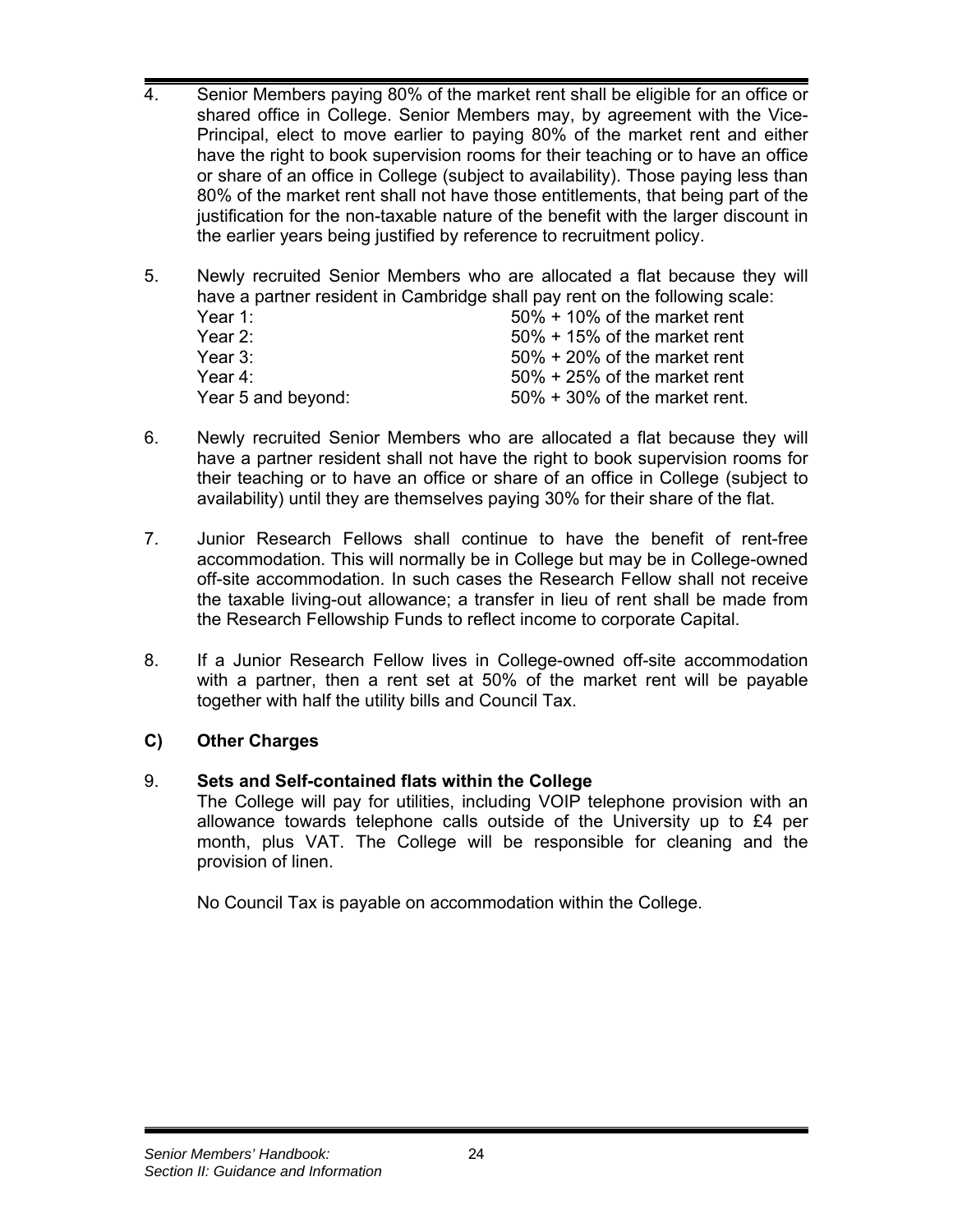### 10. **Self-contained flats in 27 Grange Road or 2 Clare Road, occupied as separate accommodation**

Occupants will pay Council Tax and ordinary out-goings for gas, electricity, and water for the flat.

The College will pay for data cabling and internet access to flats in 27 Grange Road and 2 Clare Road, including VOIP telephone provision (with an allowance towards telephone calls outside of the University up to £4 per month plus VAT if the occupant has no separate office in College).

Cleaning and linen will not be provided.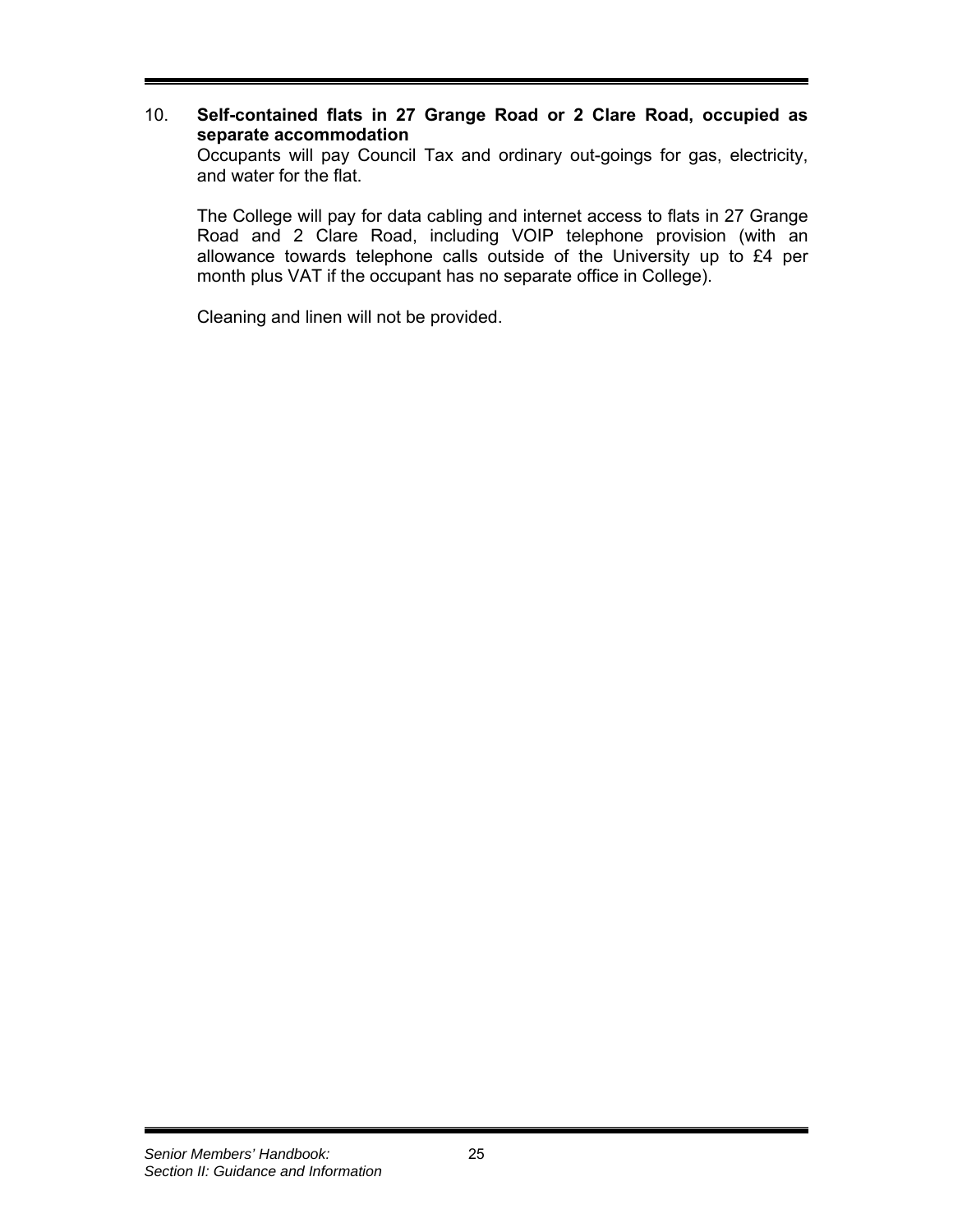## **GENERAL TERMS OF EMPLOYMENT, INFORMATION AND PROCEDURES**

This Section applies to all Senior Members covered by this Handbook unless otherwise indicated in any sub-section.

### **A) Changes in Personal Details**

The Bursary must be notified of any change of name, address, telephone number, emergency contact number, bank account details etc. so that accurate records can be maintained and contact can be made with Senior Members in an emergency, if necessary, outside normal working hours. **(Change of Personal Details (CPD) form** – **see appendices for standard form).**

### **B) Other Employment**

Senior Members who have a full-time contract with the College should not take on any other significant additional employment without prior written permission from the College**.** (Book reviewing, lecturing, examining, etc. are not regarded as "significant additional employment".) Such permission will not be unreasonably withheld provided that there is no conflict of interest; it does not interfere with the execution of College duties; and it does not affect entitlements under current working time legislation.

### **C) Time Off**

Circumstances may arise where time off is needed by Senior Members who have full-time contracts of employment with the College for medical/dental appointments, or for other reasons. Senior Members should, where possible, arrange these so as not to interfere with their College duties.

Senior Members with tutorial or teaching responsibilities are expected to keep the College appropriately informed and to make alternative arrangements where absence for any reason prevents them from keeping arrangements made with students.

### **D) Travel Expenses**

The College will reimburse reasonable expenses incurred whilst travelling on necessary College business. Any travel for Admissions or Development Business should be agreed with the Admissions Tutor or Development Director (as relevant) in advance. Any other travel must be agreed in principle with the College Accountant or the Bursar in advance of incurring the expense.

It is expected that travel to London and other destinations easily accessible by train will be by use of the railway, and second class rail fares will be reimbursed on production of receipts.

Senior Members using their cars for travel on College business to other destinations must have business use included in their car insurance. Without this they will not be insured. Mileage is reimbursed at an appropriate rate per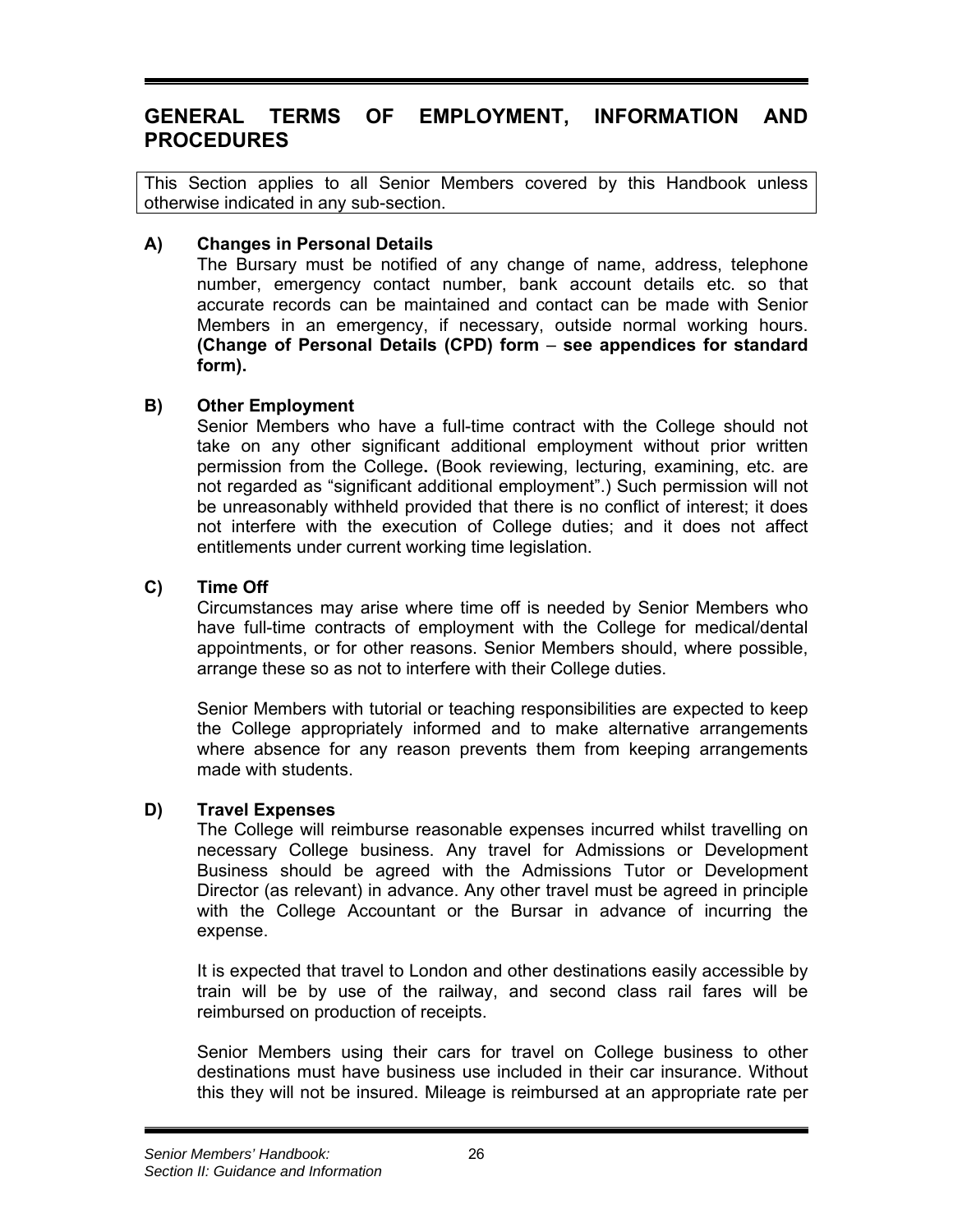mile (the current rate is available from the College Accountant) and this takes into account the cost of the full insurance cover required.

## **E) Communications**

The College will try to keep Senior Members informed about items of interest either by e-mail or by means of the *Newnham News*. Senior Members may ask the editor [Executive Assistant to the Bursary] to include items considered of interest to the College or other members of staff. The decision as to whether items should be included is at the discretion of the editor.

## **F) Personal Property**

The College does not accept liability for any loss of, or damage to, property that Senior Members bring onto the premises. Senior Members are advised not to bring personal items of value onto the premises and, in particular, not to leave any such items overnight.

## **G) Loss of, or Damage to, College Property**

Any damage to stock or property (including non-statutory safety equipment) that is the result of an individual's carelessness, negligence or deliberate vandalism may render the Senior Member liable to pay the cost of repair or replacement, in full or in part.

Any loss to the College that is the result of a failure to observe rules, procedures or instruction, or is as a result of negligent behaviour or unsatisfactory standards of work may render the Senior Member liable to reimburse to the College the cost of the loss, in full or in part.

In the event of failure to pay, the College has the contractual right to deduct such costs from pay.

### **H) Parking**

To avoid congestion, all vehicles must be parked only in the designated parking areas.

Liability cannot normally be accepted for damage to private vehicles, however caused. Most such damage would normally be covered by the individual's motor insurance. Where that is not the case or where damage has not been caused by inappropriate action on the part of a member of staff or Senior Member, then the matter should be reported to the Bursar or Domestic Bursar who will carry out a full investigation and take appropriate action.

Car park passes are available from the Head Porter and must be displayed in vehicles at all times. Any overnight or longer term parking should be arranged with the Head Porter in advance. The Head Porter will also discuss whether your car keys need to be left in the Porters' Lodge safe (in case of an emergency situation requiring the car to be moved).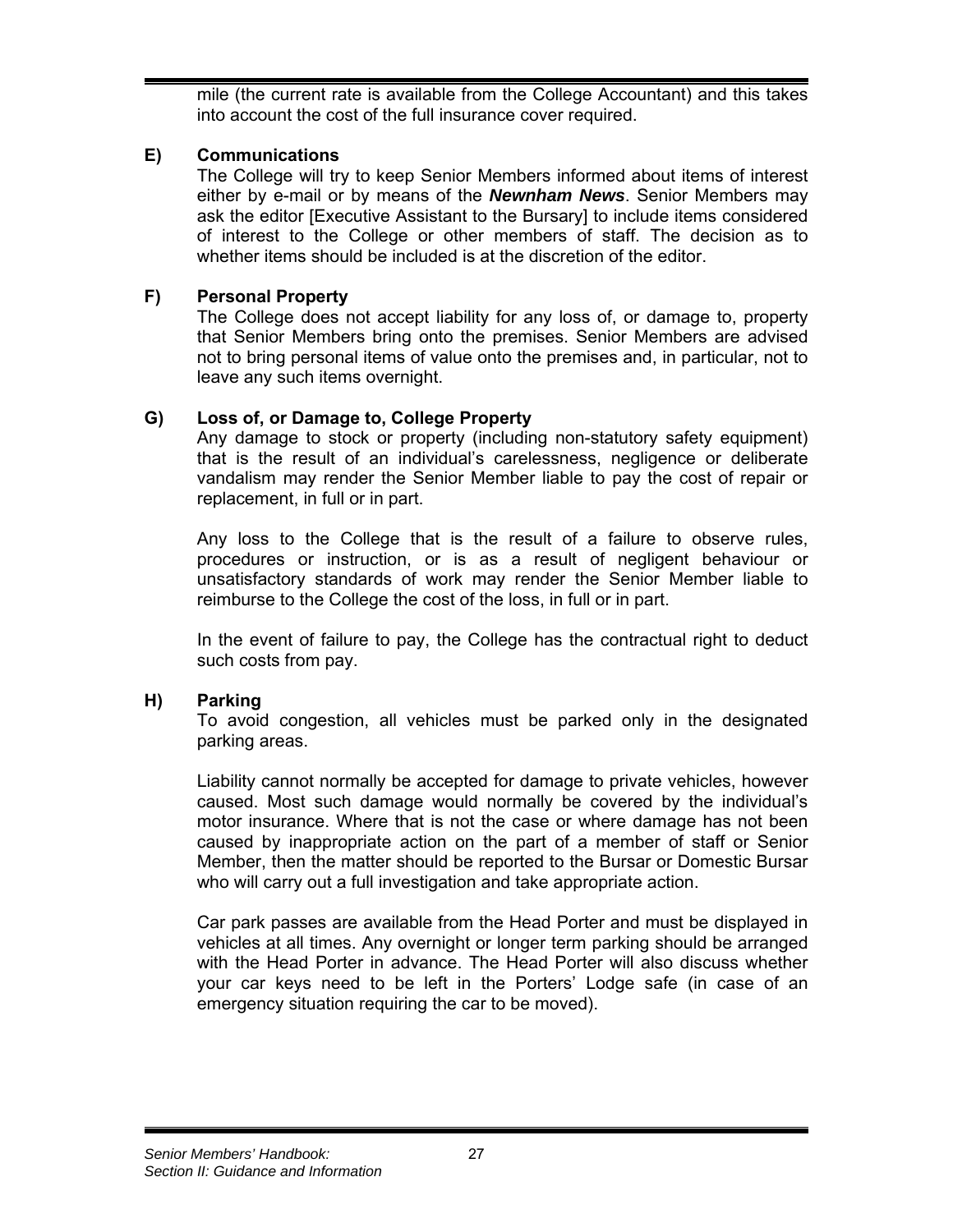## **I) Post**

All mail received at the College may be opened in exceptional circumstances, including that addressed to individual Senior Members. Under normal circumstances any mail marked 'personal' or 'confidential' will not be opened. No private mail may be posted at College expense except in those cases where a formal re-charge arrangement has been made. [**See also "Monitoring of e-mail and use of IT facilities" under "Responsibilities of Staff and Senior Members" later in this Handbook**.]

## **J) Telephone Calls / Mobile Phones**

Telephones are essential for College business. Personal calls should be kept to an absolute minimum.

It is a legal offence to use a mobile phone whilst driving and Newnham College will be liable if we "cause or permit" Senior Members to use hand-held phones whilst driving on College business. Therefore all Senior Members must have their mobile phones switched off, unless hands-free, whilst driving on College business, whether a private or College vehicle is being driven**.**

### **K) Rooms in College**

Senior Members with a full-time employment contract with the College will be allocated a room/office, or shared room/office, in College. Senior Members with a teaching commitment of 80 or more hours a year will normally be allocated a room or shared room in College. [**Please see also "Residential Accommodation for Senior Members" earlier in this Section**.]

### **L) Access to College**

Keys, cards and access codes are issued to Senior Members. These are for individual use only and should not be given to anyone else. Breach of this regulation may result in disciplinary action being taken.

## **M) College Bills**

Any bills charged to Senior Members must be paid within **30** days. In the event of failure to pay, the College will normally deduct such charges from salary.

## **N) Eye Tests**

A Senior Member who uses a computer for the majority of their time at work is entitled to reimbursement of the cost of a routine eye test on production of a receipt for such.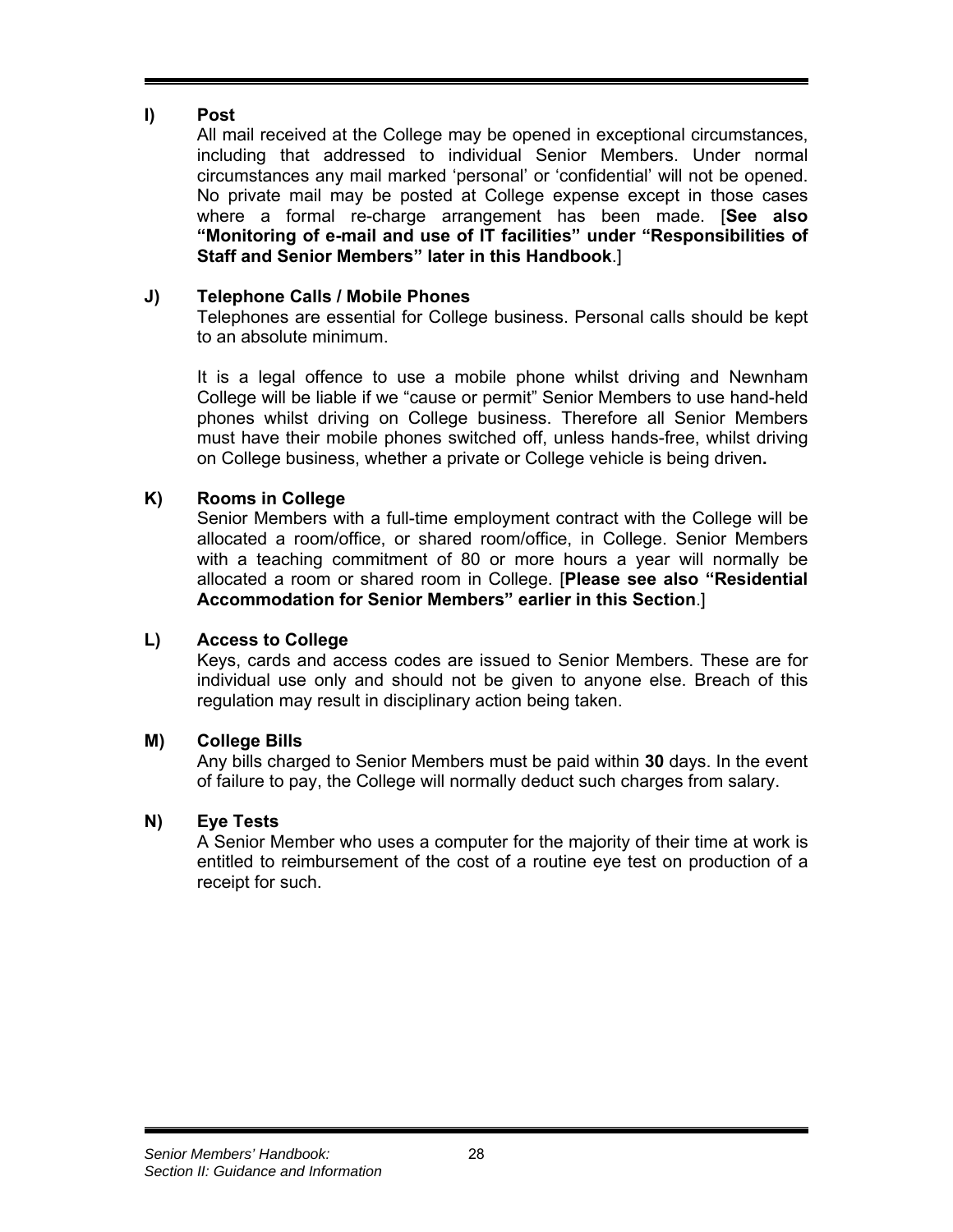## **RESPONSIBILITIES OF SENIOR MEMBERS**

This Section applies to all Senior Members covered by this Handbook unless otherwise indicated in any sub-section.

## **A) Confidentiality**

- 1. All information that…
	- a. is or has been acquired by you during, or in the course of your employment, or has otherwise been acquired by you in confidence; and
	- b. relates particularly to the affairs of the College, Fellows, Senior Members, staff, students or visitors, or to the affairs of other persons or bodies with whom the College has dealings of any sort; and
	- c. has not been made public by, or with the College's authority;

… shall be confidential, and (save in the course of the College business or as required by law) you shall not at any time, whether before or after the termination of your employment, disclose such information to any person without the College's written consent.

2. Senior Members are expected to exercise reasonable care to keep safe all documentary or other material containing confidential information, including electronic records, and shall at the time of termination of their employment with the College, or at any other time upon demand, return to the College any such material in their possession.

## **B) Freedom of Speech**

Section 43 of the Education Act (No 2) 1986 places a duty on the College to take such steps as are reasonably practicable to ensure that freedom of speech within the law is secured for its members, students and employees and for visiting speakers. The regulations apply to ALL meetings held on College premises, including meetings organised by conferences and other outside bodies. **For the full code of practice please refer to the College's Policy and Procedures** [Section III of this Handbook].

## **C) Copyright**

All written material, whether held on paper or electronically which was made by a Senior Member for the purposes of the College during the course of employment with the College, is the property of the College and the College's copyright. At the time of termination of employment with the College, or at any other time upon demand, any such material shall be returned to the College.

## **D) Statements to the Media**

Any request for statements to reporters from newspapers, radio, television, etc. in relation to the College must be referred to the Principal who may refer it to the Senior Tutor, Bursar or other relevant College Officer**.** 

## **E) College Security**

Senior Members are expected to assist in maintaining the security of the College buildings and contents. If any unknown person is seen to be acting suspiciously in any of the College buildings, the Porters' Lodge should be immediately informed**.**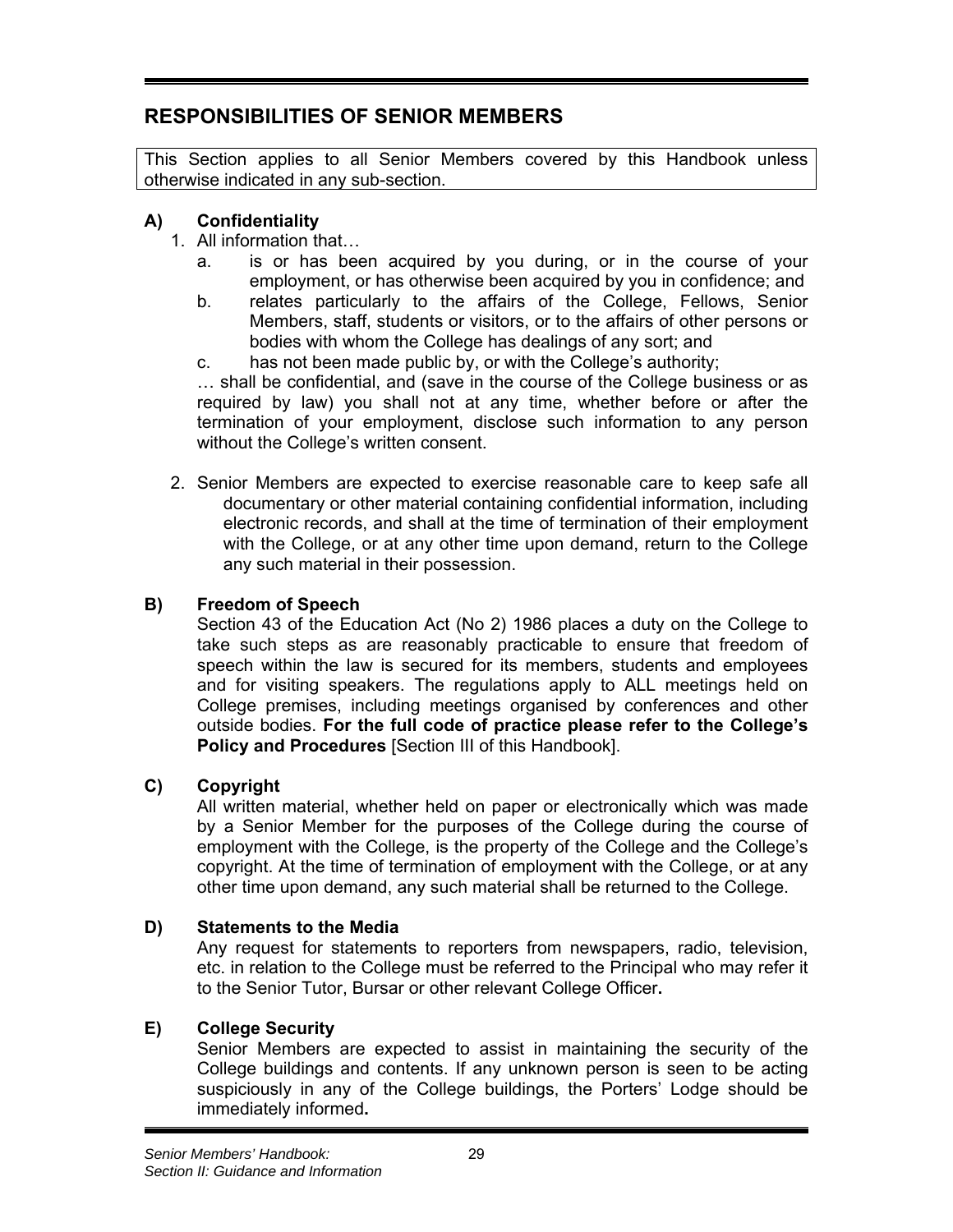## **F) CCTV & Access Control**

In the interests of security, the prevention, investigation and detection of crime the College has in operation both CCTV and access control. The data held in relation to both of these systems is subject to **Newnham's Code of Practice (available in the College's Policies and Procedures** in Section III of this Handbook**)** and the Information Commissioner's Code of Practice.

## **G) Provision of IT equipment for Senior Members**

Senior Members with rooms in College and Junior Research Fellows are entitled to the College's standard "IT package" which is provided for the purposes of teaching, research and administration. Senior Members may connect their own computers to the network if they wish. Information about the options and how to do this is available from the IT Manager. [For details please see Section IV: Appendices "the College's IT package".]

Senior Members who do not have a room in College or other College accommodation may use the computer in the SCR. To use this machine you will need a College user account (so that you can be recognised by the network) and an initial password: arrangements should be made with the IT Manager.

Senior Members in administrative roles will be provided with College IT equipment and software appropriate to their responsibilities.

All Senior Members may use their laptops, mobile phones, etc. on the wireless network, which is available in all public rooms. The IT Manager will advise which wireless system should be used and will assist with setting up.

### 1. **Use of College IT equipment and of the College network**

Most of the rules and guidelines below apply to the use of any equipment connected to the College network; a few points are specific to College-owned equipment.

### 2. **Security**

It is essential that all equipment connected to the network is adequately virusprotected and patched. In the case of College-owned equipment this is dealt with by the Computer Office who advise that computers should be left switched on overnight so that security updates can be applied remotely, including the updating of anti-virus software.

For personal machines virus-protection and security patching is the responsibility of the owner; the IT Manager will advise if necessary.

Users are expected to exercise normal care when using systems on the network (e.g. being wary of unexpected attachments or other suspect emails, and of websites or emails which ask for personal or financial details).

College machines are provided with a range of commonly-required software, and other items may be requested from the IT Manager. Applications software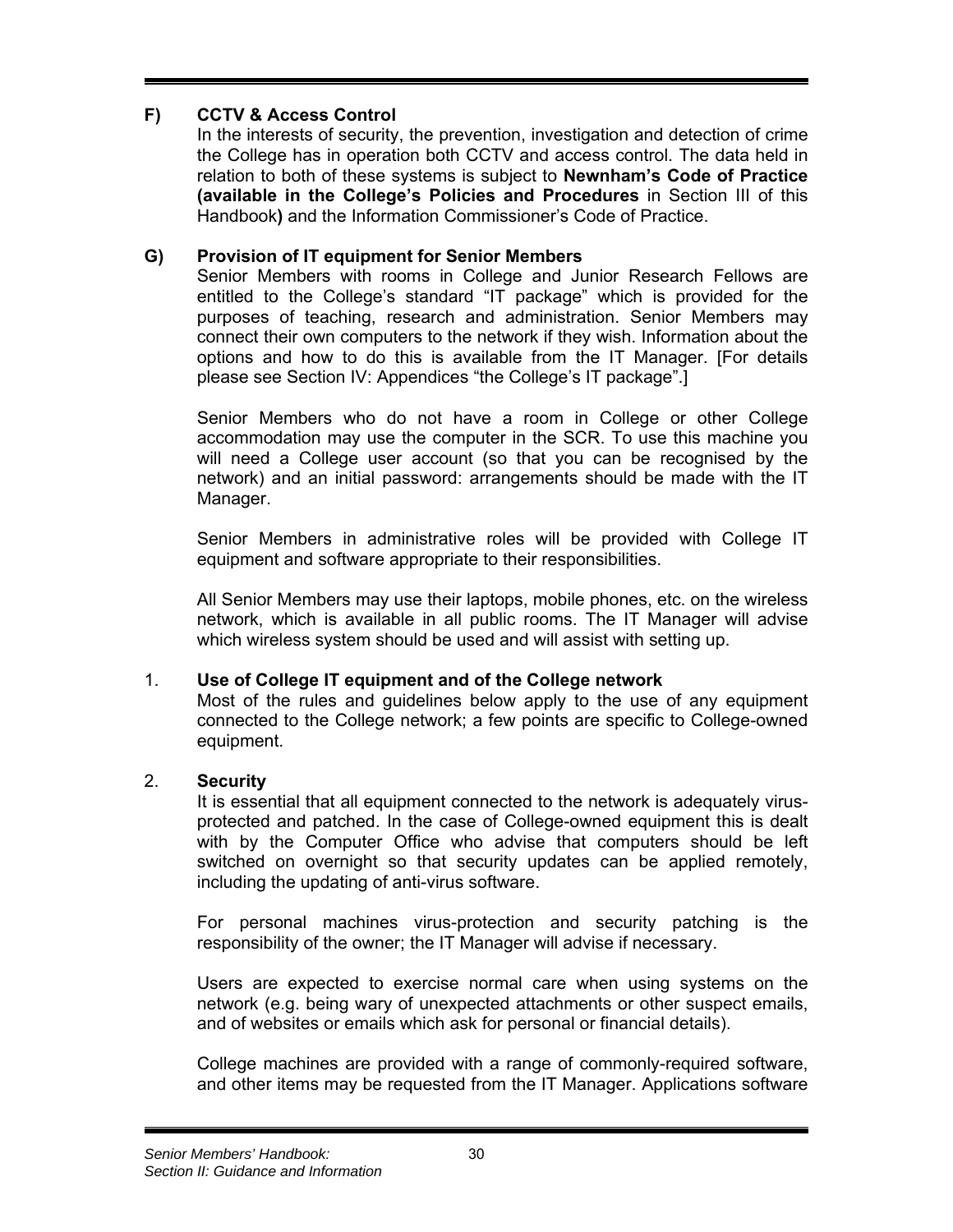may not be installed on any College machine without prior permission from the Bursar or IT Manager.

All Senior Members must take reasonable precautions to keep their passwords to all systems secure, and not to share them with other users except within an office where this has been explicitly agreed. (Note that the sharing of UCS-provided passwords is explicitly forbidden by the rules of the University's Information Strategy and Services Syndicate [ISSS]).

Unauthorised copying and/or removal of computer equipment/software will result in disciplinary action.

### 3. **University rules**

All use of IT equipment attached to the College network (and therefore to the University Data Network [CUDN]) is subject to the rules and guidelines issued by the University's Information Strategy and Services Syndicate (ISSS).

The document Use and Misuse of Computing Facilities (www.cam.ac.uk/cs/isss/rules/guidelines.html) provides informal guidelines to permitted use of the University network, which should be adequate for most users. Links to a range of further documents, acceptable use policies, etc., can be found at www.cam.ac.uk/cs/policies.

A breach of any of the rules issued by the University Computing Service (UCS) or in the College's own policies may result in disciplinary action in accordance with the College's disciplinary procedure.

### 4. **Data Protection**

The College's Data Protection Policy is included in Section III of this Handbook and is available on the College's website. "Personal data" means information relating to a living individual who can be identified either from that information or from that information together with other information which is in the possession of, or is likely to come into the possession of, the holder of the information.

Senior Members holding personal data on their own systems, whether College-owned or personal, need to handle and process the data in accordance with the requirements of the Data Protection Act (DPA). The College's DPA Officer (the Bursar) should be consulted in case of doubt. Online training courses are available through the University: http://training.csx.cam.ac.uk/.

### 5. **Acceptable use of email and the Internet**

Most of this is covered by the guidelines referred to above. Note in particular that:

a) Internet connectivity is provided as a shared communications and information resource for all members of the College. Extraordinarily high use of bandwidth may have an adverse impact on system performance as a whole, and will need to be investigated.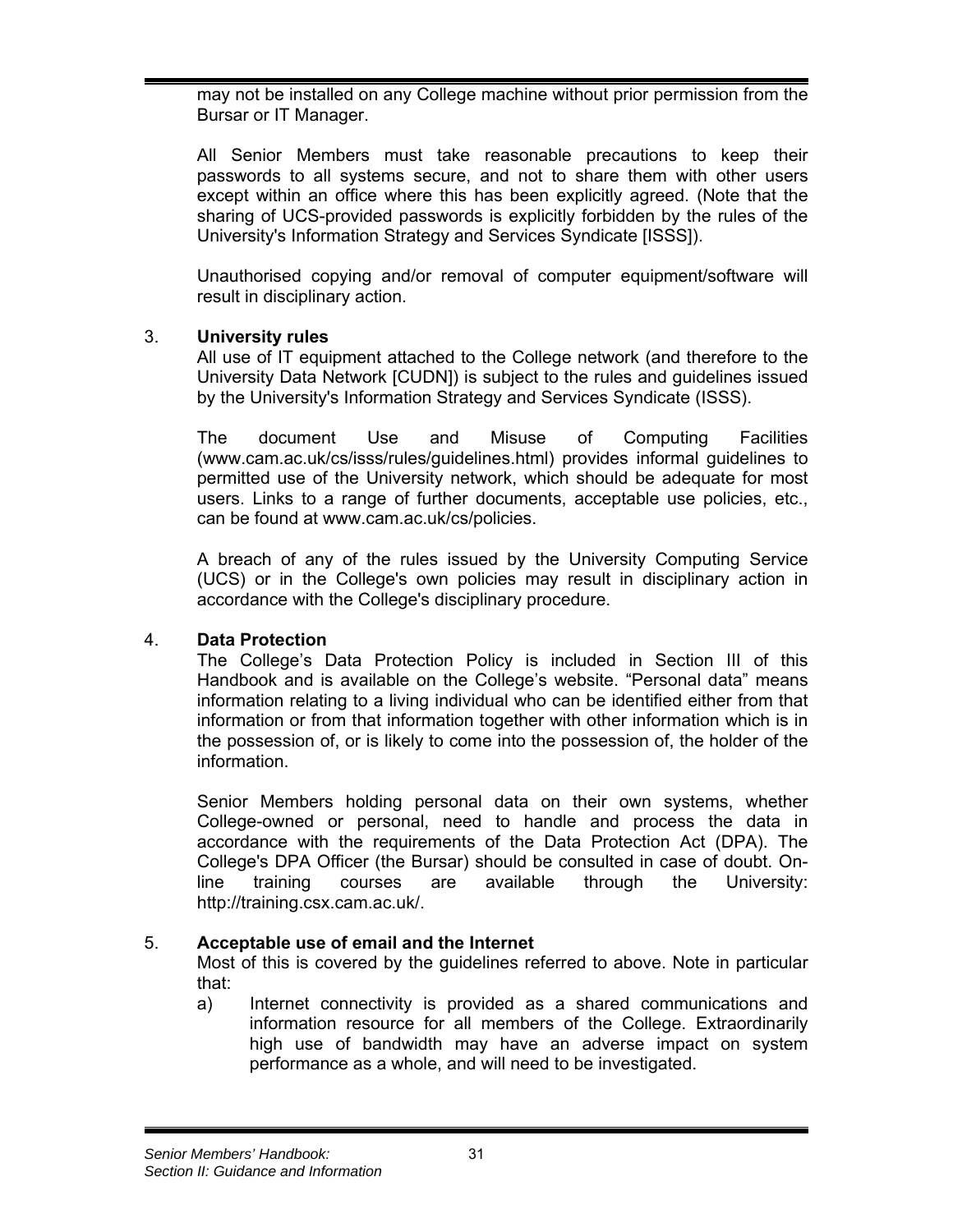- b) Any breach of the law on the viewing or downloading of offensive material will be taken very seriously by the College and may result in disciplinary action
- c) All users must observe the rules of copyright, including software copyright. Software licensed to the College, or data owned and licensed by the College, must not be copied without explicit permission from the IT Department.
- d) Occasional personal use of email (whether using the College's own email system or the University system) is permitted by the guidelines; however, the use of the College or University email systems for commercial purposes is strictly forbidden. Email must conform to all the relevant College policies including those on harassment.
- e) Users should remember that email is not totally secure, and should exercise great care in sending personal or confidential data. Email is considered as a form of publication and therefore individuals as well as the College may be sued for libel, defamation, or breach of trust. Any concerns over the contents of an email should be brought to the attention of the Bursar or of a member of the IT Department.

### 6. **Monitoring of email or other use of IT facilities**

It is not the policy of the College to intercept or monitor network use by Senior Members other than for the normal practices of traffic logging in order to deal with possible disruptions to the network. However, the College reserves the right to intercept communications for the purposes permitted by the Regulation of Investigatory Powers Act 2000 and the Telecommunications (Lawful Business Practice) (Interception of Communications) Regulations 2000. The University reserves similar rights; see:

www.cam.ac.uk/cs/network/general/rip.html.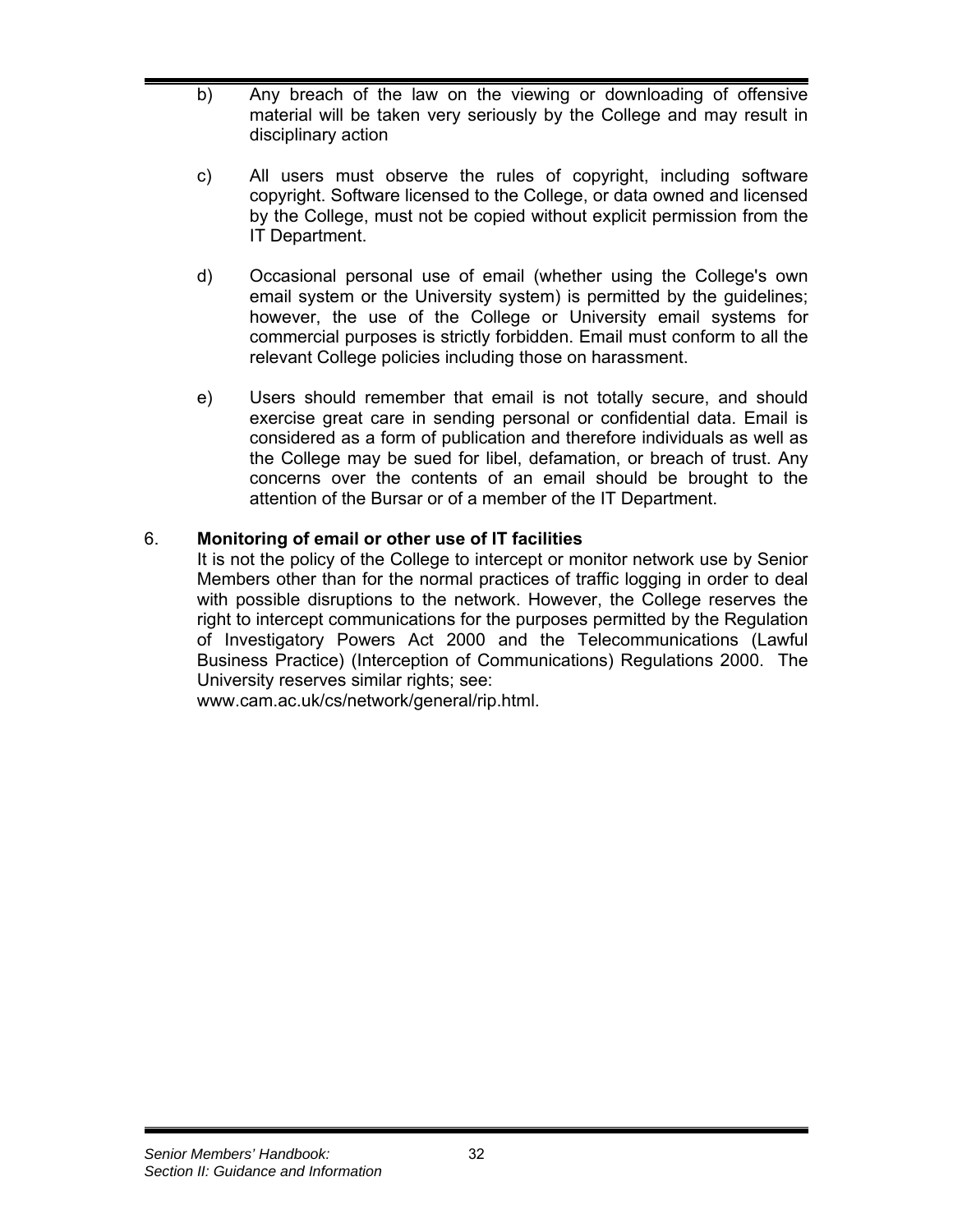## **PUBLIC INTEREST DISCLOSURE ACT 1998: WHISTLE-BLOWERS POLICY**

Under certain circumstances, employees have legal protection if they make disclosures about organisations for which they work. These employees are commonly referred to as 'whistle blowers' and their activities have often received wide publicity in the media.

The Public Interest Disclosure Act 1998 is designed to prevent employees from suffering a detriment or having their employment terminated for 'whistle blowing'. The College takes very seriously any concerns which are raised under this legislation which applies equally to Senior Members. **For the full policy please refer to the College's Policies and Procedures** [Section III in this Handbook].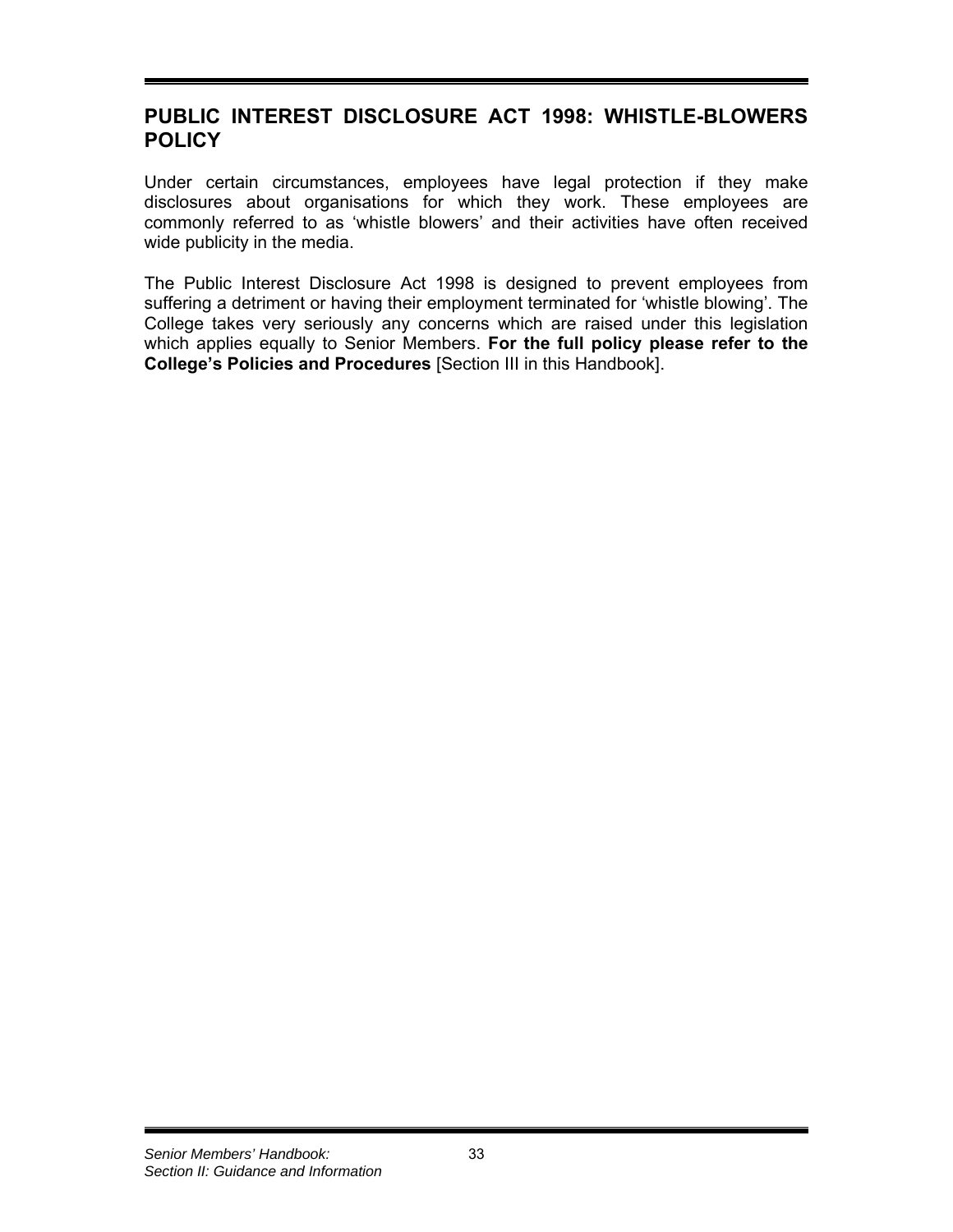## **STATUTE XXV**

Statute XXV and Governing Body Ordinance V cover:

- **Redundancy**
- Discipline, dismissal and removal from office
- Removal for incapacity on medical grounds
- Appeals
- Grievance procedures
- Removal of the Principal from office

They apply to:

- a) The holders of the following offices of Vice-Principal, Bursar, Librarian, Senior Tutor, Admissions Tutor, Financial Tutor, Graduate Tutor, Tutor, Domestic Bursar, Junior Bursar, Steward
- b) College Lecturers and the Lectrice
- c) Any Senior Member of the College entitled to attend meetings of the Governing Body and who is employed by the College in teaching or research on a part-time basis only as Special Lecturer, Special Supervisor or Director of Studies.

For all other Senior Members the procedures which apply are as outlined in the Staff Handbook and reproduced in the Appendices to the Senior Members Handbook.

Copies of Statute XXV and Governing Body Ordinance V are included in the Appendices to this Handbook.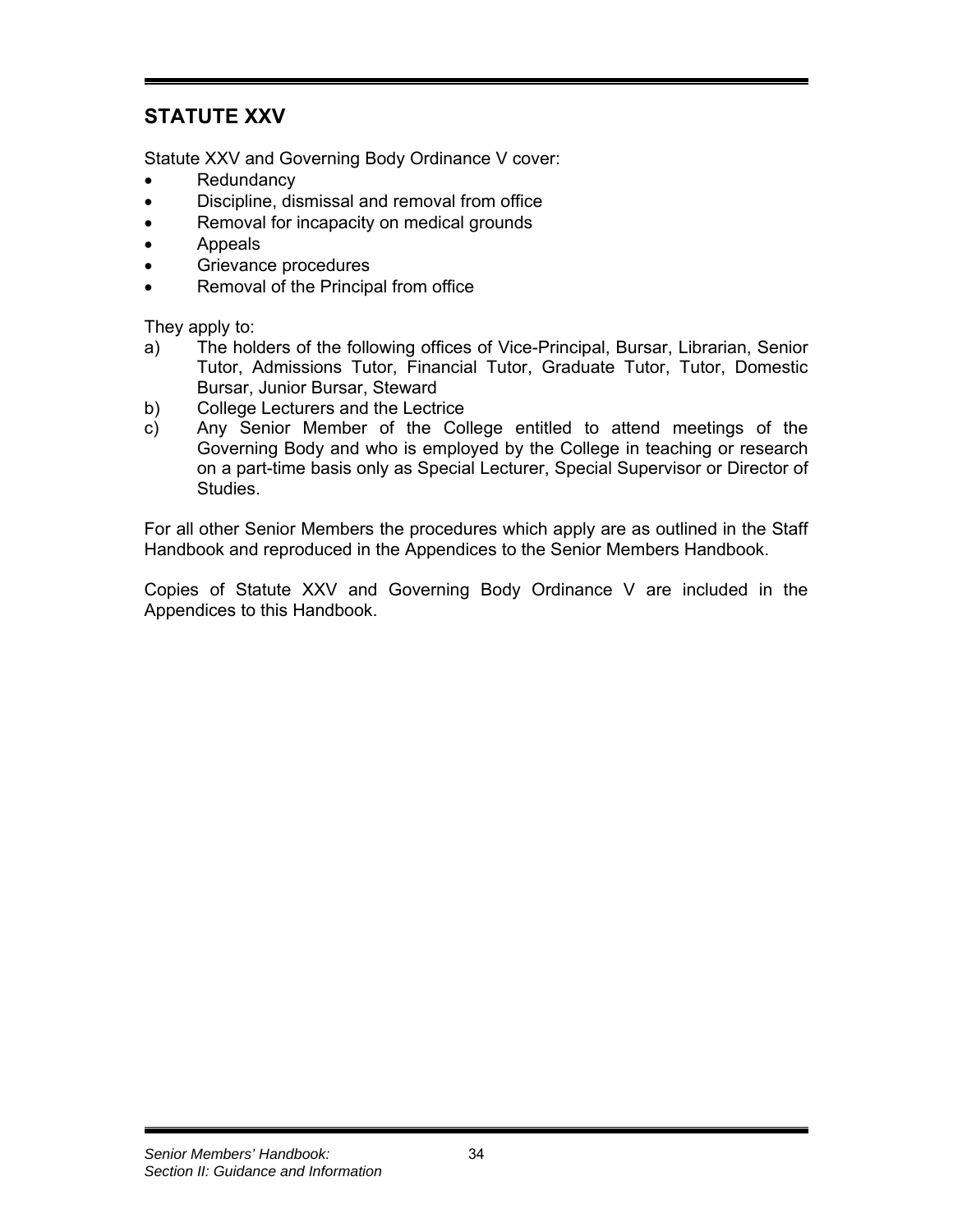## **EQUAL OPPORTUNITIES**

The College recognises that discrimination is unacceptable and although equality of opportunity has been a long standing feature of our employment practices and procedures, the College has made the decision to adopt a formal equal opportunities policy. Breaches of the policy may lead to formal disciplinary proceedings and, if appropriate, disciplinary action.

For the full Equal Opportunities policy please refer to the **College's Policies and Procedures** [Section III in this Handbook]

## **HARASSMENT AND DISCRIMINATION**

The College is committed to providing an environment for all College Staff, Senior Members and students which is free from all forms of bullying, unlawful discrimination or harassment as a result of their race, colour, ethnic or national origin, religious belief, political opinion or affiliation, sex, marital status, sexual orientation, gender reassignment, age or disability. All members of Newnham are expected and required to treat all colleagues with respect and dignity at all times.

Bullying, intimidation and personal harassment in whatever form it takes are unacceptable and the College will take any such incidents brought to its attention seriously.

The College has issued a code of advice and instructions which sets out the definitions of harassment and bullying and the procedures to be followed if a member of staff experiences such treatment.

**For the full policy please refer to the College's Policies and Procedures** [Section III in this Handbook], **or contact the Bursary Office**. The names of the College's Harassment Advisers may be found in the *College List* and in the Policies & **Procedures**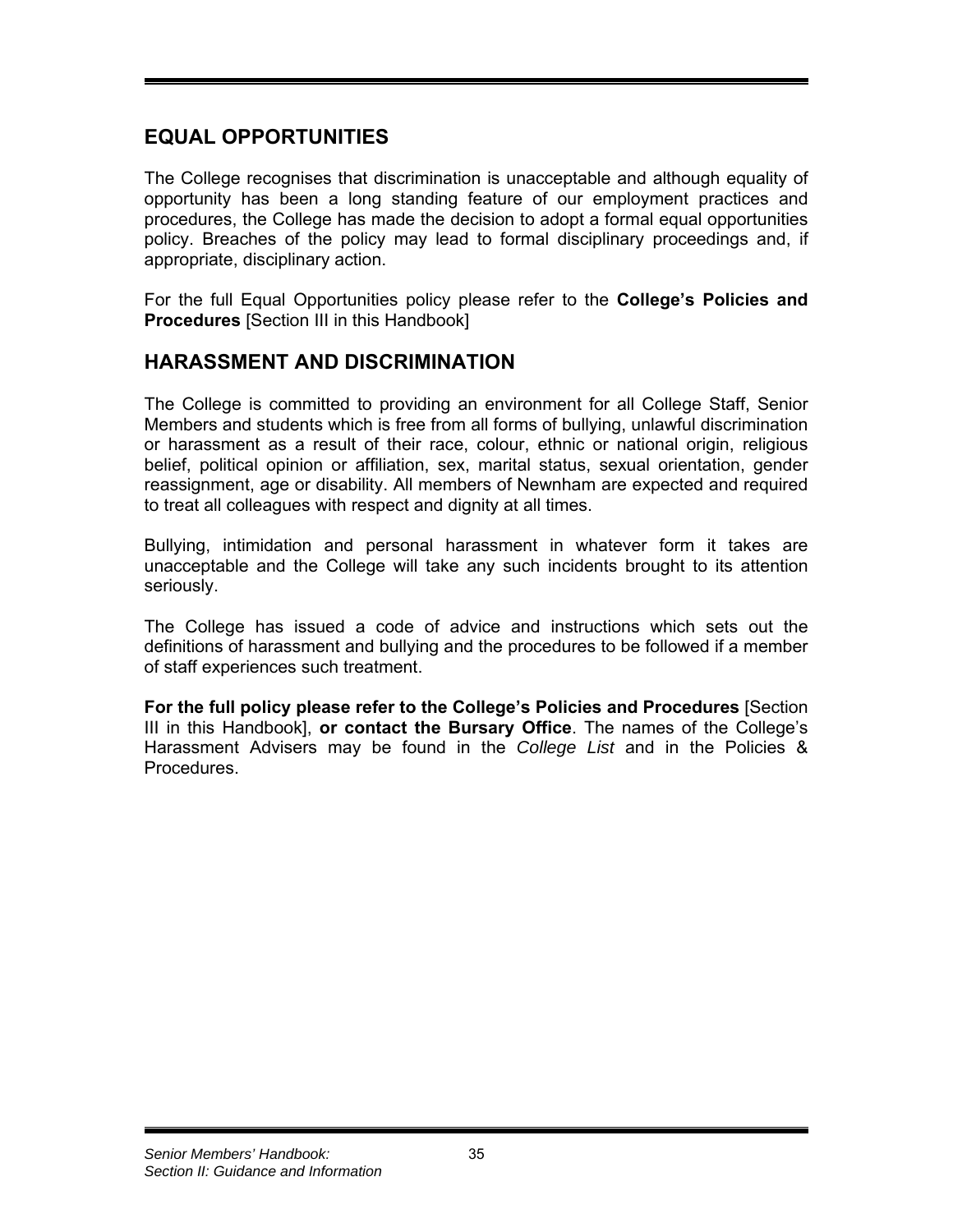

# **NEWNHAM COLLEGE POLICIES AND PROCEDURES: SENIOR MEMBERS**

## **POLICY/PROCEDURE**

| Access Control at Newnham College: Code of Practice                                   | 1               |
|---------------------------------------------------------------------------------------|-----------------|
| CCTV at Newnham College: Code of Practice                                             | 5               |
| Child Care: Financial Support for Child Care Costs                                    | 10 <sup>°</sup> |
| Child Protection                                                                      | 12 <sub>2</sub> |
| The Management of Conflicts of Interest: Code of Practice                             | 15              |
| Data Protection Statement- Staff & Senior Members                                     | 19              |
| Dignity at Work (formerly: Dealing with Personal Harassment and Bullying)             | 23              |
| <b>Environmental Policy</b>                                                           | 28              |
| <b>Equal Opportunities</b>                                                            | 31              |
| <b>Family-Friendly Entitlements</b>                                                   | 35              |
| Food Allergies including Nuts                                                         | 44              |
| Food Hygiene                                                                          | 45              |
| Freedom of Information                                                                | 47              |
| Statement on Academic Freedom and Freedom of Speech & Expression                      | 48              |
| Code of Practice for Upholding Academic Freedom and Freedom of Speech & Expression at |                 |
| <b>College and External Events</b>                                                    | 50              |
| Statement on Management of College Events                                             | 53              |
| Statement on Management of External Events and External Speakers                      | 57              |
| Smoke-Free Policy                                                                     | 61              |
| Whistle-Blowing: Making a Protected Disclosure                                        | 63              |
| Working Outdoors: Sun Damage to Skin                                                  | 66              |
| Lone Working Policy                                                                   | 68              |
| <b>Investigation Procedure</b>                                                        | 72              |
| <b>Managing Attendance</b>                                                            | 75              |
| Managing Performance Policy and Procedure                                             | 81              |
| <b>Appeals Procedure</b>                                                              | 85              |
| Use of College Property                                                               | 86              |
| Training and Development Policy and Procedure                                         | 88              |
|                                                                                       |                 |

Policies & Procedures: Staff 1 1 and 1 July 2007

Updated August 2010 Updated March 2011 Updated October 2012 Updated January 2013 Updated November 2015 Updated June 2016 Updated December 2016 Updated Nov 2017 Updated May 2018 Updated March 2019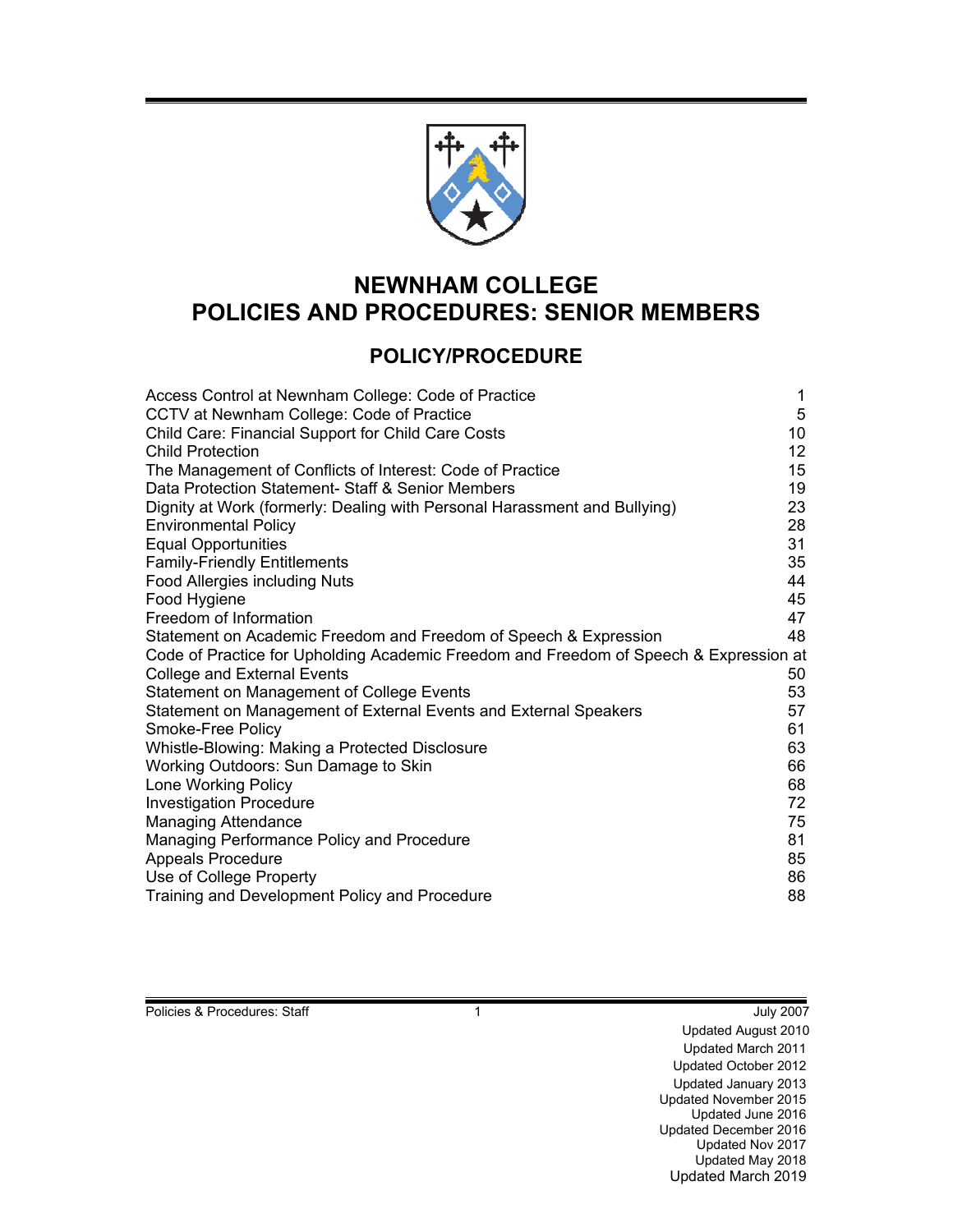## **Access Control at Newnham College: Code of Practice**

### **Introduction**

The purpose of this paper is to set out the basis for the continued installation and use of card access controlled doors, gates and car park barriers at Newnham College.

### **General Purposes**

The purpose of card access controlled doors, gates and car park barriers include:

- The detection and prevention of crime
- The remote management and monitoring of the College car parks
- Ensuring that only authorised card holders are able to access certain doors, gates and car park barriers at certain agreed (programmed) times

### **Responsibility for the proposed scheme**

The Council will be responsible for the scheme. Overall responsibility lies with the Bursar (Data Protection Officer) and the Domestic Bursar, with delegation to other Heads of Department as appropriate (principally the Head Porter).

### **The reasons for using Access Control**

### 1.1 **Newnham College is an open site**

- The College buildings are situated within gardens open to the public, and grounds are habitually used by members of the public and local residents.
- The main range of buildings, which is inhabited by undergraduates, is locked between the times of midnight and 6am when the only access is through the Porters' Lodge front door, but otherwise there is open access and each student's room door is in effect a front door.
- The openness is valued by the College, and access between buildings would be quite impractical if a regime of locking up were to be imposed.
- Incidents and thefts do occur, however, and the installation of card accessed controlled doors in certain areas such as the garden entrances to the buildings is under continuing consideration.

### 1.2 **Car parking**

There is increasing pressure on the car parks, which are used by the staff, Senior Members and some students, as well as visitors and contractors. The management of the car parks remote from the Porters' Lodge is facilitated by the use of card access controlled barriers.

### **Processing Data**

Data will be processed only in furtherance of one of the purposes of the scheme, as set out in paragraph (0 above.

### **Data Protection**

The College's Data Protection Policy includes information on how information is retained on the College computer systems [including the "card-use information log"] and how access to this can be sought. Day-to-day compliance with the requirements of the Code of Practice is the responsibility of the Head Porter and the Domestic Bursar.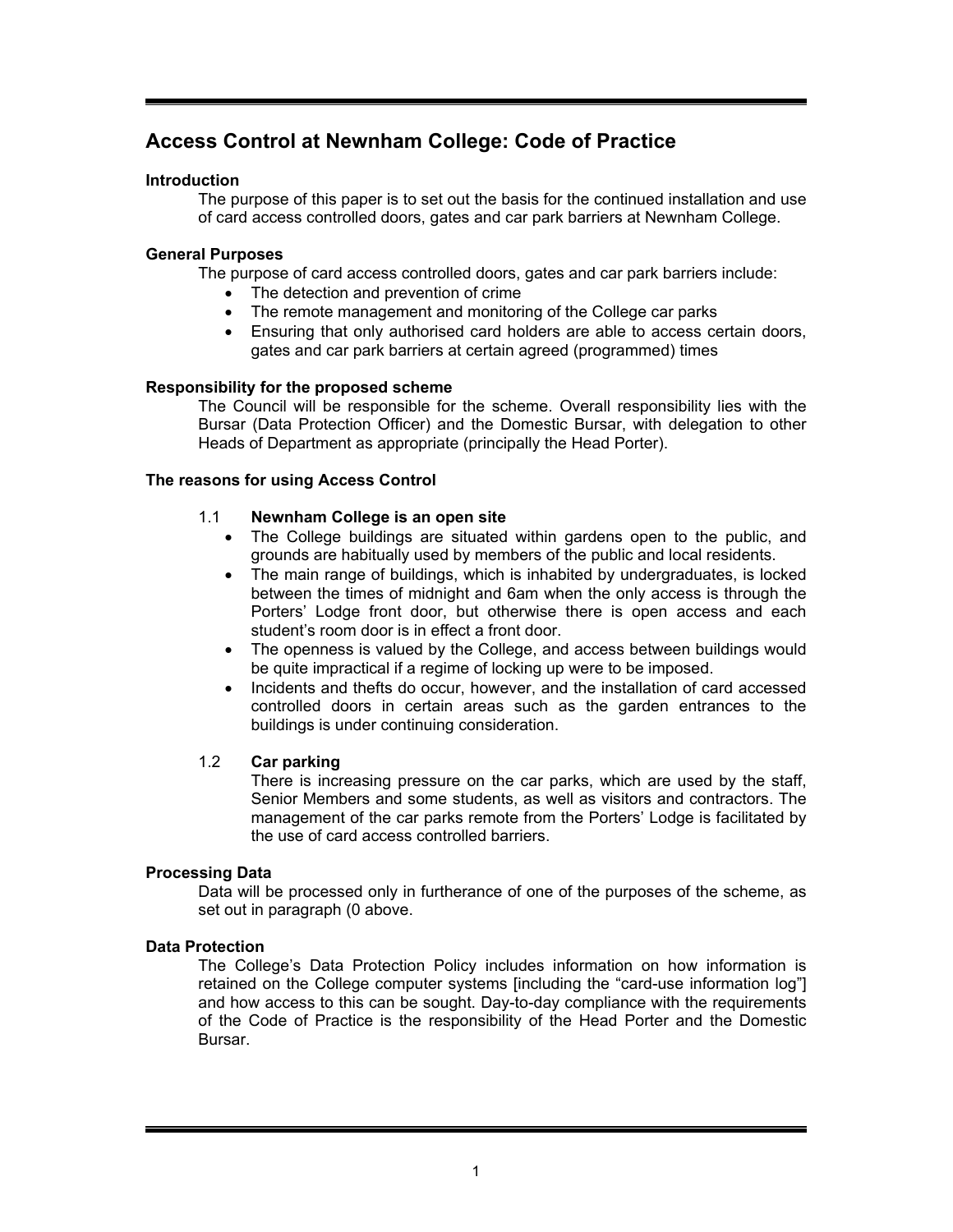### **Security and Disclosure Policies**

- 1.3 Data on the card access system will be kept routinely for 30 days and destroyed automatically thereafter. During the 30-day period it will be backed up each night.
- 1.4 Members of the Porters' Lodge staff will be trained in the use of the card access system and in the data protection principles governing its operation, including the principle that the equipment must be used only in order to achieve the purposes for which it has been installed. Members of the Porters' Lodge staff will be made aware of the procedure which needs to be followed should access to see the card use information log be sought. Such a request may only be authorised by the Head Porter, Deputy Head Porter or responsible College Officer. [See 1.14]
- 1.5 If data is processed for one of the purposes outlined at paragraph (0 above, for instance to print off a card use information log for use in evidence in criminal proceedings, it will be kept in the Head Porter's safe. The data will be disclosed only to responsible College Officers and to the police. The data will be accompanied by the following documentation (collated on an **Access Control Record Request Form**):
	- The date and time on which the data held in the card-use information log were removed from the general system for use in legal proceedings
	- The reason why the data were removed from the system
	- The name of the person removing the data
	- The name(s) of any person(s) requesting the data. If this should include third parties, this will include the organisation to which the third party belongs
	- Any crime incident number to which the data may be relevant
	- The signature of the collecting police officer, where appropriate
	- The outcome, if any, of providing the data.

#### **Installation and Maintenance**

- 1.6 Upon installation, an initial check will be undertaken to ensure that the equipment performs properly.
- 1.7 The card access doors, gates and car park barriers and system will be serviced on a yearly basis. A maintenance log will be kept in the Porters' Lodge in the Access Control File.
- 1.8 The procedures to be followed if a card access controlled door, gate or car park barrier is faulty are as follows:
	- The fault should be reported to the Head Porter and the Buildings Manager
	- If the Head Porter is absent, any member of the Porters' Lodge staff may report the fault to the Buildings Manager
	- The fault should be passed on to the service provider within the next working day following the report of the fault
	- The Head Porter and Buildings Manager have the responsibility for checking that the fault has been repaired.

#### **Access to and Disclosure of information to third parties**

1.9 Access to, and disclosure of, the information kept on the card access system must be restricted and carefully controlled, not only to ensure that the rights of individuals are preserved, but also to ensure that the chain of evidence remains intact should the information be required for evidential purposes.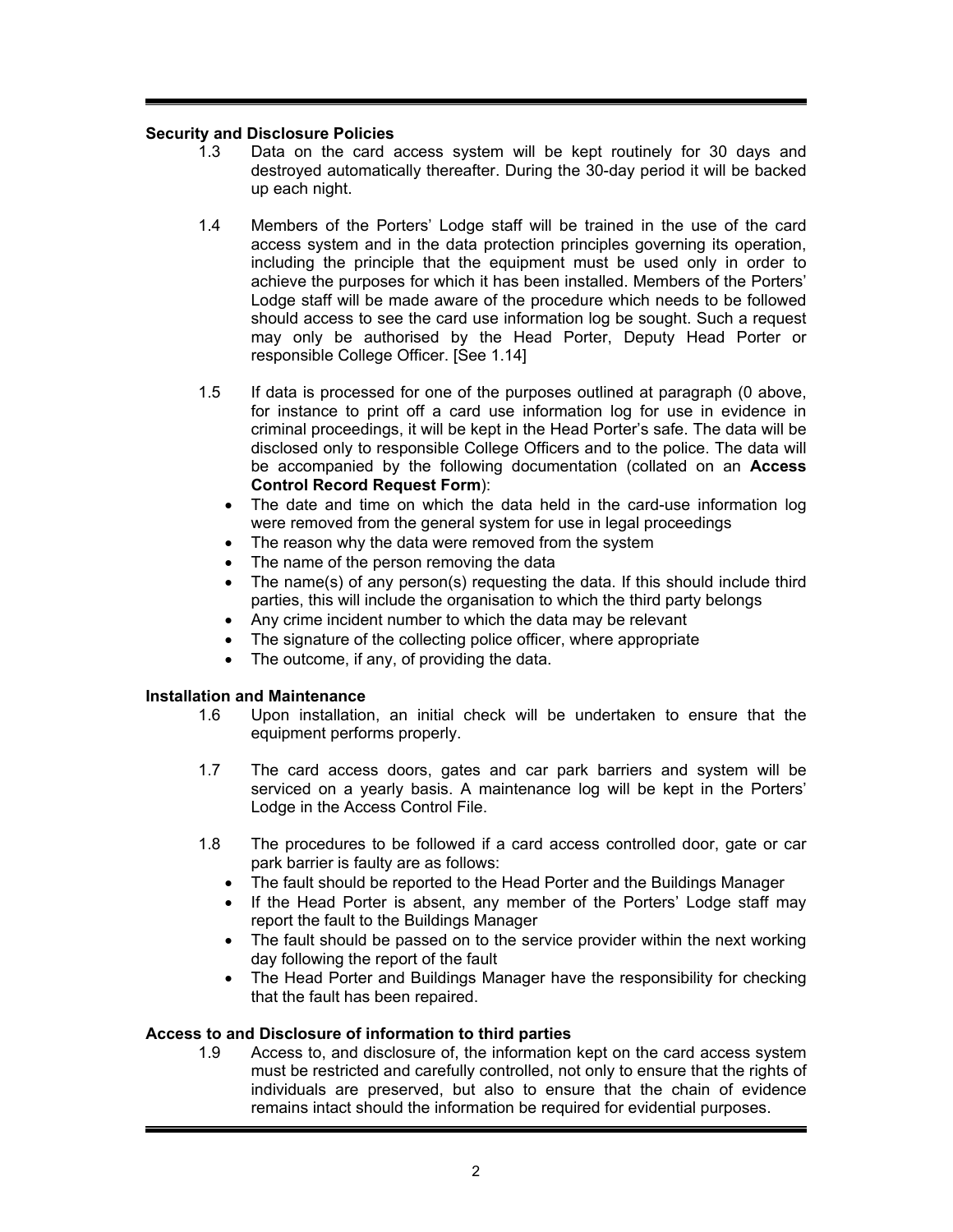- 1.10 Access to "card use information log" will normally be restricted to the Head Porter, the Deputy Head Porter, the IT Manager, and to responsible College Officers.
- 1.11 Access to information will be documented.
- 1.12 Disclosure of the information to third parties should only be made in limited and prescribed purposes, normally to one of the following:
	- Law enforcement agencies where the information would assist in a specific criminal enquiry
	- Prosecution agencies
	- Relevant legal representatives
	- People whose information has been recorded in the log (the "data subject") (unless disclosure to the individual would prejudice criminal enquiries or criminal proceedings).
- 1.13 All requests for access or for disclosures will be recorded. If access or disclosure is denied the reason will be documented. If access to, or disclosure of, the information is allowed, the following will be documented:
	- The date and time at which access was allowed or the date on which disclosure was made
	- The identification of any third party who was allowed access to or to whom disclosure was made
	- The reason for allowing access or disclosure
	- The extent of the information to which access was allowed or which was disclosed.

### **Access by data subjects**

All staff involved in operating the equipment must be able to recognise a request for access to the "card use information log" by data subjects.

### 1.14 **Requests for access**

- Any individual requesting access must complete an "**Access Control Record Request Form**" (these are available in the Access Control File in the Porters' Lodge).
- All subject access requests will be dealt with by the Head Porter, the Deputy Head Porter, the Bursar or the Domestic Bursar.
- A copy of the "Access Control Record Request Form" will be given to the Bursar's Office for their records and to check whether the request is, or is not, part of an ordinary Date Protection Subject Access Request.
- A fee of £10 will be charged and the search for the information requested will not be carried out until the fee has been received.
- One of these responsible people will locate the information requested.
- The responsible person must provide a written response to the individual within 21 days of receiving the request setting out their decision on the request.
- The Code of Practice will be followed.
- 1.15 The Domestic Bursar will undertake a yearly review of the documented system in order to ensure that the provisions of the Code of Practice are being complied with. This will normally take place in mid-May.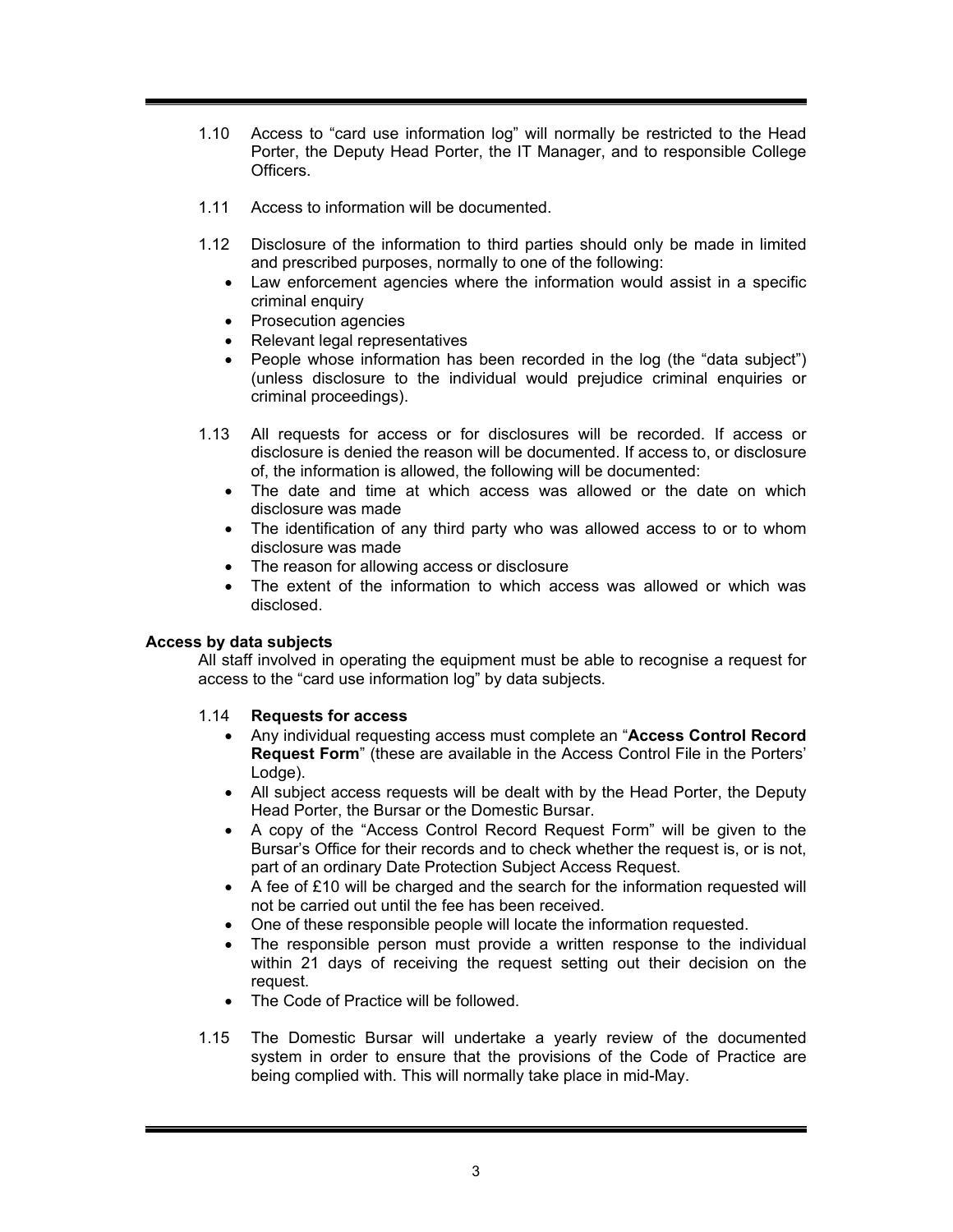1.16 A report will be made annually to the College Council, including sections on the location and maintenance of the access controlled, doors, gates and car park barriers, on the number and nature of enquiries and complaints received. The results will be assessed annually by the College Council against the stated purpose of the scheme.

### **Complaints Procedure**

- 1.17 Any individual(s) having concerns about the access control system at Newnham College are requested to use the following procedure:
	- Write to ask for a copy of the record form, the Newnham College Code of Practice and the Data Protection Commissioner Code of Practice. The request should be addressed to the Domestic Bursar, Newnham College, Cambridge CB3 9DF.
	- Follow the complaints procedure which is covered in section 5 of the "**Access Control Record Request Form**".
	- Return the record form, with section 5 completed, together with a letter setting out your complaint, to the Bursar, Newnham College, CB3 9DF.

This procedure should be followed if you have a concern about either the use of the access control system at Newnham College, or about non-compliance with the provisions of the Data Protection Commissioner's Code of Practice.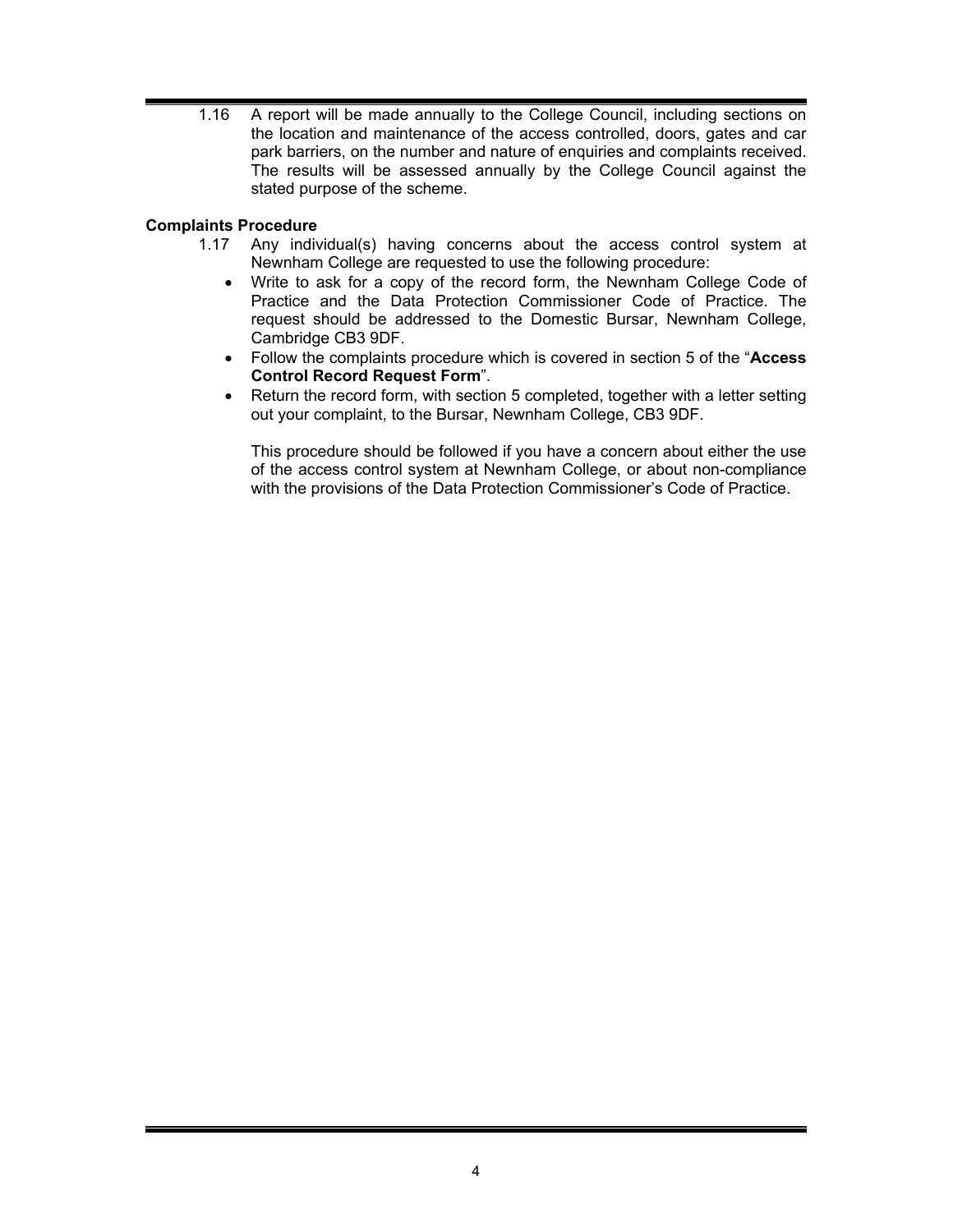## **CCTV at Newnham College: Code of Practice**

### 1) **Introduction**

The purpose of this paper is to set out the basis for the installation and use of a CCTV system at Newnham College.

### 2) **General Purposes**

Before installing and using CCTV and similar surveillance equipment, users are required to establish the purposes for which they intend to use the equipment. In the case of Newnham College, the purposes include:

- The prevention, investigation and detection of crime
- The apprehension and prosecution of offenders (including use of images in criminal proceedings)
- Monitoring the security of premises.

### 3) **Responsibility for the proposed scheme**

The Council will be responsible for the scheme. Overall responsibility lies with the Bursar (Data Protection Officer) and the Domestic Bursar, with delegation to other Heads of Department as appropriate (principally the Head Porter).

### 4) **The reasons for using CCTV**

### 4.1 **Newnham College is an open site**

- The College buildings are situated within gardens open to the public, and grounds are habitually used by members of the public and local residents.
- The main range of buildings, which is inhabited by undergraduates, is locked either automatically with the new access control system between 7.45pm and 6am, or by the Porter on duty between 10pm and 6am. Between the times of midnight and 6am the only access into the College is through the Porters' Lodge front door.
- Between 6am and the evening lock-up (either 7.45pm or 10pm) there is open access and each student's room door is in effect a front door.
- The lock-up arrangements are kept under review and may be changed from time to time by the Domestic Bursary or by the Council.
- The openness is valued by the College, and access between buildings would be quite impractical if a regime of day-time locking up were to be imposed.
- Incidents and thefts do occur, however, and the CCTV cameras will be installed at strategic points such as vending machines, bicycle sheds and the street entrances to the buildings to assist in the prevention and detection of crime.

### 4.2 **Car parking**

There is increasing pressure on the car parks, which are used by the staff, Senior Members and some students, as well as visitors and contractors. The management of the car parks remote from the Porters' Lodge would be facilitated by the use of CCTV.

### 5) **Processing data**

It is intended that data would be processed only in furtherance of one of the purposes of the scheme, as set out in paragraph (2) above.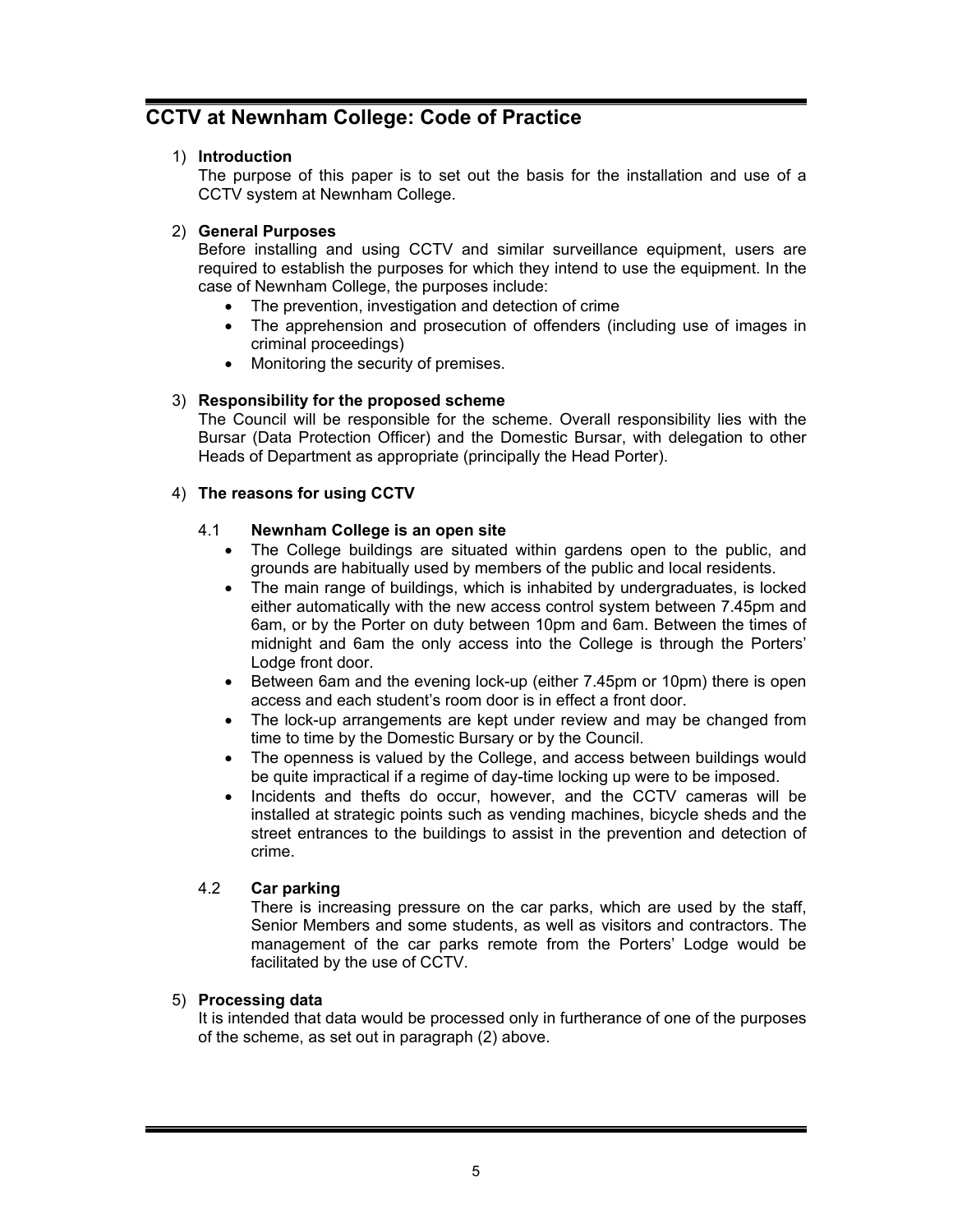### 6) **Data Protection**

The College's Data Protection Registration includes provision for the use of CCTV. A paragraph concerning the use of CCTV is included in the College's Data Protection Policy.

### 7) **Security and disclosure policies**

- 7.1 Data on the CCTV system (a digital system) will be kept routinely for 30 days and destroyed automatically thereafter. During the 30-day period it will be backed up each night.
- 7.2 Members of the Porters' Lodge staff will be trained in the use of the CCTV system and in the data protection principles governing its operation, including the principle that the equipment must be used only in order to achieve the purposes for which it has been installed. Members of the Porters' Lodge staff will be made aware of the procedure which needs to be followed should access to recorded images be sought. Such access may only be authorised by the Head Porter, Deputy Head Porter or responsible College Officer. [See 11.1]
- 7.3 If data is processed for one of the purposes outlined at paragraph 2 above, for instance to make a CD for use in evidence in criminal proceedings, it will be kept in the Head Porter's safe. The data will be disclosed only to responsible College Officers and to the police. The data will be accompanied by the following documentation:
	- The date and time on which the images were removed from the general system for use in legal proceedings
	- The reason why they were removed from the system
	- The name of the person removing the images
	- The name(s) of any person(s) viewing the images. If this should include third parties, this will include the organisation to which the third party belongs
	- The reason for the viewing
	- The outcome, if any, of the viewing
	- Any crime incident number to which the images may be relevant
	- The location of the images. For instance, if the images are handed to a police officer for retention, the name and station of the police officer.
	- The signature of the collecting police officer, where appropriate.
- 7.4 Viewing of recorded images will take place in a restricted area, normally the Head Porter's office.

### 8) **Siting of equipment**

- 8.1 Cameras will be sited to monitor only those spaces which are intended to be monitored, as approved by the Council. Where the system potentially covers private spaces within the College, they will be blanked out. If cameras cover neighbouring property, the owners will be consulted.
- 8.2 Signs will alert the public that they are entering a zone which is covered by surveillance equipment. The signs will be clearly visible and legible. They will cover the identity of the scheme's organisers, its purposes and the details of whom to contact regarding the scheme. The image of a camera will be used and the wording will read: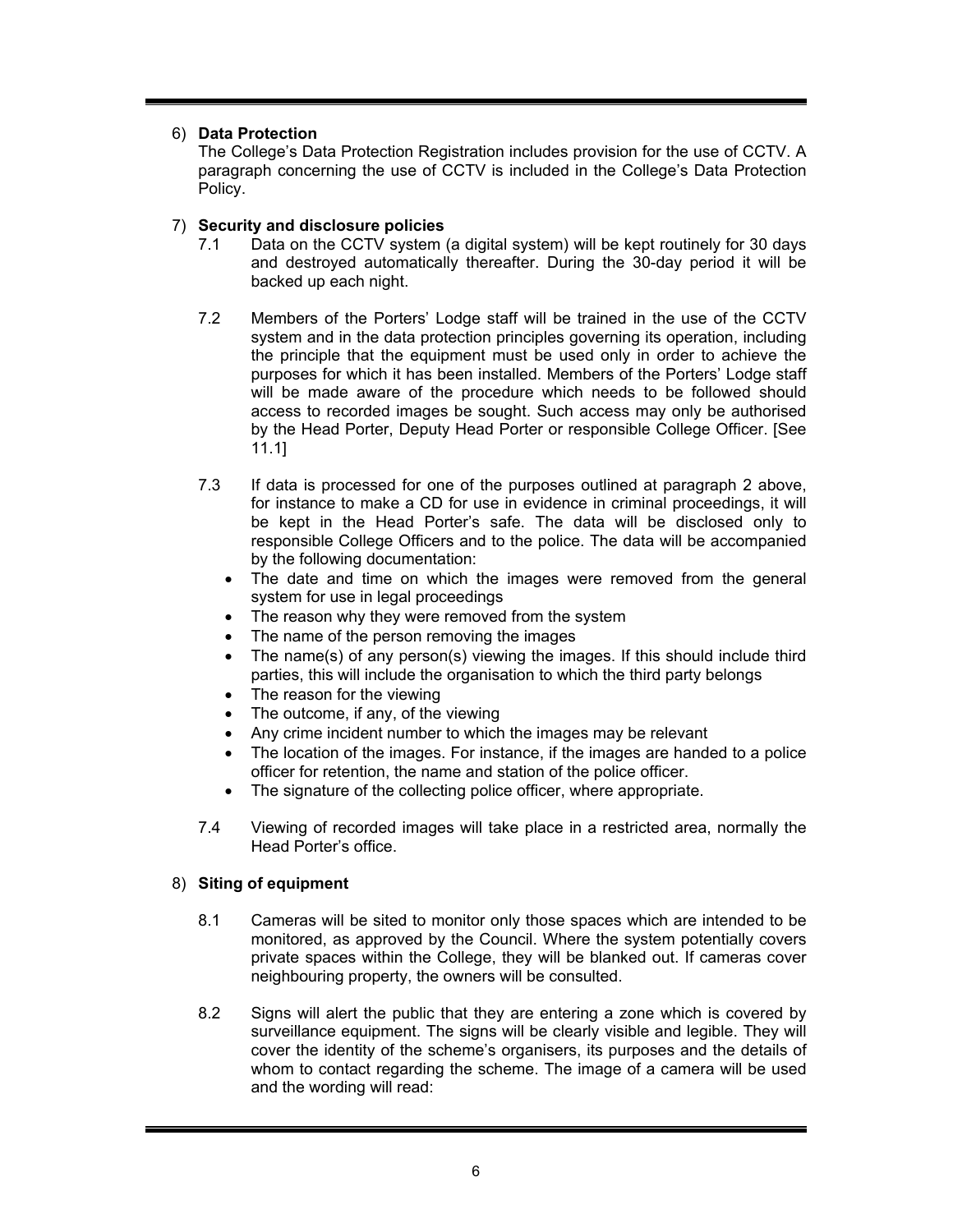*"This scheme is controlled by Newnham College. For further information contact 01223 335700".*

### 9) **Quality of images**

- 9.1 A system has been chosen which satisfies the requirement for good quality images, i.e. adequate for the investigation and detection of crime.
- 9.2 A check to record the accuracy of the recorded location of cameras and the accuracy of date and time recorded will be made on a yearly basis. The Head Porter will normally undertake the check in mid-May.
- 9.3 The purpose of the siting of each camera and the physical conditions in which the cameras are located are recorded. The cameras are designed and constructed to be as vandal-proof as possible.
- 9.4 The CCTV system is not designed to meet the requirements of an automatic facial recognition system.
- 9.5 The cameras and system will be serviced on a yearly basis. A maintenance log will be kept in the Porters' Lodge in the CCTV file.
- 9.6 The procedures to be followed if a camera is damaged are as follows:
	- The fault should be reported to the Head Porter
	- The fault should be reported to the service provider within the next working day following the report of the fault
	- If the Head Porter is absent, any member of the Porters' Lodge staff may report the fault
	- The contract with the CCTV provider ensures 24-hour service
	- The Head Porter has the responsibility for checking that the fault has been repaired, either on the next working day after the repair, or on his return from absence.

### 10) **Access to and disclosure of images to third parties**

- 10.1 Access to, and disclosure of, the images recorded by the CCTV system is restricted and carefully controlled, not only to ensure that the rights of individuals are preserved, but also to ensure that the chain of evidence remains intact should images be required for evidential purposes.
- 10.2 Access to recorded images is normally restricted to the Head Porter, the Deputy Head Porter, the IT Manager and to responsible College Officers.
- 10.3 All access to processed images will be documented.
- 10.4 Disclosure of the recorded images to third parties will only be made in limited and prescribed purposes, normally to one of the following:
	- Law enforcement agencies where the images recorded would assist in a specific criminal enquiry
	- Prosecution agencies
	- Relevant legal representatives
	- The media, at the request of law enforcement agencies and where it is decided that the public's assistance is needed in order to assist in the identification of victim, witness or perpetrator in relation to a criminal incident. As part of that decision, the wishes of the victim of an incident will be taken into account.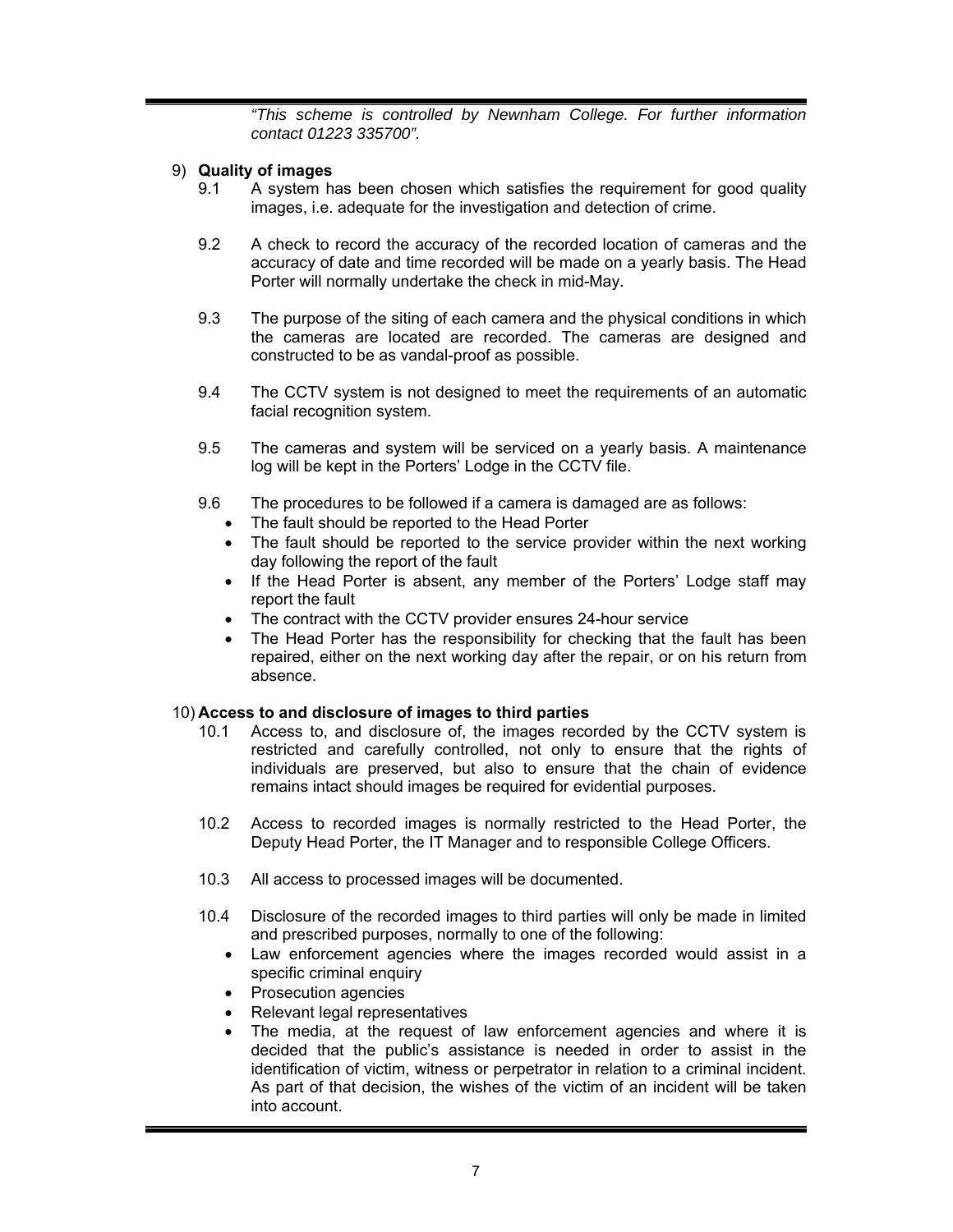- People whose images have been recorded and retained (the "data subject") (unless disclosure to the individual would prejudice criminal enquiries or criminal proceedings).
- 10.5 All requests for access or for disclosures will be recorded. If access or disclosure is denied the reason will be documented. If access to, or disclosure of, the images is allowed, the following will be documented:
	- The date and time at which access was allowed or the date on which disclosure was made
	- The identification of any third party who was allowed access to or to whom disclosure was made
	- The reason for allowing access or disclosure
	- The extent of the information to which access was allowed or which was disclosed.
- 10.6 Recorded images will not be made more widely available, for instance by being made routinely available to the media or placed on the internet.

### 11) **Access by data subjects**

All staff involved in operating the equipment must be able to recognise a request for access to recorded images by data subjects.

### 11.1 **Requests for access**

- Any individual requesting access must complete a "CCTV Record Request Form" (these are available in the CCTV file in the Porters' Lodge).
- All Subject Access Requests will be dealt with by the Head Porter, the Deputy Head Porter, the Domestic Bursar or the Bursar.
- A copy of the "CCTV Record Request Form" will be given to the Bursar's Office for their records and to check that the request is, or is not, part of an ordinary Data Protection Subject Access Request.
- A fee of £10 will be charged and the search for the images requested will not be carried out until the fee has been received.
- One of these responsible people, with the assistance as necessary of a Computer Officer, will locate the images requested.
- The responsible person will determine whether disclosure to the individual will entail disclosing images of third parties.
- The responsible person will determine whether images of third parties are held under a duty of confidence.
- If third party images are not to be disclosed, the designated member of staff shall arrange for them to be disguised or blurred.
- The responsible person must provide a written response to the individual within 21 days of receiving the request setting out their decision on the request.
- 11.2 The Domestic Bursar will undertake a yearly review of the documented system in order to ensure that the provisions of the Code of Practice are being complied with. This will normally take place in mid-May.
- 11.3 A report will be made annually to the College Council, including sections on the location and maintenance of the cameras, on the number and nature of enquiries and complaints received. The results will be assessed annually by the College Council against the stated purpose of the scheme.

#### 12) **Complaints procedure**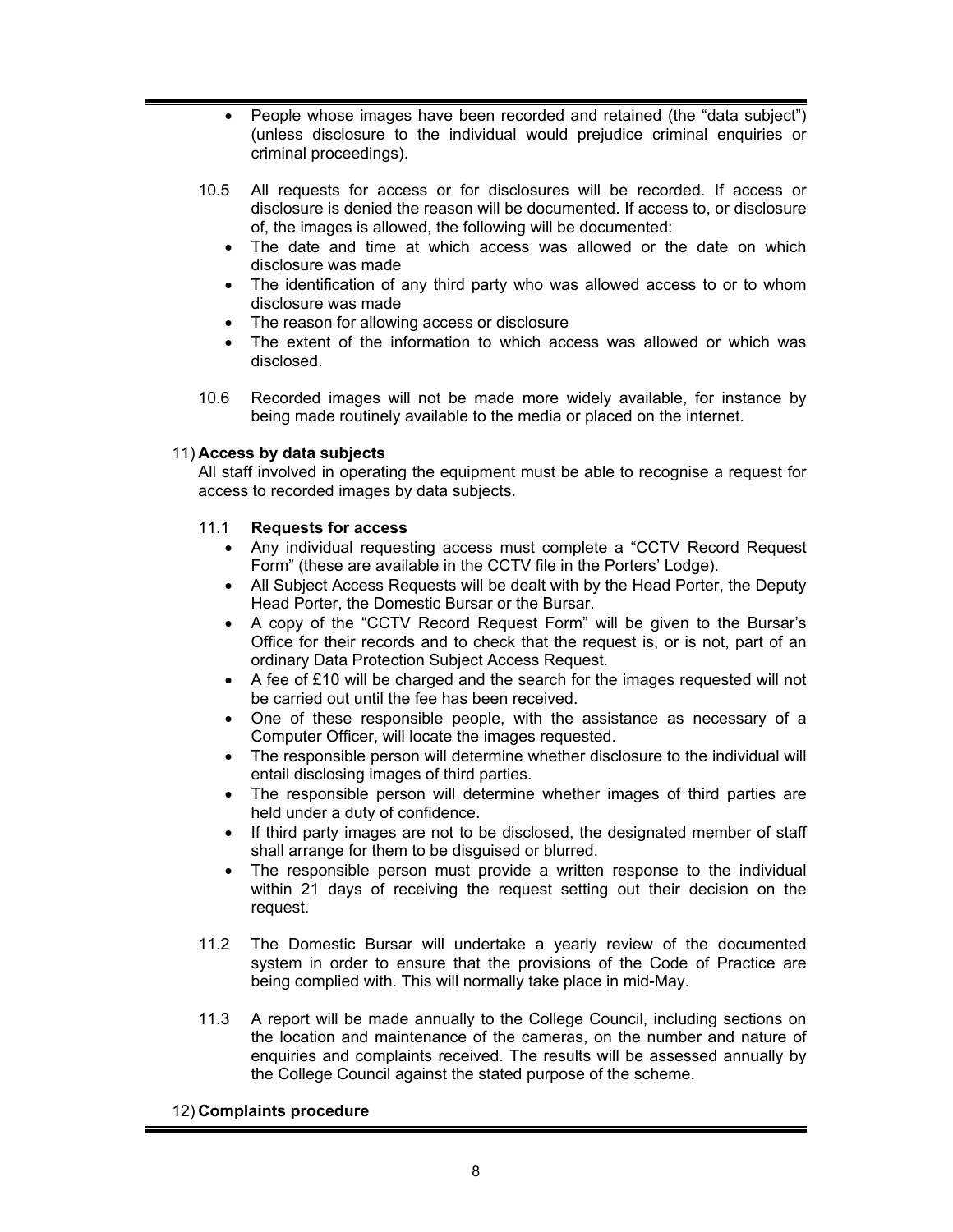- 12.1 Any individual(s) having concerns about the CCTV system at Newnham College are requested to use the following procedure:
	- Write to ask for a copy of the "CCTV Record Request Form", the Newnham College Code of Practice and the Information Commissioner's Code of Practice. The request should be addressed to the Domestic Bursar, Newnham College, Cambridge CB3 9DF.
	- Follow the complaints procedure which is covered in section 6 of the "CCTV Record Request Form".
	- Return the "CCTV Record Request Form" with section 6 completed, together with a letter setting out your complaint, to the Bursar, Newnham College, CB3 9DF.

This procedure should be followed if you have a concern about either the use of the CCTV system at Newnham College, or about non-compliance with the provisions of the Information Commissioner's Code of Practice.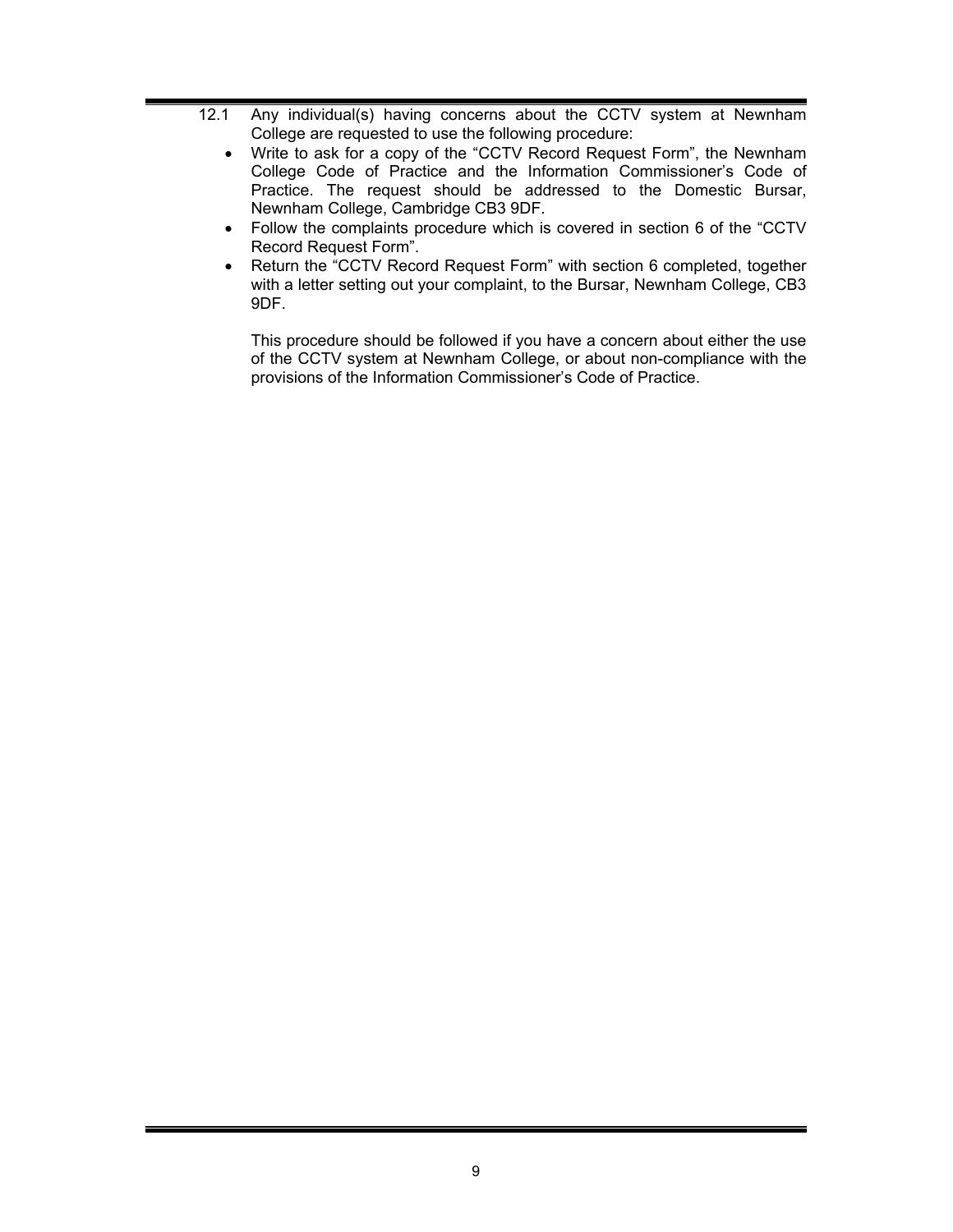## **Child Care: Financial Support for Child Care Costs**

### 1) **Introduction**

The Government's arrangements for tax-free childcare support is often referred to as the "childcare voucher scheme". This is because most schemes involve the employer providing vouchers issued by commercial companies which their members of staff pass on to a nursery or carer to cash in with the voucher company. However the scheme can also be administered by the employer paying the nursery/carer direct and this is the method the College is following.

Many employers administer the scheme with staff "sacrificing" part of their salary so that nursery fees can be paid. However at Newnham College the scheme is run as an additional payment to qualifying staff.

### 2) **Government Rules**

For the payments to be free of tax and national insurance there are various Government requirements which must be met.

- 2.1 Currently a maximum of £55 per week, £243 per month, can be paid but payment must be made direct (or via a voucher company) to the nursery/carer.
- 2.2 The childcare which is provided must be registered (by OFSTED) or approved (Surestart - run by Nestor Primecare Services Limited for the Government)

Registered and approved childcare includes:

- registered childminders, nurseries and playschemes
- out-of-hours schemes run by schools or local authorities on school premises
- childcare schemes run by approved providers
- childcare in the child's own home by a person (not a relative) approved to care for the child/ren or by a domiciliary worker or nurse from a registered agency
- childcare provided away from the child's home by a person (not a relative unless also looking after unrelated child/ren) approved to care for child/ren aged at least 8 years old.
- approved foster carers (not for their own children)
- 2.3 The payments can be used for childcare for children of up to the  $1<sup>st</sup>$ September following their  $15<sup>th</sup>$  birthday ( $16<sup>th</sup>$  if the child is registered disabled).

### 3) **The College Scheme**

- 3.1 For full time staff the maximum payment is currently £55 per week. For parttime staff it is £1.49 multiplied by the number of weekly hours contracted to work. If the cost of care is less than £1.98 per hour, College payments will be limited to 75% of the cost per hour of care, up to a maximum of 37.5 hours of care per week
- 3.2 The scheme is based on care being provided for 37.5 hours per week for preschool children or for school age children during holidays, and 10 hours per week is the maximum for school age children in term-time care.
- 3.3 At least one parent (or guardian) must be employed by the College. They must continue to be employed by the College for the whole period for which payment is made.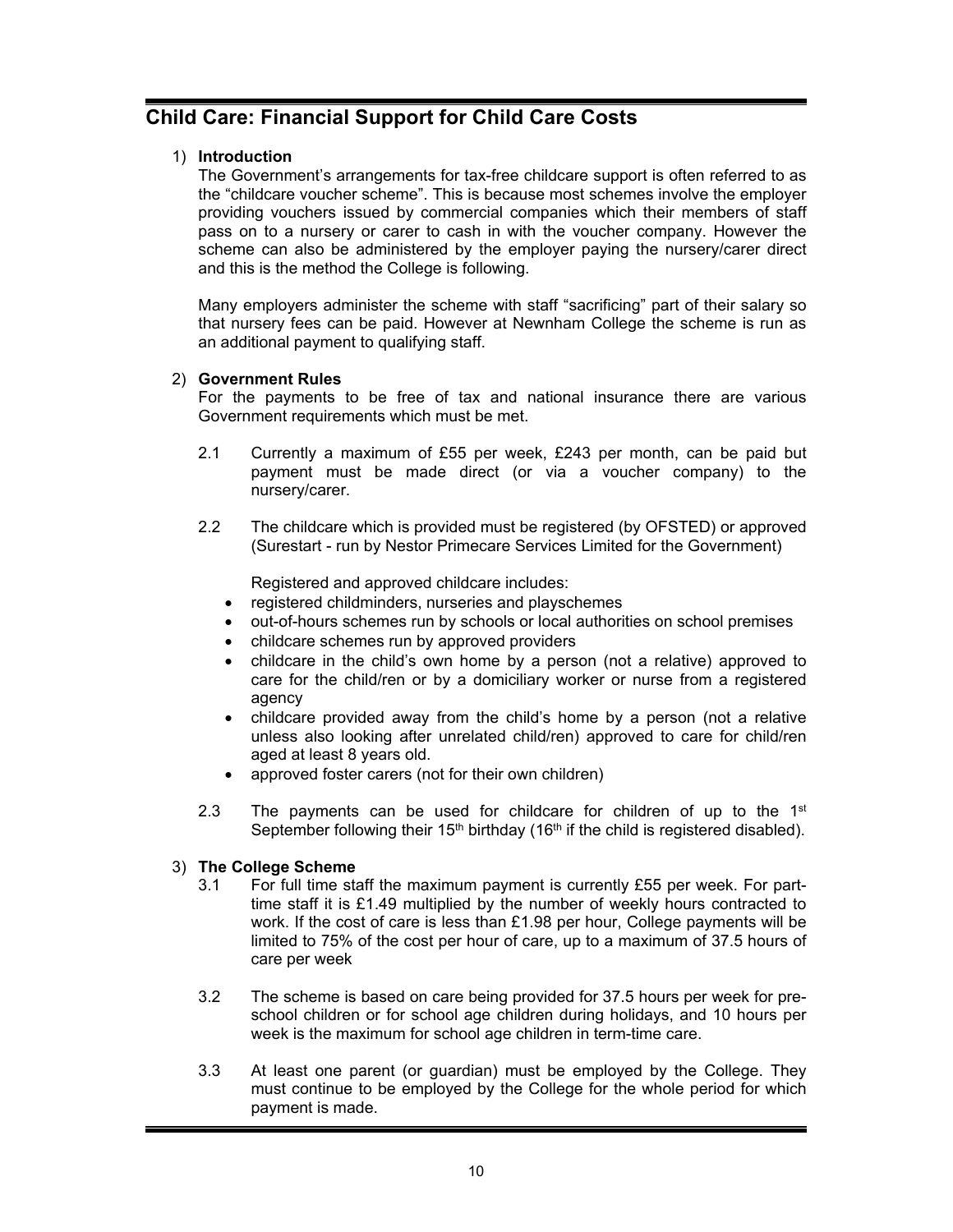- 3.4 Both parents must be employed, where the child/ren are cared for by both, though it is not necessary that both parents are employed by the College. If the College member of staff works full time but the partner works part time the payment will be based on the smaller number of hours.
- 3.5 The payment will be reduced if the member of staff's partner is in receipt of financial support for child care from their employer. However this will not apply if the partner receives child-care support by salary sacrifice.
- 3.6 The payment will be reduced if another form of financial support for child care costs is being received by the member of staff - such as the County Council grant for nursery education for children from the term in which they reach their fourth birthday.
- 3.7 No payment will be made towards registration fees, deposits, etc., but claims can be made for holiday payments and retainers.
- 3.8 Payment will not be made for any claims backdated for more than 2 months except in exceptional cases such as when application processing is delayed for new entrants, or where submission of a claim by an existing user of the scheme is delayed due to the sickness or approved absence of the claimant.

### 4) **How to claim**

- 4.1 To claim this support, a member of staff must first fill in the College's scheme Registration Form, which is available from the Bursary, and have the nursery/carer complete the Childcare Provider Details form so that their eligibility can be established.
- 4.2 If any changes in circumstances occur the member of staff making claims must immediately inform the Bursary in writing. Such changes include:
	- Change of nursery or carer
	- Change of working hours of the claimant or partner
	- Change in the financial support for childcare by the partner's employer
	- Child reaches their 15th birthday
	- Claims for an additional child not already on the College's registration form
- 4.3 Claims relating to children in pre-school nurseries are made by completing an initial form and then confirming the arrangements each three months. The nursery/carer is then paid automatically each month direct into their bank account.
- 4.4 Claims for after-school clubs and holiday playschemes must be made each month by the  $10<sup>th</sup>$  of the month and relate to the previous month. The nursery/carer will then be paid by bank transfer direct to their bank account within two weeks.

[September 2006]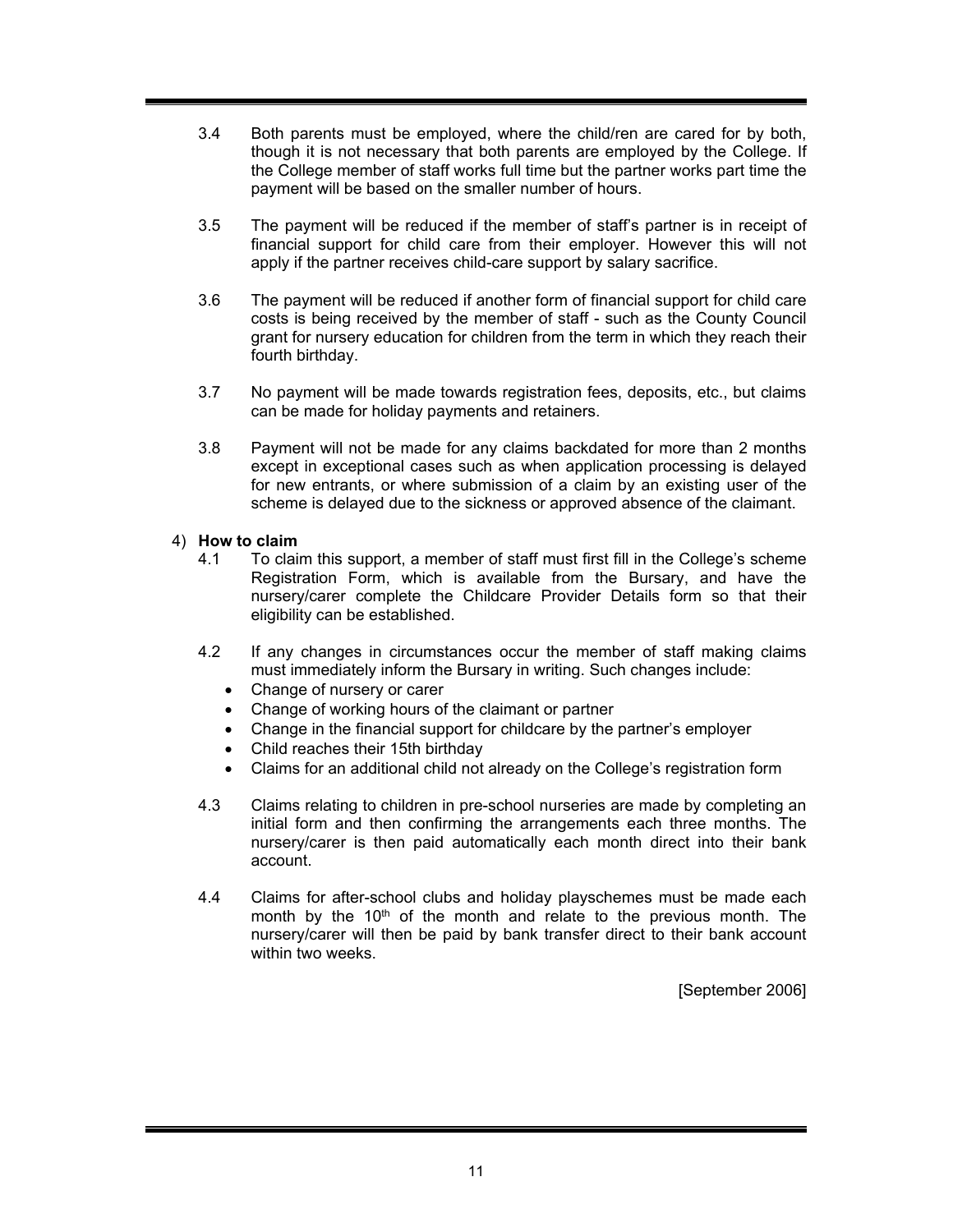## **Child Protection**

### 1) **Introduction**

The College recognises that members or staff of the College may occasionally work with children in the course of their duties, for example when there are student visitors to the College or students attending residential courses.

In this context, the College is committed to:

- respecting the rights, wishes and well-being of young people with whom it is working;
- taking all reasonable practical steps to protect young people from physical, sexual and emotional abuse;
- safeguarding and promoting the welfare of young people and their protection within a relationship of trust.

### 2) **Responsibility and Designated Safeguarding Lead**

The Senior Tutor is the Designated Safeguarding Lead.

The Admissions Tutor, the Admissions Co-ordinator, the Schools Liaison Officer, the Senior Tutor and the two permanent Night Porters have been checked by the Disclosure and Barring Service (DBS).

Accompanying teachers/other adults are expected to take part in all time-tabled activities and are not to leave visiting students in the sole care of Newnham staff or undergraduate helpers.

Teachers/other accompanying adults also take full responsibility for their students during the night, if visiting groups are staying over.

In addition, the College will have two tutors, the Senior Tutor and the Admissions Tutor, available from 08.00 to 22.30 via phone to give advice in an emergency and to whom complaint can be made if there is any inappropriate or harmful behaviour.

In an out-of-hours emergency teachers/other adults should contact the College Porters. The Porters' Lodge telephone number is: 01223 335700. The Porters will be able to give out the telephone numbers of the Admissions Tutor and the Senior Tutor if necessary.

Any event or emergency that requires the schoolteachers' attention during the night must be reported to the Newnham Admissions Office, at the earliest opportunity the following day.

A number of undergraduate helpers may help on student visits.

### 3) **Records**

Secure lists of undergraduate helpers and visitors (including parental consent forms and medical information) will be kept on file securely in the Admissions Office for the duration of the residential visit. Secures lists of all under 18 school visitors and/or under 18 residential conference guests organised via the Conference Office will be kept in the Conference Office and with the external Conference Organisers.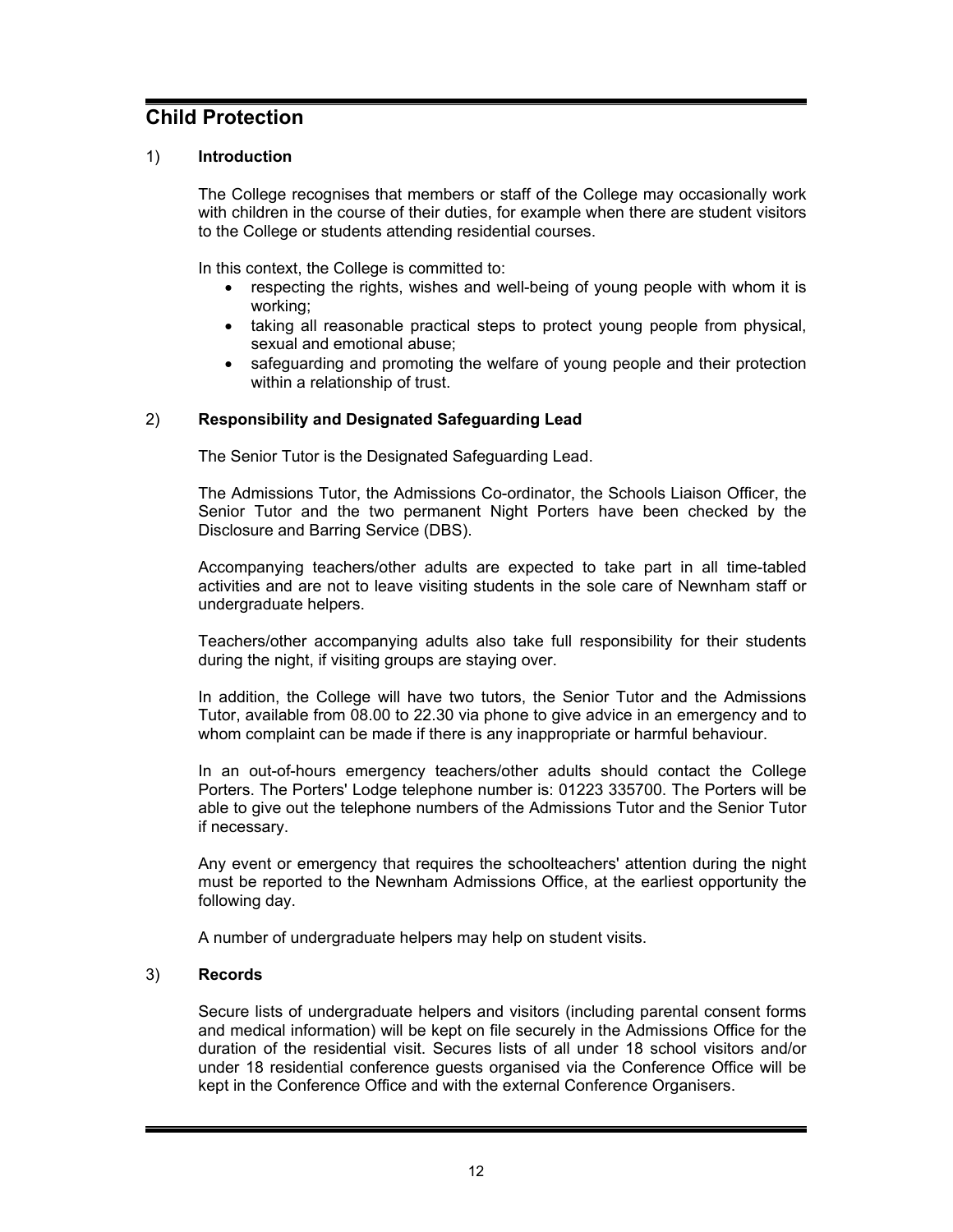This confidential file will normally be accessible only to the Newnham College staff members overseeing the administration of the project (for example the Admissions Tutor, Admissions Co-ordinator, Schools Liaison Officer or Conference and Events Co-ordinator), but in an emergency it can be accessed by the College Porters and College first-aiders.

Any complaints can be entered into a separate file which is accessible by the Senior Tutor only.

### 4) **Training**

All student volunteers will be well briefed in relation to the risk issues associated with activities they are involved in.

Where possible student undergraduate helpers will undergo training in the processes of monitoring, reporting and resolving problems with school visits.

All undergraduate helpers will be made aware that they should share any concerns they have with the Senior Tutor, the Admissions Tutor, or the schoolteachers.

### 5) **Complaints and Vigilance**

If a complaint is made the Senior Tutor will take notes of the complaint, investigate and report back to the complainant within 24 hours. The complaint will remain confidential unless disciplinary action is to be taken.

Any teacher, undergraduate helper or staff member who suspects a case of abuse, or to whom a suspected case of abuse is reported, whether this is by a stranger, student attendee, undergraduate helper or adult working in or around the access visits, must immediately report the incident to the Senior Tutor.

If the complaint is deemed serious, it will be referred to the Head of Schools and Colleges Liaison / Widening Participation and the person with expertise in child abuse issues at the Cambridge Admissions Office.

Any complaints received with regard to a school visit or residential conference organised via the Conference Office will be dealt with via the Domestic Bursar, the Conference and Event's Co-Ordinator and the external organiser as appropriate.

### 6) **Illness and Injury**

Newnham staff or undergraduate helpers cannot administer medication in any form, unless written consent has previously been given by a parent or carer. In the event of illness or injury, a qualified College first-aider will be called, or the child will be taken to the local doctors' surgery or hospital as appropriate.

In such circumstances, the parent/carer and GP will be informed.

7)

Parents/carers will be contacted in the event that their child is ill or has suffered an injury, or has severely breached the code of behaviour, or has been involved in or subject to a suspected case of alleged abuse.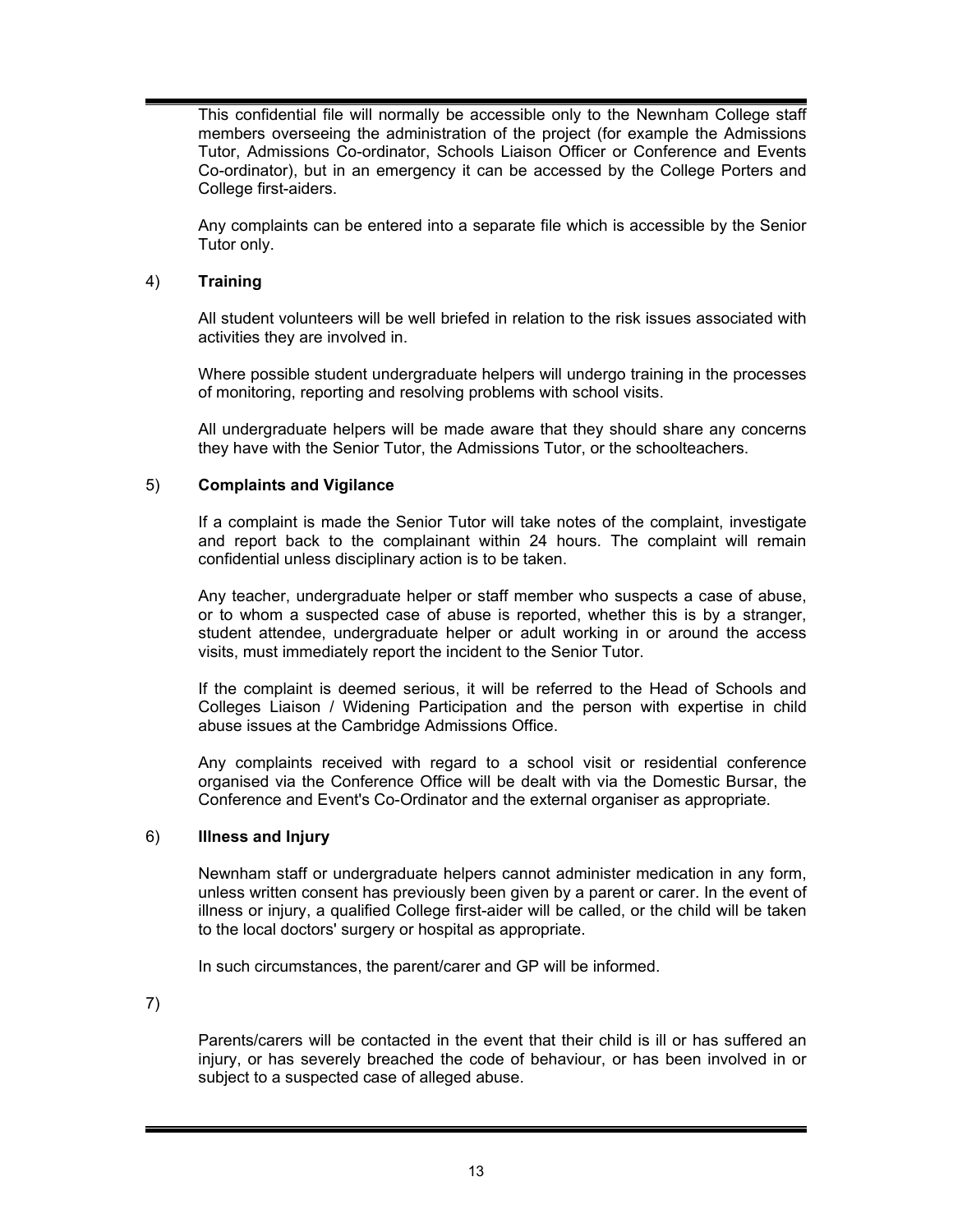As a last resort, in the unlikely event of a serious incident, arrangements will be made with their parents/carers for the affected student(s) to be sent home.

If there has been a criminal offence, we may contact the police.

Contact information for each attendee at a residential event will be kept in the Admissions Office, accessible only in the event of an emergency. Contact information for any school visitors or residential conferences organised via the Conference Office will be kept in the Conference Office.

### 8) **Conference Guests**

All students attending a summer school and their parents or carer will have agreed to the rules listed in the Newnham Code of Behaviour and to any other rules explained by Newnham staff during the event.

The external conference organiser(s) has overall responsibility for the safeguarding and welfare of all under 18 delegates attending their conferences (whether residential or day visits) and to ensure they have the appropriate ratio of trained staff (with DBS certification if appropriate) to under 18 delegates.

April 2015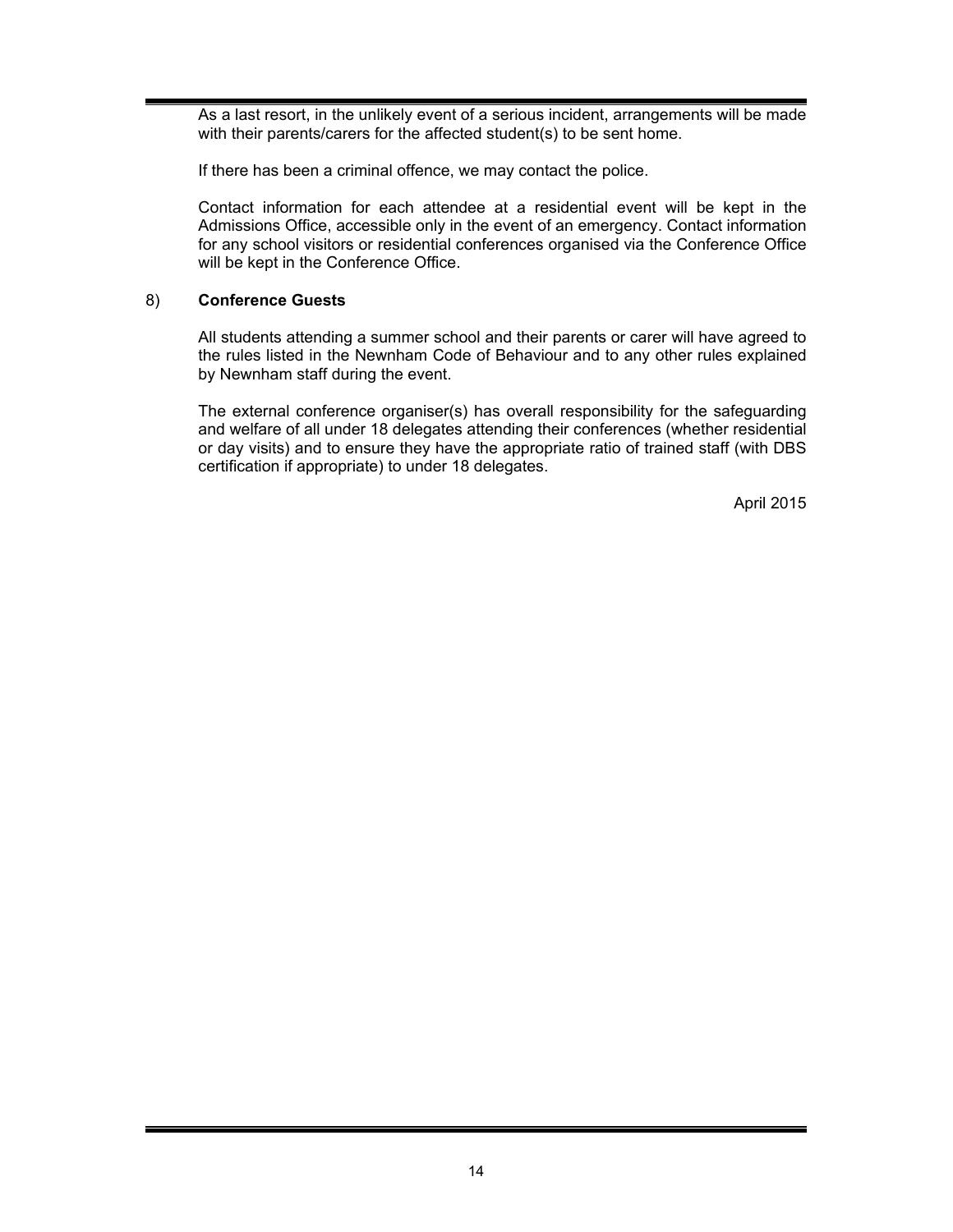## **The Management of Conflicts of Interest: Code of Practice**

*(Text in italics is provided as explanation)* 

### 1) **Material interests**

(a) A material interest is any matter which may influence the judgment of the person possessing it, or may reasonably appear as capable of influencing that person's judgment, so that the judgment may not be, or may not appear to be, exercised wholly and exclusively in the interests of the College.

*The test for deciding whether or not an interest is material is an objective one. It also depends on appearances—the test is not simply whether the interested person might be influenced, but whether the possibility of influence might reasonably seem to arise. It should be remembered that an interest may derive from a family member.* 

*It was asked at the meeting of the Colleges' Committee on 28 October 2006 to what extent shareholdings in public companies should be included in the register of interests. A College might reasonably decide to follow the local authority model code of conduct (see SI 2007/1159), which limits attention to shareholdings in excess of £25,000 nominal value or 1% of the total issued share capital.* 

- (b) But an interest shall not be a material interest unless the person having the interest either knew about it or should reasonably have been aware of it.
- (c) Any position as a company director or charity trustee shall not constitute a material interest unless there is a reasonable possibility that the company or the charity, as the case may be, may be engaged in some business, appeal, or transaction involving the College.

*But the directorship of a trading company wholly owned by the College is virtually certain to be a material interest. Any College officer who is a director of a subsidiary company of the College will already know of the special care necessary to manage the conflict that can arise between his or her duty to the College and that to the company, and of the need to be aware at all times in which capacity he or she is acting.* 

(d) If the Principal considers that any member of the Council may have a material interest in an item of business, then the Principal may refer the matter to the Council, who shall, in the member's absence but after hearing his or her views, determine the matter. The determination of the Council shall be binding on the member concerned.

*The basic principle is that it is for each member of the Council, having conscientious regard to the management of conflict, to judge for him or herself when a material interest arises and to act according to the rules. But this rule provides for an objective external control of the matter by the College.*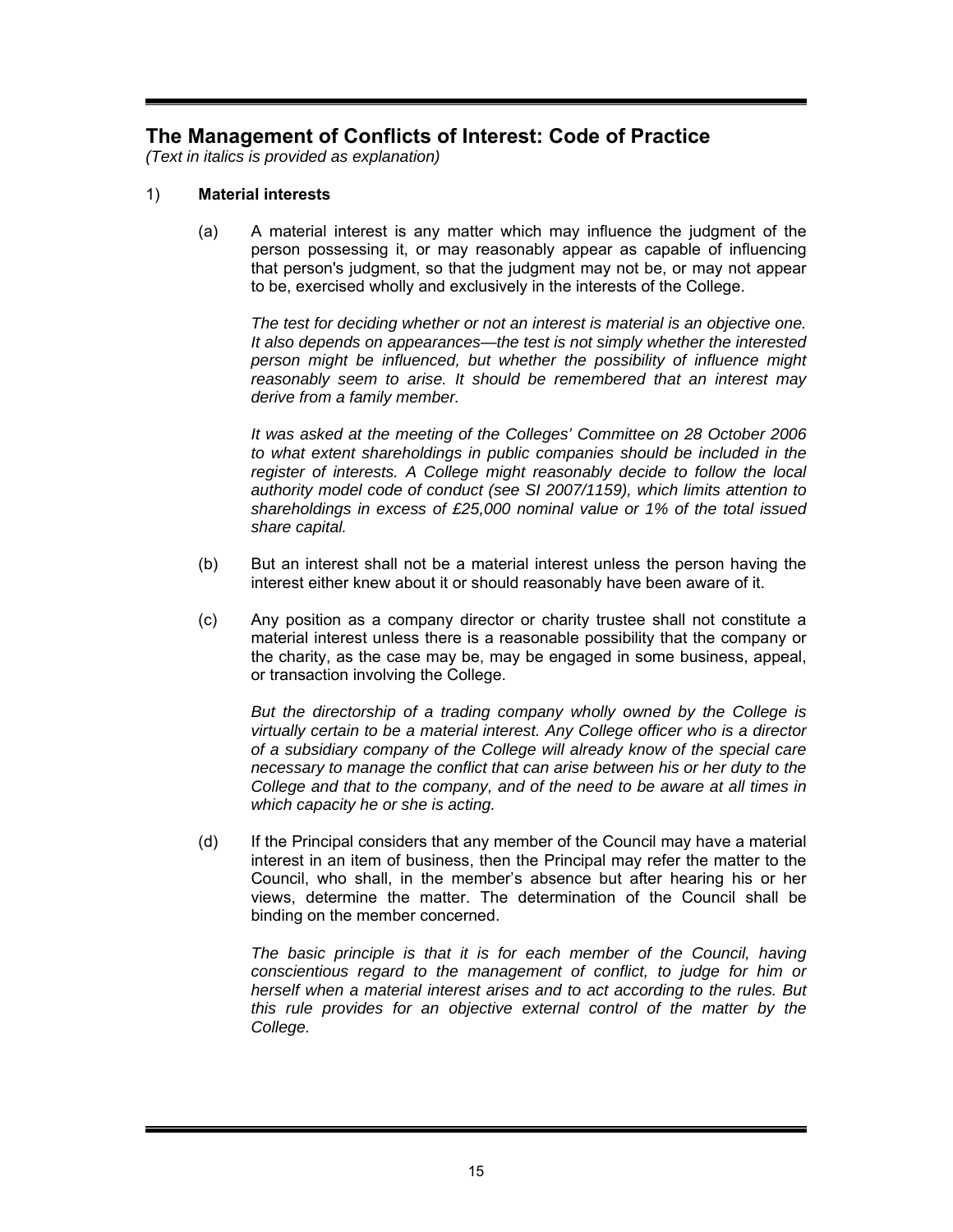### 2) **Register of Interests**

The Bursar shall maintain a Register of Interests of members of the Council, into which shall be entered such information as may be required by these rules or by Ordinance or as may reasonably be requested by the Bursar.

(a) The Register of Interests shall include a statement of membership of any Faculty or Department in the University, and the holding of any office or position in the University. It shall also include any other matters as may be specified by the Council by Ordinance.

*The information to be entered in the Register of Interests will be the nature of the interest of the member concerned and not the quantum of it. For example, the interest (if such there be) in a shareholding is in the company in which the shares are held and not in their amount. Thus the Register should refer to a shareholding in that company without recording the number or value of the shares held.* 

- (b) The Bursar shall seek information for entry into the Register of Interests from members of the Council when they become members, and also annually. Members of the Council shall notify the Bursar of changes in their information relevant to the Register of Interests as they occur.
- (c) The Register of Interests shall be available for inspection in the Bursary by any member of the College entitled to attend a meeting of the Governing Body.

### 3) **Declaration of Interests**

- (a) Each agenda for a meeting of the Council shall contain an early item "Declaration of Interests".
- (b) A member of the Council who has a material interest in an item of business before the Council shall declare that fact on each occasion that the business is under consideration. But that shall not be required
- (i) for business solely for report which is not discussed by the Council; or
- (ii) where the interest arises from the holding of an office or position in the College, where the other persons holding such an office or position in the College have a similar interest; or
- (iii) where the interest arises from membership of a Faculty or Department in the University, or the holding of an office or position in the University, where the other members of the Faculty or Department or the other persons holding such an office or position in the University, as the case may be, have a similar interest.

*A member of the Council should not declare any interest that is not a material interest; but the primary judgment of whether or not an interest is or is not material is that of the member and should not normally be questioned.* 

*The principle behind the exemptions in (ii) and (iii) is that such interests may be taken to be well-known and of common occurrence within the College. The member may, however, quite properly decide to declare his or her interest in such a case, and it should then be treated as any other declared interest would be.*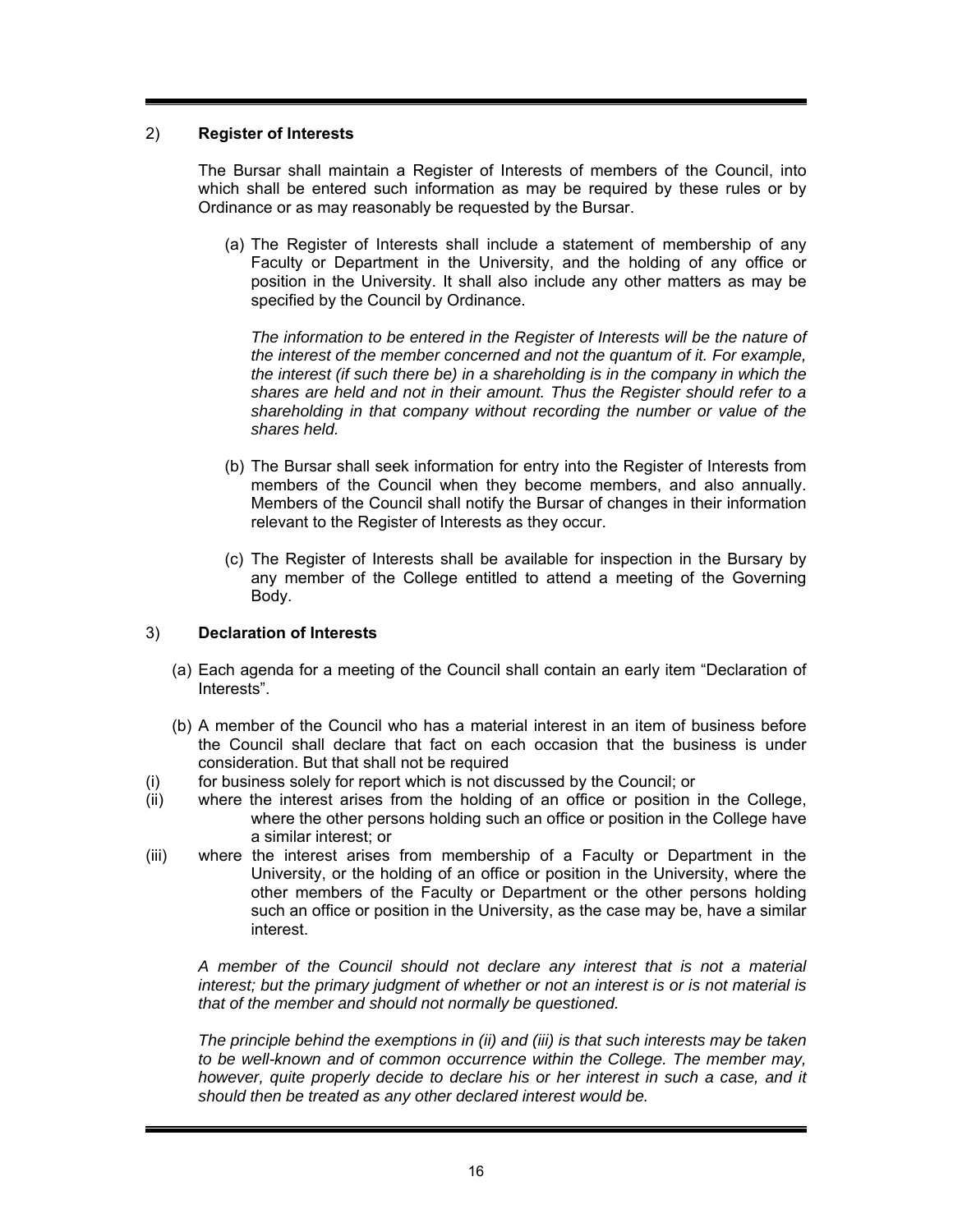- (c) A member of the Council declaring an interest shall withdraw from any part of a meeting at which the business is under consideration, and shall not speak or vote on the matter.
- (d) But if the interest is not a pecuniary interest, then the Council may resolve that the member may remain present, and may further resolve to permit the member to speak or to vote on the matter.

*The ordinary rule for material interests is exclusion, but that can be relaxed by the Council in any particular case either wholly or partially (for example, the member may be allowed to remain and speak, but not to vote). However pecuniary interests exclude absolutely.* 

*"Pecuniary interest" is undefined. However, in order to require declaration (and thus exclusion) a pecuniary interest must be (i) a material interest, and (ii) not within one of the exempt categories in Rule (3)(b).* 

(e) Where a member withdraws from a meeting in accordance with Rule (3)(c), that fact shall be recorded in the minutes of the meeting. Any resolution of the Council under Rule (3)(d) shall be recorded in the minutes of the meeting at which it is made.

*It follows from Rules (3)(b) to (d) that all declarations of interests should be minuted. Minuting provides good evidence that the members of the Council have addressed their minds to the importance of avoiding conflict of interest.* 

*Any resolution to permit a member who has declared an interest to remain, or to speak, or to vote, should be minuted. The reasons for such resolution need not be minuted however, and it would be unusual to do so.* 

*The wording of the final sentence of Rule (3)(e) allows for a single resolution to permit presence, speaking or voting at all meetings at which an item of business is discussed. However, Rule (3)(b) requires the declaration of the interest at each such meeting.* 

### 4) **Special Decisions**

- (a) A special decision of the Council is one in which a majority of the decision-makers have a material interest.
- (b) For this purpose the decision-makers shall be taken to comprise the members of the Council present when the decision is made, except for any member who is not entitled to vote in consequence of these rules or for any other reason.

*Rule (4) addresses the problem that arises in consequence of the nature of the College as a self-governing academic community: only the Council can decide on the general control and management of the administration of the College, and yet on occasion they, or the great majority of them, will be conflicted. That may occur, for example, in relation to a decision to approve an across-the-board pay increase in the*  College, or a general restructuring of academic pay, or an increase in the level of *Fellows' book grants from, say, £200 to £250 a year.* 

*The procedure set out in this rule to deal with that situation is based on the judgment in Public Trustee v. Cooper [2001] WTLR 901.*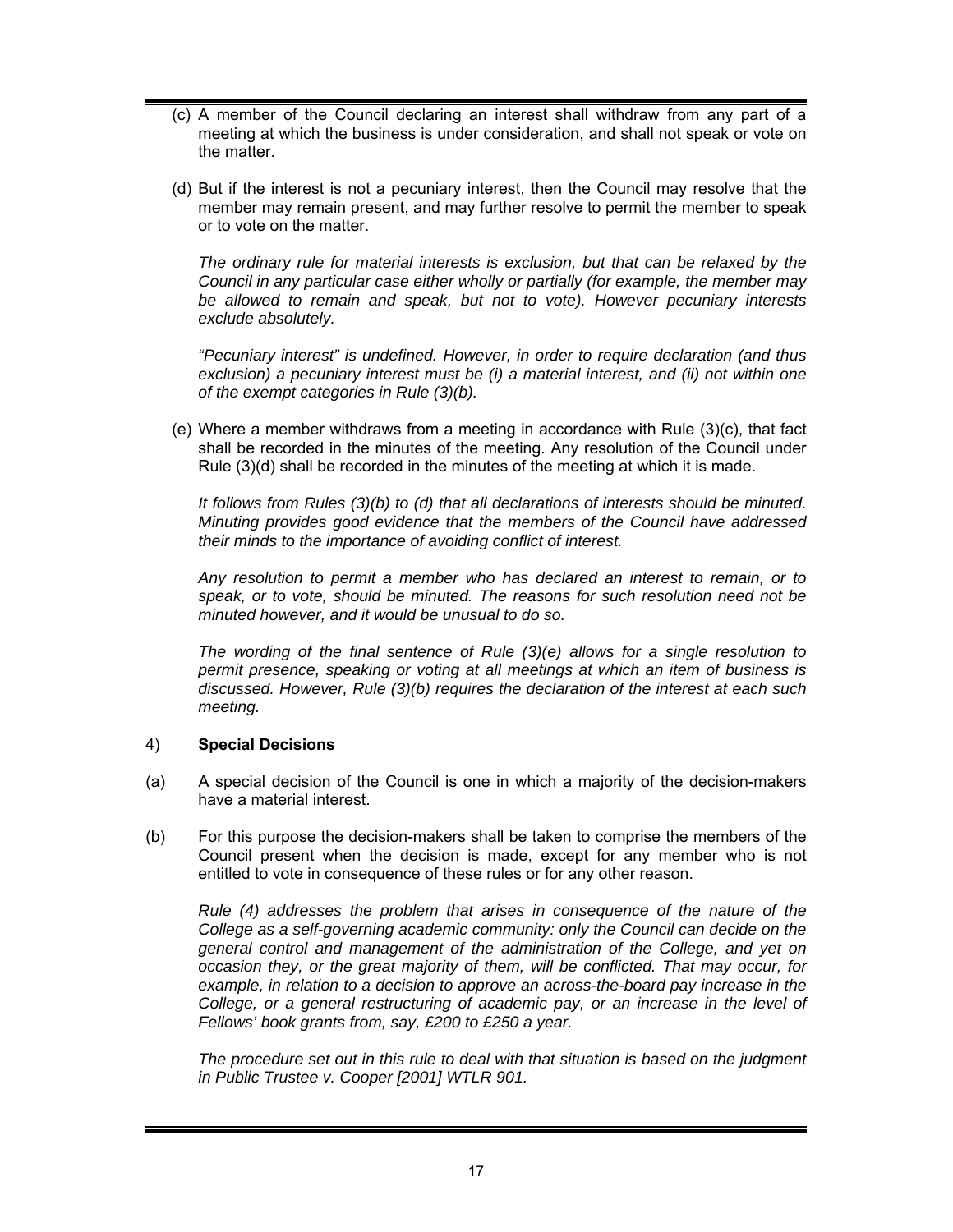- (c) Before the Council make a special decision they will consider, having taken full regard of all the circumstances of the matter
	- (i) whether the nature of the conflict of interest is so pervasive throughout the Council that they have no alternative but to surrender their discretion by seeking the direction of the Charity Commission; or In this case an application for an order should be made in writing under *section 26 of the Charities Act 1993*
	- (ii) whether, notwithstanding the conflict of interest, they are nevertheless able fairly and reasonably to take the decision; and in that case,
	- (iii) whether, before making their decision, they should seek the advice of the Charity Commission in the matter. *In this case an application for advice should be made in writing under section 29 of the Charities Act 1993.*

*Each case must be judged on its facts, but in most cases it is unlikely that the Council will conclude that the advice of the Charity Commission should be sought. The examples referred to in the comment on Rule (4)(b) illustrate the point: an across-the-board pay increase following a national settlement or some other negotiated or otherwise rationally determined rate cannot merit an application for advice; neither can a general restructuring of academic pay, always supposing that the College has acted in a demonstrably principled way, considering comparators and basing its decision on a reasoned report; an increase in the level of Senior Members' book grant will be of a dimension to lie comfortably within the proper discretion of the charity trustees, despite their conflict. By contrast, suppose that the College had sold part of its ancient estate for a very large amount and wished to increase the pay of members of the Council or of the Governing Body by sums ranging from £3,000 to £10,000 for each of the next three years. Any Council acting* reasonably would conclude that an application to the Charity Commission under *either section 26 or 29 represented the only proper way forward.* 

### 5) **Committees and other bodies**

- (a) The above rules shall apply with necessary modifications to committees, working parties and other bodies within the College, as they apply to the Council.
- (b) But Rules (1)(d), (0 and (4) shall not apply, and any other rule may be disapplied either generally or for specified items of business by decision of the Council.

*The extension of the provisions to committees, etc. represents good practice. But members of committees will not, by such membership alone, be charity trustees of the College.*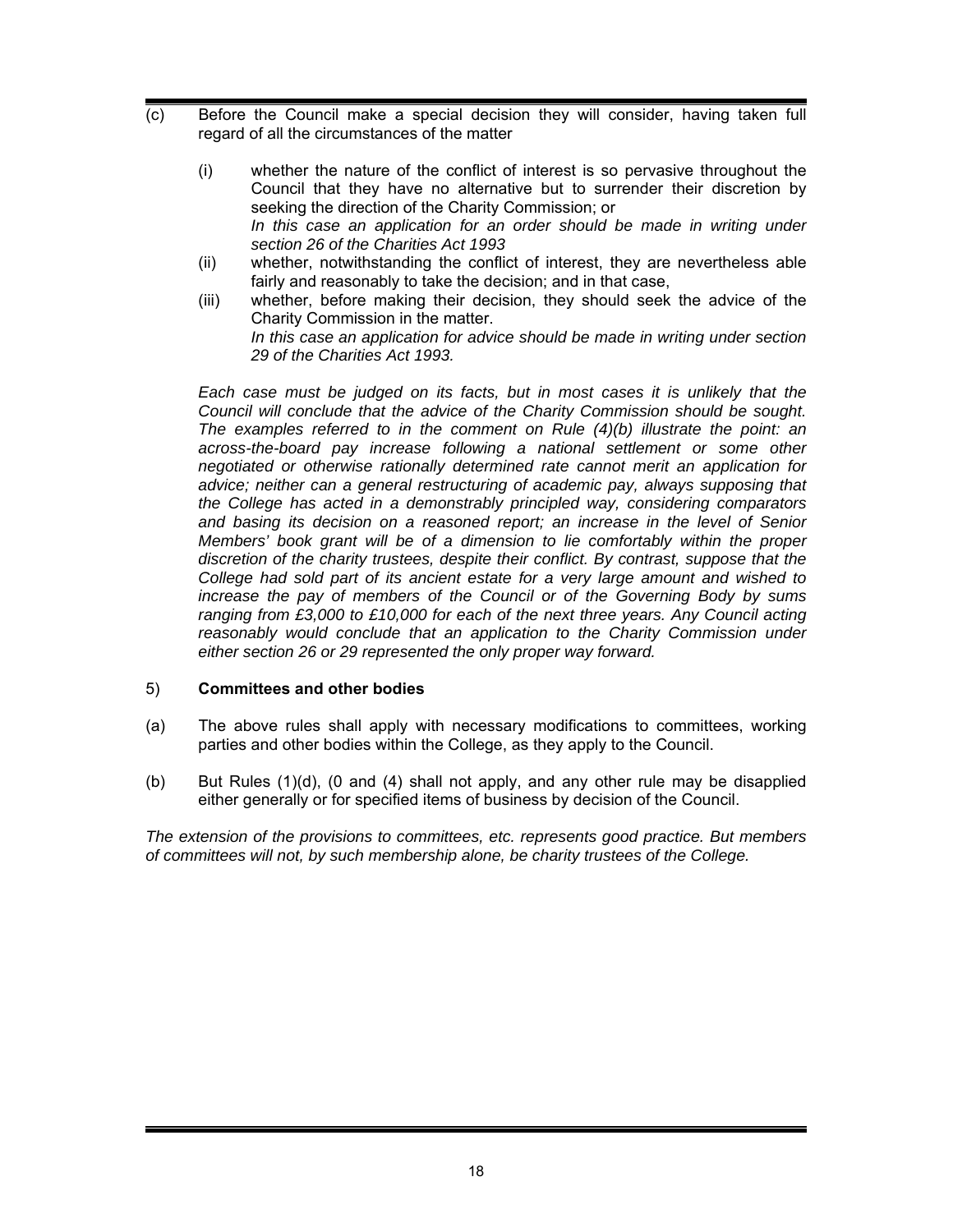## **Data Protection Statement- Staff & Senior Members**

### **How we use your personal information**

This statement explains how Newnham College ("we" and "our") handles and uses information we collect about our staff and senior members ("you" and "your"). For these purposes, "staff" is intended to include employees, workers and casual workers and contractors (e.g. undergraduate supervisors, ad-hoc or temporary maintenance, kitchen or catering staff etc.) In broad terms, we use your data to manage your employment and/or membership with the College, including your role and the performance of it, how we support you as an employer, and how you are paid, as well as other statutory requirements.

The controller for your personal information is Newnham College, Sidgwick Avenue, Cambridge CB3 9DF. The Data Protection Officer for the College is the Office of Intercollegiate Services Ltd (12B King's Parade, Cambridge; 01223 768745; college.dpo@ois.cam.ac.uk): OIS Ltd. should be contacted if you have any concerns about how the College is managing your personal information, or if you require advice on how to exercise your rights as outlined in this statement. The person within the College otherwise responsible for data protection at the time of issue, and the person who is responsible for monitoring compliance with relevant legislation in relation to the protection of personal information is the Bursar, Mr Christopher Lawrence, Bursar@newn.cam.ac.uk.

Unless otherwise stated, the legal basis for processing your personal data is that it is necessary for the performance of the employment contract or membership agreement we hold with you, or for statutory purposes (e.g. processing your monthly salary, tax and pension contributions).

### **How your data is used by the College**

Your data is used by us for a number of purposes, including:

A. supporting your employment and your performance in your role: *Personal data includes:* 

- *i) \* personal details, including name, contact details (phone, email, postal, both work and personal) and photograph;*
- *ii) your current and any previous role descriptions;*
- *iii) your current and any previous contracts of employment and related correspondence;*
- *iv) any occupational health assessments and medical information you have provided, and related work requirements;*
- *v) \* your training and development qualifications, requests and requirements.*

B. ensuring that you have the right to work for the College: *Personal data includes:* 

- *i) \* your recruitment information (including your original application form and associated information submitted at that time);*
- *ii) other data relating to your recruitment (including your offer of employment and related correspondence, references we took up on your appointment, and any preemployment assessment of you);*
- *iii)* \* evidence of your right to work in the UK (e.g. copies of your passport).

C. paying and rewarding you for your work:

*Personal data includes:*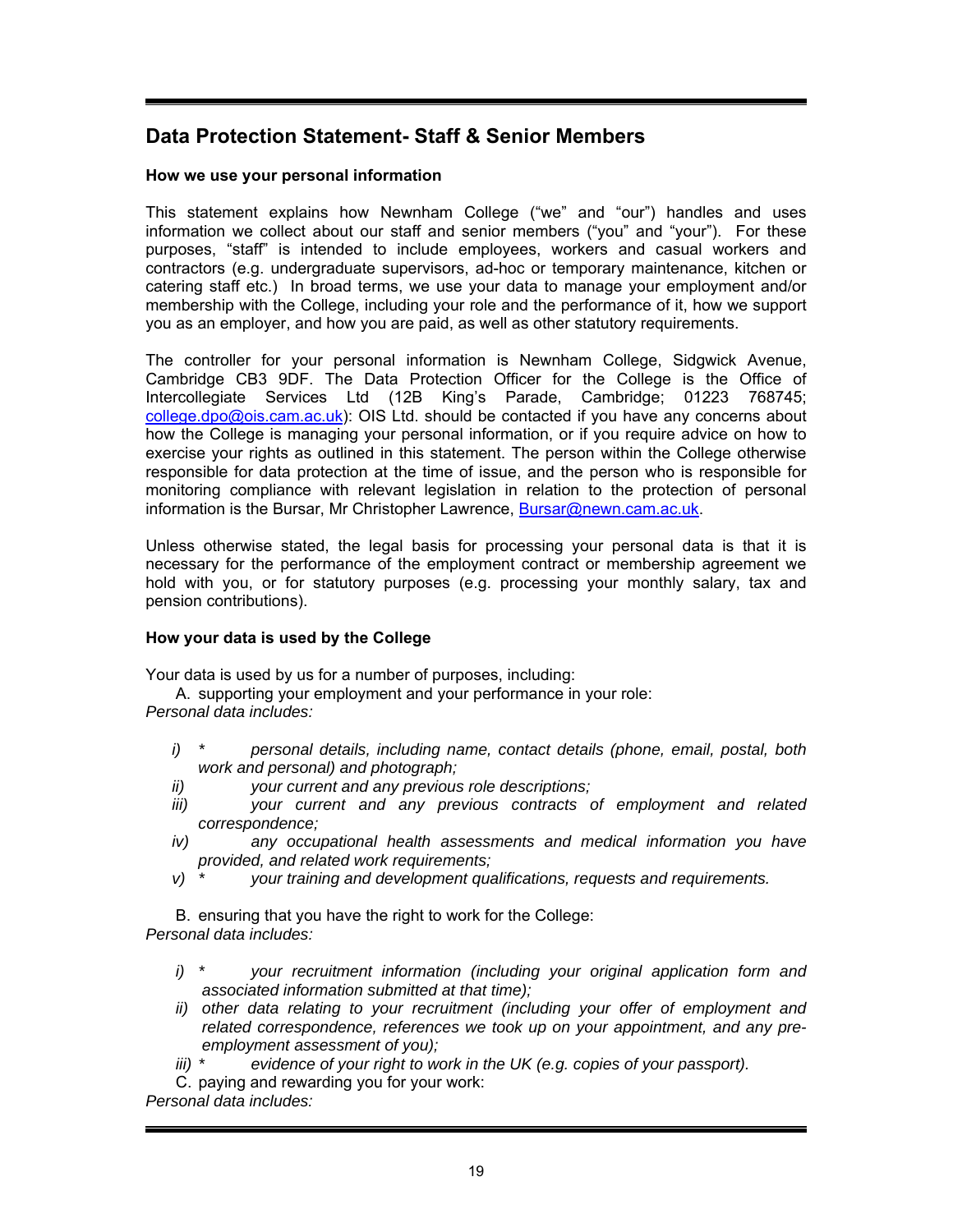- *i) \* your bank details;*
- *ii) \* details of your preferred pension scheme;*
- *iii) your current and previous salary and other earnings (e.g. maternity pay, overtime), and the amounts you have paid in statutory taxes*
- *iv) correspondence between you and the College, and between members and staff of the College, relating to your pay, pension, benefits and other remuneration.*

*In addition, we maintain records of your use or take-up of any benefit schemes provided by us, which we collate and monitor to review the effectiveness of these staff benefits. The*  legal basis for this processing is that it is in our legitimate interest to ensure that any staff *benefit schemes represent good value for money to both you and us, and to ensure that you do not overuse your entitlements.* 

D. administering HR-related processes, including records of absences and regular appraisals of your performance and, where necessary, investigations or reviews into your conduct or performance:

*Personal data includes:* 

- *i) \* records of your induction programme and its completion;*
- *ii) \* records of your performance appraisals with your line manager;*
- *iii)* records, where they exist, of any investigation or review into your conduct or *performance;*
- *iv) records of absences from work (including but not limited to annual leave entitlement, sickness leave, parental leave and compassionate leave)*
- *v) correspondence between you and the College, and between members and staff of the College, regarding any matters relating to your employment and/or membership and any related issues (including but not limited to changes to duties, responsibilities and benefits, your retirement, resignation or exit from the College and personal and professional references provided by the College to you or a third party at your request).*
- E. maintaining an emergency contact point for you:

*Personal data includes details of your preferred emergency contact, including their name, relationship to you and their contact details.\** 

F. monitoring equality and diversity within the College:

*Personal data includes information relating to your age, nationality, gender, religion or beliefs, sexual orientation and ethnicity.\** 

G. disclosing personal information about you to external organisations, as permitted or required by law.

If you have concerns or queries about any of these purposes, or how we communicate with you, please contact us at the address given below.

Data marked with an \* relate to information provided by you, or created in discussion and agreement with you. Other data and information is generated by the College or, where selfevident, provided by a third party.

We would not monitor social media sites for any personal data relating to you, unless we believed there was a legitimate interest for us to do so (e.g. monitoring compliance with an agreed plan, such as a homeworking agreement) and only if we inform you we might do this in advance. Consequently, we do not routinely screen your social media profiles but, if aspects of these are brought to our attention and give rise to concerns about your conduct, we may need to consider them.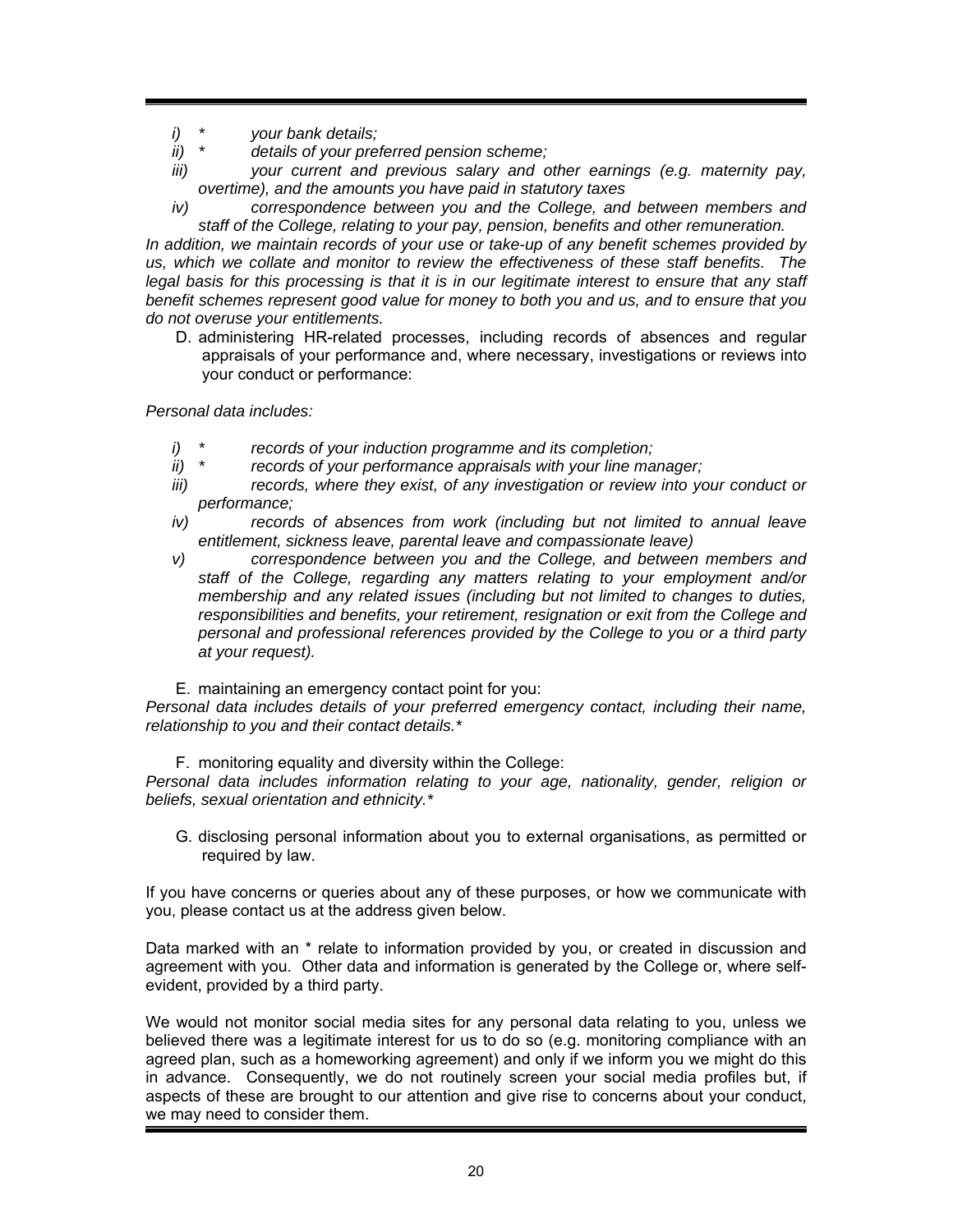We also operate CCTV on our site, which will capture footage (see "CCTV Code of Practice" in "Policies & Procedures: Staff".)

For certain posts, we may use the Disclosure and Barring Services (DBS) and Disclosure Scotland to help assess your suitability for certain positions of trust. If this is the case, we will make this clear to you in separate correspondence. Certificate and status check information is only used for this specific purpose, and we comply fully with the DBS code of Practice regarding the correct use, handling, storage, retention and destruction of certificates and certificate information. We recognise that it is a criminal offence to pass this information on to anyone who is not entitled to receive it.

#### **Who we share your data with**

For staff and senior members we would normally publish (on our website and elsewhere) your name, photograph (if you have provided one), your email and College contact phone number and basic biographical information relating to your College and University posts.

We share your personal information where necessary and appropriate across the collegiate University. The University and its partners (including all of the Colleges) have a data sharing protocol to govern the sharing of staff and members of the College. This is necessary because they are distinct legal entities. The parties may share any of the above categories of personal information, and the agreement can be viewed in full at https://www.ois.cam.ac.uk/policies-and-protocols/data-sharing-protocols.

Any transmission of information between partners is managed through agreed processes that comply with UK data protection legislation.

We share relevant personal data with our sub-contracting agents (payroll, HR, health and safety) and with relevant government agencies (e.g. HMRC) and your pension provider. Information is not shared with other third parties without your written consent, other than your name, role and employment contact details which are made publically available. Generally, personal data is not shared outside of the European Economic Area.

We hold all information for the duration of your employment and for no more than twelve months after the end of your employment or cessation of your membership. After that time, we retain a small subset of personal data for up to seven years after your relationship with the College ends:

I\* personal details, including name and your preferred personal contact details (if we still have these);

II your previous salaries and other earnings, pensions and the amounts you have paid in statutory taxes;

III records of your performance appraisals with your line manager;

III records, where they exist, of any investigation or review into your conduct or performance;

IV your reasons for leaving and any related correspondence;

V any references we have written subsequent to your employment with us.

Those marked with an \* relate to information provided by you, or created in discussion and agreement with you.

We reserve the right to retain the personal data longer than the periods stated above, where it becomes apparent that there is a need to do so – for example, in the event of a major health or personal injury incident, records may need to be kept for up to forty years.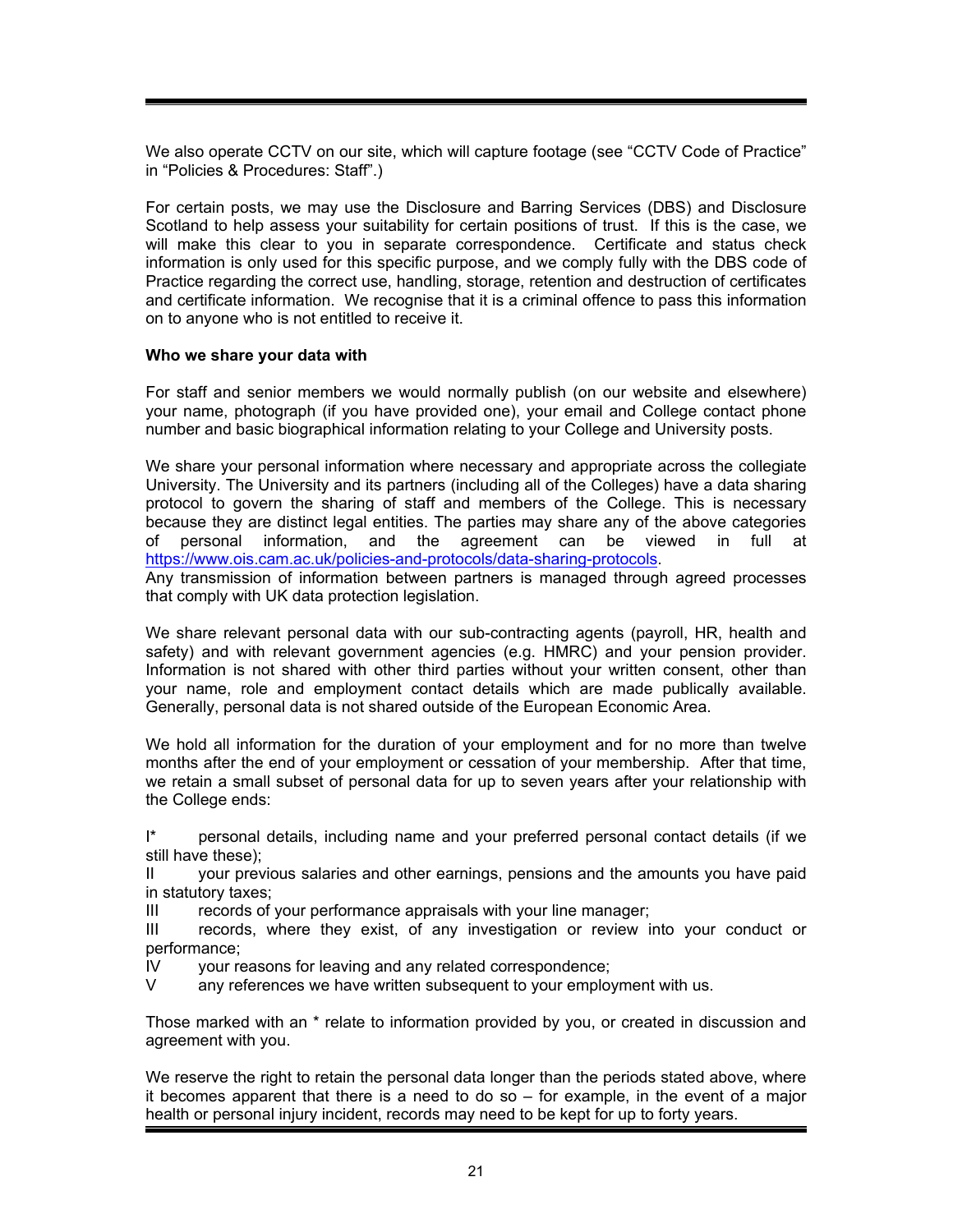We then store in a permanent archive:

- i) your full name and title;
- ii) your job title(s) or College affiliation(s) and the corresponding dates of employment/membership;

### **Your rights**

You have the right: to ask us for access to, rectification or erasure of your data; to restrict processing (pending correction or deletion); and to ask for the transfer of your data electronically to a third party (data portability). Some of these rights are not automatic, and we reserve the right to discuss with you why we might not comply with a request from you to exercise them.

Failure to provide the information reasonably requested of you may result in disciplinary action taken by the College, which could ultimately lead to your dismissal from employment.

You retain the right at all times to lodge a complaint about our management of your personal data with the Information Commissioner's Office at https://ico.org.uk/concerns/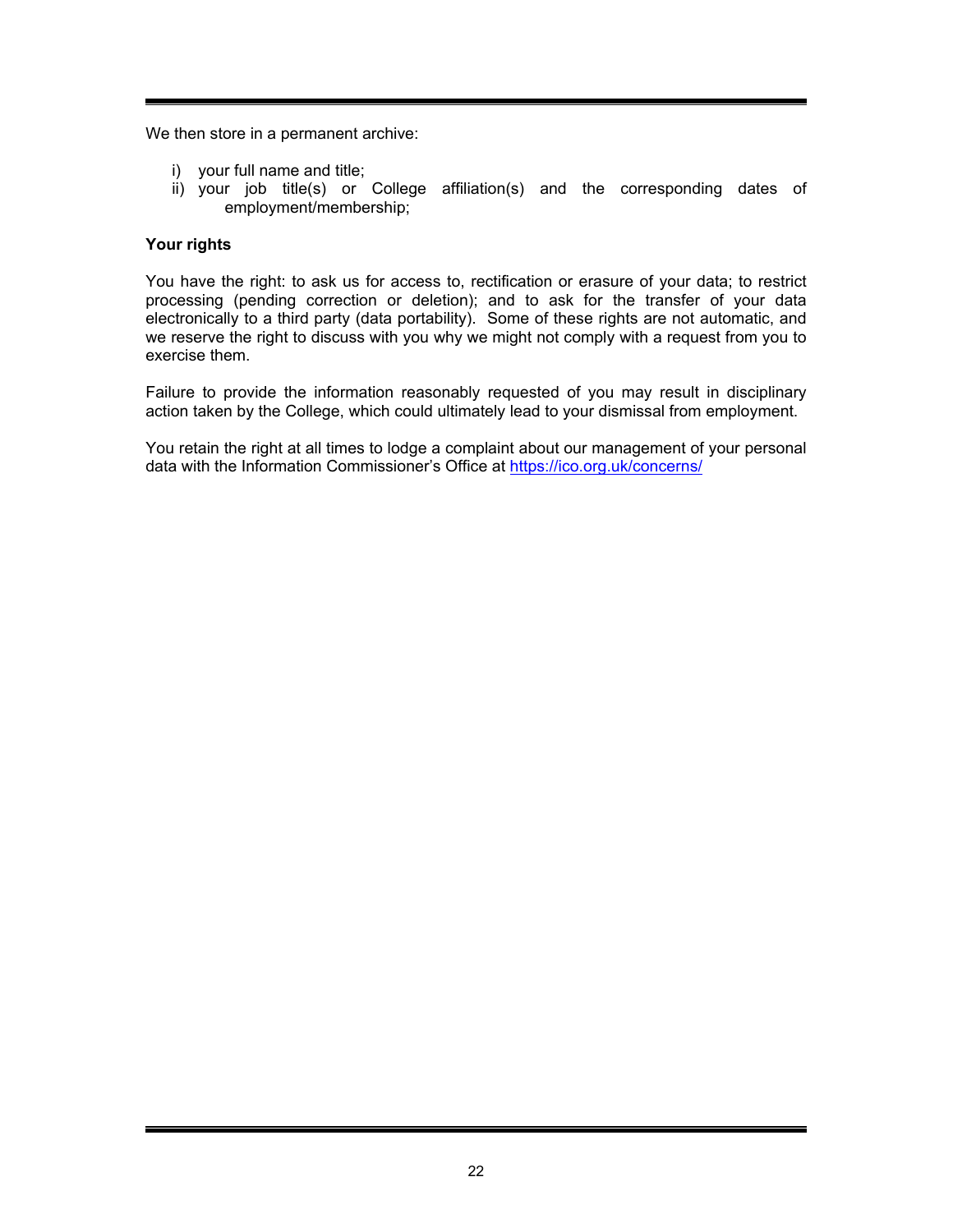## **Dignity at Work (formerly: Dealing with Personal Harassment and Bullying)**

### 1) **Dignity at Work: College Policy.**

The College is committed to providing a work environment free from bullying, harassment, embarrassment, intimidation, threats or discrimination. It aims to protect the dignity of staff, Fellows, Senior Members, students, visitors to the College, and all members of the College community in their work and their interactions with others.

The policy applies to interactions between College staff, Fellows, Senior Members and students and all visitors to the College, including academic visitors and visiting researchers, those attending public events, contractors and their staff. This list is not exhaustive.

The policy covers bullying and harassment in the workplace and in any work related setting outside the workplace, e.g. business trips and work related social events.

The aim of this policy and the accompanying procedure is to prevent bullying and harassment, to provide guidance and to resolve any problems should they occur and prevent further recurrence.

The College recognises that to work and study effectively staff, Fellows, Senior Members and students need an environment in which they are respected and valued for their contributions, irrespective of their, age, sex, gender reassignment, pregnancy, maternity, race (which includes colour, nationality and ethnic or national origins), sexual orientation, religion or belief or because someone is married or in a civil partnership.

Bullying and harassment at work are a violation of employment and discrimination laws, and may also contravene criminal and/or civil law in some circumstances. In addition, this sort of behaviour can reduce the effectiveness of our College by creating a hostile or threatening environment. The damage, tension and conflict which harassment and bullying creates not only results in poor morale for all, but can also put strains on personal and family life, leading to illness and increased staff turnover.

The following principles will guide the College's actions:

- 1.1 Bullying, intimidation and any form of harassment on the grounds of any of the Protected Characteristics referred to above is wholly unacceptable behaviour, and the College will take any such incidents brought to its attention seriously.
- 1.2 Newnham College does not tolerate bullying or harassment of their staff by third parties. If you experience bullying or harassment from third parties please bring this to the attention of the Harassment Adviser immediately using the procedure outlined below.
- 1.3 Complaints will be considered with all reasonable speed and the College will take appropriate action as quickly as possible.
- 1.4 The College regards confidentiality as extremely important. On the one hand, complainants will find that their case is dealt with more easily if they act with care and discretion in seeking help. On the other hand, imposed secrecy is often a component of intimidation and a victim is not obliged to protect his or her harasser. The Harassment Advisers will always act confidentially in so far as this is practicable but they may have to disclose information to relevant people, almost always with the agreement of the complainant, if further action or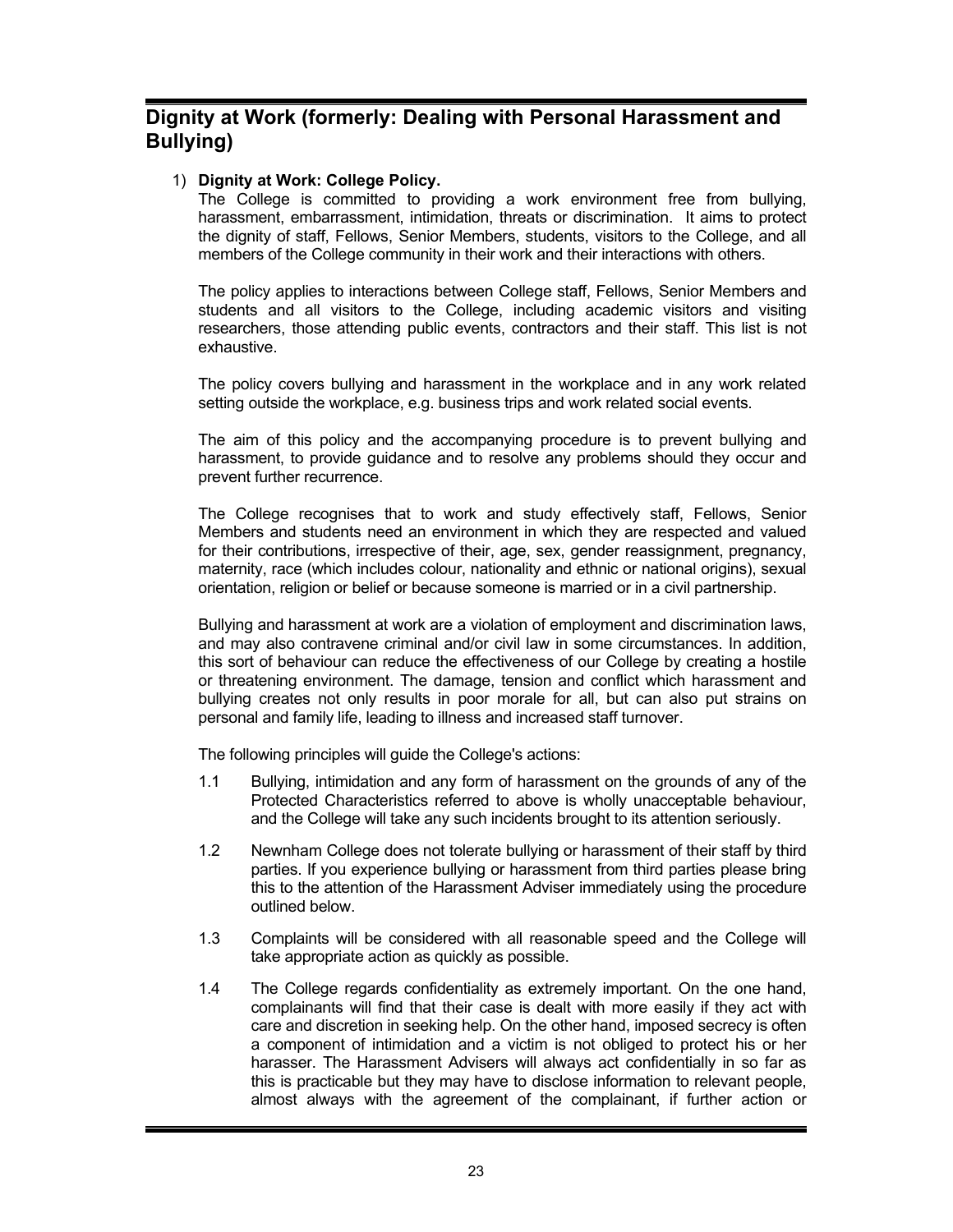investigation is to be undertaken. Where very serious harassment is alleged, it may be necessary for the College to act without the consent of the complainant. The College may be obliged by a Court or Tribunal to make disclosure.

- 1.5 The Harassment Advisers will use their best endeavours to protect and support any complainant (and, if requested, the alleged harasser) until a complaint is resolved with the agreement of all parties; or until the outcome of Grievance and Disciplinary Procedures is established; and at any future time if repercussions occur.
- 1.6 It is important that the rights of the alleged harasser to natural justice are respected.
- 1.7 Malicious or vexatious behaviour by either an alleged harasser or a complainant may be a disciplinary matter and may lead to dismissal. Malicious gossip by, or to, a third party may also be a disciplinary matter.
- 1.8 Bullying and harassment may be criminal offences.

### 2) **What is bullying and harassment?**

*Bullying* is defined as persistent behaviour against an individual that is intimidating, degrading, offensive or malicious and undermines the confidence and self-esteem of the recipient.

*Harassment* is defined as unwanted conduct that either violates a person's dignity, or creates an intimidating, hostile, degrading, humiliating or offensive environment for that person. It may be related to any personal characteristic of the individual (whether perceived or real), or by association (ie related to the individual's relationship or dealings with others who have that personal characteristic). It may be persistent, or an isolated incident and can take many forms, from relatively mild banter to actual physical violence.

Acts of discrimination, harassment, bullying or victimisation against staff, Fellows, Senior Members, students or visitors are disciplinary offences and will be dealt with under the College's disciplinary procedure. Conduct of this type will often be gross misconduct which can lead to dismissal without notice.

Staff may not always realise that their behaviour constitutes bullying or harassment but they must recognise that what is acceptable to one person may not be acceptable to another.

The examples below are not exhaustive but give a clear indication of the sorts of actions that constitute bullying or harassment.

- **unwanted physical conduct** such as unnecessary touching, patting, pinching, brushing against another person's body, insulting behaviour or obscene gestures, physical threats and assault.
- **unwanted verbal conduct** such as unwelcome advances, patronising titles or nicknames, propositions or remarks, innuendo, lewd or suggestive comments, over-familiar behaviour, slogans or songs, jokes, gossip and slander (including speculation about a person's private life and sexual activities), banter or abusive/offensive language which is either threatening or refers to a person's sex, race (including colour and ethnic or national origins), disability, sexual orientation, religion or belief, age, marital status or civil partnership, pregnancy/maternity or gender reassignment.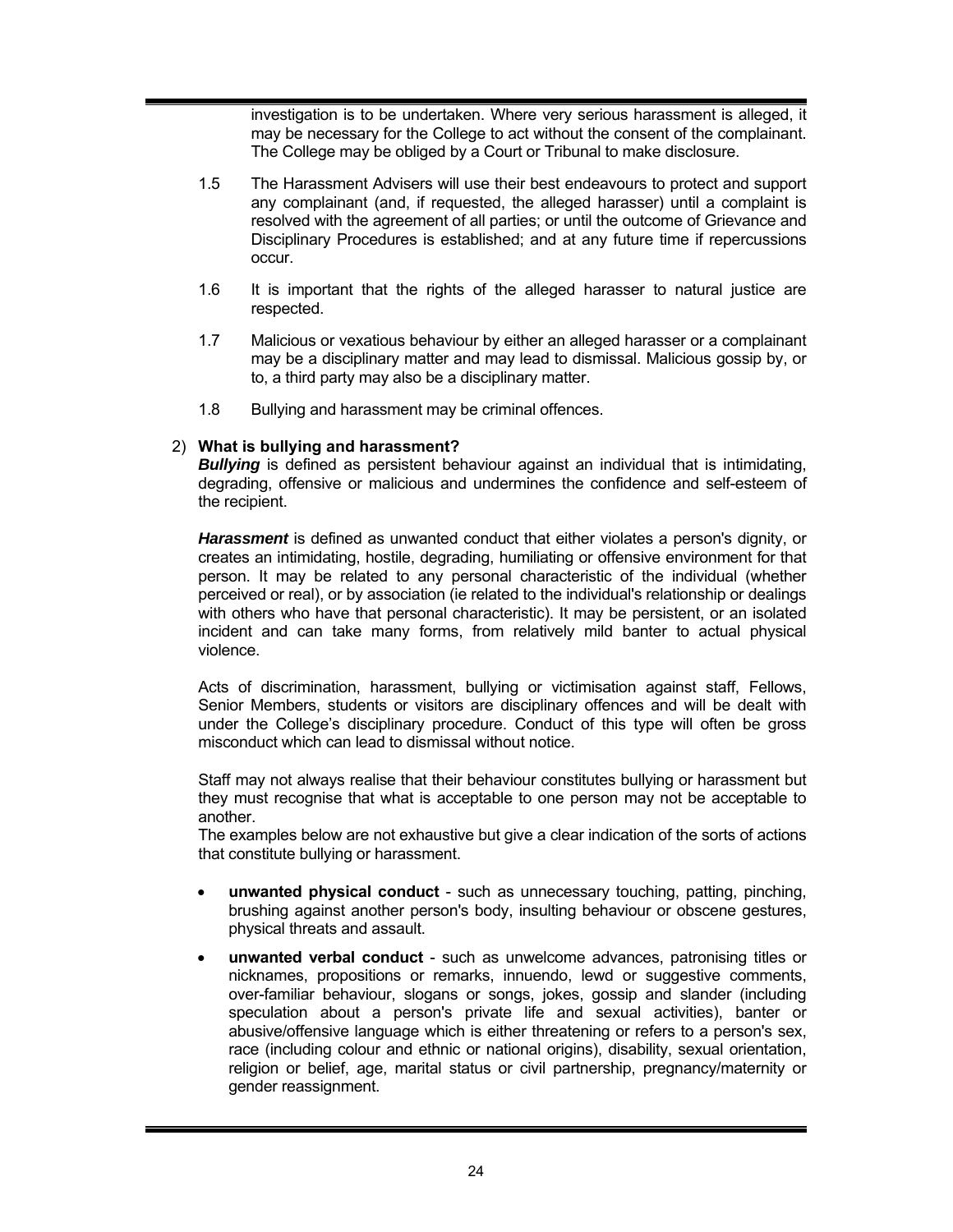- **unwanted non-verbal conduct** such as racially or sexually based graffiti or graffiti referring to an individual's characteristics or private life, abusive or offensive gestures, leering, whistling, creation or distribution of suggestive or offensive pictures or videos through any means.
- **bullying** includes unwanted physical contract or assault but also verbal bullying such as insulting or threatening comments, comments intended to undermine, belittle, embarrass or humiliate the recipient, persistent criticism or trivial faultfinding, and personal abuse, either in public or private, which humiliates or demeans the individual involved.
- **virtual bullying** includes distribution of unwanted emails, texts, images or humiliating data published on social networking internet sites or abusing company technological facilities to contact the member of staff in an intimidating or malicious manner.
- **coercion** including threats of dismissal or loss of promotion etc for refusal of sexual favours (or promises made in return for sexual favours), pressure to participate in political or religious groups etc.
- **isolation or non-co-operation at work** deliberate exclusion from conversations or social activities.

Bullying or harassment can be a single serious incident or persistent and repeated, continuing after the person subjected to it makes it clear he/she wants it to stop.

## 3) **Action to take if you suffer Harassment or Bullying**

Should you feel you are suffering from any harassment or bullying, you are encouraged to take action as soon as possible. Failure to take action promptly may make it difficult for the College to investigate your grievance fairly and adequately. The College reserves the right to refuse to investigate any grievances raised more than three months after the alleged incident.

#### 3.1 **Personal action**

A member of staff or a student who feels that s/he is being bullied or harassed may feel able to approach the person whom s/he perceives as the harasser. The complainant may seek support on a confidential basis in formulating what s/he wants to say, and in speaking or writing to the other person. If a successful resolution is achieved, the HR Officer may keep a confidential record and in some cases to inform a party's immediate Line Manager in general terms, if s/he considers this appropriate.

In some situations this course of action may not be possible. However if the complainant is confident enough and/or the person complained against had no intention of giving offence, a resolution of this kind should make it possible to restore good working relationships.

## 3.2 **Informal complaint**

The complainant may be unable or reluctant to approach the person complained against. If so, the complainant is encouraged to approach their immediate Line Manager or someone they trust and feel comfortable talking to. To further support staff, the College has four volunteer Harassment Advisors that can also act as a source of support for those who feel they are being bullied and harassed, or those who have been accused of bullying and harassment.

The confidential helper of choice may then support the complainant to make it clear to the harasser on an informal basis that the behaviour is unwelcome and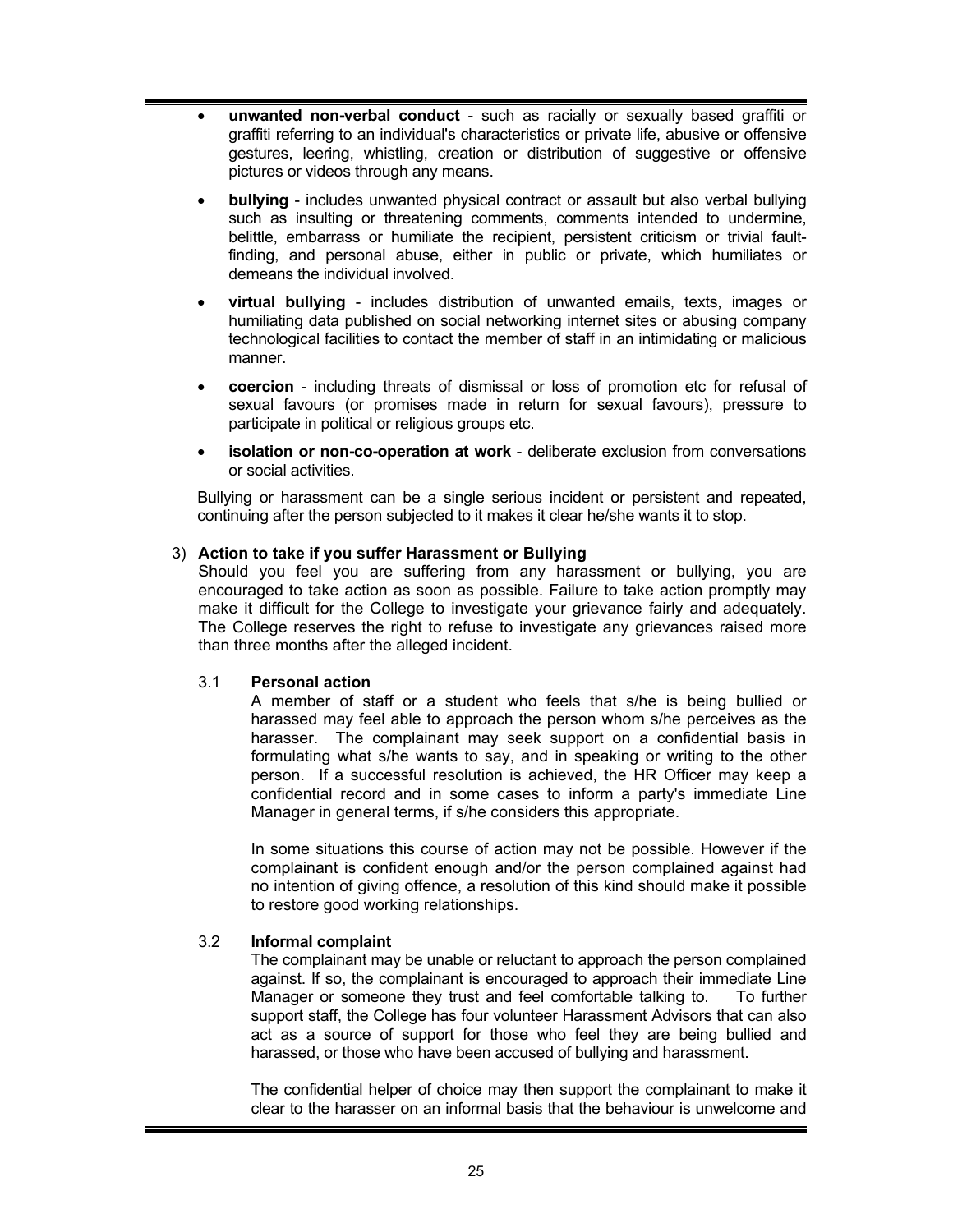must stop. If s/he is unable to do this verbally then a written request may be effective, or alternatively the confidential helper may approach the person on behalf of the complainant.

If it is not possible to resolve the difficulty informally, the parties will be asked to consider entering a mediation process with the support of a Harassment Advisor. Mediation requires that both sides of a situation are understood. Perceived harassment may be unintentional, it may occur in the context of a complex relationship, it may be a consequence of a mental illness, or it may be malicious and wholly one sided. Mediation may result in an apology, an acknowledgement that behaviour was inappropriate, an agreement on the part of the alleged harasser to seek medical treatment or sick leave, or some other resolution, such that complainant, alleged harasser and Harassment Adviser are all convinced that the matter is fully resolved and that no repercussions are expected. The Harassment Adviser may keep notes of the complainant's allegation and the alleged harasser's response but these notes will not be available to anyone else. No notes will be kept in employment or College files. Protection and support will be provided throughout a process of attempted mediation.

## 3.3 **Formal complaint**

If the Informal Stage is unsuccessful, or inappropriate, the Harassment Adviser will inform the appropriate College Officer of the names of the complainant and the alleged harasser. This is to protect both parties from retaliation or unexpected repercussions. The details of the complaint may not be disclosed at this stage. If either a complainant or alleged harasser offers his or her resignation during the investigation of a complaint, the Harassment Adviser shall be consulted before that resignation is accepted. This is to ensure that resignations are not made under pressure.

The Harassment Adviser may then suggest a course of action depending on circumstances and the position of the alleged harasser i.e. whether the alleged harasser is a member of Newnham, the University or the public. The course of action will attempt to achieve resolution but, unlike the informal stage, it will be made clear to both parties that, in the event of failure to achieve a resolution, the Harassment Adviser may recommend that the complainant instigate a Grievance Procedure (see section 6 below). A Grievance cannot be taken out anonymously.

In situations where the alleged harasser is not a member of Newnham it may be appropriate to raise the matter with relevant University authorities, with the College of which the alleged harasser is a member, or with the police. You are advised to act in conjunction with one of the Harassment Advisers if you wish to pursue these options.

If a person who is not a member of Newnham has a complaint against a member of Newnham, they may contact one of the Harassment Advisers who will act on their behalf according to the stages outlined above.

#### *Note:*

*The Harassment Advisers may have recourse to the following documents which may also be relevant in a possible case of harassment or bullying:* 

- *Staff Handbook: Disciplinary Procedures*
- *Policies and Procedures: Staff Grievance Procedures*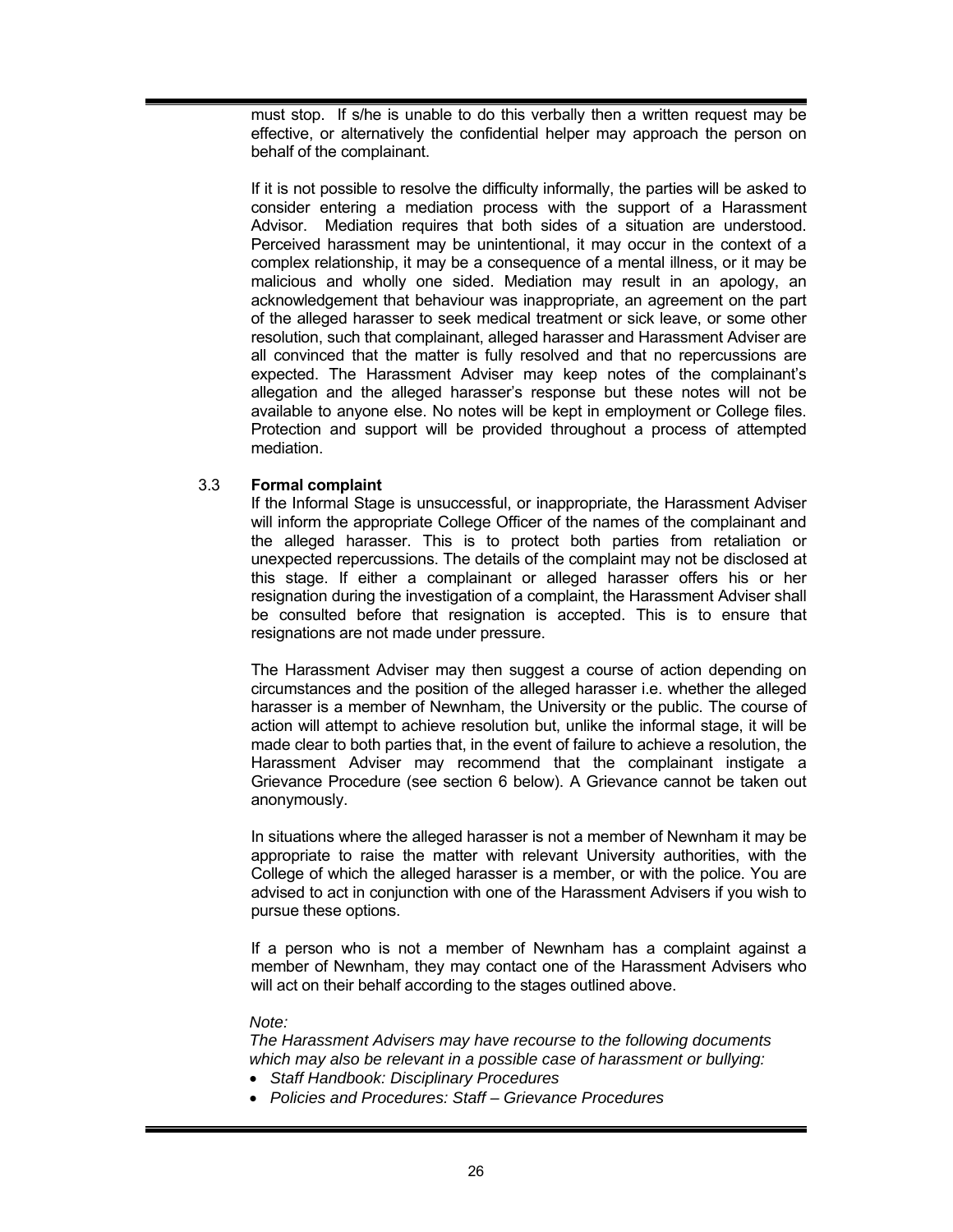- *Policies and Procedures: Students Complaints Procedures*
- *Ordinance IV of the Council. 'Procedure in case of serious disciplinary offence.' (junior members)*
- *Part III 'Discipline, dismissal and removal from office' and Part VI 'Grievance procedures' of Statute XXV of Newnham College (academic staff)*
- *Ordinance V of the Governing Body. 'Procedure in case of serious disciplinary offence.' (Senior Members)*

## 4) **Action to take if you are physically assaulted**

Depending on the seriousness of the assault, you should contact any of the following as soon as possible: a Harassment Adviser, your tutor (if you are student), College Nurse, your GP, Accident and Emergency Services, the police, the Counselling Service, a Rape Crisis Centre. The Porters will help you to contact the appropriate people, especially if the assault has occurred at night. You should not wash, change your clothes or drink alcohol if the assault is sufficiently serious for medical treatment to be required, or if the police are called. Assault may be more serious than it at first appears. If in doubt, consult a doctor and the police. You may feel unable to cope with a police interview but one of the Harassment Advisers, or other contacts, will help you. A short report to the police may be all that is necessary in the first instance. At a later time you may make a fuller statement, or request that the matter be taken no further. It may be difficult to press charges if you have not contacted the police within a reasonable time. If you did not make any of the contacts described above, but realise later that you should have done so, then you should still contact them. You should continue to use the support services described above for as long as necessary. The psychological aftermath of an assault can be protracted if it is not adequately dealt with.

## 5) **Sources of help for staff**

Head of Department

College Officers: Bursar, Domestic Bursar, Senior Tutor, Vice-Principal College Harassment Advisers: Please see the College List (page 6) for full details of these Advisers.

# *External Help*

Newnham Walk Surgery, tel: 366811 Linkline (Cambridge 67575) Samaritans, 4 Emmanuel Street (Cambridge 364455) Black Women's Support Group (Cambridge 369753) University Counselling Service (Cambridge 332865) Cambridge Rape Crisis Centre (Cambridge 358314) London Rape Crisis Centre (0171 837 1600)

## 6) **Grievance and Disciplinary Procedures**

The Grievance and Disciplinary Procedures are not part of the Harassment Procedure since they may be instigated directly in response to matters not covered by this policy. In the case of harassment, the Harassment Advisers will have established that the complainant has a reasonable case but attempts at resolution in the Informal and Formal Stages of the Harassment Procedure will have failed to produce a reliable resolution. Protection and support will be provided throughout a Grievance and Disciplinary Procedure brought as a consequence of a Harassment Procedure.

The Grievance Procedure and the Disciplinary Procedure are included in the Staff Handbook.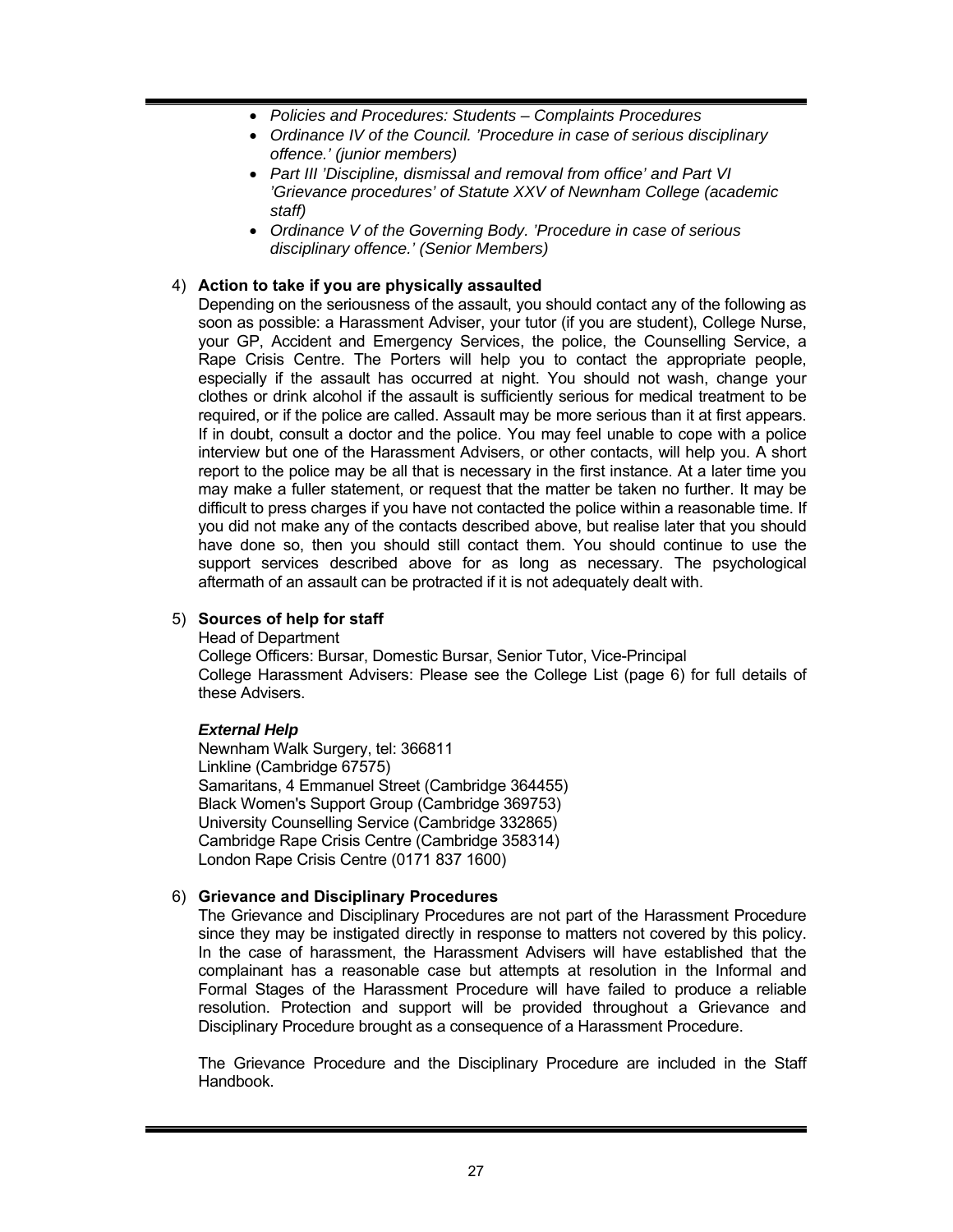# **Environmental Policy**

# 1) **Introduction**

Newnham College recognises the need to function all year round in a manner that minimises its harmful environmental impact. To this end Newnham College will:

- Maximise the proportion of waste that is recycled & minimise the quantity of non-recyclable refuse.
- Reduce energy consumption, especially of energy derived from fossil fuels.
- Ensure that improvements, purchases and developments are environmentally sound.
- Minimise the use of unsustainable transport by all members of the College.
- Minimise consumption of water.
- Minimise the use of chemical pollutants.
- Ensure that the Environmental Policy is enacted, enforced and reviewed

## 2) **Maximise the proportion of waste that is recycled & minimise the quantity of non-recyclable refuse.**

## *Newnham College is already committed to:*

- 2.1 Reducing the amount of waste that it produces from College kitchens, buttery, staff offices and student accommodation.
- 2.2 Making full use of the recycling facilities provided by Cambridge City Council including glass, cans and white paper.
- 2.3 Collecting for composting all organic and green waste from the college gardens.
- 2.4 Recycling or safely disposing of all white goods, computers and electrical appliances.
- 2.5 Using reusable resources and containers and avoiding unnecessary packaging where possible.
- 2.6 Always purchasing recycled resources where these are both suitable and available.
- 2.7 Providing sufficient, accessible and well-publicised collection points for recyclable waste, with responsibility for recycling clearly allocated.
- 2.8 Making specific arrangements for events, such the May Ball/June Event and 'Bops', where significant recyclable waste is likely to be produced, in order to both minimize the waste produced and maximize what is recycled/reused.
- 2.9 Promoting the reuse of items and waste recycling among staff, students and conference guests through training, posters and incentives.
- 2.10 Returning print cartridges to the manufacturers and office suppliers for refilling (through the JCR and the Bursar's Secretary).

## *Newnham College will aim to: (over the next 12 months)*

2.11 Increase the recycling facilities provided in College by Cambridge City Council to include bins for plastic containers and cardboard.

#### 3) **Reduce energy consumption, especially of energy derived from fossil fuels.**  *Newnham College is already committed to:*

- 3.1 Providing energy efficient heating systems with adjustable controls for individual heating appliances.
- 3.2 Encouraging its staff, students and conference guests to save energy through visible reminders and information to increase awareness. This particularly concerns turning off electrical appliances when not in use in both communal and residential rooms.
- 3.3 Monitoring and understanding the importance of different sources of College energy consumption, and setting appropriate and measurable targets for a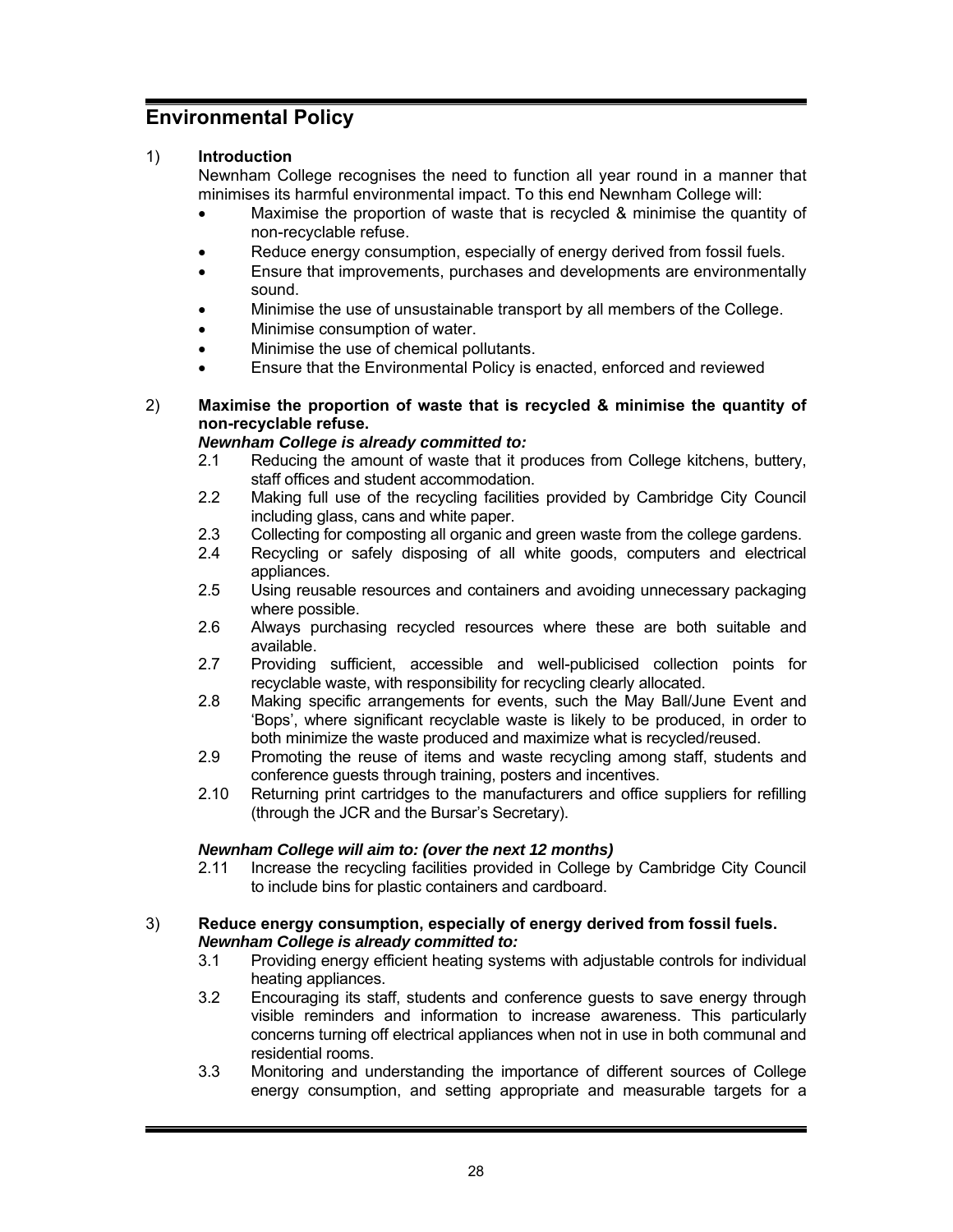reduction in certain areas of consumption and/or in the overall consumption of energy.

## *Newnham College will aim to: (over the next 1 - 5 years)*

- 3.4 Give preference to the most energy efficient and environmentally sound appliances available, this includes using energy-saving light bulbs.
- 3.5 Investigate renewable and carbon-neutral electricity options for the purchase of energy, with the aim of supplying all College properties with electricity that can be attributed to renewable and carbon-neutral sources. *(Any increase in the cost of this energy may need to be passed onto the students and so a debate needs to take place with the students to decide whether they are willing to pay extra for renewable and carbon-neutral suppliers.)*
- 3.6 Consider purchasing electricity contracts independent of any consortium in order to obtain a renewable and carbon-neutral supply.

#### *Newnham College will aim to: (over the next 5 - 10 years)*

3.7 Consider on-site micro-generation of renewable electricity.

## 4) **Ensure that improvements, purchases and developments are environmentally sound.**

#### *Newnham College is already committed to:*

4.1 Seeking and acting upon professional advice in order to minimize the adverse environmental impact of any new developments. This includes efficient heating and water systems, appropriate space for recycling, and the use of recycled and/or sustainable building materials where possible.

#### *Newnham College will aim to: (over the next 1 – 5 years)*

- 4.2 Purchase efficient and environmentally sound appliances in order to fulfil the commitments in Section (2), and consider replacing old stock with 'greener', more efficient alternatives.
- 4.3 Purchase food that has been produced and delivered with minimal impact on the environment, this includes buying locally produced, organic and free-range food.

#### 5) **Minimise the use of unsustainable transport by all members of the College.**  *Newnham College is already committed to:*

- 5.1 Making available information about bicycle and pedestrian routes and public transport services to staff and students.
- 5.2 Reducing the proportion of travel on College business carried out in private transport and eliminating unnecessary and inefficient use of College vehicles.

#### *Newnham College will aim to: (over the next 1 – 5 years)*

5.3 Make available information about car-share schemes to staff and students.

## 6) **Minimise consumption of water.**

#### *Newnham College is already committed to:*

- 6.1 Repairing sources of water leakage, such as dripping taps and showers as quickly as possible.
- 6.2 Purchasing the most efficient washing machines available which have an economy setting as default.

#### *Newnham College will aim to: (over the next 1 – 5 years)*

- 6.3 Encourage a decrease in water usage among staff, students and conference guests, through visible reminders and information to increase awareness.
- 6.4 Install appliances that reduce water consumption.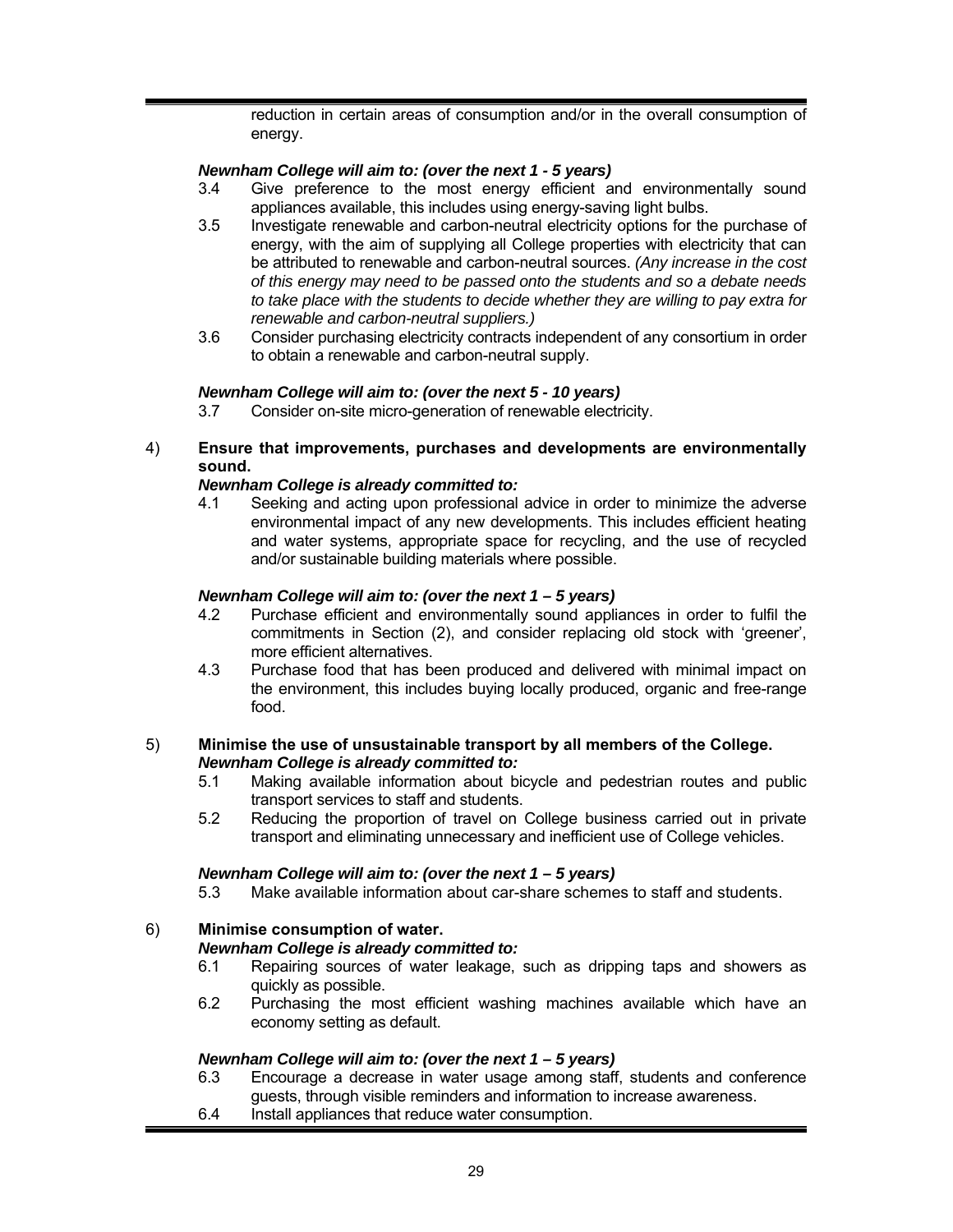# 7) **Minimise the use of chemical pollutants**

# *Newnham College is already committed to:*

- 7.1 Making available non-harmful washing up liquid<br>7.2 Ensuring that all cleaning products used by
- Ensuring that all cleaning products used by College staff have a minimal detrimental impact on the environment, i.e. are biodegradable and non-toxic, even where this exceeds the 7.3 Control of Substances Hazardous to Health (COSHH) regulations
- 7.3 Minimising the use of fertilisers in College grounds, opting for the use of compost produced on site wherever possible.
- 7.4 Minimising or eliminating the use of pesticides where possible.

## 8) **Ensure that the Environmental Policy is enacted, enforced and reviewed.**  *Newnham College is already committed to:*

8.1 Ensuring that Newnham College has an Environmental Policy that is enforced and reviewed on an annual basis at the appropriate committee.

# *Newnham College will aim to: (over the next 12 months)*

8.2 Monitor progress and set measurable targets wherever possible.

[2007]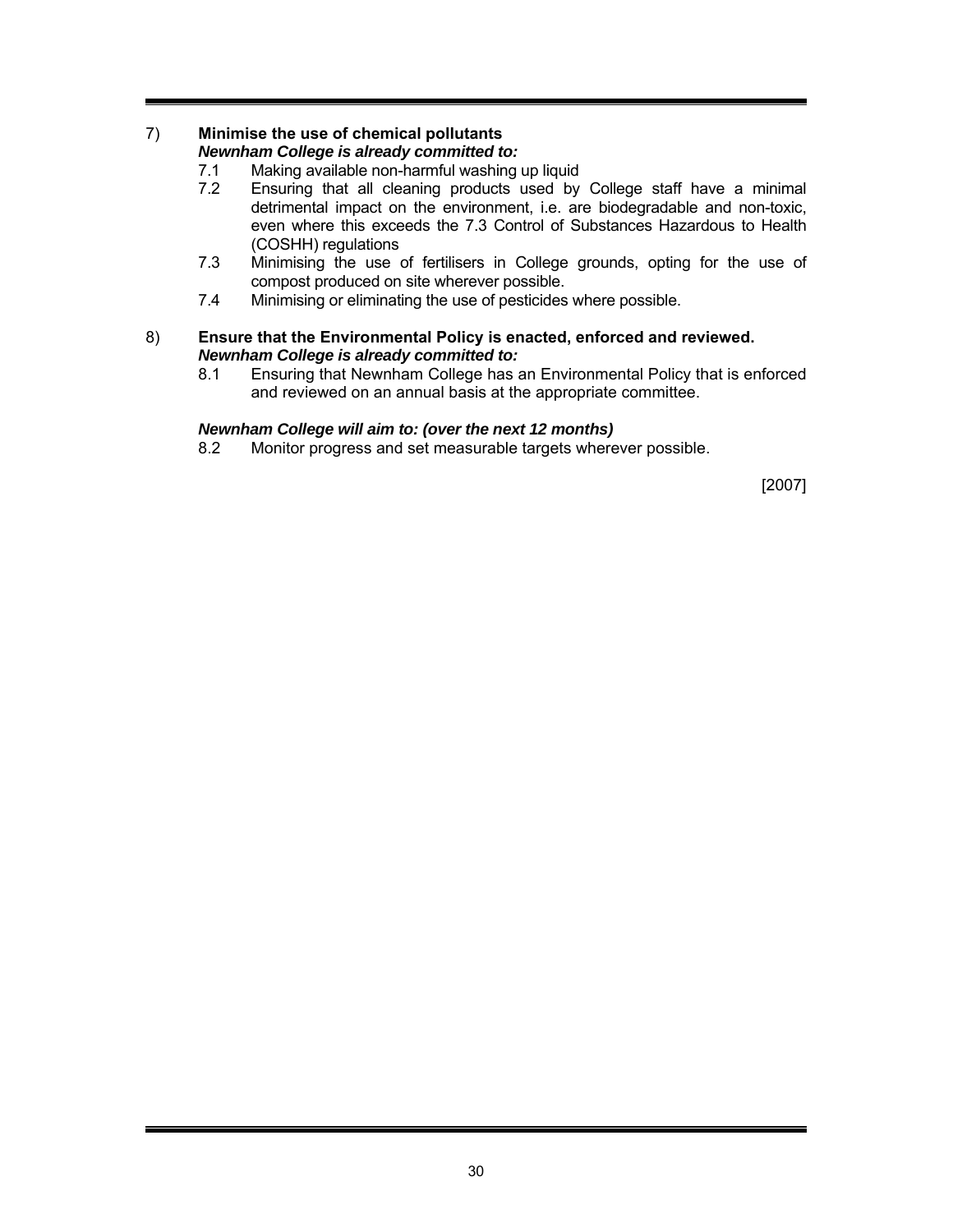# **Equal Opportunities**

# 1) **Introduction**

Newnham College was founded to provide a liberal education for women. Its student body is female and, by its Statutes, only women may be elected into a Fellowship. This complies with legislation on sex discrimination, given in the Equality Act 2010, Section 5(3) of the Employment Act 1989, and Article 3 of the College Charter.

# 2) **Statement of Policy**

2.1 The College is committed to an active approach to equality of opportunity, one which encourages an inclusive culture and values diversity.

We recognise that discrimination is unacceptable and although equality of opportunity has been a long standing feature of our employment practices and procedure, we have made the decision to adopt a formal equal opportunities policy. Breaches of the policy may lead to formal disciplinary proceedings and, if appropriate, disciplinary action.

- 2.2 This policy has been developed with regard to the Equality Act 2010, the Equality and Human Rights Commission and its predecessor organisations.
- 2.3 The aim of the policy is to ensure no job applicant, member of staff or worker is discriminated against either directly or indirectly on the grounds of age, disability, gender reassignment, marriage and civil partnership, pregnancy and maternity (including the relevant times for those undergoing IVF treatment), race, religion or belief, sex and sexual orientation (the "Protected Characteristics") or the fact that someone is a part-time worker or a fixed-term member of staff.
- 2.4 The College also recognises that all members of staff should normally receive equal pay for the same work, work rated as equivalent or work of equal value.
- 2.5 The policy will be implemented in accordance with the appropriate statutory requirements and full account will be taken of all available guidance and in particular any relevant Codes of Practice.
- 2.6 We will maintain a neutral working environment in which no member of staff or worker feels under threat or intimidated. (See "Dignity at Work" in "Policies & Procedures: Staff".)

# 3) **Responsibilities**

The College Council has overall responsibility for ensuring that the College meets its obligations under employment legislation and that the principles of equality of opportunity are given due regard in its strategic planning.

Responsibility for the implementation and review of the policy as it relates to different sections of the College community will be allocated as follows:

- The Bursar and Domestic Bursar (for non-academic staff)
- The Senior Tutor and the Bursar (for members of the teaching staff)
- The Senior Tutor, the Graduate Tutor, Tutors, Assistant Tutors, Assistant Graduate Tutors and Directors of Studies (for current students)
- The Admissions Tutor, the Graduate Tutor and the Senior Tutor (for candidates for admission to the College)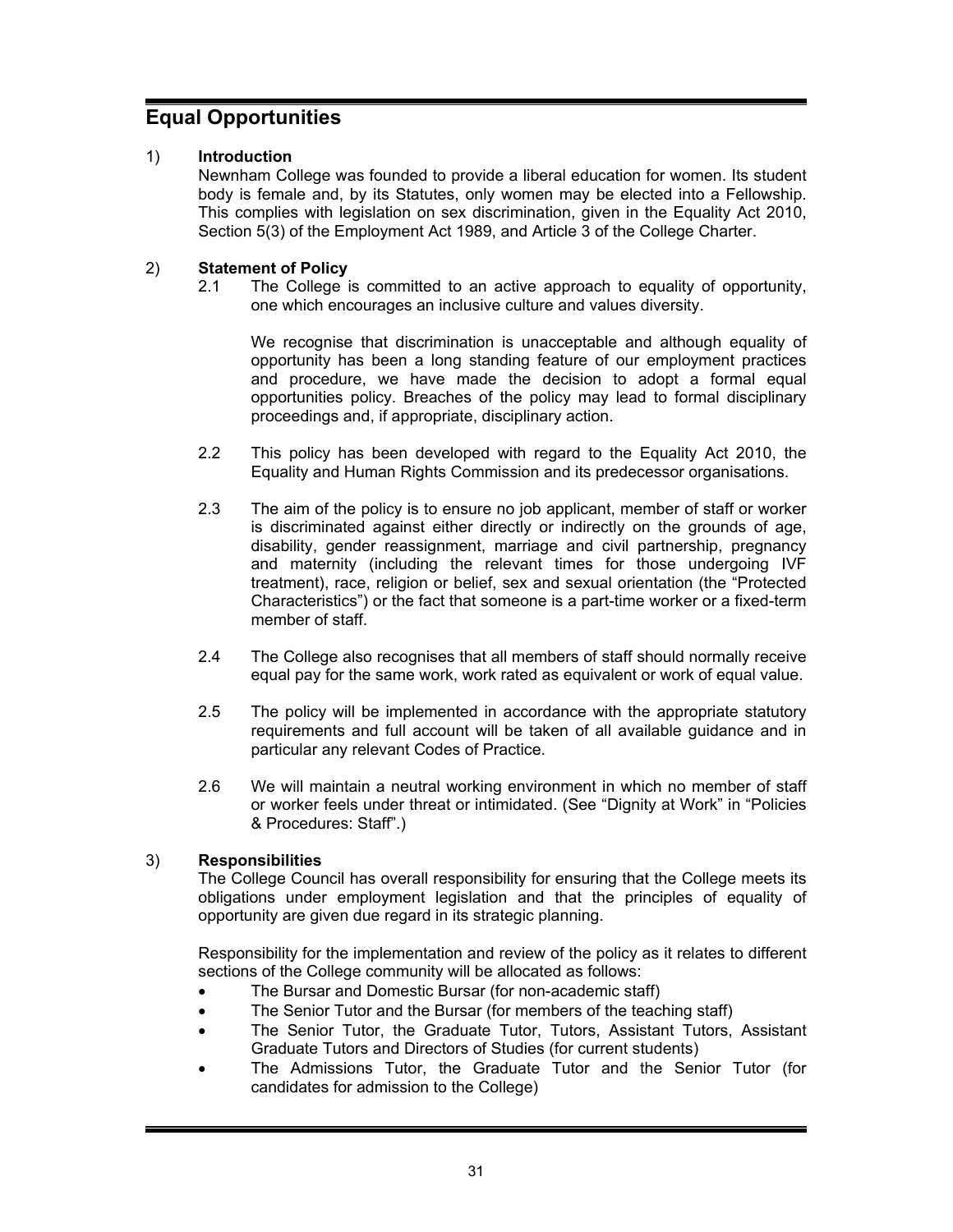The Principal and Convenors of the Fellowship Electors (for candidates for Junior Research Fellowships).

All members and members of staff of the College who have managerial responsibilities have a duty to put the Equal Opportunities Policy and its procedures into practice and to follow appropriate procedures if breaches of the policy occur. They should ensure that all staff know about their responsibilities and receive guidance and training as appropriate.

All members and members of staff of the College have responsibilities to respect the Equal Opportunities Policy and to keep up to date with the requirements of the law and to take up training opportunities.

# 4) **Forms of Discrimination**

- 4.1 This policy sets out basic definitions of direct and indirect discrimination and refers staff to a Dignity at Work (anti-harassment) policy.
- 4.2 Discrimination by or against a member of staff is generally prohibited unless there is a specific legal exemption. Discrimination may be direct or indirect and it may occur intentionally or unintentionally.
- 4.3 Direct discrimination occurs where someone is treated less favourably because of one of more of the Protected Characteristics referred to above. Discriminating against someone because of a wrongly held perception that they possess a particular Protected Characteristic or because of their association with someone with a particular Protected Characteristic will similarly not be tolerated by the College.
- 4.4 Indirect discrimination occurs where someone is disadvantaged by an unjustified provision, criterion or practice that also puts other people with the same Protected Characteristic at a particular disadvantage.
- 4.5 Harassment related to any Protected Characteristic is prohibited. Harassment is unwanted conduct that has the purpose or effect of violating someone's dignity, or creating an intimidating, hostile, degrading, humiliating or offensive environment for them. Harassment is dealt with further in our Dignity at Work policy.
- 4.6 Victimisation is also prohibited. This is detrimental treatment of someone who has complained or given information about discrimination or harassment, or supported someone else's complaint.

## 5) **Recruitment and Selection**

- 5.1 The recruitment and selection process is crucially important to any equal opportunities policy. We will endeavour through appropriate training to ensure that members of staff making selection and recruitment decisions will not discriminate on the grounds of any of the Protected Characteristics, whether consciously or unconsciously, in making these decisions, except where legally permitted.
- 5.2 Applicants will not be asked questions about health and disability before a job offer is made, except where these questions are necessary to:
	- (a) establish whether the candidate can comply with a requirement necessary to the selection process;
	- (b) establish whether any reasonable adjustments are required for the selection process;
	- (c) establish whether the candidate will be able to carry out a function that is intrinsic to the work concerned;
	- (d) monitor diversity;
	- (e) take positive action;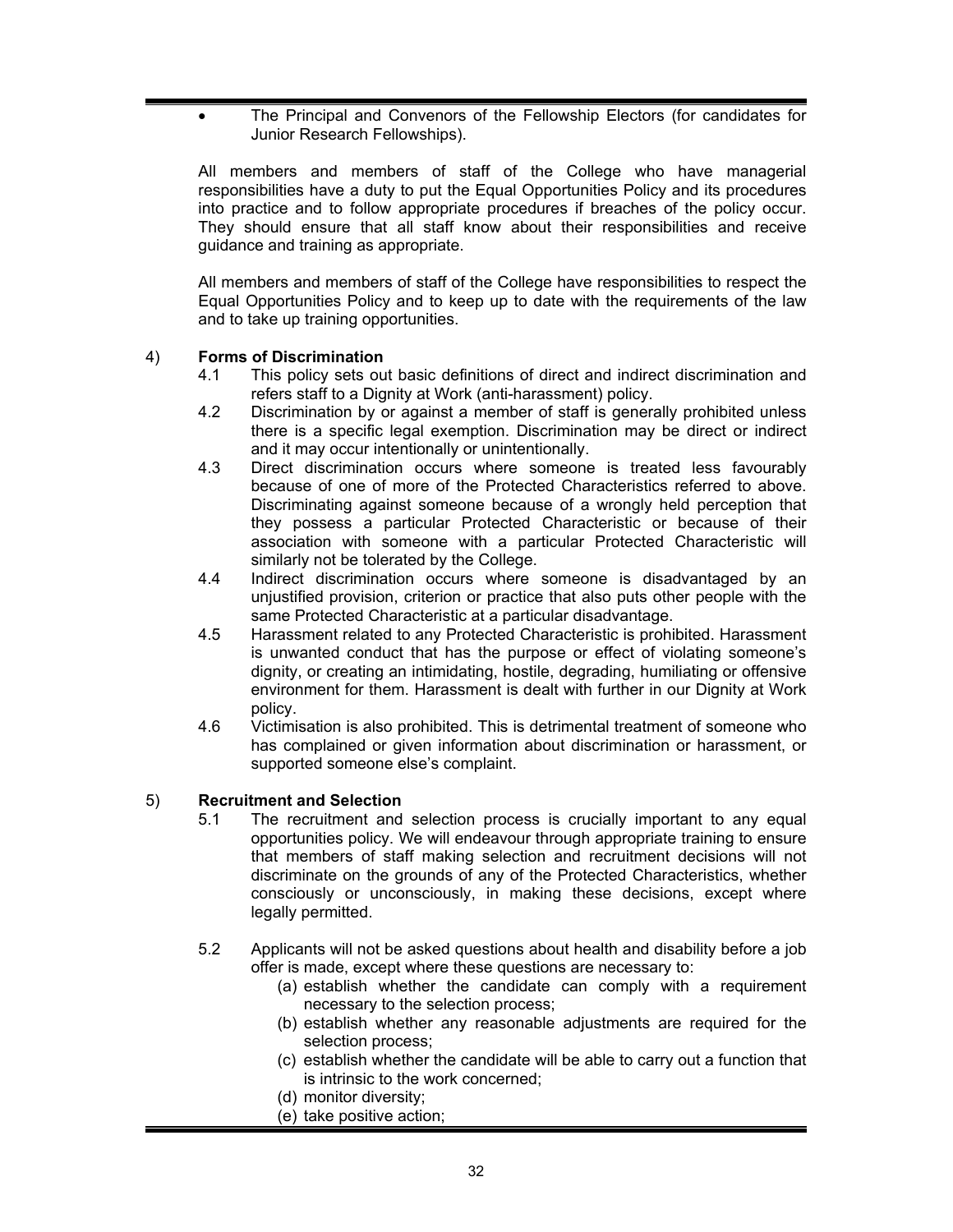- (f) ascertain whether a candidate has a disability where this is an occupational requirement of the job.
- 5.3 Promotion and advancement will be made on merit and all decisions relating to this will be made within the overall framework and principles of this policy.
- 5.4 Job descriptions, where used, will be kept under review to ensure that they are in line with our equal opportunities policy. Job requirements will be reflected accurately in any personnel specifications.
- 5.5 We will adopt a consistent, non-discriminatory approach to the advertising of vacancies.
- 5.6 All applicants who apply for jobs with us will receive fair treatment and will be considered solely on their ability to do the job.
- 5.7 All members of staff involved in the recruitment process will periodically review their selection criteria to ensure that they are related to the job requirements and do not unlawfully discriminate.
- 5.8 Short listing and interviewing will normally be carried out by more than one person where possible.
- 5.9 Interview questions will be related to the requirements of the job and will not be of a discriminatory nature.
- 5.10 We will not automatically disqualify any applicant because he/she is unable to complete a standard application form.
- 5.11 Selection decisions will not be influenced by an applicant's association with someone with a Protected Characteristic nor any perceived prejudices of other staff.

#### 6) **Training, Promotion and Conditions of Service**

- 6.1 All staff will be given appropriate access to training to enable them to progress within the organisation.
- 6.2 Our conditions of service, benefits and facilities are reviewed regularly to ensure that they are available to all staff who should have access to them and that there are no unlawful obstacles to accessing them.
- 6.3 Senior staff will receive training in the application of this policy to ensure that they are aware of its contents and provisions.

#### 7) **Termination**

- 7.1 We will monitor redundancy criteria and procedures to ensure that they are fair and objective and are not directly or indirectly discriminatory.
- 7.2 We will also ensure that disciplinary procedures are carried out fairly and uniformly for all staff, whether they result in the giving of disciplinary warnings, dismissal or other disciplinary action.

#### 8) **Monitoring**

8.1 We will maintain and review the employment records of all members of staff in order to monitor the progress of this policy.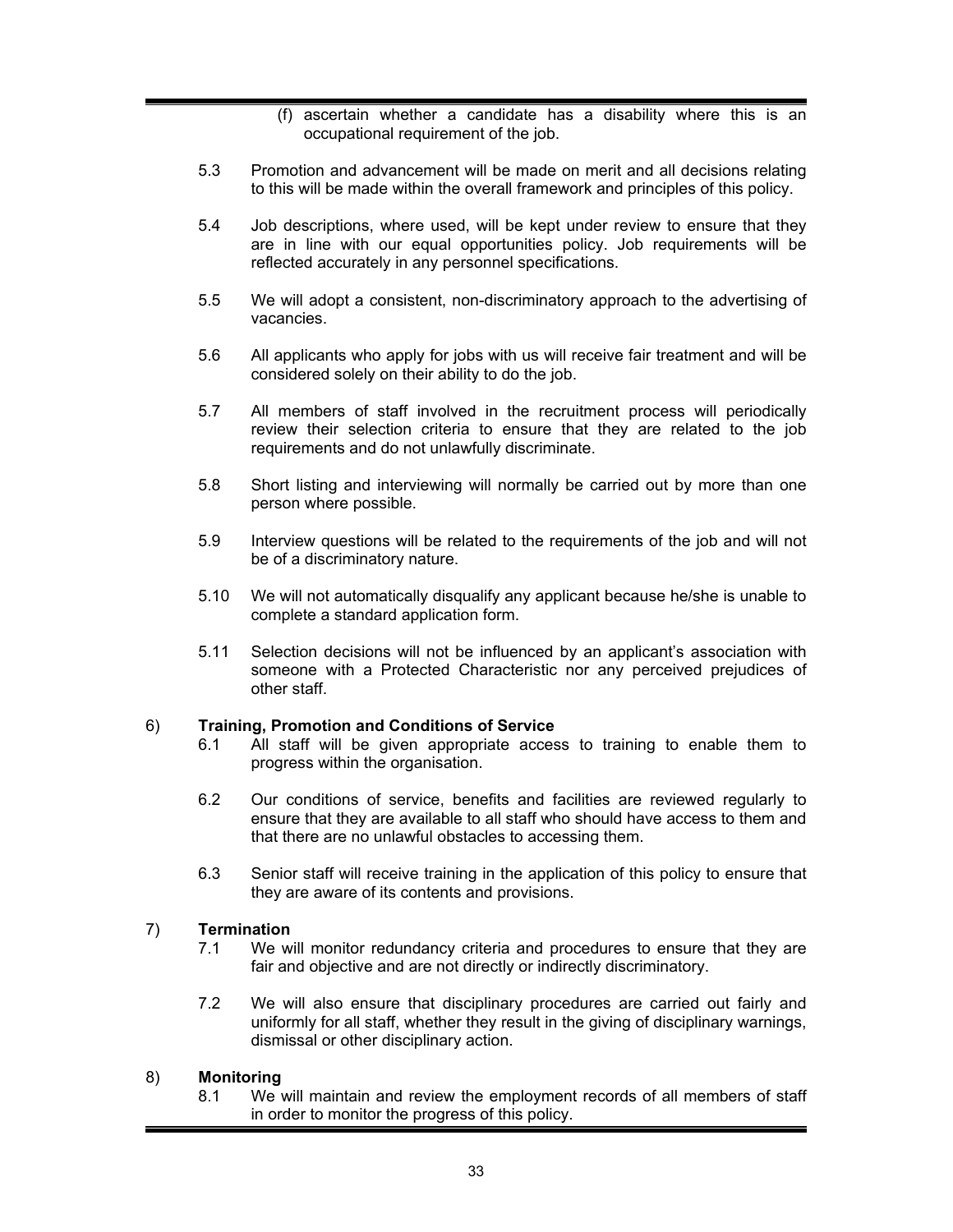- 8.2 Monitoring may involve:
	- the collection and classification and examination of information regarding the Protected Characteristics of all applicants and current members of staff including the distribution of members of staff and the success rates of applicants; and
	- recording recruitment, training and promotional records of all members of staff, the decisions reached and the reason for those decisions.
- 8.3 The results of any monitoring procedure will be reviewed at regular intervals to assess the effectiveness of the implementation of this policy. Consideration will be given, if necessary, to adjusting this policy to afford greater equality of opportunities to all applicants and staff.

## 9) **Complaints / Breach**

- 9.1 Any member of staff or job applicant who believes that they may have been discriminated against, contrary to the terms of this policy, is encouraged to raise the matter in accordance with the College's Grievance Procedure or in the case of a job applicant by writing to the Bursar.
- 9.2 Any member of staff who is found to have committed an act of discrimination will be subject to disciplinary action in accordance with the College's Disciplinary Procedures. Such behaviour may constitute gross misconduct and may result in dismissal without notice.

The Grievance and Disciplinary Procedures are set out in the Staff Handbook.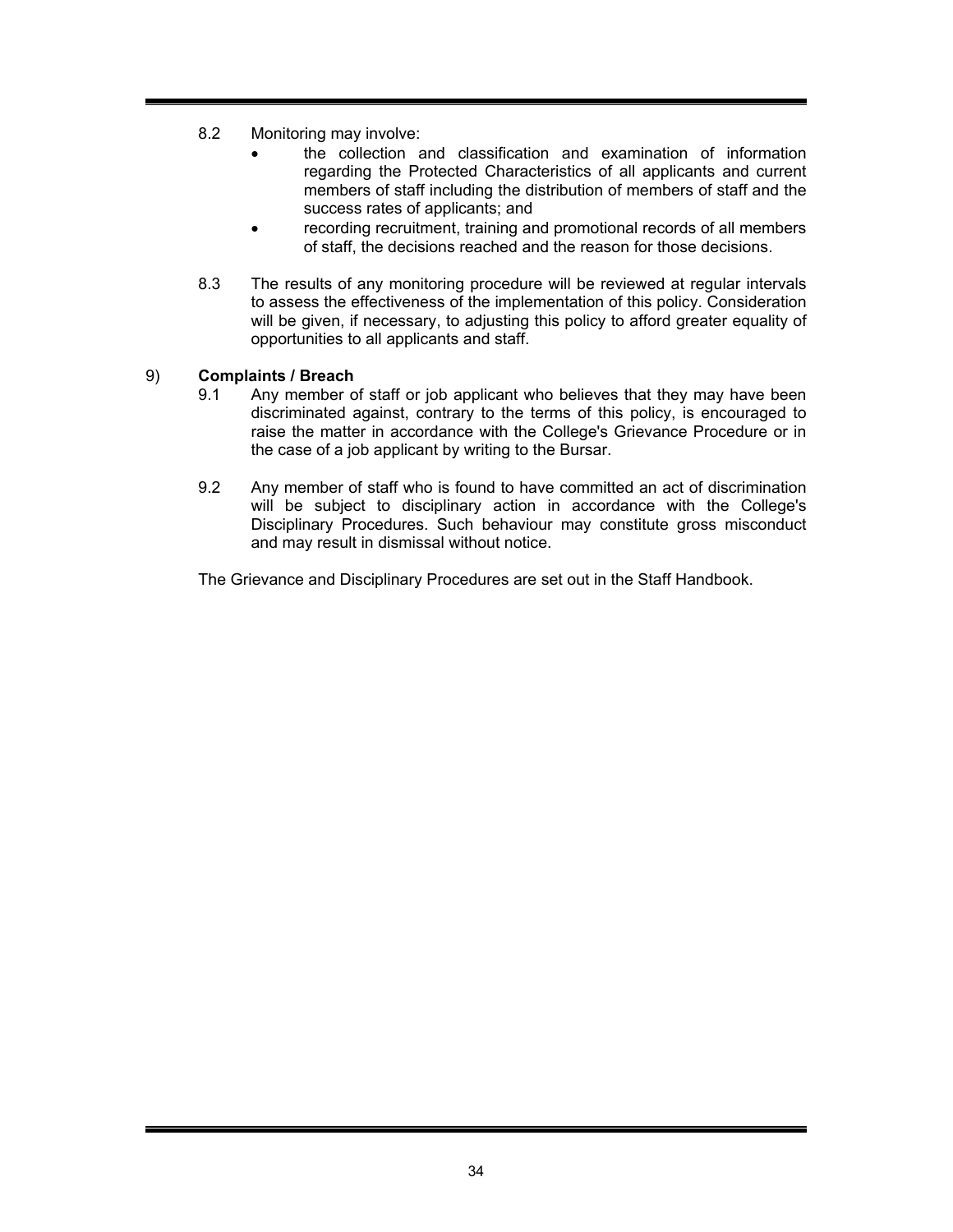# **Family-Friendly Entitlements**

## 1) **Introduction**

The Government has been committed to encouraging the growth of flexible working and other work-life balance policies in the UK for working parents. To ensure that every child has the best start in life and to create more choice for all parents; helping fathers and mothers better control the balance between work and time spent with their child, whilst ensuring that the needs of business are met. To meet this commitment, employment legislation has been put in place which provides working parents with the following entitlements:

- **Maternity leave and pay**
- **Adoption leave and pay**
- **Paternity leave and pay**
- **Parental leave**
- **Shared Parental leave**
- **Time off for dependants**
- **Flexible working**

# 2) **Maternity leave and pay**

A member of staff has the following statutory maternity rights:

- Protection against being exposed to any significant risk while at work
- Time off work for antenatal care with pay
- Maternity leave and pay
- Protection against unfair treatment or dismissal

A member of staff must present written notification of her pregnancy and the expected date of confinement as soon as possible. This notification should be forwarded to the Bursar or Domestic Bursar so that the member of staff can be informed in writing of their specific entitlements.

A risk assessment should be carried out by the Head of Department (with the College's Health and Safety Officer), specific to the member of staff, to identify any hazards that could pose a health or safety risk and take appropriate action to remove or reduce the risk. The Head of Department should regularly monitor and review any assessment made to take into account possible risks that may occur at different stages of the pregnancy. Appropriate action should not be to the detriment of the member of staff but may entail looking at alternative work, more frequent breaks or even suspension from work on paid leave.

All female members of staff, regardless of service or part-time, full-time status, are entitled to:

## (i) *Ante-natal Care*:

Entitlement to reasonable paid time off during normal working hours to receive ante-natal care. The staff member should give as much notice as possible of the appointment.

From 1 October 2014, prospective fathers or a mother's partner can also take reasonable paid time off to attend up to two ante-natal appointments.

## (ii) *Maternity Leave*:

All staff, regardless of length of service, have an entitlement to 26 weeks ORDINARY maternity leave (OML) and 26 weeks ADDITIONAL maternity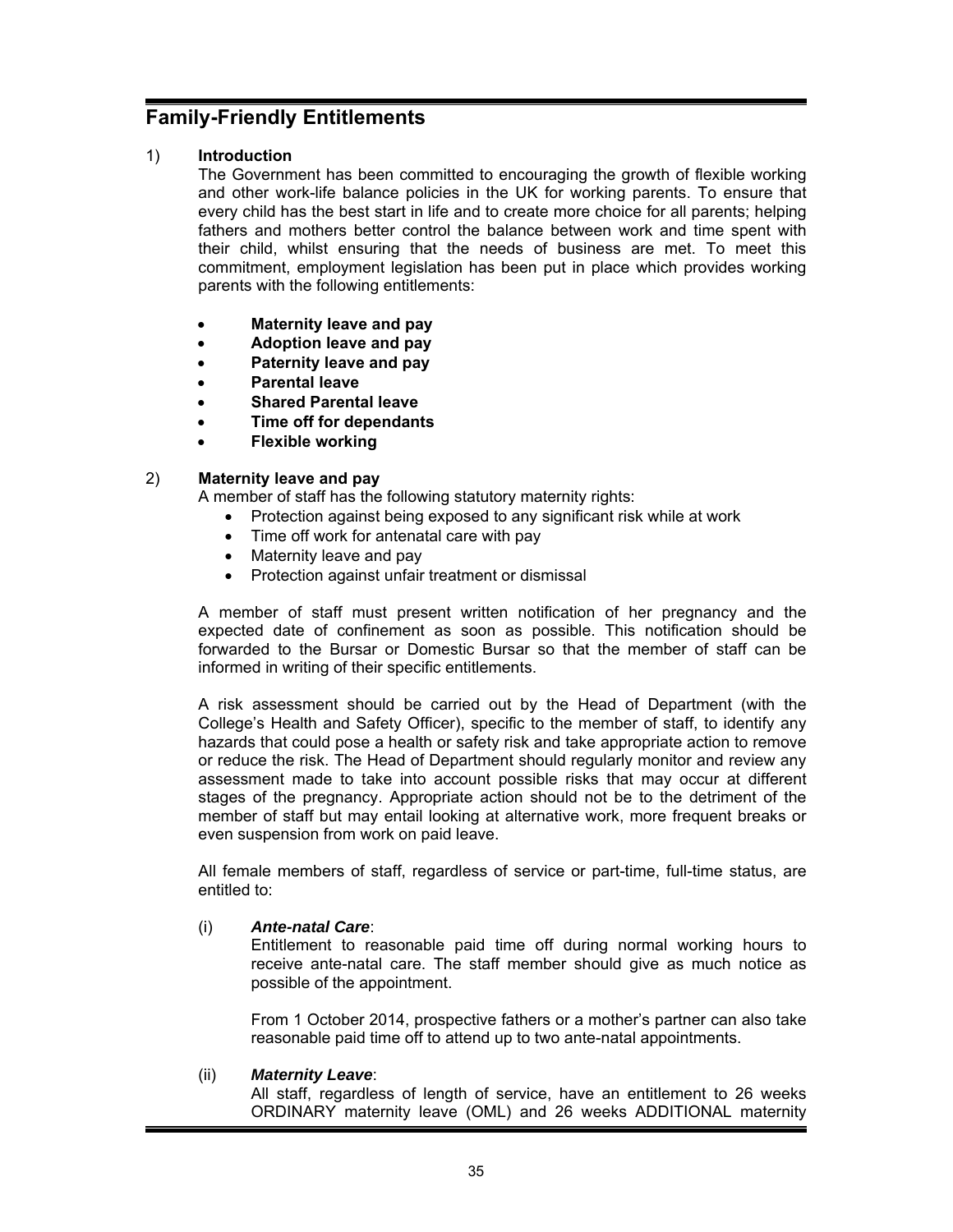leave (AML) immediately following OML. The member of staff can choose when the OML will begin by notifying the College in writing no later than the end of the 15th week before the baby is due of their intention to take maternity leave but maternity leave may not start earlier than the beginning of the 11th week before the baby is due, unless the baby is born earlier. The date on which maternity leave may start may be varied depending on circumstances or upon 28 days' notice.

Included in the OML is a period called **COMPULSORY maternity leave** which commences on the day the baby is born; during this period the member of staff is not permitted to work for **two weeks** immediately after giving birth.

Maternity leave may be triggered by pregnancy-related absence at the 4th week before the baby is due or at the date of premature birth. The member of staff may further request up to 4 weeks unpaid leave under the parental leave entitlement.

#### (iii) *Maternity Pay entitlement*:

Qualification for the Statutory Maternity Payment (SMP) is dependent on the member of staff's current earnings and length of service and medical evidence (see table for further information). Medical evidence is normally a MATB1 form which is issued around the  $20<sup>th</sup>$  week before the week the baby is due, usually in the 21<sup>st</sup> week of pregnancy and completed by a doctor or registered midwife. This certificate must be provided to the College as soon as it is issued and no later than 3 weeks after the date your SMP is due to commence.

Provided the member of staff has satisfied the statutory maternity pay conditions, **contractual maternity pay** will be:

- a. for the first 18 weeks of maternity leave the member of staff's normal basic pay (plus any bonus, arrears, overtime, holiday pay, etc.);
- b. for the next 21 weeks of maternity leave statutory maternity pay in accordance with current legislation, as summarised on the "Gov.uk" website. (https://www.gov.uk/maternity-pay-leave/overview)

Statutory Maternity Pay (SMP) is currently payable for 39 weeks to those who are entitled to it. Any SMP to which the member of staff is entitled is deemed to be included in the amounts payable under (a) and (b) above unless the amount of SMP due is greater in which case the higher amount will be paid.

Payments will be made on the member of staff's normal pay day and at her normal pay intervals. Once contractual maternity pay has been exhausted only SMP is payable (subject to eligibility).

If a member of staff decides not to return to work after maternity leave, or returns to work but subsequently decides not to continue in the employment of the College for a period of at least three months, the College has the right to reclaim any contractual maternity pay that she received that is in excess of any SMP that she has received.

If a member of staff returns to work but does not subsequently continue in employment for a period of at least three months, the amount deducted will be a proportion of the excess pay as follows: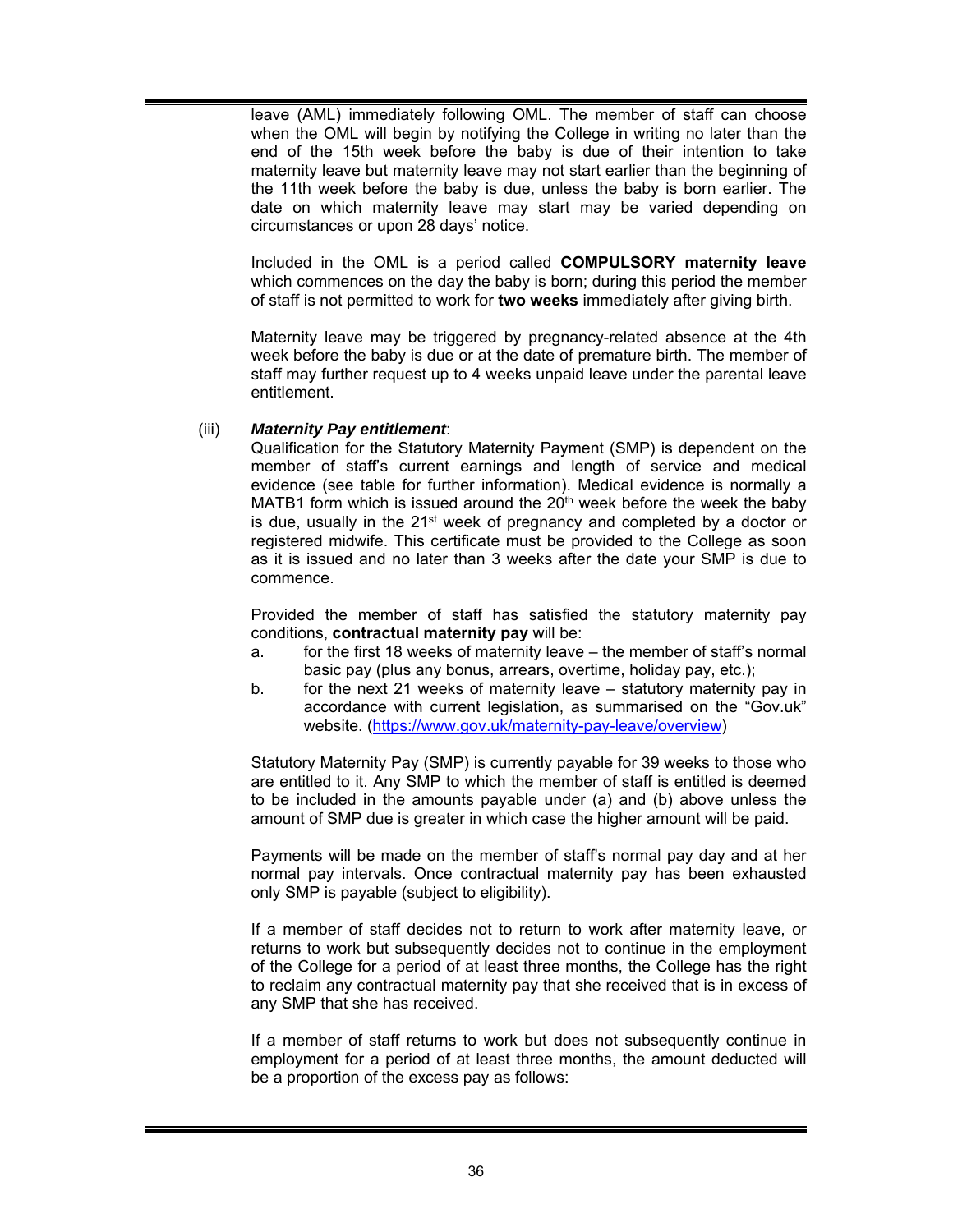| Up to one month               | All maternity pay           |
|-------------------------------|-----------------------------|
| One month up to two months    | Two-thirds of maternity pay |
| Two months up to three months | One-third of maternity pay  |

In exercising this right to reclaim pay, the College will take into account personal circumstances.

#### (iv) *Keeping in touch days*: (KIT Days)

Members of staff can work for up to ten days without losing SMP or bringing their maternity leave to an end and the College can keep in regular contact with the member of staff during their leave. If the member of staff on maternity leave and the College both agree, that member of staff can do up to ten days work during their OML or AML. These days are known as "Keeping In Touch Days" (KIT Days). These days are not limited to the member of staff's normal role and these days could be used for training or other events.

A member of staff is not required to take up any "KIT Days": it is up to the member of staff to choose. Nor does the College have to offer these "KIT Days" to the member of staff. Also the College cannot demand that a member of staff comes into work at any time during their maternity leave period nor can the member of staff be penalised for refusing to take up a "KIT Day".

Further details regarding these "KIT Day" arrangements, including what a member of staff would be doing and how they would be paid, will be discussed and agreed on an individual basis.

#### (v) *Return to Work*:

A member of staff returning to work after Maternity Leave is not obliged by law to advise the College of her intention to return unless she wishes to return earlier than the end of her full entitlement to leave. However, the member of staff concerned is encouraged to advise her Line Manager of her anticipated return date to help ensure a smooth handover of responsibilities.

If the member of staff intends to return to work before the end of the Ordinary or the Additional Maternity Leave period, or, has previously given an earlier return date but wishes to change that date, she must give at least eight weeks' notice in writing.

In the case of Ordinary Maternity Leave, the member of staff is entitled by law to return to the same job in which she was employed before her absence which may have been subject to general improvements to the rate of pay or other terms and conditions (in which case such improvements would have been automatically applied to the members of staff position whilst she was away).

In the case of Additional Maternity Leave, the member of staff is entitled to return to the same job or, if this is not reasonably practicable, to another job which is both suitable and appropriate and her other terms and conditions should not be less favourable than those which would have applied if she had not been absent.

#### (vi) *Annual Leave*:

During OML and AML, annual leave will accrue at the rate provided under your contract.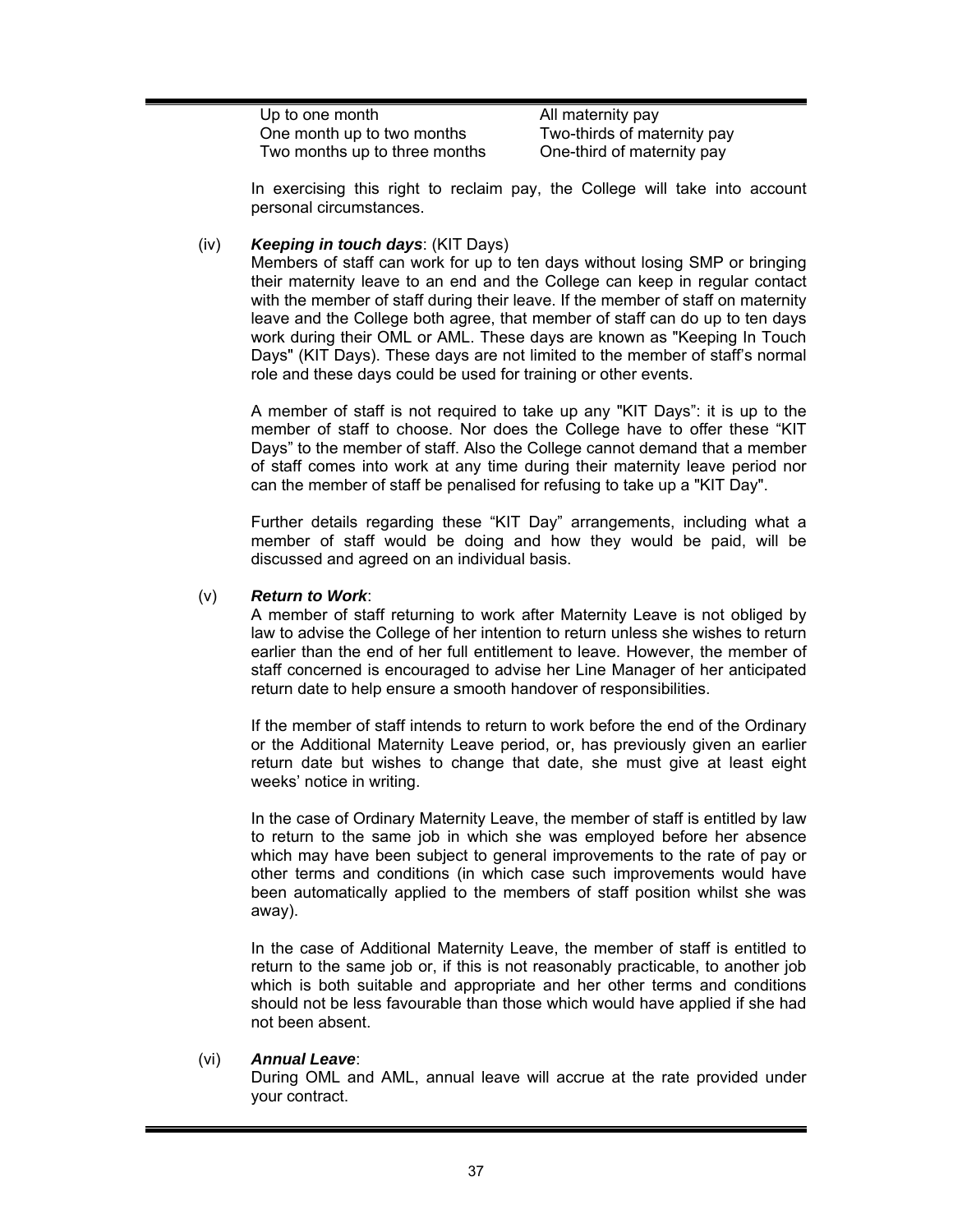If the holiday year is due to end during your maternity leave, you should ensure that you have taken the full year's entitlement before starting your maternity leave. The normal annual holiday leave entitlement will be 25 working days, as well as the 8 Public, Bank or Statutory Holidays in a 'holiday leave year' which runs from 1st October to 30th September unless varied by the Individual Statement of Main Terms of Employment.

## 3) **Adoption leave and pay**

Rights to leave and pay for adoptive parents were introduced for members of staff whose children are placed with them on or after 6 April 2003 and staff are protected from suffering detriment or unfair dismissal for reasons related to taking, or seeking to take, adoption leave.

Adoption leave and pay may allow one member of an adoptive couple to take paid time off work when their new child starts to live with them. Paternity leave and pay may be available for the other member of the couple, or an adopter's partner.

Adoption leave and pay is not available in circumstances where a child is not newly matched for adoption, for example when a step-parent is adopting a partner's child or children.

To qualify for adoption leave, the member of staff must:

- be newly matched with a child for adoption by an adoption agency
- have worked continuously for their employer for at least 26 weeks ending with the week in which they are notified of being matched with a child for adoption

The contract of employment continues during their adoption leave and the member of staff will receive all contractual benefits except wages or salary, and may be eligible for Statutory Adoption Pay (see below).

## (i) *Matching certificate*:

The member of staff should ask their adoption agency for a Matching Certificate which will include basic information on matching and expected placement dates to verify their entitlement to adoption leave and/or Statutory Adoption Pay.

Adopters are entitled to up to 26 weeks' Ordinary Adoption Leave (OML) followed immediately by up to at least 26 weeks' Additional Adoption Leave (AAL) - a total of up to 52 weeks' leave.

## (ii) *Adoption Pay Entitlement*:

During their adoption leave, most adopters are entitled to Statutory Adoption Pay (SAP) from the College. Qualification for adoption payment is dependent on the member of staff's current earnings, length of service and matching evidence (see table for further information).

Provided the member of staff has satisfied the statutory adoption pay conditions, contractual adoption pay will be paid on the same basis as contractual maternity pay.

Following the placement of a child for adoption, the rights to paternity leave and pay give eligible members of staff the right to take paid leave to care for their new child or support the adopter. The member of staff may also request up to a further 4 weeks' unpaid leave under the parental leave entitlement, subject to meeting the eligibility requirements for such leave.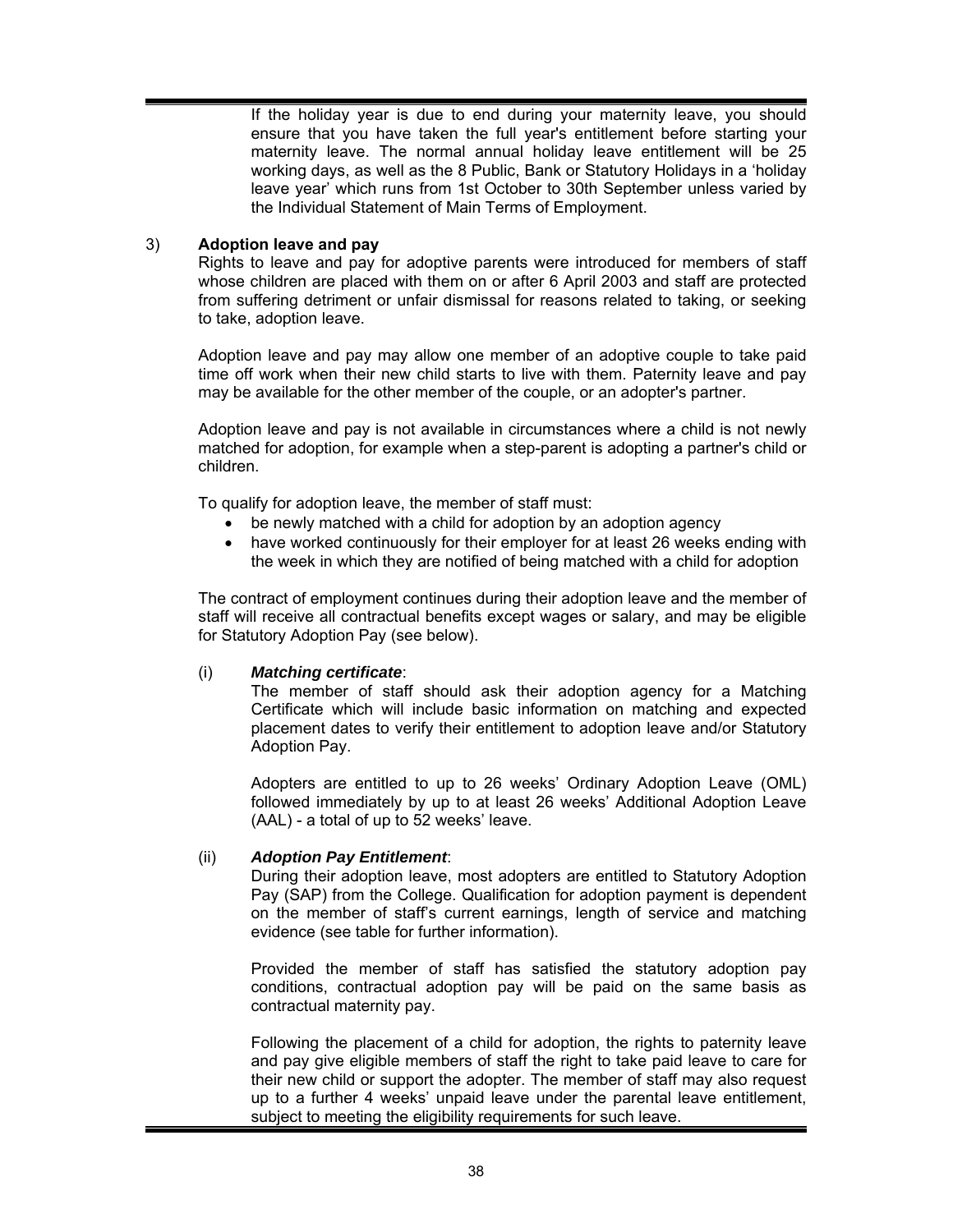## 4) **Paternity leave and pay**

#### (i) *Ordinary Paternity Leave*:

In order to qualify for two weeks' ordinary paternity leave, the member of staff must:

- have been employed for at least 26 weeks by the end of the 15th week before the expected week of childbirth or 26 weeks ending with the week in which the adopter is notified of being matched with a child
- have or expect to have responsibility for the upbringing of the child
- be the biological father OR be married to OR be the partner of the child's mother
- take the leave for the specific purpose of caring for the newborn-child and supporting the mother (or for the purpose of caring for the child newly-placed for adoption and supporting the adoptive parent).

Only one period of leave is available irrespective of whether more than one child is born as a result of the same pregnancy or adopted as part of the same arrangement.

The two weeks leave must be taken either as one complete unit of two weeks or two one week units, within 56 days of the child's birth or expected week of childbirth or, in adoption cases, within 56 days of the child's placement. A member of staff should inform their Head of Department who will contact the College Accountant so that the member of staff can be informed in writing of their specific entitlements.

Provided the member of staff has satisfied the statutory paternity pay conditions, contractual paternity pay will be:

 $\bullet$  for 2 weeks of paternity leave – the member of staff's normal basic pay.

Any Statutory Paternity Pay (SPP) to which the member of staff is entitled is deemed to be included in the amounts payable under (a) above, unless the amount of SPP due is greater in which case the higher amount will be paid.

#### (ii) *Additional Paternity Leave*:

A member of staff will be entitled to Additional Paternity Leave (APL), provided:

- The member of staff remains employed by the College before the first week of their APL;
- The child's mother or co-adopter, as the case may be, has been entitled to statutory leave:
	- a. In birth cases, the child's mother has been entitled to maternity leave, statutory maternity pay or maternity allowance in respect of her pregnancy, or
	- b. In adoption cases, the child's adopter has been entitled to one or both of adoption leave or statutory adoption pay in respect of the child's adoption; and
- The child's mother or co-adopter, as the case may be, has returned to work.

APL must be taken as multiples of complete weeks and as one period. The minimum amount of APL that can be taken is two weeks and the maximum is 26 weeks.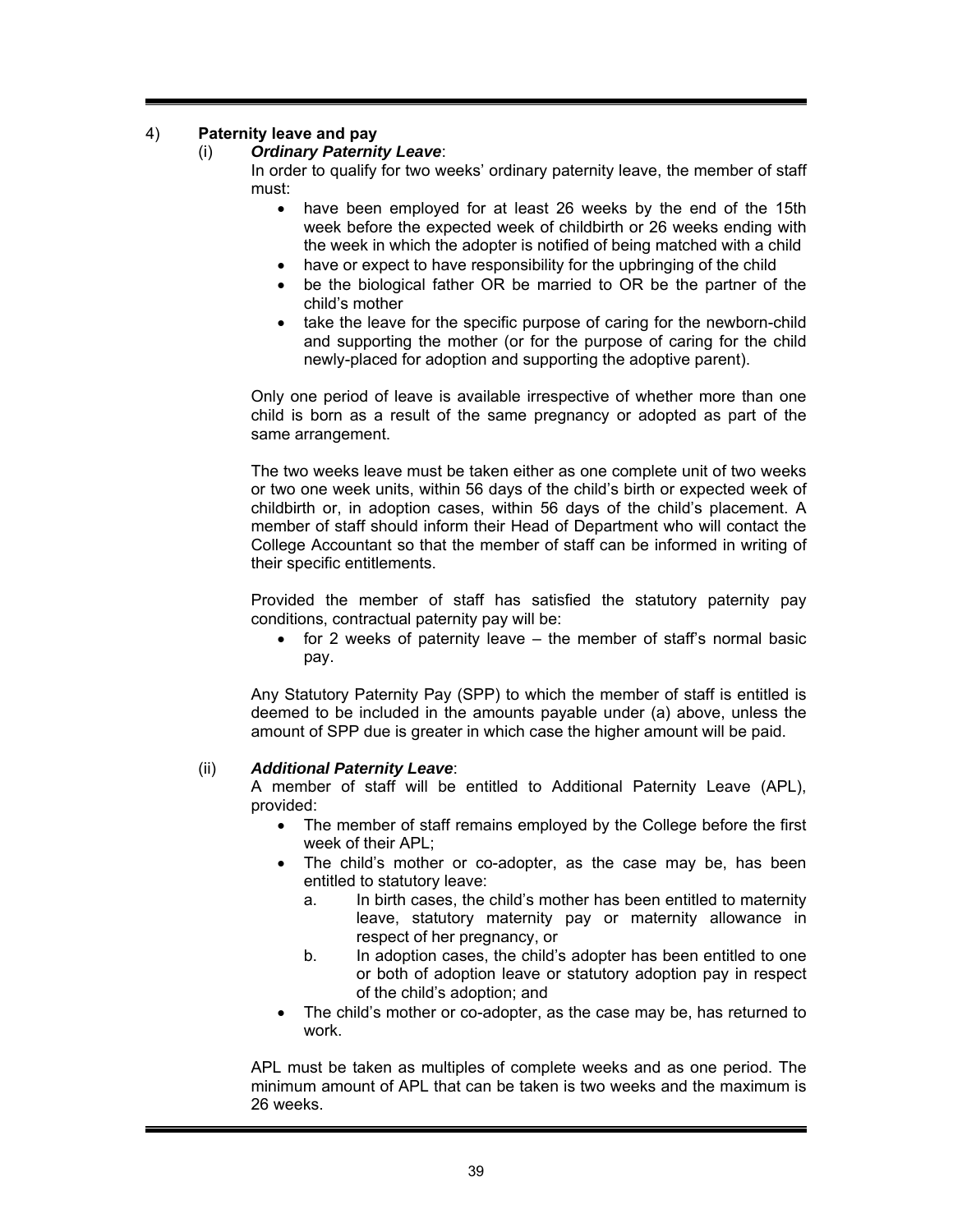APL must be taken in the period beginning 20 weeks after the child's date of birth, or adoption placement, and ending 12 months after that date of birth or adoption.

If a member of staff wishes to take APL in relation to a child's birth, they must provide the following at least eight weeks before the date on which they would like to start their leave:

- A written "leave notice" stating:
	- a. The Expected Week of Childbirth;
	- b. The child's date of birth; and
	- c. The dates on which they would like their APL to start and finish.
- A signed "member of staff declaration" confirming that:
	- a. They are either the child's father or the spouse, partner or civil partner of the child's mother;
	- b. Apart from the child's mother, they expect to have the main responsibility for the upbringing of the child; and
	- c. They wish to take APL in order to care for the child.
- A written "mother declaration" from the child's mother stating:
	- a. Her name, address and National Insurance number;
	- b. The date she intends to return to work;
	- c. The member of staff's relationship with the child;
	- d. That, to her knowledge, the member of staff is the only person exercising an entitlement to APL in respect of the child; and
	- e. That she consents to the College processing the information she has provided.

The College will write to the member of staff to confirm the start and finish dates of their APL within 28 days of receiving their leave notice, member of staff declaration and mother's declaration.

The College may require the member of staff to provide a copy of the child's birth certificate and the name and address of the mother's employer or, if she is self-employed, her business address.

Where the member of staff is to take APL, they are entitled to give the College written notice to cancel or vary the start and/or finish dates that they previously notified to the College in accordance with the provisions above. The member of staff must do this:

- At least six weeks before the date they originally told the College was the date on which they wanted their APL to start; or
- If they want to start their APL earlier than that original start date, at least six weeks before the date on which they now wish their APL to start.

If the member of staff is unable to give six weeks' notice, they should give the College written notice of their wishes as soon as possible. However, in these circumstances, if the College is unable to accommodate their request, the College may require the member of staff to take a period of APL of up to six weeks starting on either the member of staff's original or revised start date.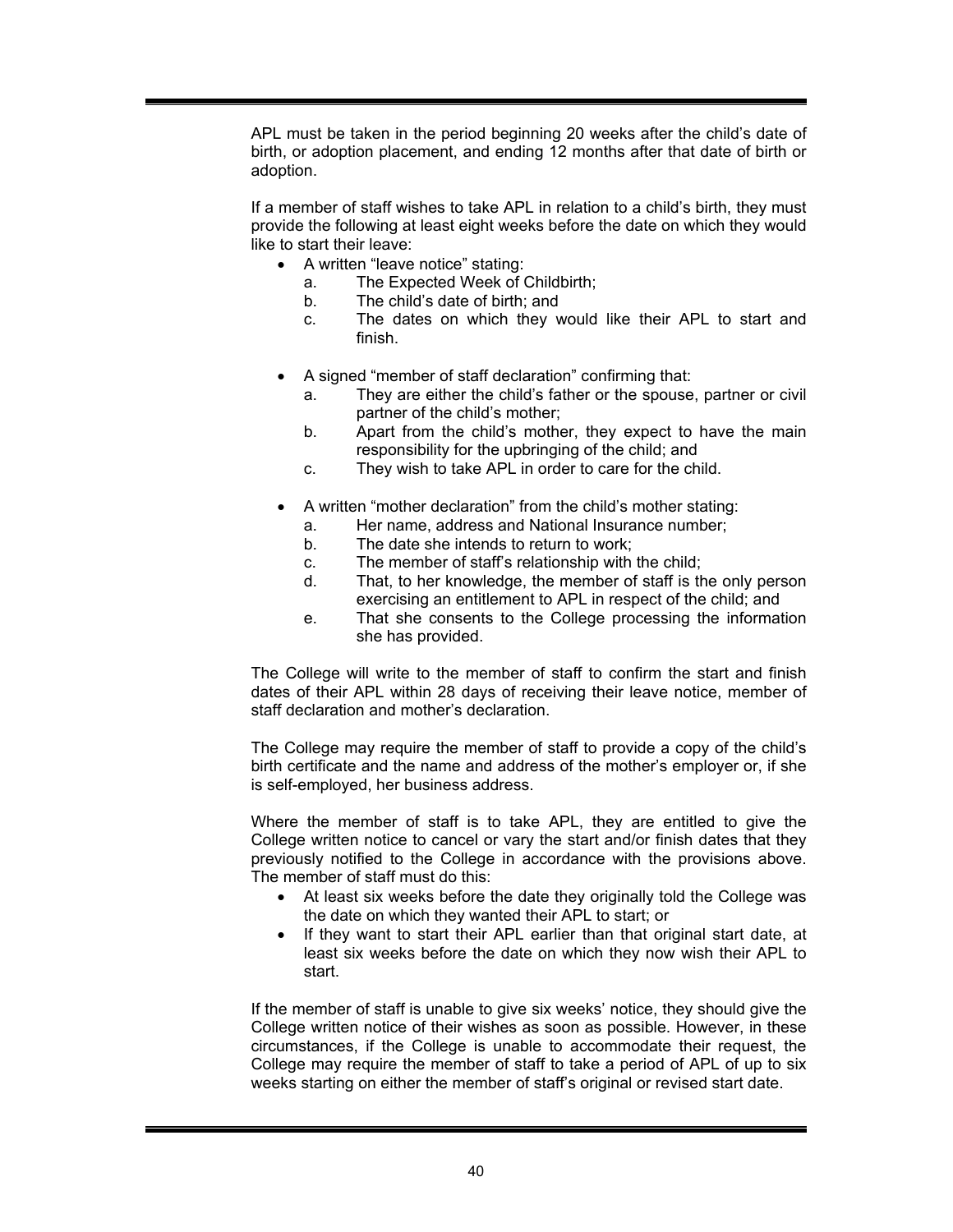If the member of staff takes APL in accordance with this policy, they will be entitled to Additional Statutory Paternity Pay (ASPP). Whether and, if so, for how long they will be entitled to ASPP will depend on:

- Their average weekly earnings being not less than the lower earnings limit set by the government; and
- The child's mother or co-adopter, as the case may be, having returned to work without having taken at least two weeks of their maternity allowance, maternity pay or adoption pay period. Their entitlement to ASPP will equate to the number of weeks of unexpired maternity allowance, maternity pay or adoption pay that remained when the child's mother/co-adopter returned to work.

ASPP will be paid at the prescribed rate set by the government for the relevant tax year, or 90% of the member of staff's average weekly earnings, if this is lower.

#### (iii) *Keeping in touch days*: (KIT Days)

The College may make reasonable contact with the member of staff from time to time during their APL.

A member of staff may work for up to ten days without bringing their paternity leave or ASPP to an end however, they are not obliged to undertake any such work during their paternity leave.

Please see the **Maternity Policy** for further information regarding KIT Days.

#### (iv) *Return to work*:

A member of staff returning to work following OPL or APL is entitled to return to the same position they held before commencing leave. Their terms of employment will be the same as they would have been had they not been absent.

If the member of staff wishes to return early from APL, they must give the College **at least six weeks' prior notice**, as detailed above.

#### 5) **Ordinary Parental Leave**

The College offers Ordinary Parental Leave to eligible members of staff in order to balance work and family commitments.

18 weeks' unpaid Parental Leave will be available in respect of each child born or adopted of a member of staff who meets the following criteria:-

- The member of staff has one year's continuous employment with the College
- The member of staff is the parent of a child under the age of 18 (father, mother or other person with formal parental responsibility for the child)

A member of staff will have parental responsibility if he/she has parental responsibility within the meaning of the Children's Act 1989, or is registered as being the father on the child's birth certificate.

NB: Parental Leave for part-time members of staff will be prorated, e.g. a "week's leave" for a member of staff working three days a week will be three days.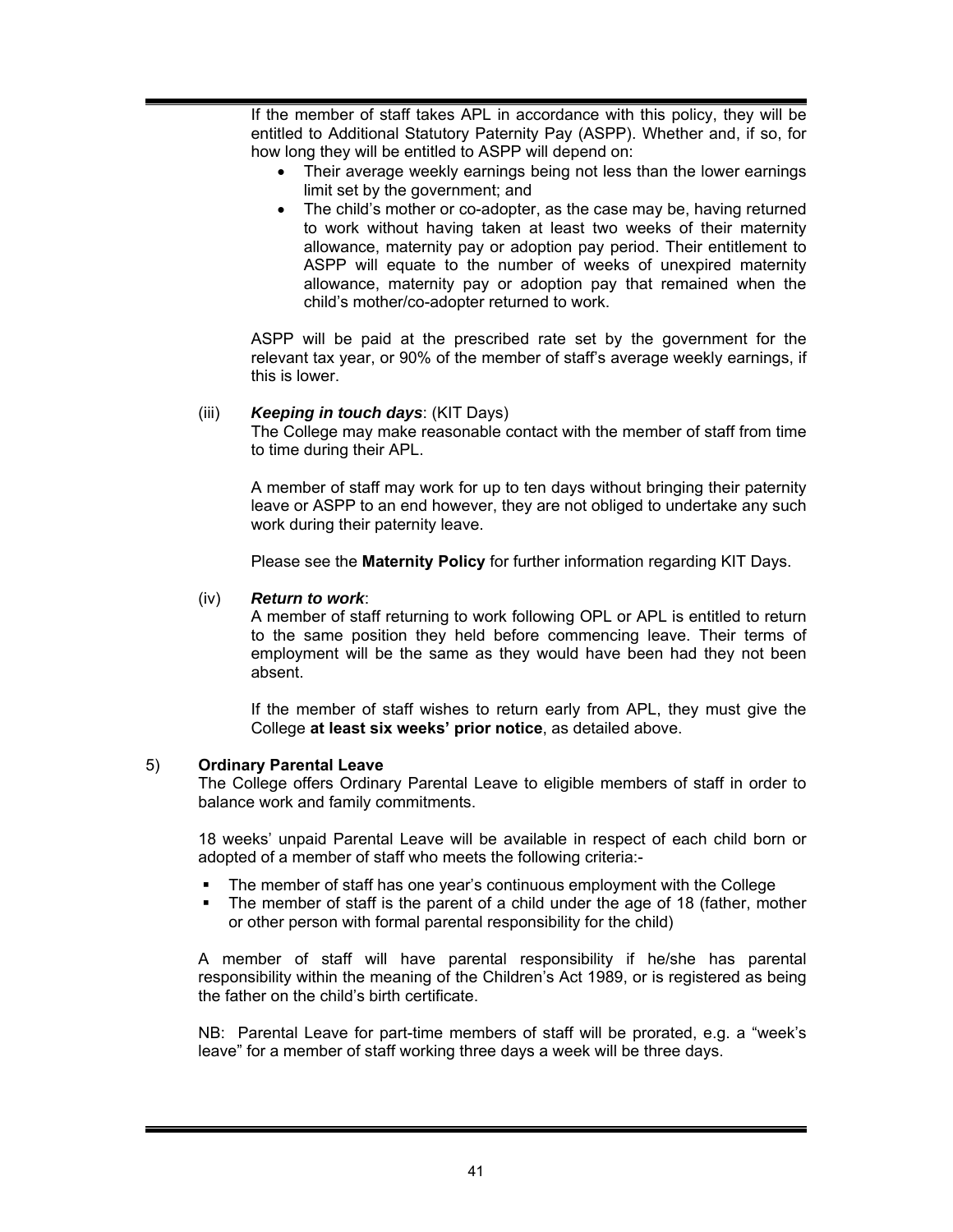# 5.1 **Conditions for taking Parental Leave**

- Periods of unpaid Parental Leave must be taken in blocks of one week, unless the child is disabled. Due to the difficulty of managing Parental Leave of less than a full week, if a member of staff with parental responsibility of a child who is not disabled chooses to take less than a full week's leave, a full week will nonetheless be deducted from the member of staff's entitlement.
- A maximum of 4 weeks' Parental Leave can be taken in any year. (A year for the purposes of this policy being 12 months commencing with the child's birthday, or the anniversary of the date on which the member of staff accrues one year's continuous employment if this is later.)
- Staff can take the leave any time up the child's  $18<sup>th</sup>$  birthday

# 5.2 **Notice Requirements**

- The member of staff must give at least 21 days' written notice of any Parental Leave that he/she wishes to take, where possible specifying the exact dates on which the period of leave is to begin and end.
- If College business would be particularly disrupted were the member of staff to take Parental Leave on the dates requested, the College may postpone the leave for up to six months (except where the member of staff has given notice to take Parental Leave immediately after the birth or placement for adoption of the child).
- The College may request reasonable evidence to confirm a member of staff is the parent of, or has formal parental responsibility for the child, which may include the birth certificate, adoption papers confirming the date of placement or an award of disability living allowance in the case of a disabled child.

## 6) **Shared Parental Leave**

From 5 April 2015, mothers, fathers or adopters will be able to opt to take shared parental leave within the first year after the birth or adoption placement. This will apply to parents of babies due or children placed for adoption on or after this date.

Under these arrangements, fathers' and mothers' partners will be able to take some time off concurrently and will be able to decide how they share the one year of shared parental leave following a child's birth or adoption placement. Adopters' pay and leave entitlements will also be brought into line with those of birth parents.

As a College we follow the University of Cambridge policy which is available on the policies and procedures section of the University HR website, replacing the Additional Paternity Leave Policy with immediate effect:

http://www.hr.admin.cam.ac.uk/policies-procedures/shared-parental-leave-policy If you have any further questions please contact the Bursary for further details.

## 7) **Time off for Dependants**

A member of staff may be allowed a reasonable amount of unpaid time off during working hours to take care of or deal with immediate problems or sort out longer term arrangements in respect of a dependant: i.e. if a child/parent falls ill or to cope with the unexpected breakdown of arrangements for caring for a dependant.

A dependant is the member of staff's parent, wife, husband, civil partner, child or someone who lives with the member of staff as part of the family or someone who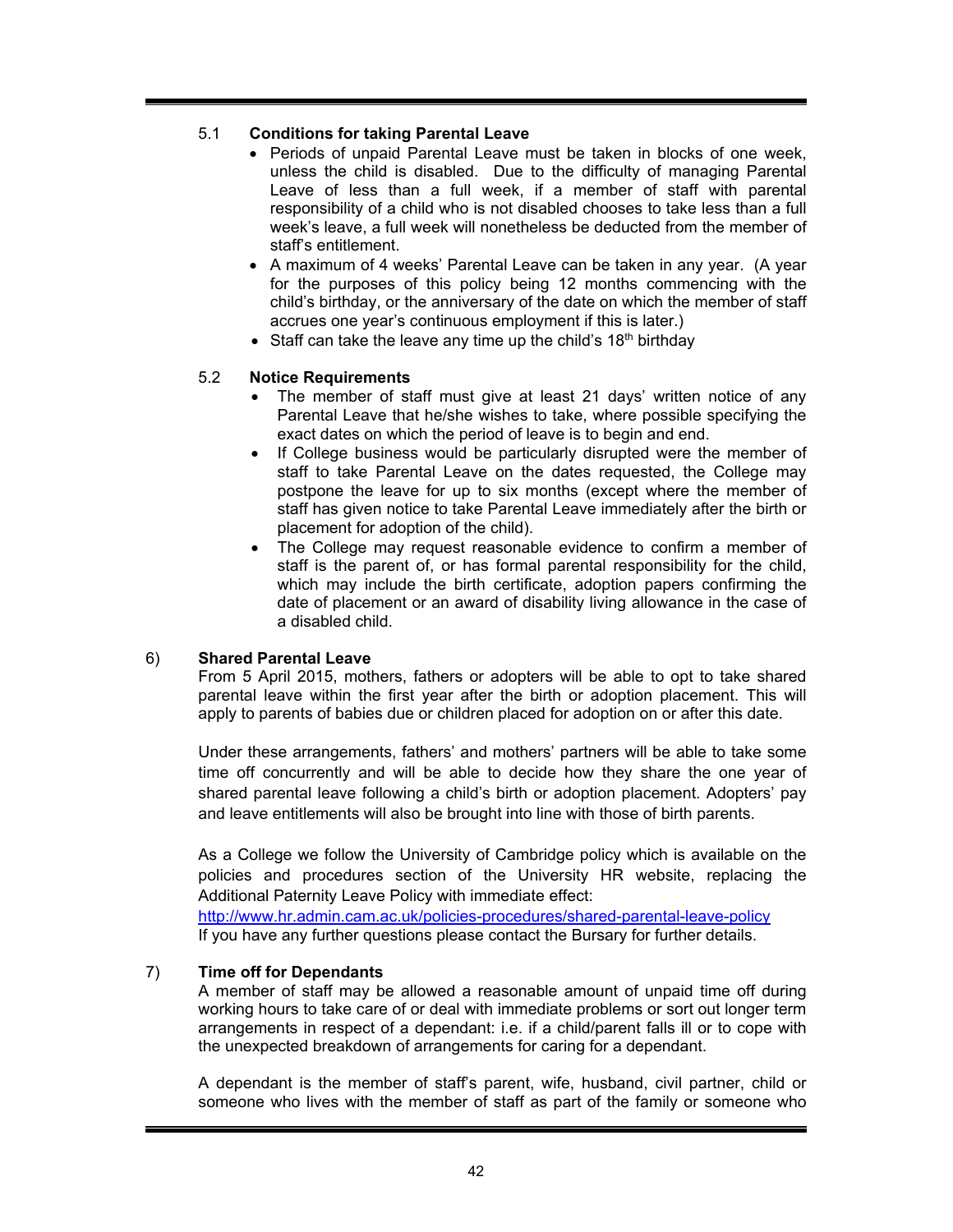depends on the member of staff in the particular circumstances of an illness. No predetermined maximum is set out on the amount of time off which can be taken, however it is expected that normally one or two days will be the most that are needed to deal with the immediate issues and to sort out longer term arrangements if necessary.

If a member of staff wishes to take time off in accordance with this policy, they should tell the College as soon as reasonably practicable the reason for their absence and how long they expect to be away from work.

## 8) **Right to Request Flexible Working**

Any member of staff is entitled to request a variation of their individual terms and conditions (one application in any 12-month period) if they have at least 26 weeks' service with the College.

The application has to be in writing addressed to your Head of Department, and should:

- state it is an application for the statutory right to request flexible hours or a variation in their individual terms and conditions
- state whether any previous application has been made
- specify the proposed change and effective date of change
- explain how the change may affect the College and how in the member of staff's opinion this effect may be dealt with

A meeting will be held to discuss the application within 28 days of receipt of a written request. The member of staff has the right to be accompanied by a fellow member of staff, or a Senior Member or a trade union representative. The College will give written notification to the member of staff within 14 days of the meeting either approving the application and specifying details of the change or confirming the decision to refuse. A refusal should be on one or more of the following grounds:

- the burden of additional costs
- detrimental effect on ability to meet the needs of the College
- inability to reorganise work among existing staff to meet the needs of the department
- inability to recruit additional staff
- detrimental impact on performance or quality
- insufficiency of work during the periods the member of staff proposes to work
- planned structural change.

## 9) **Children in the workplace**

The College recognises that there will be times when childcare problems arise, which can cause difficulties for parents/ carers of children (those under 18 years of age). However there are health, safety, environment and regulatory concerns that must be addressed when considering the presence of children in the workplace.

Children of members of staff are not allowed into College on a regular basis, during the member of staff's working hours. In extremely rare circumstance, and with the approval of the member of staff's line manager/HOD (or, in the case of Academic Staff, the Vice-Principal or Senior Tutor), a child may be permitted to enter College for a very short and unavoidable period of time. In all cases of children in the workplace, the College is not responsible for ensuring the child is safe and well supervised. Parents/carers are fully responsible for the safety and supervision of the child for the entire visit.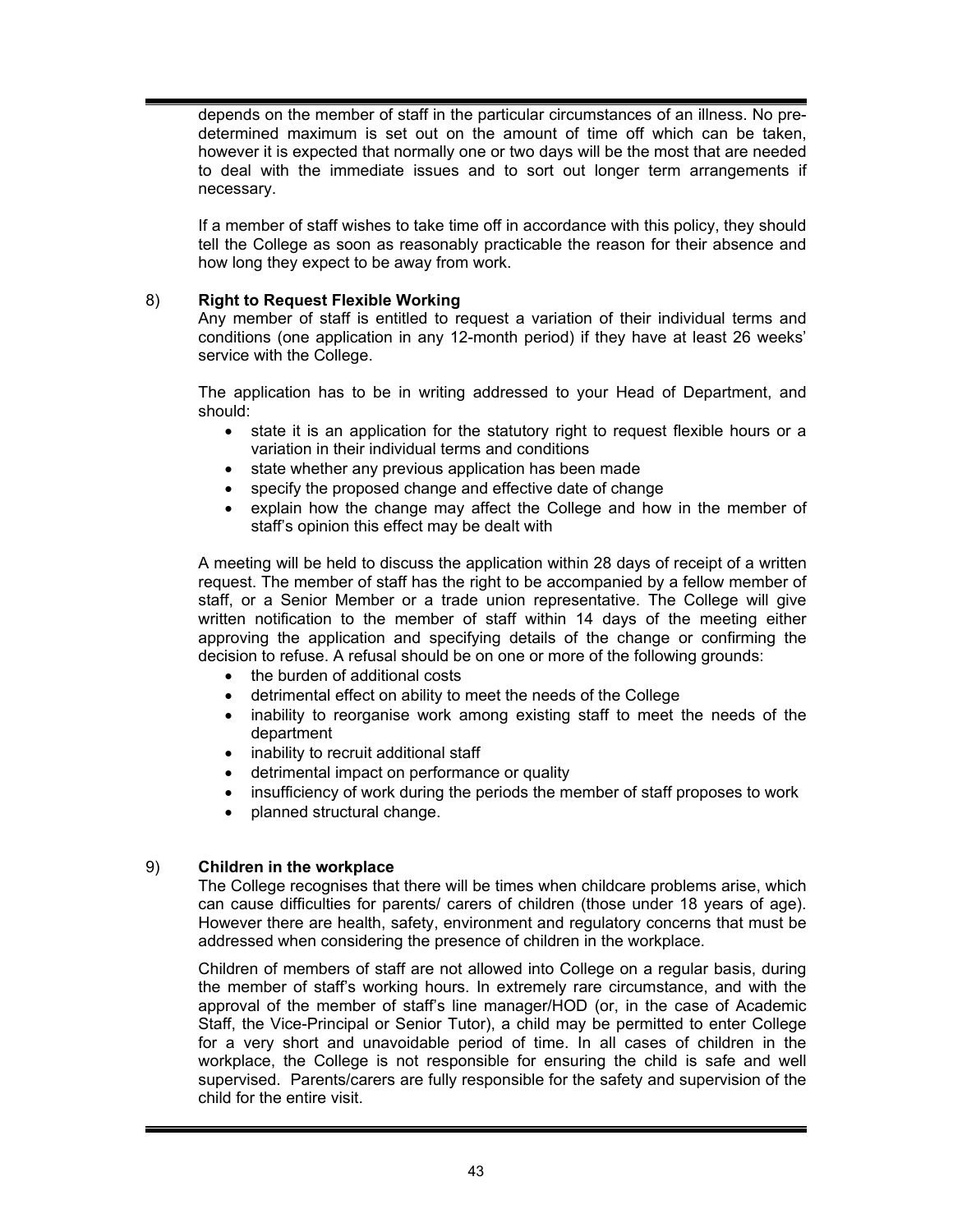# **Food Allergies including Nuts**

A member of staff, Senior Member or student suffering from a food allergy, e.g. nuts or similar condition is responsible for carrying his/her own medication and epi-pens.

A member of staff or Senior Member with a medical condition should ensure that the College Nurse is informed. Students should ensure that the Tutorial Office is informed as well as the College Nurse.

The Catering Department labels food carefully on menus and at the point of choice.

Changes in the law (introduced 13<sup>th</sup> December 2014) require the department to identify  $\&$ provide allergenic information to all guests. The department uses a key code to identify the allergenic content of buttery dishes which is further supported by a recipe book which identifies the core content of all dishes prepared on site. Labels are in use on food counters using the appropriate abbreviations for all dishes. Should anyone wish to view the content of any of the daily dishes they are requested to speak to a member of the catering management team who will happily oblige.

Updated November 2015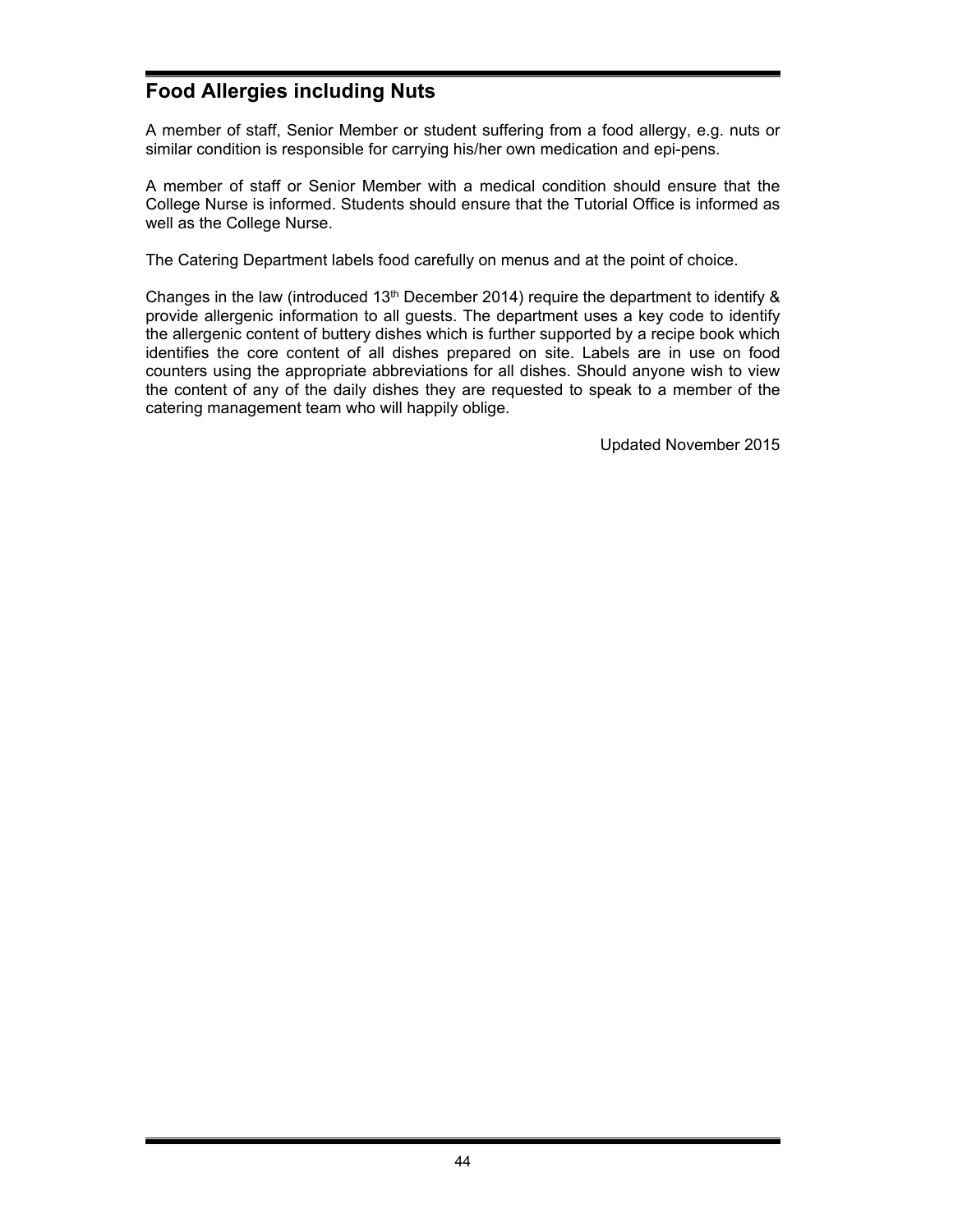# **Food Hygiene Policy**

# **1) Introduction**

The College is fully committed to ensuring that all statutory provisions governing the purchase, storage, preparation and serving of food are observed at all times. College catering is bound to comply with the Food Hygiene Regulations of 2006 relating to food and beverages prepared & supplied by the College.

The Catering Operations Manager is absolutely responsible to the Domestic Bursar, on a day to day basis, for the implementation of the Food Hygiene Policy through codes of practice and schedules, working closing with the Executive Chef.

# **2) Policy**

The policy requires that all food supplied by the College will have been produced to the highest standards, complying with all food safety and hygiene legislation, good practice, guidance notes and codes of practice issued within the catering industry. The College will ensure that resources, both in staffing and finances, will be available to enable this policy to be complied with. This policy will be available for inspection at all times.

# **3) Implementation**

The following have a key role in implementing this policy:

- 3.1 Catering Operations Manager with the Executive Chef:
	- For the selection, appointment and training of staff
	- For disciplining of non-conforming staff

# 3.2 Domestic Bursar:

For planning availability of adequate resources to ensure that all catering equipment and buildings connected with catering are maintained and repaired to the standards necessary to ensure compliance with statutory directives and guidance; and for reporting, as necessary, to the College Council.

3.3 Bursar

For ensuring that adequate financial resources are made available to enable compliance with this policy.

# **4) Duties of key personnel**

- 4.1 The Catering Operations Manager with the Executive Chef are responsible for:
	- Ensuring compliance with the Food Safety Policy in all areas under their control by adequate training of staff, monitoring and management of control systems;
	- Ensuring that all staff under their control maintain standards of hygiene and cleanliness within all catering areas to ensure compliance with the policy;
	- Ensuring that staff are trained according to the statutory directives and guidance;
	- Implementing the policy by the use of monitoring systems and management control systems and then auditing them on a not less than monthly frequency;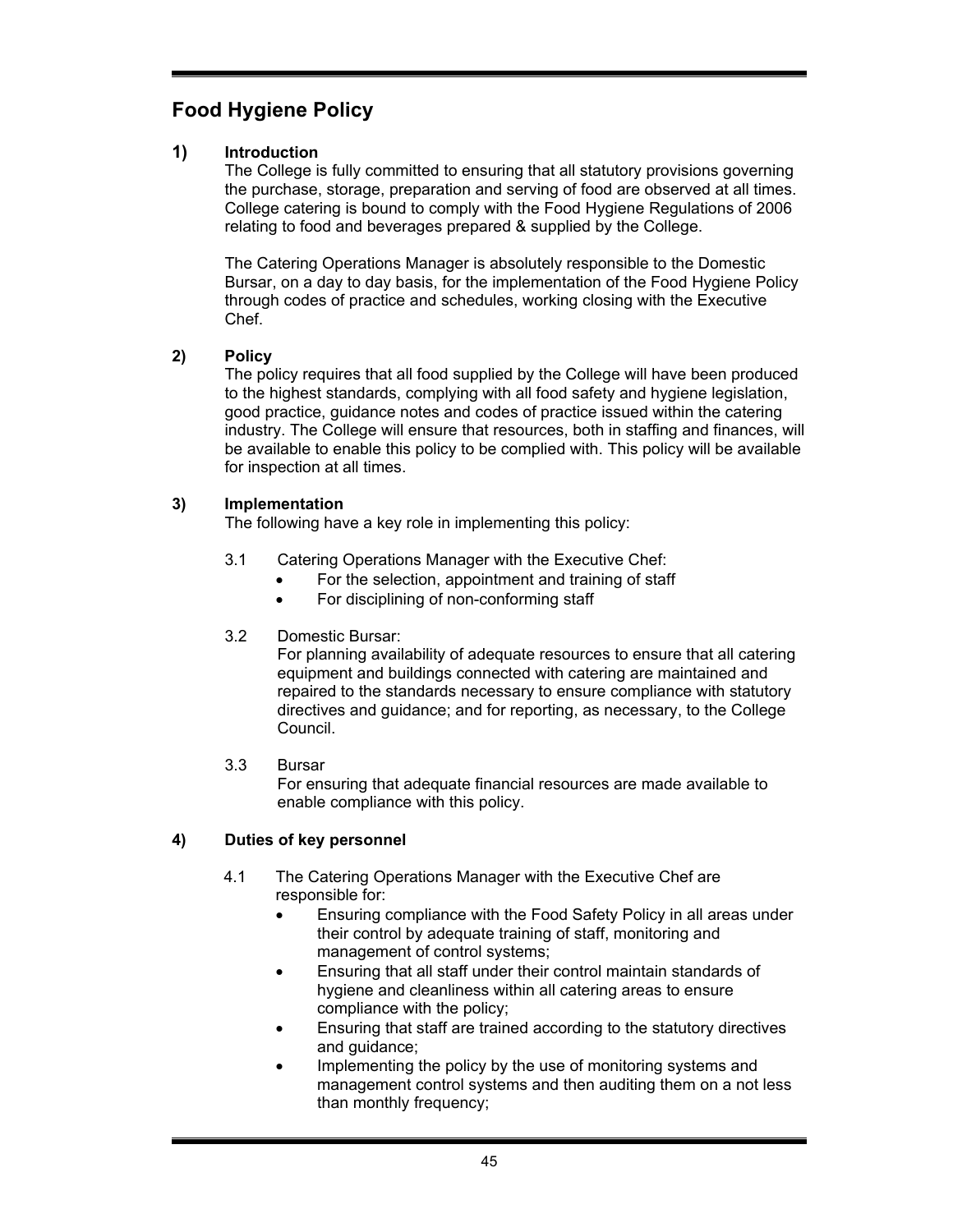Developing the codes of practice in conjunction with relevant personnel and ensuring that they are adhered to.

# **5) Codes of Practice**

Internal departmental codes of practice and schedules are to be used to ensure that this policy is implemented by all relevant staff.

# **6) Review**

This policy will be reviewed internally by the Catering Operations Manager, Executive Chef and Domestic Bursar annually. Any amendments will be forwarded to the Safety Committee to approve and then be forwarded to the College Council for information).

> *Issued November 2015 Updated by Safety Committee 25 February 2019 Approved by the College Council 15 March 2019*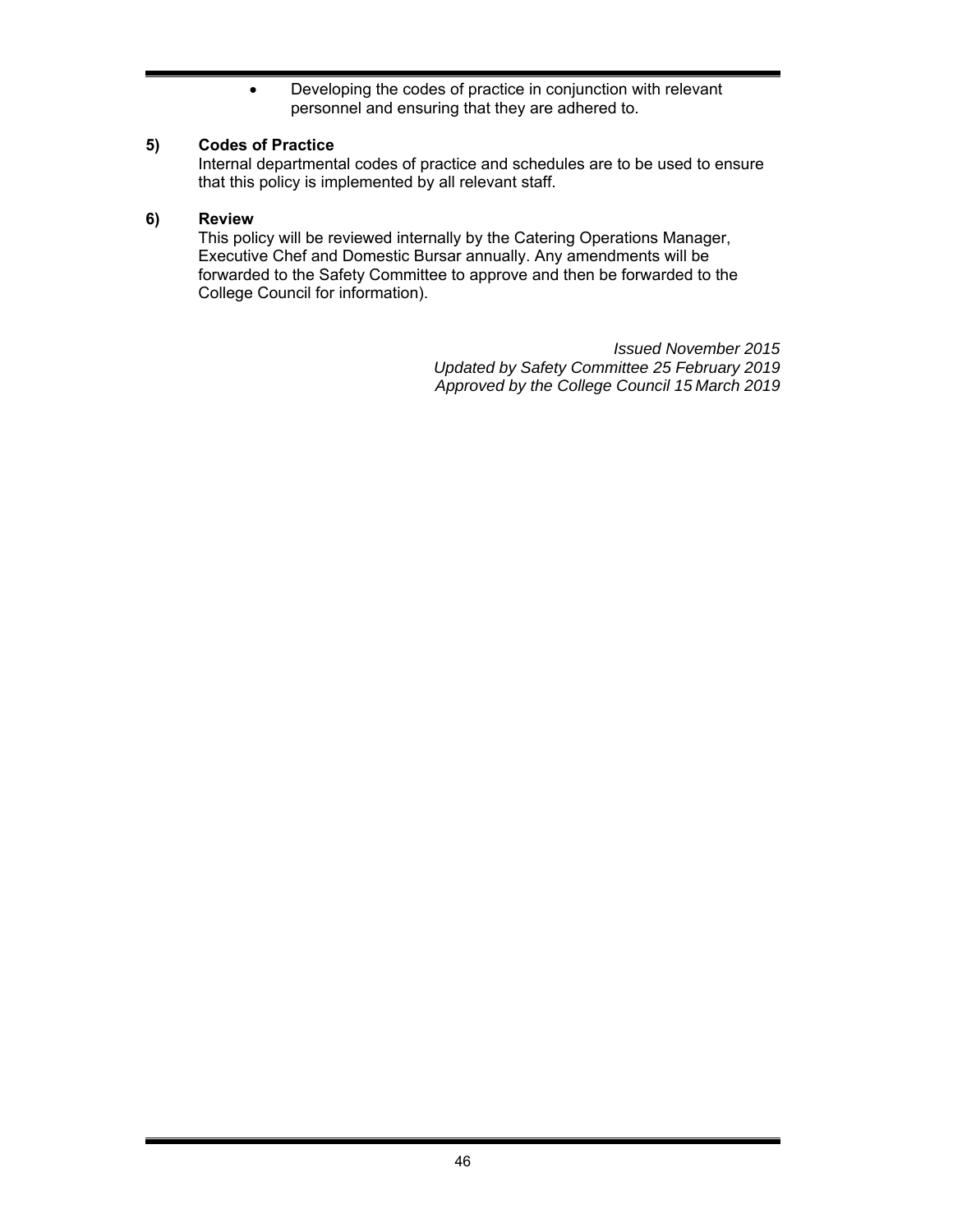# **Freedom of Information**

Under the terms of the Freedom of Information Act 2000 the College is defined as a "public authority" and is required to provide public access to all types of "recorded information". The College's Publication Schemes can be found on the website (click on "Freedom of Information") and provide access to information which is publicly available. Since 1 January 2005 individuals have been able to request other information. Access to information concerning living individuals is governed by the Data Protection Act.

The College's Data Protection Statement can be found in this booklet and on the College website.

To ensure that we can respond efficiently to such requests, the College Archivist, on behalf of the College Records Advisory Group, are conducting a survey of the records created and held by Senior Members and staff.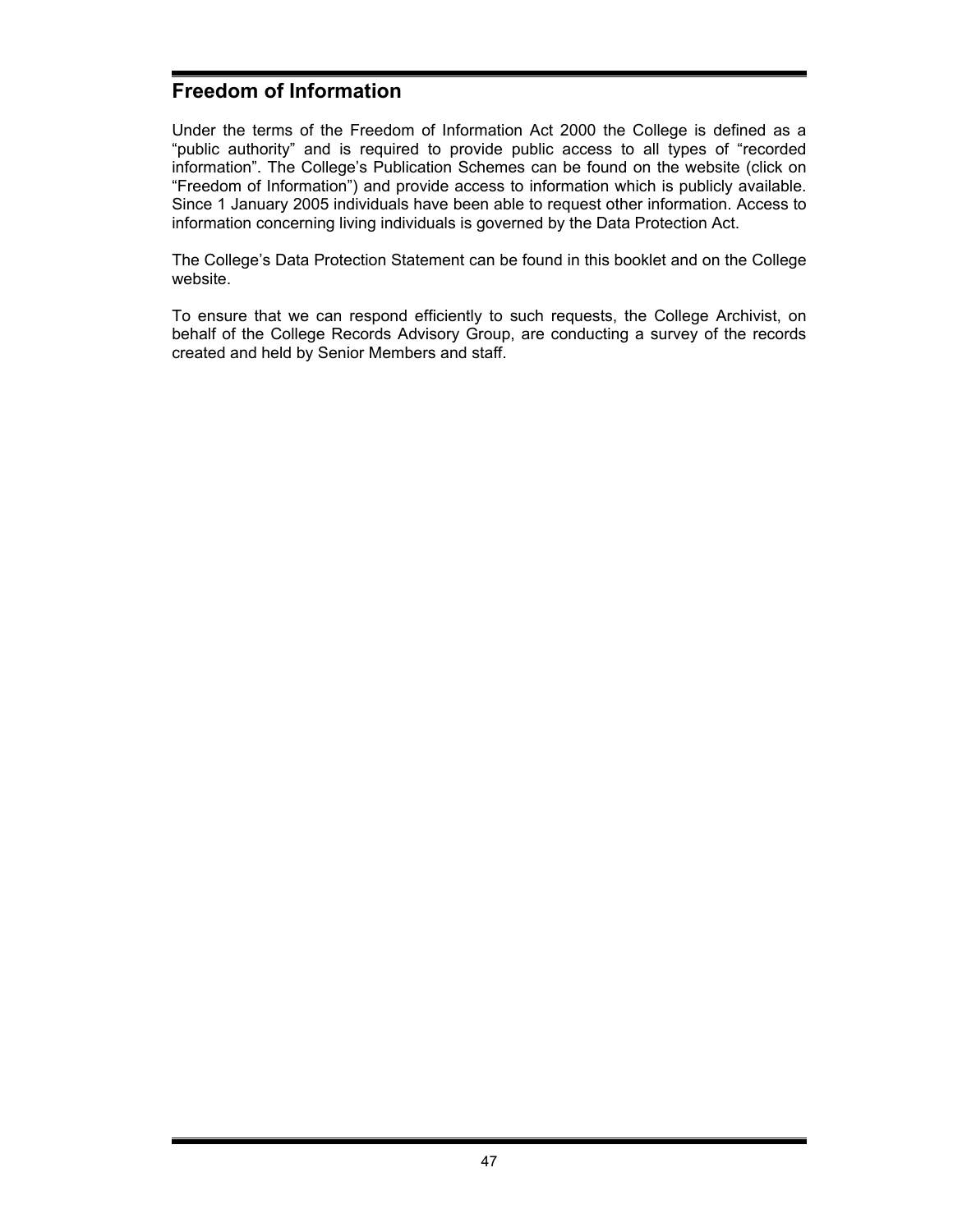# **Statement on Academic Freedom and Freedom of Speech & Expression**

# **Context**

- 1. Colleges are required by law to outline principles for their members in relation to their right to freedom of speech in the context of other legal responsibilities of the College. This Statement takes into account the specific legal responsibilities, as set out in Section 43 of the Education (No 2) Act 1986, the Equality Act 2010 and the Counter-Terrorism and Security Act 2015.
- 2. This Statement outlines the principles of free speech which apply to all members of the College, staff or students connected to the University or another College, and visiting speakers (i.e. speakers who are not members of the University of Cambridge or one of the Colleges).

# **Principles**

3. The College is strongly committed to the principle of freedom of speech and expression. It fosters an environment where all of its members can participate fully in the life of the College, and where each member feels confident and able to research, question and test received wisdom, and to express new ideas and controversial or unpopular opinions, without fear of isolation, marginalisation or discrimination.

Equally, the College expects its members to receive and respond to intellectual and ideological challenges in a constructive and peaceable way.

The College also acknowledges its statutory duties in protecting its members and other people from "radicalisation", which in this context means being drawn in by others to support terrorism, or to commit acts of terrorism.

- 4. Subject to paragraph 3 above, no premises of the College will be denied to any member or body of members by reason of the beliefs or views of that individual or of that body or the policy or objectives of that body.
- 5. In holding to these key principles, the College will take into account its obligations regarding freedom of speech, the management of the health and safety of its members and the general public, the promotion of equal opportunities and prevention of discrimination on the grounds of belief, race, gender or sexual orientation or other legally-protected characteristics, and its duties associated with preventing people from being drawn into terrorism or the promotion of terrorist activities.

As an example of this, the College reserves the right to refuse access to its premises if it is of the opinion that a visiting speaker or the purpose of a meeting is likely to give rise to the incitement of crime and/or is likely to cause a breach of the peace.

## **Policies and procedures**

- 6. In determining the likelihood of risk of harm to members of the College and/or the general public, or members of the College being drawn into terrorism, or otherwise promoting any violent or illegal action, the College publishes policies and/or procedures to set out and manage:
	- a) the behavioural expectations of students and student unions, as set out in the College's Dignity@Study statement;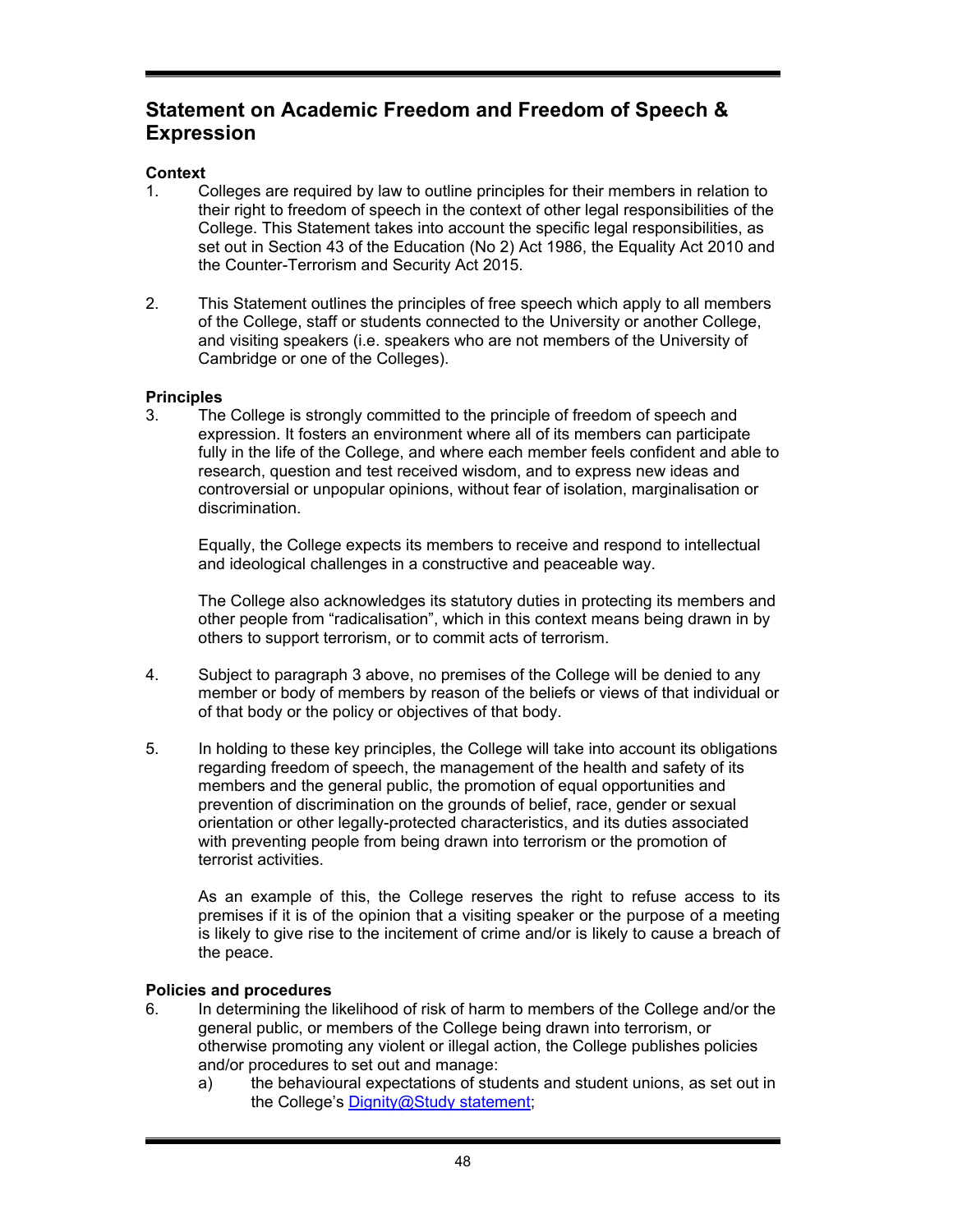- b) the management of College events at which controversial views may be expressed (whether or not they are held at the College), as set out in the College's Statement on Management of College Events; and
- c) the management and conduct of visiting speakers at meetings held within the College, as set out in the College's Statement on Management of External Events and External Speakers.

In all cases, the College's Code of Practice for Upholding Academic Freedom and Freedom of Speech and Expression at College and External Events should also be read in conjunction with the relevant statement(s), and its requirements met.

22 June 2016

## **Annex**

## **Dignity@Study**

The College's core values encompass freedom of thought and expression, and freedom from discrimination. As a place of learning, teaching and research, the College provides an environment in which to exchange ideas, opinions and views. The College is committed to maintaining a learning and working environment in which the rights and dignity of all members of the University community are respected.

The College expects all members of its community to treat each other with respect, courtesy and consideration. All members of the collegiate University community have the right to expect professional behaviour from others, and have a corresponding responsibility to behave professionally towards others. Appropriate behaviour is fostered by a University culture which encourages positive, supportive and open interactions.

The College recognises that to work and study effectively, students need a climate of equal opportunity in which they are respected and valued for their contribution, irrespective of their sex, gender identity (including reassignment), marital, parental or partnership status, race, ethnic or national origin, colour, disability, sexuality, religion or belief, or age. The University will not tolerate the harassment or bullying of any member of its community by another.

There is a need for procedures to deal with any less positive relationships in general and in particular with inappropriate behaviour (including bullying, harassment, victimisation, or discrimination) that may affect the well-being of individuals within the University. Students who have complaints concerning the behaviour of other students or Senior Members (and who consider that they have been harassed or bullied by another student or students or Senior Member); and students who have complaints concerning the behaviour of members of College staff (and who consider that they have been harassed or bullied by a member of staff), are advised that such complaints, including allegations of harassment or bullying which arise within the College teaching, learning and working environment will normally be dealt with under the College's complaints procedures.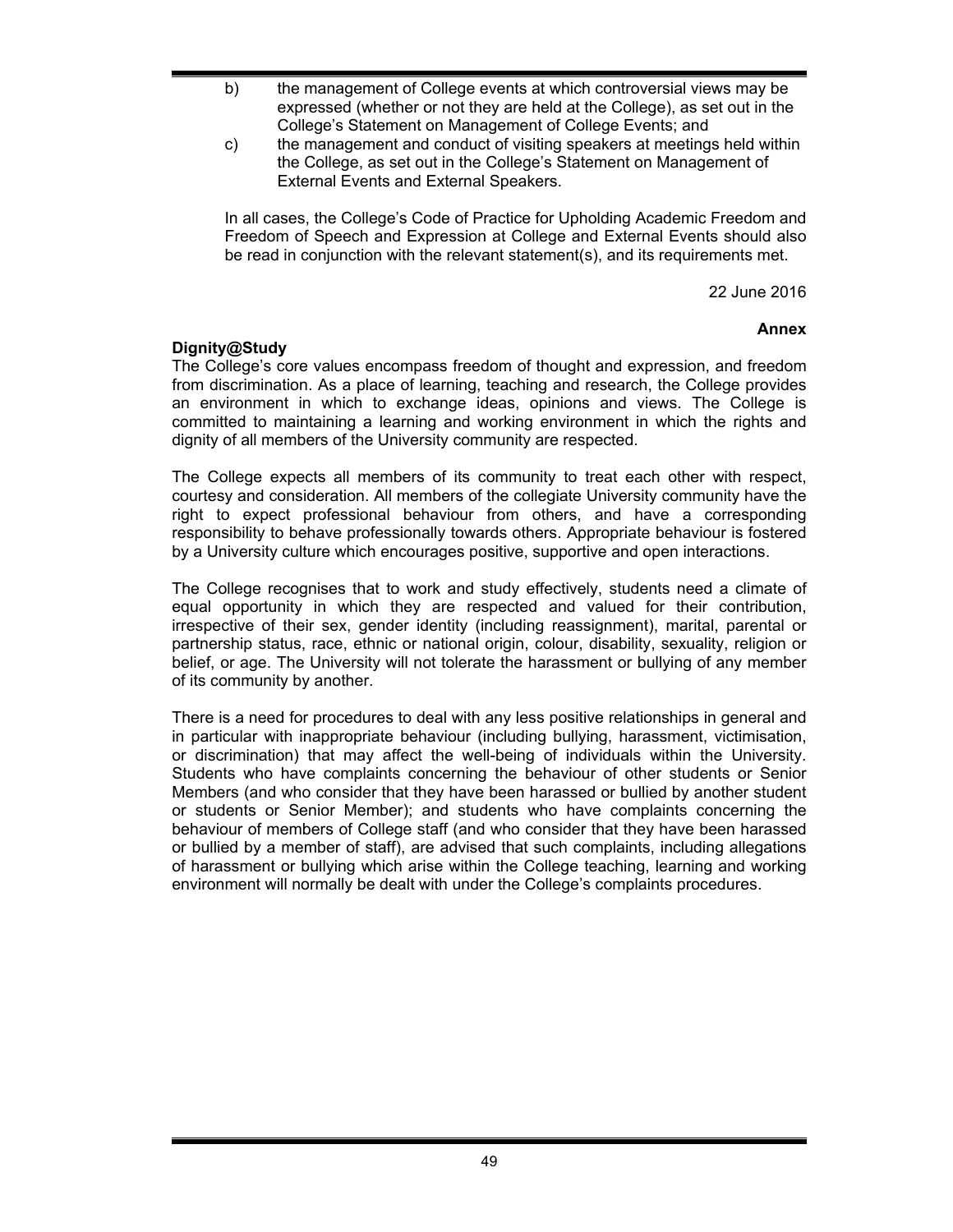# **Code of Practice for Upholding Academic Freedom and Freedom of Speech & Expression at College and External Events**

# **Introduction**

1. Section 43 of the Education Act (No.2) 1986 places a duty on the College to take such steps as are reasonably practicable to ensure that freedom of speech within the law is secured for its members, students and employees and for visiting speakers. A copy of the section is annexed to this Code of Practice.

The section also requires the College to issue and keep up to date a Code of Practice to be followed by students, other members and employees of the College.

This sets out the procedures to be followed when events are to be held on College premises, or when College events are to be held at an external venue, and lays down the conduct required in connection with events.

This Code of Practice therefore applies to all students, other members and employees of the College in respect of events on any of the College's premises. Outdoor as well as indoor events on College premises are included, as are College events held at external venues.

2. This Code of Practice also takes into account the specific legal responsibilities of the Counter-Terrorism and Security Act 2015.

# **Code of Practice**

- 3. No member of staff, Senior Member or student shall intentionally or recklessly disrupt or impede or attempt to disrupt or impede the activities and functions of the College, or of any part thereof, or of the University.
- 4. No member of staff, Senior Member or student shall intentionally or recklessly impede academic freedom, freedom of speech and expression, or lawful assembly on any premises of the College, or at a College event held at a venue external to the College.
- 5. Paragraphs 3-4 also applies to all staff or students connected to the University of Cambridge or another College, and visiting speakers and guests (i.e. who are not members of the University or one of the Colleges and/or from outside of Collegiate Cambridge).
- 6. These regulations apply to all events held on College premises, including events organised by external parties, and to all College events held at venues external to the College.

Members of the College are reminded that actions that disrupt meetings or impede academic freedom, freedom of speech and expression or lawful assembly will also constitute offences under the University's regulations for discipline (for students, see University Student's Handbook): see also paragraph 7 below.

7. The organisers of any event on College premises, or of any event held by the College at an external venue, and persons attending the event, must comply with instructions given by any College officer or by any other person authorised to act on behalf of the College (including the Proctors) in the proper discharge of their duties.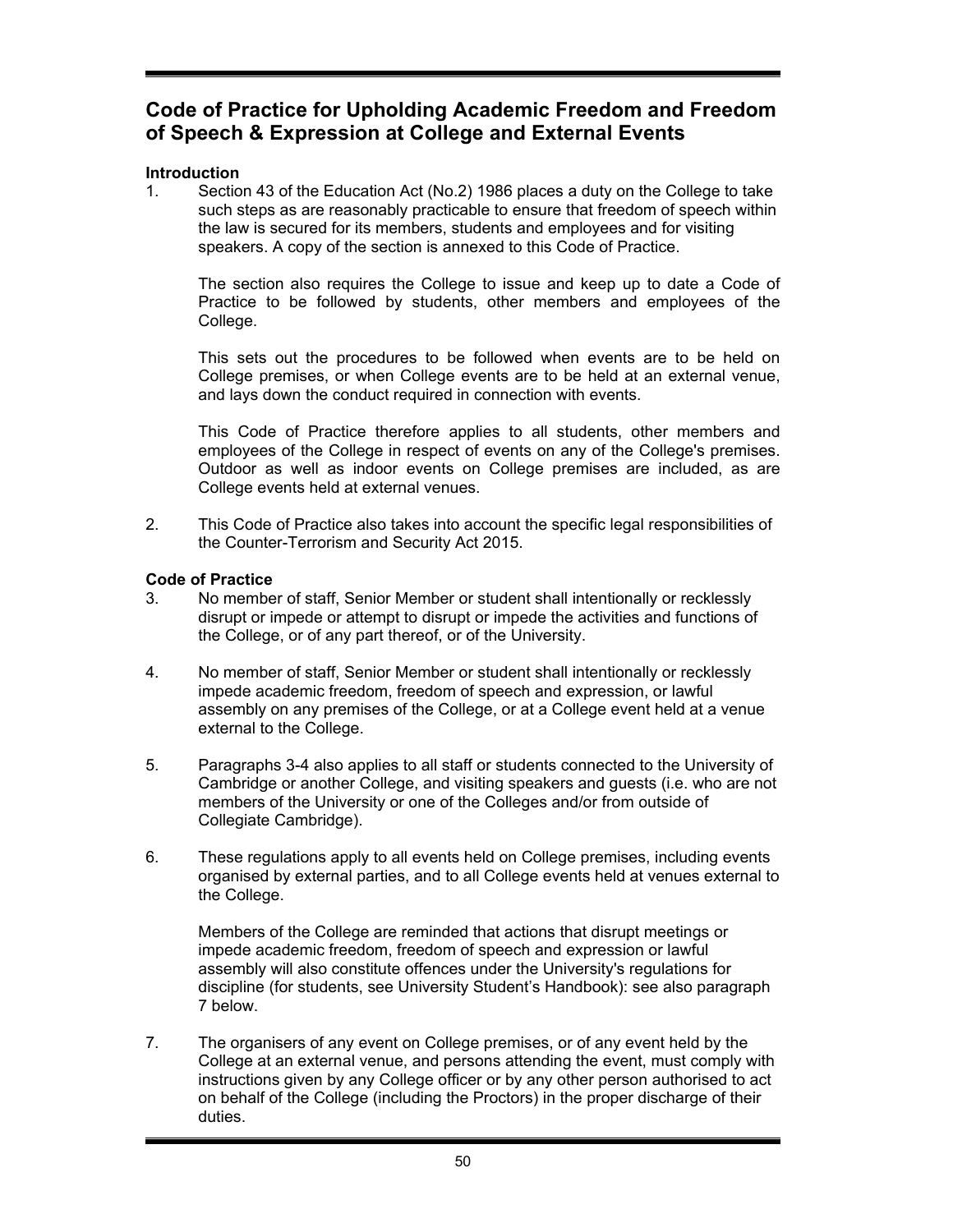## **Other legal requirements**

8. The attention of organisers of public meetings and assemblies is drawn to Sections 11 and 14 of the Public Order Act 1986, concerning processions and assemblies. Further details are available separately.

Other legal requirements may affect the conduct of meetings. A speaker, for example, who incites an audience to crime, to breach of the peace and/or to discrimination on the grounds of any legally-protected characteristics, may be committing a criminal offence.

Equally, assemblies of persons, even if directed to lawful purposes, cease to be lawful if they threaten serious public disorder or breaches of the peace.

## **Application of the code**

9. Any person who is in any doubt about the application of this Code of Practice to any event in the College, or organised by the College at an external venue, is under an obligation to consult the Bursar (for members of staff of Senior Members) or the Senior Tutor (for students) who will determine whether the provisions of the code apply.

#### **Breach of the code**

10. A breach of the code by any member of staff, Senior Member or student of any of the requirements of this code may be treated as a serious disciplinary offence.

22 June 2016

#### **Annex**

#### Section 43 of the Education (No 2) Act 1986

- 43 (1) Every individual and body of persons concerned in the government of any establishment to which this section applies shall take such steps as are reasonably practicable to ensure that freedom of speech within the law is secured for members, students and employees of the establishment and for visiting speakers.
- (2) The duty imposed by subsection (1) above includes (in particular) the duty to ensure, so far as is reasonably practicable, that the use of any premises of the establishment is not denied to any individual or body of persons on any ground connected with -
	- (a) the beliefs or views of that individual or of any member of that body, or
	- (b) the policy or objectives of that body.
- (3) The governing body of every such establishment shall, with a view to facilitating the discharge of the duty imposed by subsection (1) above in relation to that establishment, issue and keep up to date a code of practice setting out -
	- (a) the procedures to be followed by members, students and employees of the establishment in connection with the organisation –
		- (i) of meetings which are to be held on premises of the establishment and which fall within any class of meeting specified in the code; and
		- (ii) of other activities which are to take place on those premises and which fall within any class of activity so specified; and
	- (b) the conduct required of such persons in connection with any such meeting or activity; and dealing with such other matters as the governing body consider appropriate.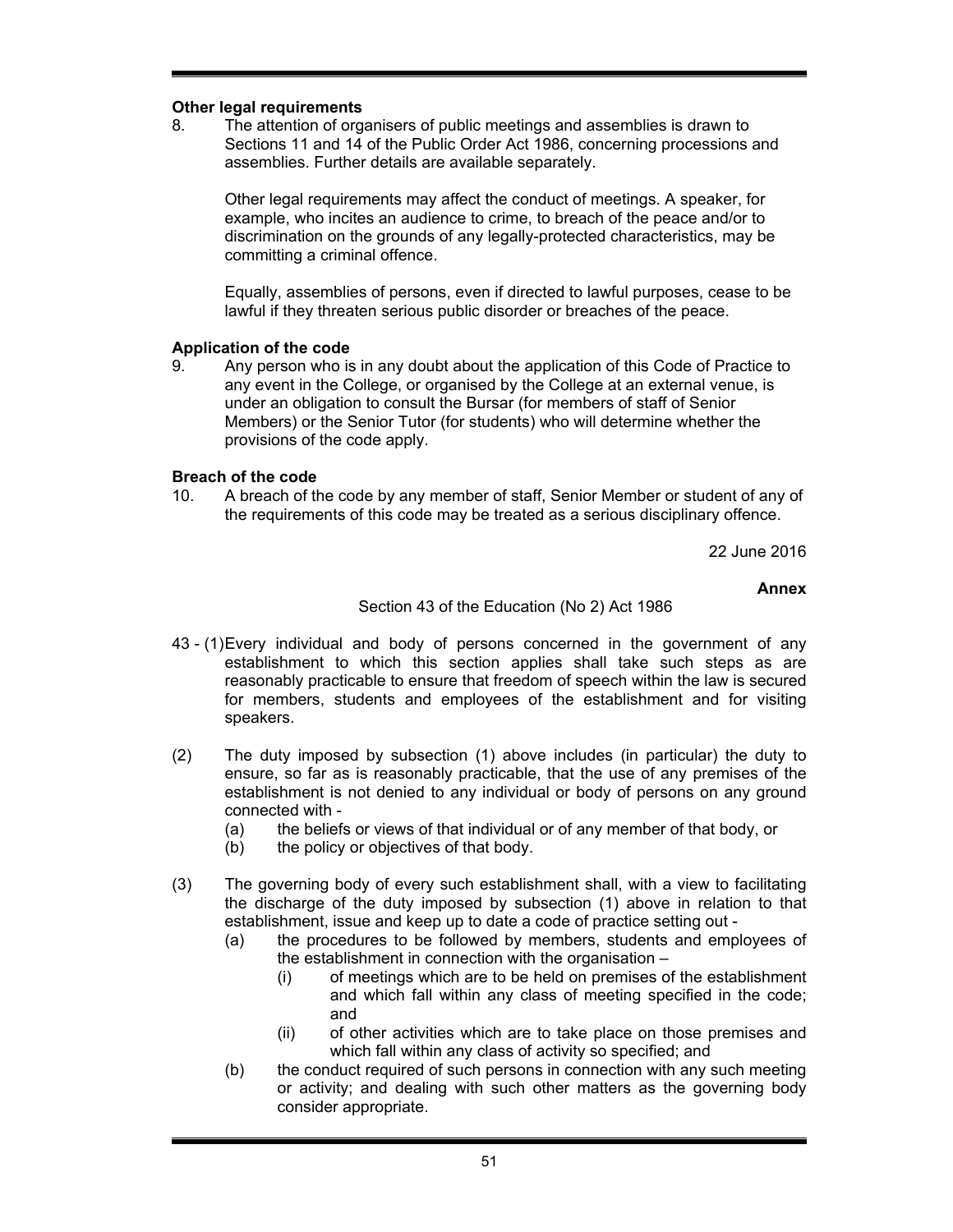- (4) Every individual and body of persons concerned in the government of any such establishment shall take such steps as are reasonably practicable (including where appropriate the initiation of disciplinary measures) to secure that the requirements of the code of practice for that establishment, issued under subsection (3) above, are complied with.
- (5) The establishments to which this section applies are
	- (a) any university;
	- (b) any establishment which is maintained by a local education authority and for which section 1 of the 1968 (No 2) Act (government and conduct of colleges of education and other institutions providing further education) requires there to be an instrument of government; and
	- (c) any establishment of further education designated by or under regulations made under section 27 of the 1980 Act as an establishment substantially dependent for its maintenance on assistance from local education authorities or on grants under section 100(1)(b) of the 1944 Act.
- (6) In this section: -

"governing body", in relation to any university, means the executive governing body which has responsibility for the management and administration of its revenue and property and the conduct of its affairs (that is to say the body commonly called the council of the university);

"university" includes a university college and any college, or institution in the nature of a college, in a university.

- (7) Where any establishment
	- (a) falls within subsection (5)(b) above; or
	- (b) falls within subsection (5)(c) above by virtue of being substantially dependent for its maintenance on assistance from local education authorities:

the local education authority or authorities maintaining or (as the case may be) assisting the establishment shall, for the purposes of this section, be taken to be concerned in its government.

(8) Where a students' union, occupies premises which are not premises of the establishment in connection with which the union is constituted, any reference in this section to the premises of the establishment shall be taken to include a reference to the premises occupied by the students' union.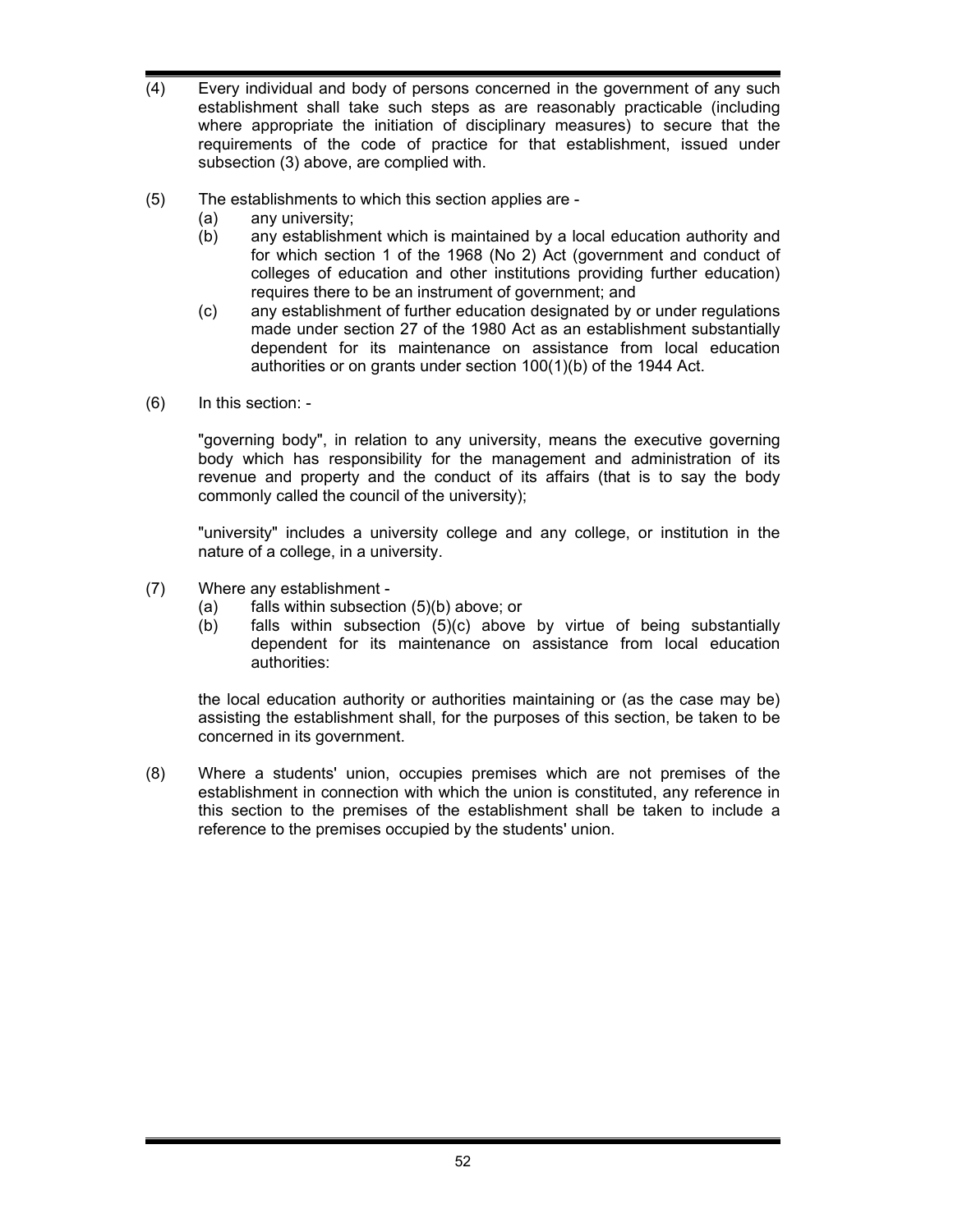# **Statement on Management of College Events**

# **Context**

- 1. Colleges are required to have written procedures to demonstrate their compliance with their new legal duties as set out in the Counter-Terrorism and Security Act 2015 and the *Prevent* duty guidance issued by government. In particular, they are required to have written procedures on how they manage the risk assessment and subsequent management of College events, which in this context relates to scheduled or advertised meetings or activities that include speakers who are members of the University or one of the Colleges and/or significant numbers of attendees from within Collegiate Cambridge.
- 2. This applies, for example, to events hosted by Senior Members and by student societies, and to other internal bookings made with the College (e.g., Senior Members' Research Forum, events hosted by Newnham Associates for students). It also applies to events hosted by the College at venues other than at the College (e.g., at a departmental lecture theatre or hall).

# **Principles**

- 3. The College is strongly committed to the principle of freedom of speech and expression and has published a statement to that effect: this must be referenced in an appropriate place for those seeking to book College rooms for an internal event, or booking a venue other than at the College site for a College event; students who take the lead in managing College student societies (including but not limited to the JCR and MCR) should have it brought to their attention.
- 4. This document outlines key elements of written procedures for:
	- d) the management of internal events at which controversial views may be expressed (whether or not they are held at the College); and
	- e) the management of speakers at meetings held by the College (whether or not they are held at the College).

# **Approval and risk management of events**

- 5. All rooms and meeting places of the College have a designated owner. In all cases, the designated owner has the responsibility of ensuring that the rooms and meeting places are used appropriately, and may specify in writing particular terms and conditions relating to the use of that room or meeting place, which may include terms and conditions relating to any particular meeting or activity, if appropriate.
- 6. No College event can take place in a room or meeting place without prior approval by the designated owner (or clearly-indicated nominated members of staff with delegated authority). Such decisions are made in the light of information provided by an event organiser (who must be a specific person, acting on their own behalf or on behalf of an organisation responsible for the College event) through mechanisms approved by the nominated members of staff.
- 7. Conditions apply to all room bookings for College events, including:
	- The College reserves the right to seek additional information before confirming a booking.
	- The College event organiser (i.e. the named person making the booking) agrees as a condition of submitting the room booking request to notify the College if any of the details submitted change.
	- The College reserves the right to review its decision on allowing a College event to proceed if any of the information provided changes.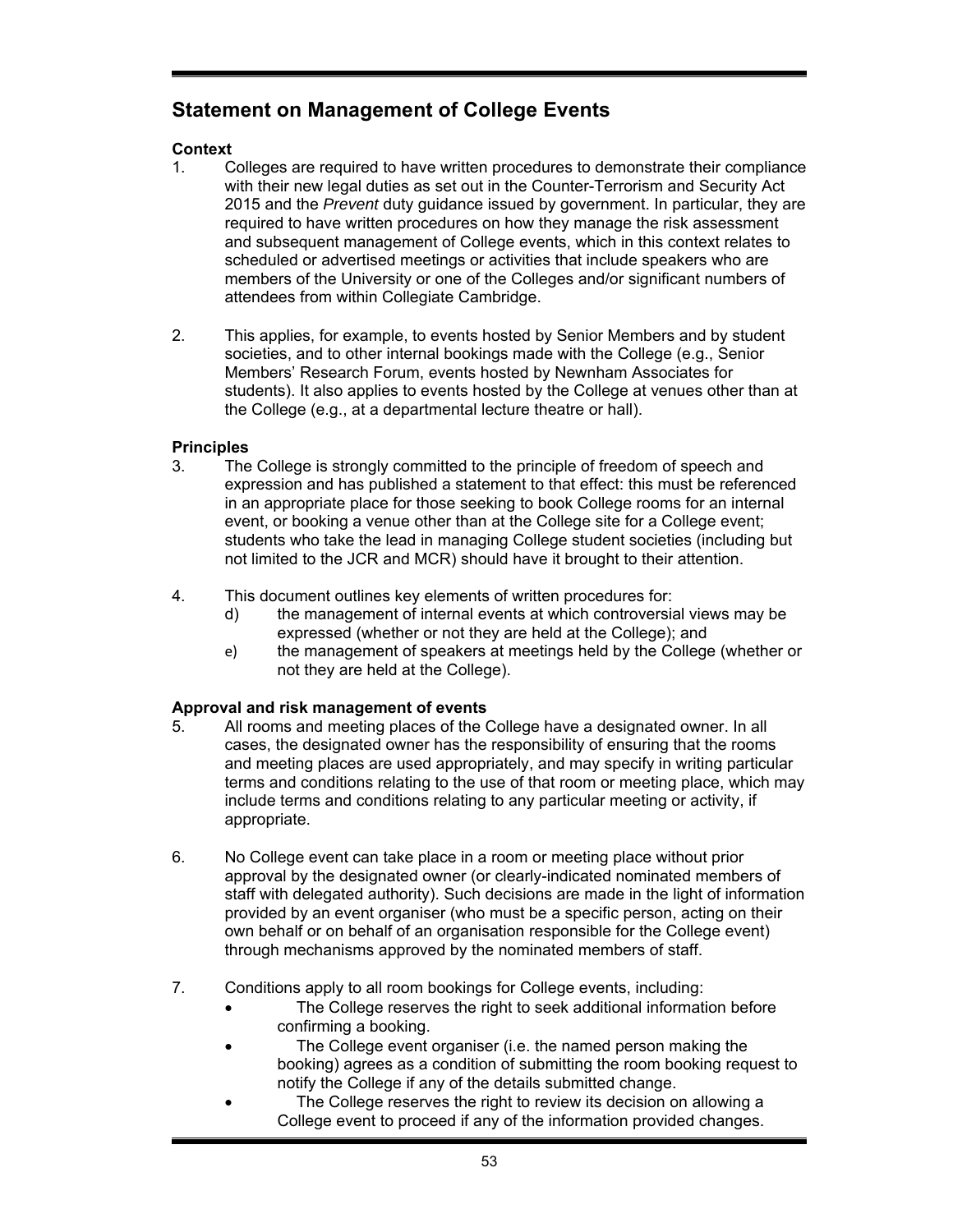- The deliberate provision of false or incomplete information by the College event organiser may be addressed under the disciplinary procedures of the College, if appropriate, or otherwise invalidate the booking.
- 8. An initial room booking should be made through the published process, and will not be considered complete unless it includes the following information, as a minimum:
	- name and contact details of the College event organiser;
	- title of the proposed College event;
	- names and contact details of formal presenters or speakers at the College event, if any;
	- details of any College organisation or society represented or publicised at the event;
	- brief description of proposed talks and/or activities;
	- dates and times of the proposed College event;
	- if a College event at an external venue, details of the venue including contact information for the venue's facilities manager or equivalent;
		- projected number of attendees, including:
		- student members of the College;
		- other members of the College;
		- other members of the University;
		- people external to the College and the University.
- 9. The designated owner (or clearly-indicated nominated members of staff with delegated authority) will use this information to assess the likelihood of a range of risks: this will include the assessment of risks specifically relating to the protection of freedom of speech and the Colleges' responsibility in preventing crime (including the promotion of illegal discrimination or terrorism).
- 10. Activities likely to be considered inappropriate to be conducted on College premises or at events organised by the College at an external venue include:
	- internal or external speakers giving talks which directly or indirectly promote violence towards members of the College or the general public, or which may advance the radicalisation of College members (as it is defined in the College's statement on freedom of speech);
	- internal or external speakers whose presence or activity, in the view of the College, carries a reasonable likelihood of risk to the health or safety of its members or of the general public;
	- physical activities where there has not been due regard for the safety of participants and onlookers;
	- activities where the College has been advised by the police that they represent a high risk at the specified time or location proposed.

22 June 2016

**Annex** 

# **Process for Booking College Events and Meetings**

Rooms and meeting places for events are managed by the following people on behalf of the College:

| Name                                                        | Role               | Phone/Email                  |
|-------------------------------------------------------------|--------------------|------------------------------|
| Ms Melanie Searle<br>(for booking function<br>rooms and the | Conference Manager | conference@newnham.cam.ac.uk |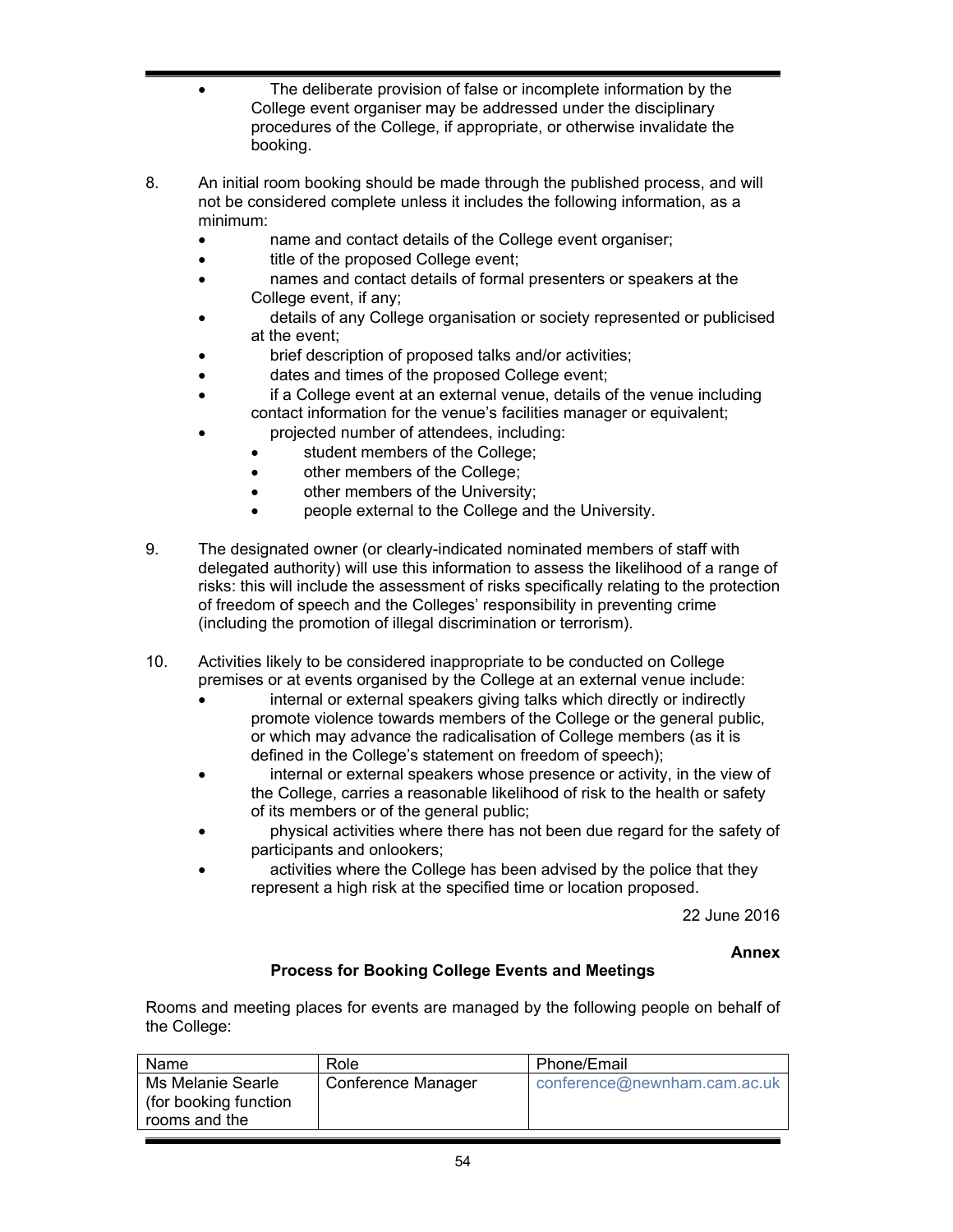| gardens, and           |                        |                              |
|------------------------|------------------------|------------------------------|
| organising bookings of |                        |                              |
| College events at      |                        |                              |
| external venues)       |                        |                              |
| Mr Bob Watson          | <b>Head Porter</b>     | head.porter@newn.cam.ac.uk   |
| (for booking JCRs)     |                        |                              |
| MCR President, in      | <b>MCR President</b>   | mcr.president@newn.cam.ac.uk |
| consultation with Dr   |                        |                              |
| Kate Fleet, Graduate   | <b>Graduate Tutor</b>  | khf11@cam.ac.uk              |
| Tutor (for exceptional |                        |                              |
| use of the Middle      |                        |                              |
| Combination Room       |                        |                              |
| other than for or by   |                        |                              |
| Newnham Graduate       |                        |                              |
| students)              |                        |                              |
| Miss Wendy Evans       | <b>Domestic Bursar</b> | dburs1@newn.cam.ac.uk        |

Undergraduate students can also book the Junior Combination Rooms (JCRs) on-line.

Information required from the event organiser at the time of making the booking:

- name and contact details of the College event organiser;
- title of the proposed College event;
- names and contact details of formal presenters or speakers at the College event, if any;
- details of any College organisation or society represented or publicised at the event;
- brief description of proposed talks and/or activities;
- dates and times of the proposed College event;
- if a College event at an external venue, details of the venue including contact information for the venue's facilities manager or equivalent;
	- projected number of attendees, including:
	- student members of the College;
	- other members of the College;
	- other members of the University;
	- people external to the College and the University.

Details of room layout, equipment needed and catering requirements will also be required at the time of the booking.

Requests for events must be provided in writing by the event organiser and ideally no later than 24 hours in advance for the JCRs and at least a week in advance for the function rooms in advance of the event. Requests to make a booking at an external venue will require earlier notification to enable liaison with the venue owner; the Conference and Events Co-Ordinator should be contacted as early as possible for advice and assistance. (In any event, the organiser will need to take into account any lead time he or she may wish to have to publicise the event: an event should not be publicised before approval has been granted.)

The College reserves the right to refuse outright any requests for the use of a room or meeting place if such a request is made within 24 hours of the proposed event.

Bookings should be made through contacting the persons above for a bookings form; or, in respect of the JCRs, these can be booked through the use of an on-line booking form.

When part of any booking envisages the use of the Garden, permission must be sought separately and explicitly.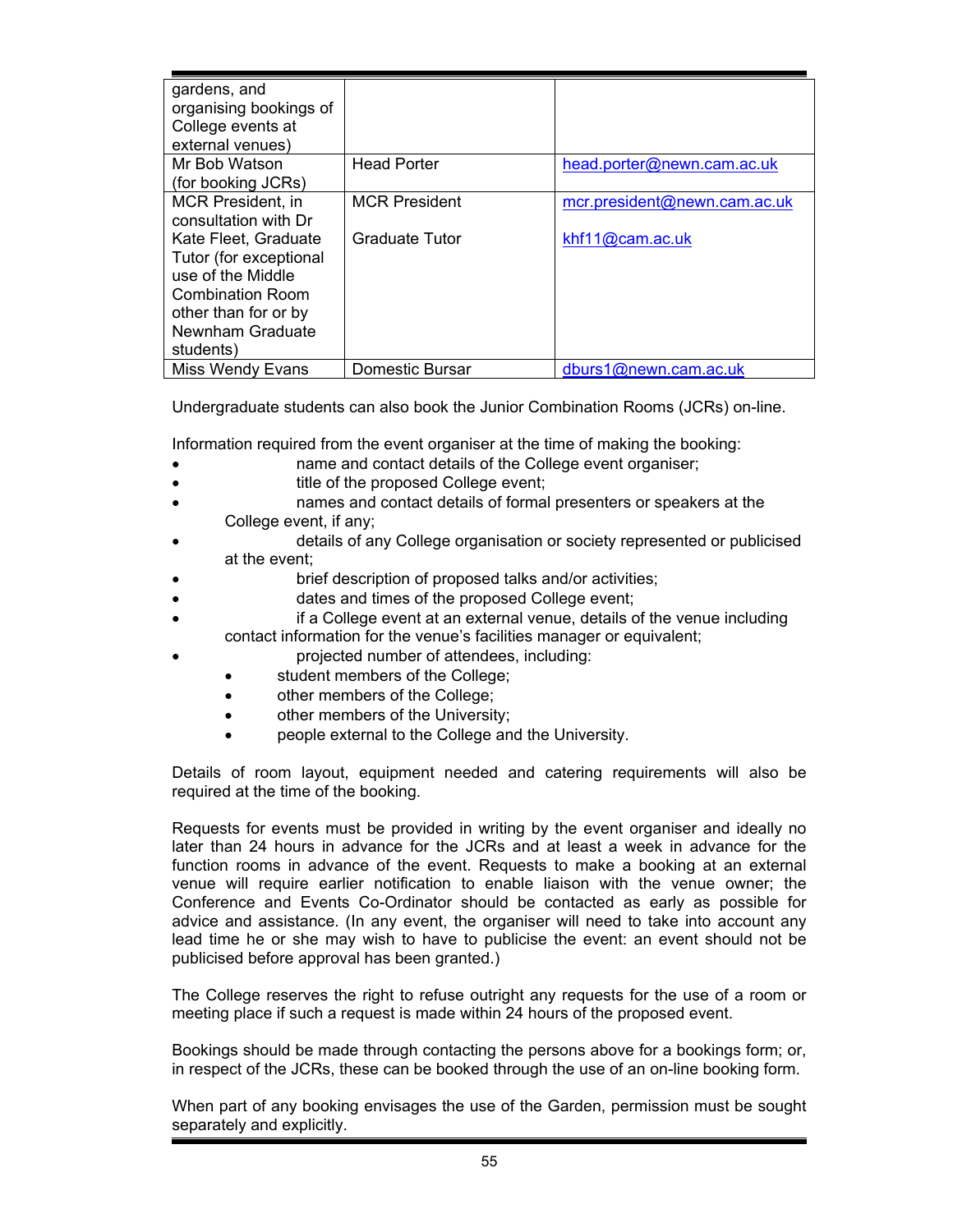No event may be publicised as taking place until confirmation has been received from the College. If an event or room booking is refused, you may appeal the decision to the Domestic Bursar, who may refer the matter to the College Council. The appeal decision will be the final decision of the College.

In addition:

- No out-of-College or private functions may be arranged from the first week of May to mid-June.
- The College reserves the right to seek additional information before confirming a booking.
- The event organiser (i.e. the named person making the booking) agrees as a condition of submitting the room booking request to notify the College if any of the details submitted change.
- The College reserves the right to review its decision on allowing an event to proceed if any of the information provided changes.
- The deliberate provision of false or incomplete information by the event organiser may be addressed under the disciplinary procedures of the College, if appropriate, or otherwise invalidate the booking.

# **Specific Guidelines for Garden Parties & Functions**

The Garden is in great demand for parties in the summer and most particularly during May Week. Senior Members wishing to have a party in the Garden then should make the necessary arrangements early in the Easter Term, but are asked to accept that Junior Members have priority. Bookings on behalf of Faculties or Departments will not be accepted earlier than the week before May Week to allow Junior Members an opportunity to book private parties.

- Organisers of functions must comply with any conditions set by the College authorities.
- Functions are not permitted in the gardens during the Easter Term from 1 May until the Friday of the last week of Full Term inclusive.
- No meetings may be held in the gardens.
- Parties are permitted only on Old Hall Chestnut Tree Lawn and the lawn south of Peile.
- Music is not allowed at parties in the garden.
- All parties must end by 9.00 pm.
- The number of people attending must not exceed that applied for.
- Plays may be performed during the same period as parties. Finishing times for plays to be arranged separately.
- Whenever you use the garden, please take care to keep it tidy.
- Smoking is permitted only in designated areas *[See Smoke-Free Policy]*.

# **Who may hold functions in the garden:**

- Newnham College students
- Newnham College Clubs and Societies, including Newnham Associates
- Other College or University Clubs and Societies provided that the booking is made by a Newnham student member of the club or society who is prepared to be present throughout the function and is prepared to take full responsibility for the function
- Senior Members and College Staff, including the Development and Roll Office

22 June 2016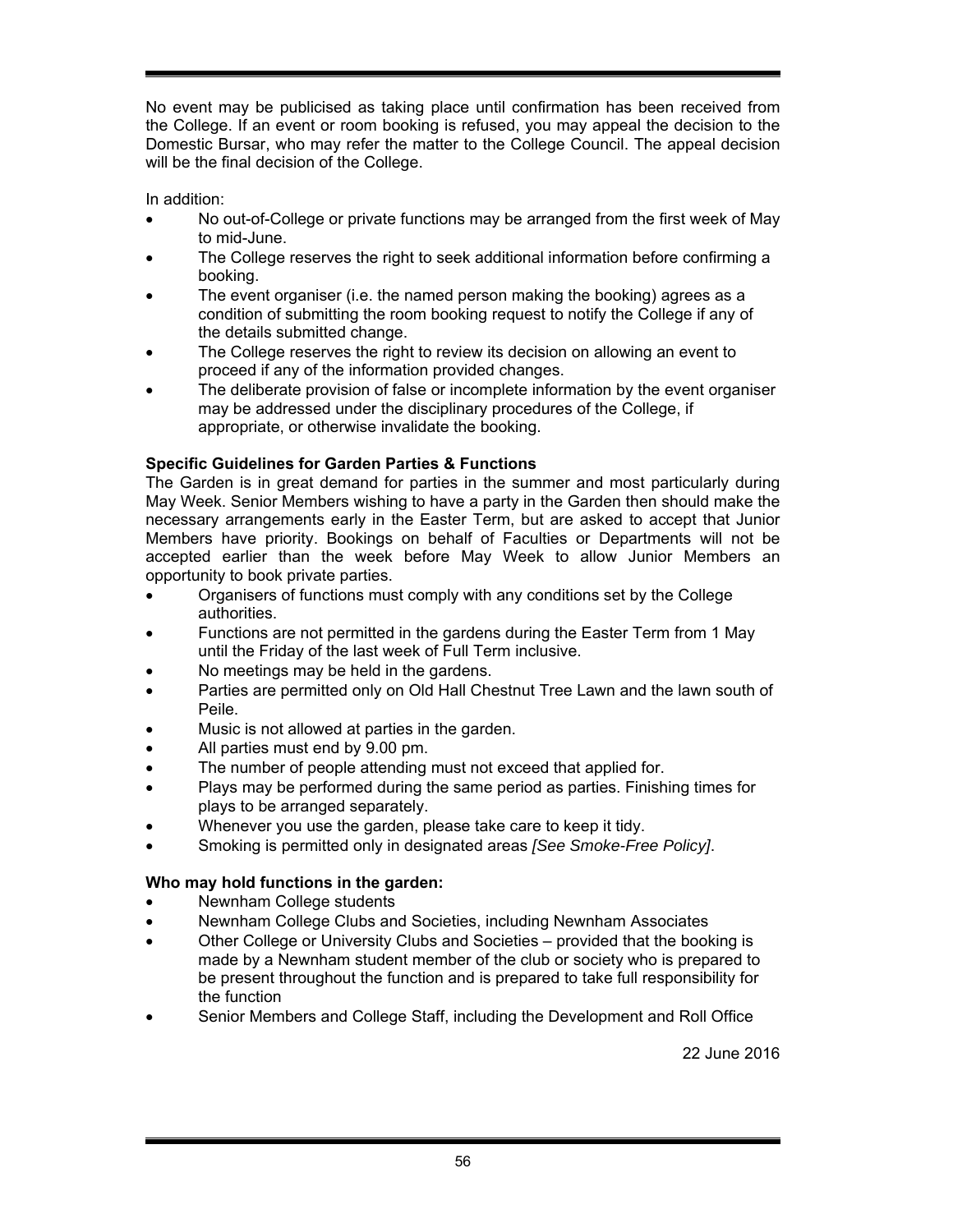# **Statement on Management of External Events and External Speakers**

# **Context**

- 1. Colleges are required to have written procedures to demonstrate their compliance with their new legal duties as set out in the Counter-Terrorism and Security Act 2015 and the *Prevent* duty guidance issued by government. In particular, they are required to have written procedures on how they manage the risk assessment and subsequent management of "external events", which in this context relates to scheduled or advertised meetings or activities that include visiting speakers (i.e. speakers who are not members of the University or one of the Colleges) and/or significant numbers of attendees from outside of Collegiate Cambridge.
- 2. This applies, for example, to student society events hosting a visiting speaker held in College or elsewhere, and to external bookings made with the College (e.g. graduate seminars, alumnae events and conferences).

# **Principles**

- 3. The College is strongly committed to the principle of freedom of speech and expression and has published a statement to that effect: this must be referenced in an appropriate place for those seeking to book College rooms for an external event; students who take the lead in managing College student societies (including but not limited to the JCR and MCR) should have it brought to their attention.
- 4. This document outlines key elements of written procedures for:
	- f) the management of external events at which controversial views may be expressed (whether or not they are held at the College); and
	- g) the management of visiting speakers at meetings held within the College.

# **Approval and risk management of events**

- 5. All rooms and meeting places of the College have a designated owner. In all cases, the designated owner has the responsibility of ensuring that the rooms and meeting places are used appropriately, and may specify in writing particular terms and conditions relating to the use of that room or meeting place, which may include terms and conditions relating to any particular meeting or activity, if appropriate.
- 6. No external event can take place in a room or meeting place without prior approval by the designated owner (or clearly-indicated nominated members of staff with delegated authority). Such decisions are made in the light of information provided by an external event organiser (who must be a specific person, acting on their own behalf or on behalf of an organisation responsible for the external event) through mechanisms approved by the nominated members of staff.
- 7. Conditions apply to all room bookings for external events, including:
	- The College reserves the right to seek additional information before confirming a booking.
	- The external event organiser (i.e. the named person making the booking) agrees as a condition of submitting the room booking request to notify the College if any of the details submitted change.
	- The College reserves the right to review its decision on allowing an external event to proceed if any of the information provided changes.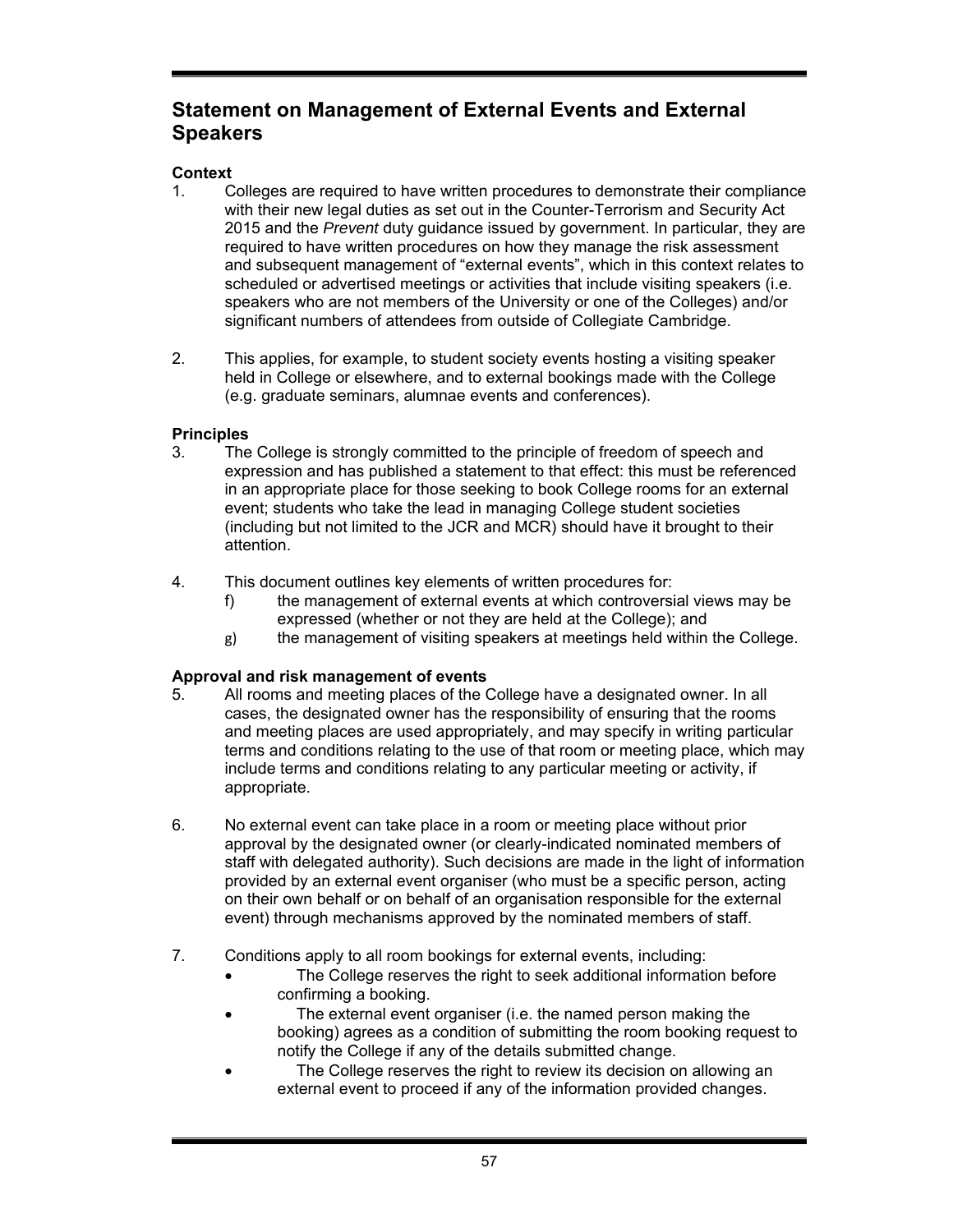- The deliberate provision of false or incomplete information by the external event organiser may be addressed under the disciplinary procedures of the College, if appropriate, or otherwise invalidate the booking.
- 8. An initial room booking should be made through the published process, and will not be considered complete unless it includes the following information, as a minimum:
	- name and contact details of the external event organiser;
	- title of the proposed external event;
	- names and contact details of formal presenters or speakers at the external event, if any;
	- details of any external organisation represented or publicised at the external event;
	- brief description of proposed talks and/or activities;
	- dates and times of the proposed external event;
	- projected number of attendees, including:
		- student members of the College;
		- other members of the College;
		- **•** other members of the University;
		- people external to the College and the University.
- 9. The designated owner (or clearly-indicated nominated members of staff with delegated authority) will use this information to assess the likelihood of a range of risks: this will include the assessment of risks specifically relating to the protection of freedom of speech and the Colleges' responsibility in preventing crime (including the promotion of illegal discrimination or terrorism).
- 10. Activities likely to be considered inappropriate to be conducted on College premises include:
	- internal or external speakers giving talks which directly or indirectly promote violence towards members of the College or the general public, or which may advance the radicalisation of College members (as it is defined in the College's statement on freedom of speech);
	- internal or external speakers whose presence or activity, in the view of the College, carries a reasonable likelihood of risk to the health or safety of its members or of the general public;
	- physical activities where there has not been due regard for the safety of participants and onlookers;
	- activities where the College has been advised by the police that they represent a high risk at the specified time or location proposed.

22 June 2016

**Annex** 

# **Process for Booking External Events and Meetings**

Rooms and meeting places for events are managed by the following people on behalf of the College:

| Name                                                 | Role               | Phone/Email                  |
|------------------------------------------------------|--------------------|------------------------------|
| Ms Melanie Searle<br>(for booking function<br>rooms) | Conference Manager | conference@newnham.cam.ac.uk |
| Mr Bob Watson<br>(for booking JCRs)                  | <b>Head Porter</b> | head.porter@newn.cam.ac.uk   |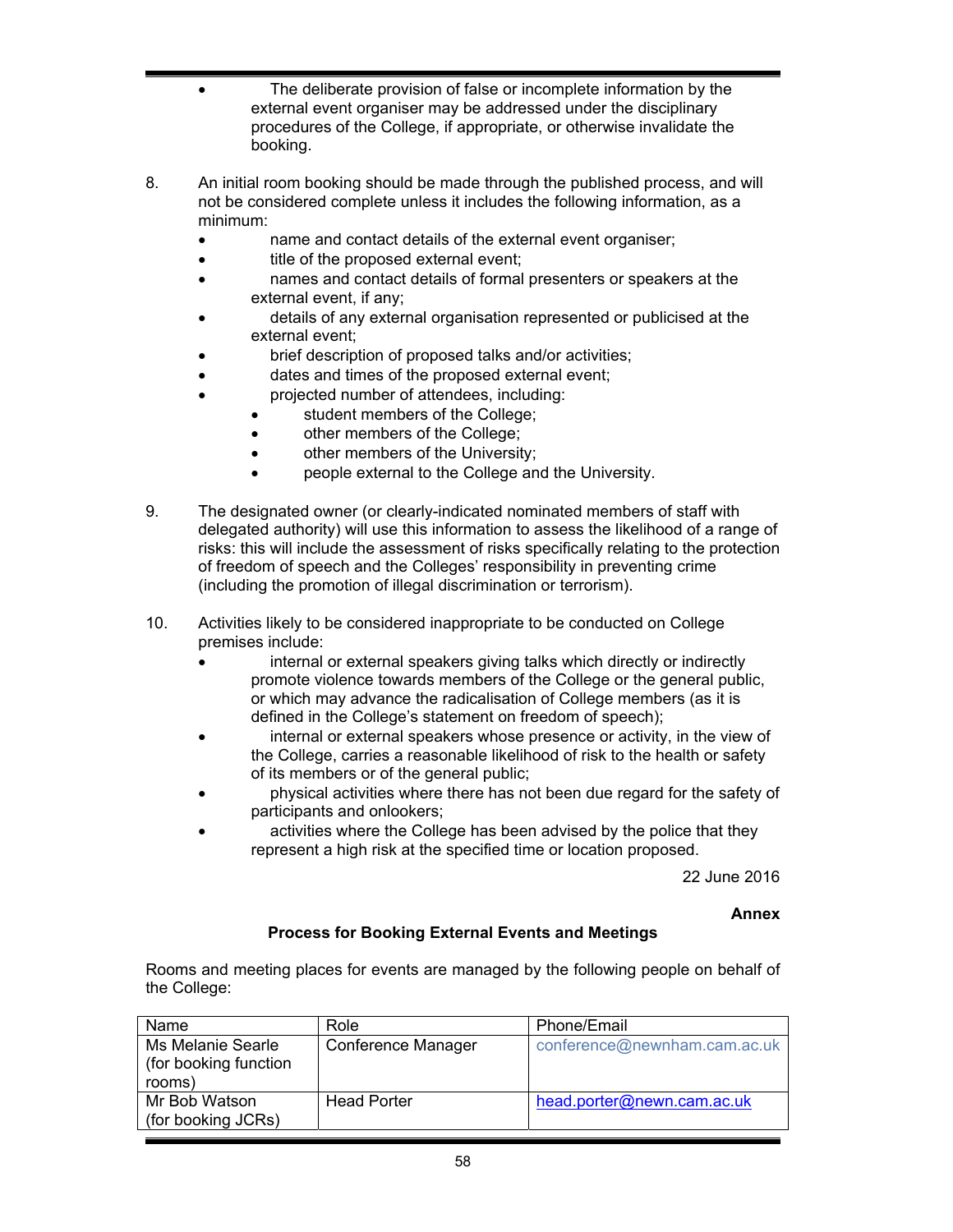| Miss Wendy Evans<br>⊧Bursar<br>Domestic⊹<br><b>LIM</b> | 1@newn.cam.ac.uk |
|--------------------------------------------------------|------------------|

Undergraduate students can book the Junior Combination Rooms (JCRs) on-line.

Information required from the event organiser at the time of making the booking:

- name and contact details of the external event organiser;
- title of the proposed external event;
- names and contact details of formal presenters or speakers at the external event, if any;
- details of any external organisation represented or publicised at the external event;
- brief description of proposed talks and/or activities;
- dates and times of the proposed external event;
	- projected number of attendees, including:
		- student members of the College;
		- other members of the College;
		- other members of the University;
		- people external to the College and the University.

Details of room layout, equipment needed and catering requirements will also be required at the time of the booking.

Requests for events must be provided in writing by the event organiser and ideally no later than 24 hours in advance for the JCRs and at least a week in advance for the function rooms in advance of the event. (In any event, the organiser will need to take into account any lead time he or she may wish to have to publicise the event: an event should not be publicised before approval has been granted.)

The College reserves the right to refuse outright any requests for the use of a room or meeting place if such a request is made within 24 hours of the proposed event.

Bookings should be made through contacting the persons above for a bookings form; or, in respect of the JCRs, these can be booked through the use of the on-line booking form.

When part of any booking envisages the use of the Garden, permission must be sought separately and explicitly.

No event may be publicised as taking place until confirmation has been received from the College. If an event or room booking is refused, you may appeal the decision to the Domestic Bursar, who may refer the matter to the College Council. The appeal decision will be the final decision of the College.

In addition:

- No out-of-College or private functions may be arranged from the first week of May to mid-June.
- The College reserves the right to seek additional information before confirming a booking.
- The event organiser (i.e. the named person making the booking) agrees as a condition of submitting the room booking request to notify the College if any of the details submitted change.
- The College reserves the right to review its decision on allowing an event to proceed if any of the information provided changes.
- The deliberate provision of false or incomplete information by the event organiser may be addressed under the disciplinary procedures of the College, if appropriate, or otherwise invalidate the booking.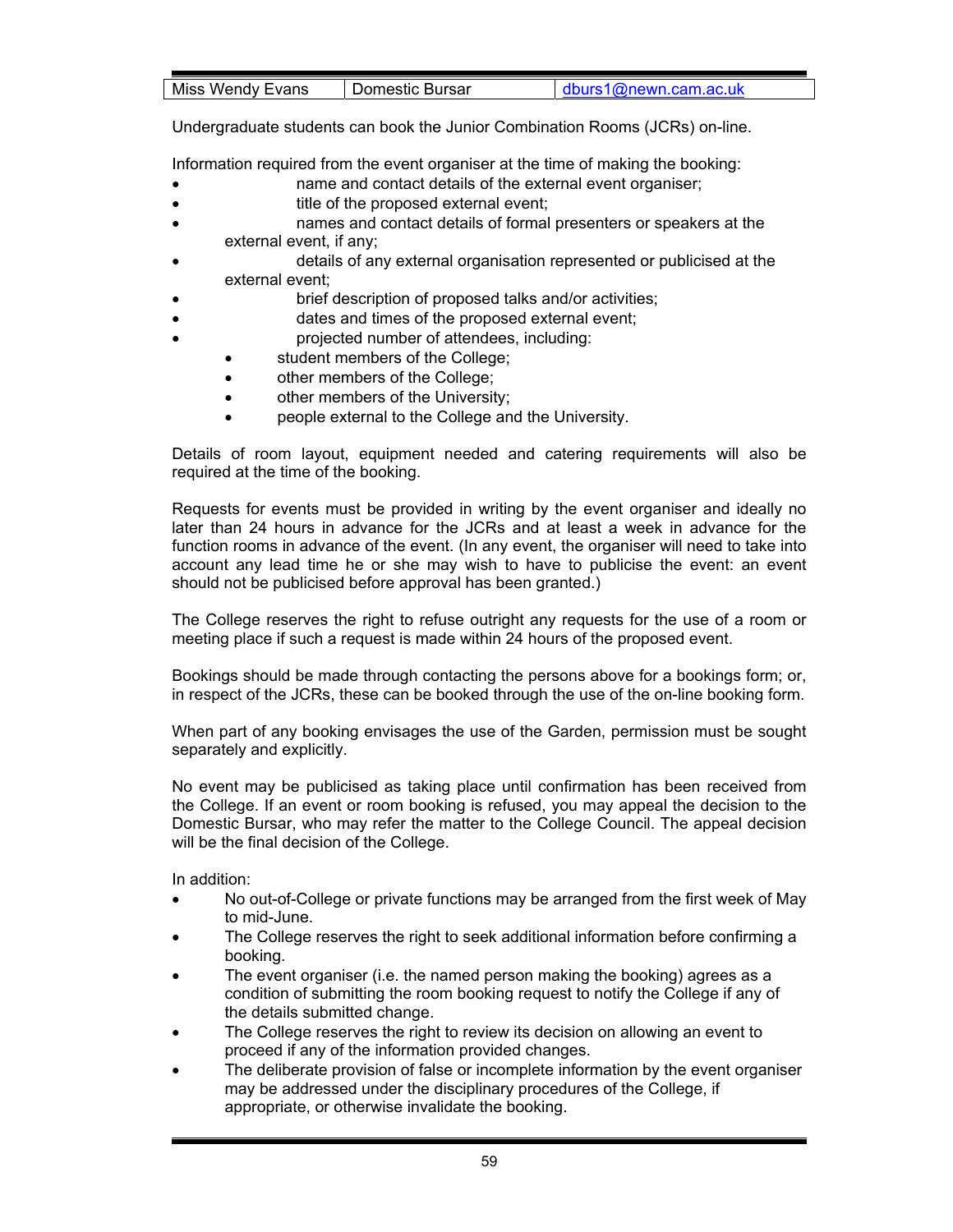# **Specific Guidelines for Garden Parties & Functions**

The Garden is in great demand for parties in the summer and most particularly during May Week. Senior Members wishing to have a party in the Garden then should make the necessary arrangements early in the Easter Term, but are asked to accept that Junior Members have priority. Bookings on behalf of Faculties or Departments will not be accepted earlier than the week before May Week to allow Junior Members an opportunity to book private parties.

- Organisers of functions must comply with any conditions set by the College authorities.
- Functions are not permitted in the gardens during the Easter Term from 1 May until the Friday of the last week of Full Term inclusive.
- No meetings may be held in the gardens.
- Parties are permitted only on Old Hall Chestnut Tree Lawn and the lawn south of Peile.
- Music is not allowed at parties in the garden.
- All parties must end by 9.00 pm.
- The number of people attending must not exceed that applied for.
- Plays may be performed during the same period as parties. Finishing times for plays to be arranged separately.
- Whenever you use the garden, please take care to keep it tidy.
- Smoking is permitted only in designated areas *[See Smoke-Free Policy]*.

# **Who may hold functions in the garden:**

- Newnham College students
- Newnham College Clubs and Societies, including Newnham Associates
- Other College or University Clubs and Societies provided that the booking is made by a Newnham student member of the club or society who is prepared to be present throughout the function and is prepared to take full responsibility for the function
- Senior Members and College Staff, including the Development and Roll Office

22 June 2016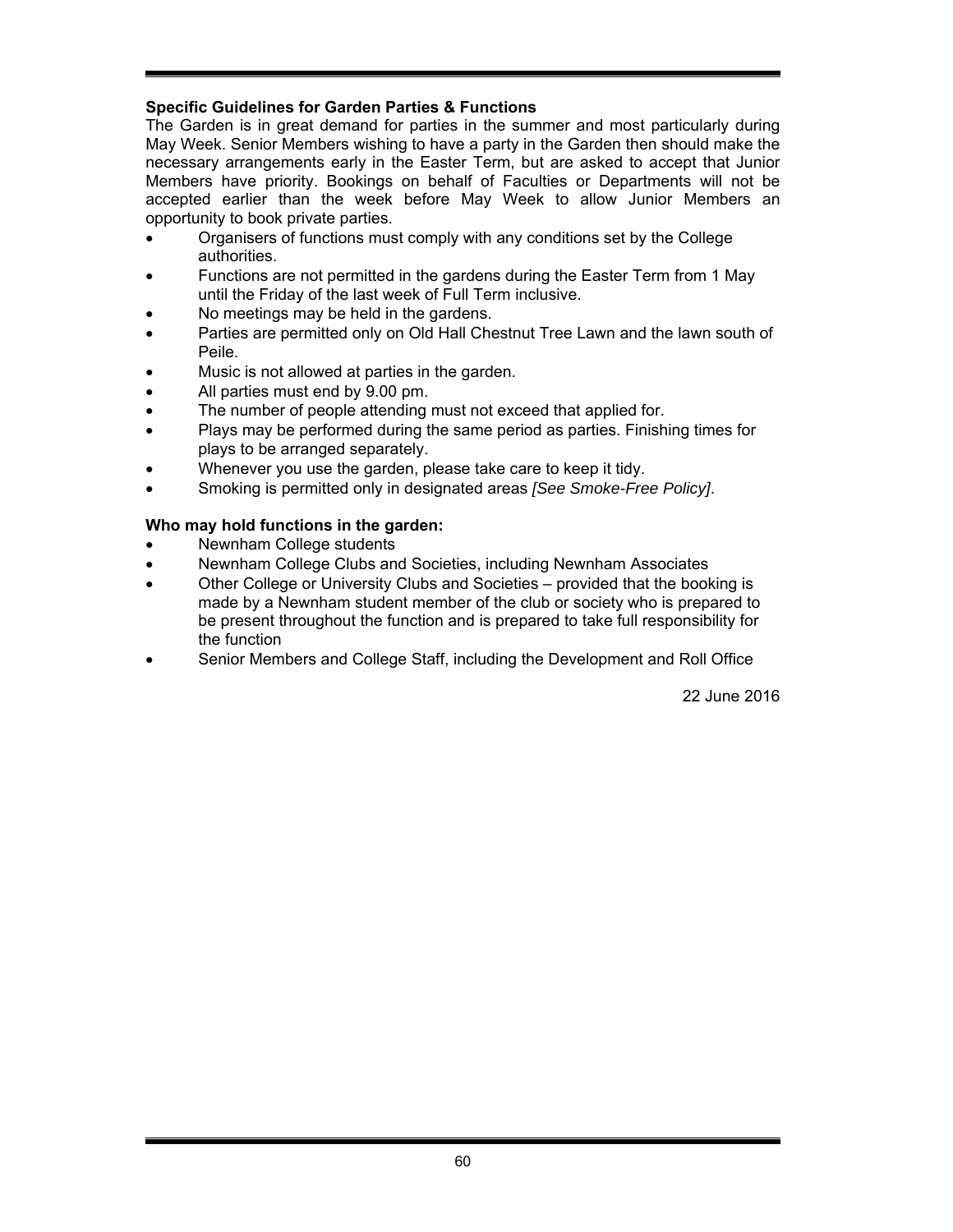# **Smoke-Free Policy**

# 1) **Introduction**

The College takes the view that smoking in the workplace is a fire risk, contravenes health and safety regulations and is a health hazard to its members, staff and visitors as a result of passive smoking. Passive smoking [breathing in other people's tobacco smoke] has been shown to cause cancers, heart and respiratory disease in non-smokers.

The Health and Safety at Work Act 1974 places a duty on employers to provide a working environment that is **'Safe, without risks to health'.** 

Under the Health Act 2006, the College is required to adopt a smoke-free policy with effect from 1 July 2007.

This policy will meet the National Clean Air Award criteria and is designed to ensure that those who live and work in the College and who do not smoke are not affected. This is done by preventing smoking in the workplace and public rooms. It is anticipated that concern for others will ensure the success of this policy, which may be enforced by disciplinary means if necessary.

# 2) **Aims of the Policy**

The policy seeks to:

- Guarantee a healthy working environment and protect the current and future health of all members of the College, its staff, contractors and visitors.
- Guarantee the right of non-smokers to breathe in air free from tobacco smoke.
- To comply with Health & Safety Legislation and Employment Law.
- Raise awareness of the dangers associated with exposure to tobacco smoke.
- Take account of the needs of those who smoke and to support those who wish to stop.

# 3) **Restrictions on Smoking**

Smoking is not permitted in any part of the buildings, entrances, gardens or grounds at any time, by any person, regardless of their status, except in the designated area/s. This includes the use of e-cigarettes.

For the College Staff, smoking is only permitted during official breaks (for example, a morning tea break or lunch break).

The designated areas are:

- Outside of Peile car park (at least 3 metres away from the buildings & any bin stores)
- Outside of Clough car park
- Two smoking points on the edge of the Sportsfield (Old Hall end)

Suitable bins will be located in or next to these areas for safe disposal of cigarette ends etc. These designated areas will be kept under review and may need to be changed.

Smoking will not be tolerated at entrances and exits to the College buildings and is not permitted in any of the following areas: undergraduate student rooms, lifts, corridors, stairways or wells, the offices, the Porters' Lodge, staff changing or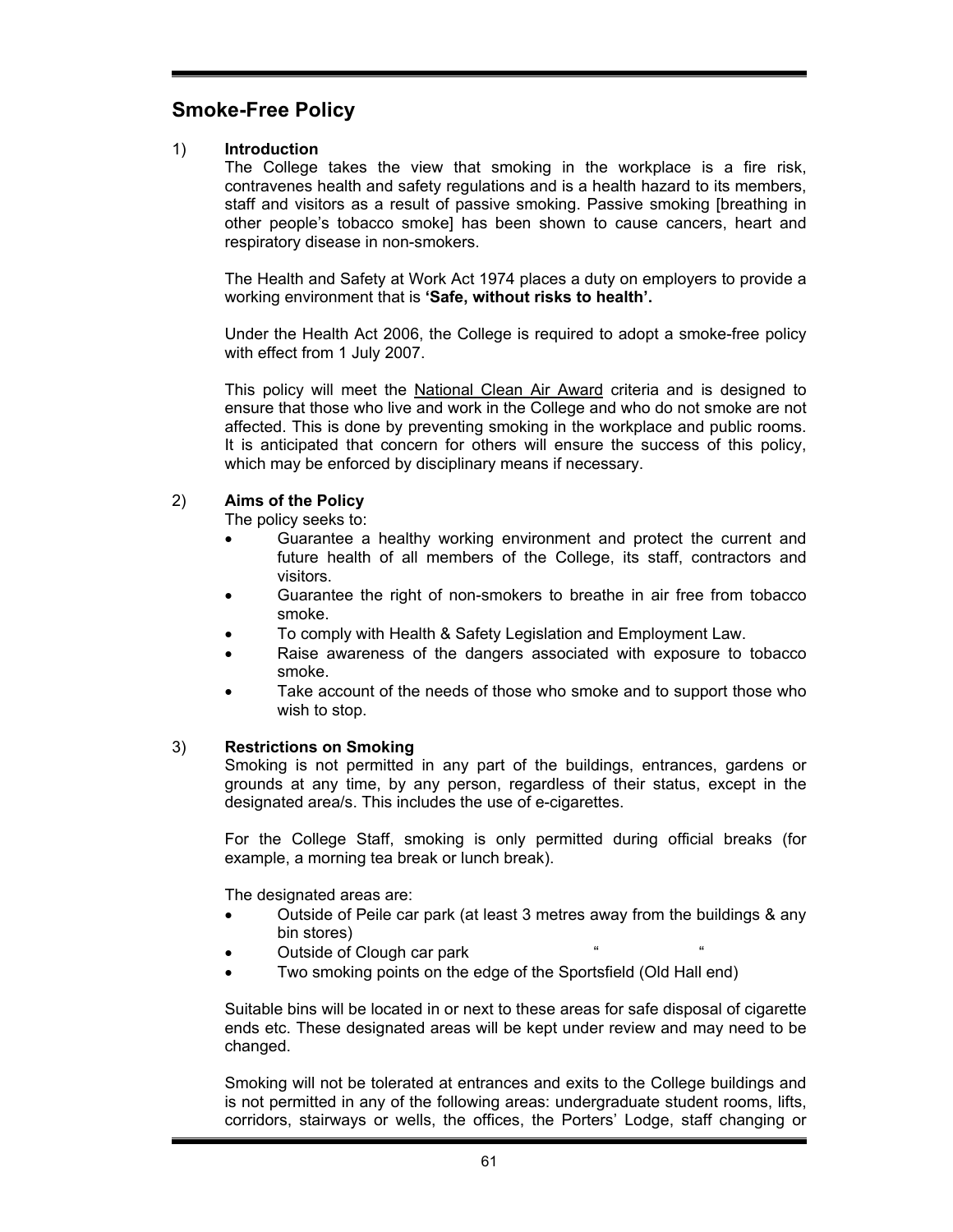staff rest rooms, the Bar, JCR, MCR, SCR, toilets, or any of the public meeting rooms.

# 4) **Visitors**

All visitors, contractors and deliverers are required to abide by the smoke free policy. All members of the College are expected to inform their visitors, contractors etc. of the smoke free policy. However they are not expected to enter into any confrontation which may put their personal safety at risk.

### 5) **Vehicles**

Smoking is not permitted in College vehicles or any vehicles being used on College business.

### 6) **Cleaning**

Staff who are required to work in a room where the occupant is smoking may delay entering the room until such time as the smoke has cleared. Where feasible, they should undertake other duties whilst waiting and should inform the occupant that they will return once the room is free of smoke.

### 7) **Support for smokers**

Members of the College who smoke and request support to quit smoking will be referred to the College Nurse and will be supplied with information and contact details of local NHS Stop Smoking Services (Cambridge OASIS 01223 723022) or the National Don't Give Up Giving Up free-phone helpline 0800 169 0 169.

### 8) **Disciplinary Action**

If a complaint is made concerning the smell of smoke permeating communal spaces, listed although not exhaustively in Section 3, or another student's bedroom, the responsible person will be made aware of the complaint. This will be done by means of an email which will also attach a copy of the Smoke Free Policy.

Members of the College found to be disregarding the smoke free policy may be subject to disciplinary procedures.

#### 9) **Monitoring and reviewing**

This policy will be reviewed annually to ensure that it continues to meet the aims. The Smoke-Free Policy Co-ordinator is the College Health & Safety Officer. She can be contacted by telephoning 01223 335801.

Comments related to the maintenance of this policy should be directed to the Domestic Bursar.

This policy will be reviewed annually by the College's Safety Committee which reports to the College Council.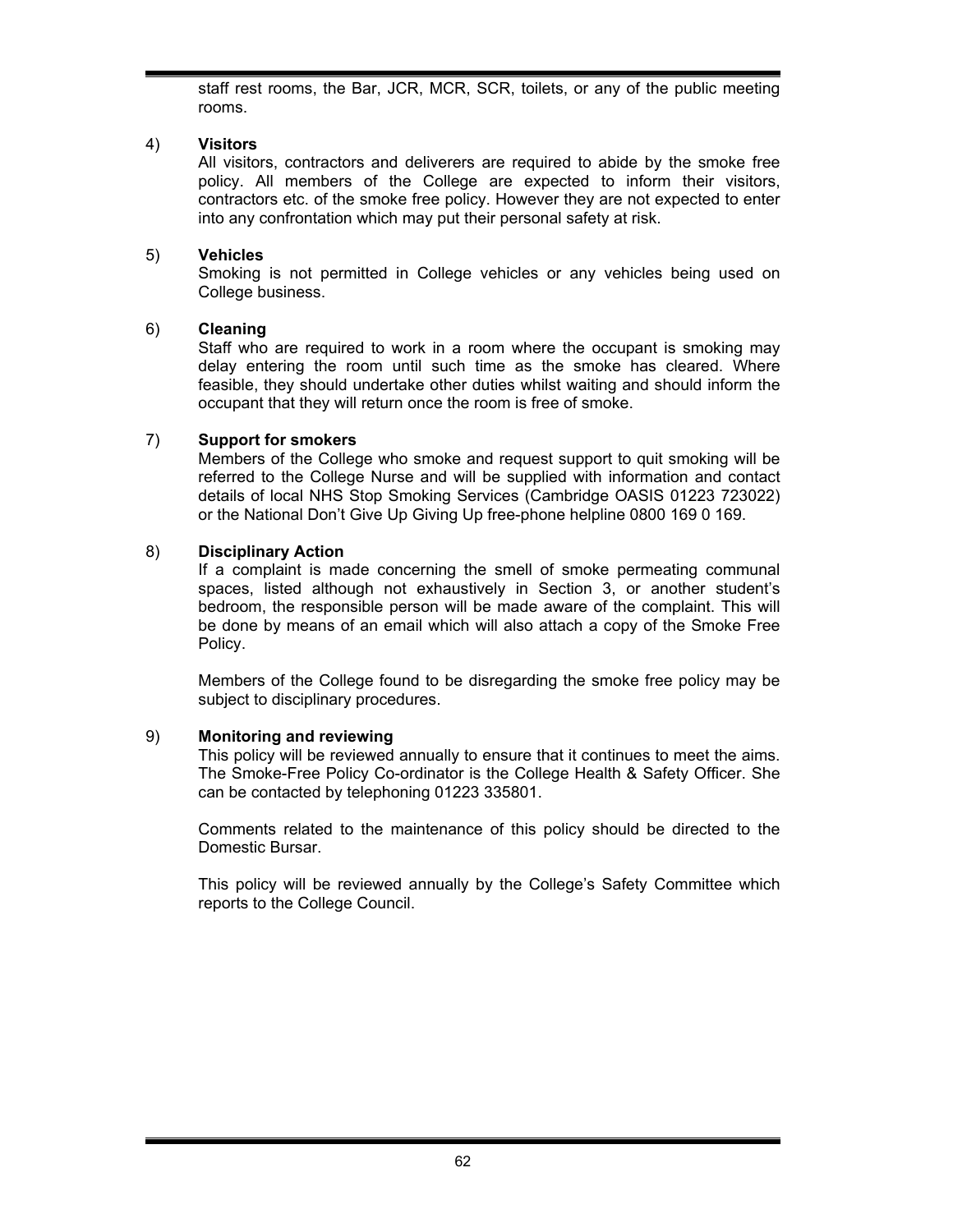# **Whistle-Blowing: Making a Protected Disclosure**

# 1) **Introduction**

- 1.1 Under certain circumstances, members of staff have legal protection if they make disclosures about organisations for which they work. These members of staff are commonly referred to as 'whistle blowers' and their activities have often received wide publicity in the media.
- 1.2 A member of staff who believed, for example, that organisations were disposing of toxic waste illegally may have 'blown the whistle' directly to the press or television, perhaps because of concern for the environment, or a belief that the organisation would attempt a 'cover-up' if asked to stop.
- 1.3 Members of staff who blew the whistle on organisations, were often treated detrimentally by them or had their employment terminated. This discouraged members of staff from whistle blowing even where such action would be for the good of the public. The legislation is designed to protect members of staff from suffering any detriment or termination of engagement for whistle blowing.
- 1.4 Members of staff will only be protected under the whistle blowing legislation if:
	- 1.4.1 they have made a disclosure of information which is a "qualifying disclosure"; and
	- 1.4.2 they have made the disclosure to one of the particular categories of person specified in either section 3 or 4 of this procedure.

# 2) **Qualifying Disclosures**

- 2.1 Disclosures are "qualifying disclosures" where the member of staff has a reasonable belief that it can be shown that there has been a "relevant failure" by the College, namely :
	- committing a criminal offence;
	- failing to comply with a legal obligation;
	- a miscarriage of justice;
	- endangering the health and safety of an individual;
	- environmental damage; or
	- concealing any information relating to the above.
- 2.2 These acts can be in the past, present or future, so that, for example, a disclosure qualifies if it relates to environmental damage that has happened, is happening, or is likely to happen.

# 3) **The Procedure**

3.1 The College, in line with the relevant whistle blowing legislation, encourages members of staff to make any qualifying disclosures internally to the College in the first instance. All qualifying disclosures to the College will be protected disclosures, provided that the member of staff is acting in good faith.

If a member of staff wishes to make a qualifying disclosure internally, they should report their concerns to their Head of Department, preferably specifying that they are reporting their concerns under the whistle-blowing procedures. .

3.2 Once a concern has been raised, the person receiving it will carry out an initial assessment to determine the scope of any investigation and inform the member of staff of the outcome of this initial assessment.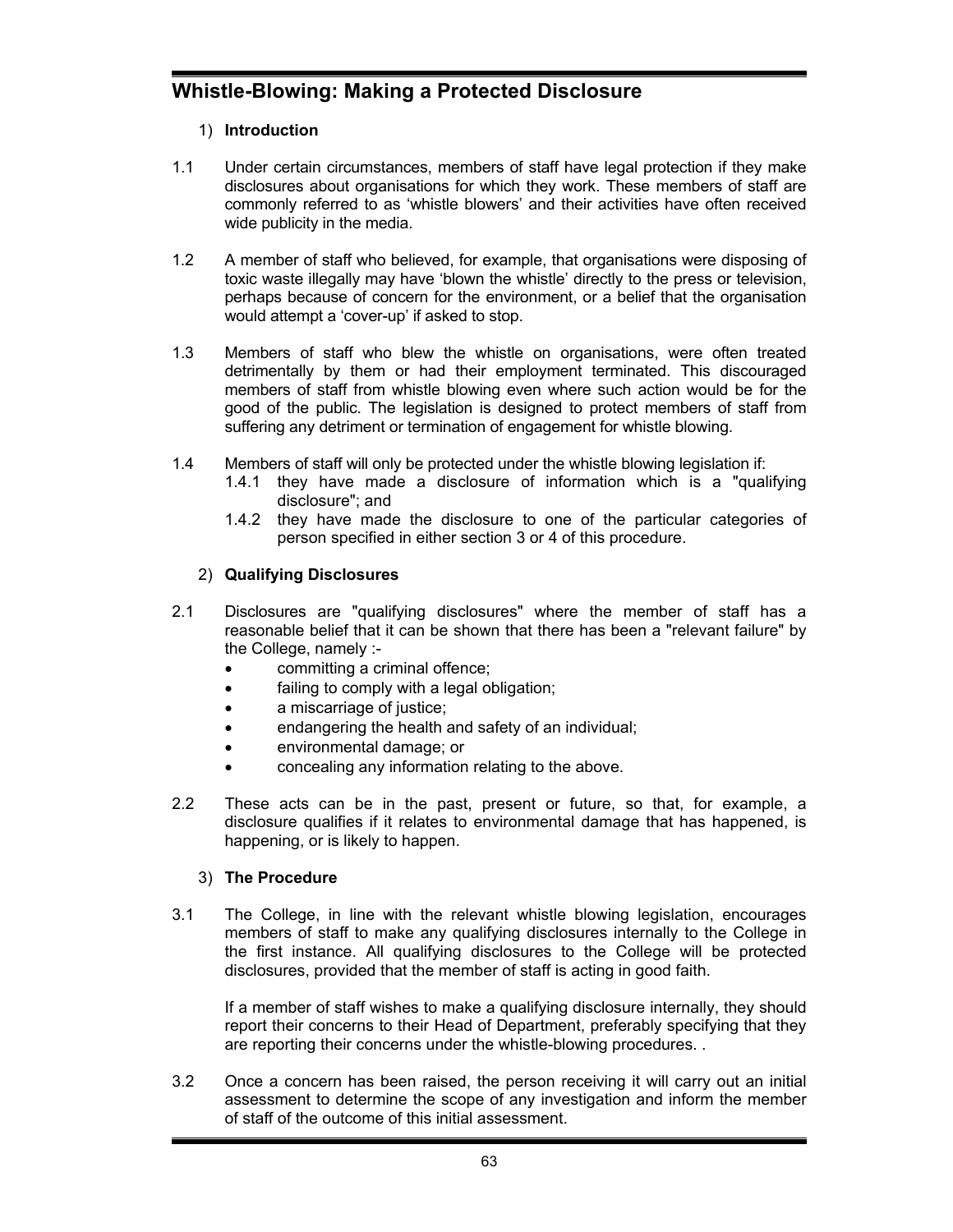- 3.3 Should a Head of Department need to take advice from one of the College Officers (for example, the Bursar, the Senior Tutor, the Domestic Bursar, or the Vice Principal) the Head of Department will discuss this with the member of staff, before discussing the matter with a College Officer.
- 3.4 Heads of Department and College Officers will make every effort to keep the member of staff's identity secret if that individual wants to raise their concerns confidentially.
- 3.5 If further investigation is required the College may appoint an investigator for this purpose. This may be someone with specialist knowledge of the issues in question. If it is necessary for anyone in the course of the investigation to know the member of staff's identity, this will be discussed with the member of staff beforehand.
- 3.6 The College will aim to keep the member of staff informed of the progress, the timescales and the eventual outcome of any investigation wherever confidentiality permits.
- 3.7 If the member of staff is not satisfied with the explanation or reason given (or if it is not appropriate for the member of staff to report their concerns to their Head of Department in the first instance) they should raise the matter directly with one of the College Officers (for example, the Bursar, the Senior Tutor, the Domestic Bursar, or the Vice Principal). .

# 4) **External Disclosures**

- 4.1 The aim of this policy is to provide a means of reporting, investigating and resolving any relevant concerns of a member of staff within the College. Therefore, in most cases there should be no need for the member of staff to report their concerns externally, especially in the first instance.
- 4.2 However the law recognises that in some circumstances it may be appropriate for a member of staff to report their concerns to an appropriate or prescribed external body such as HMRC the Environment Agency or the Health and Safety Executive.
- 4.3 Members of staff should be aware that, unless they have gone through the correct channels and met any necessary conditions when raising a concern externally, they will not be protected under the whistle blowing legislation. Therefore the College strongly advises the member of staff to seek advice before reporting a concern externally.

# 5) **General Notes**

- 5.1 The Public Interest Disclosure Act 1998 prevents staff from suffering a detriment or having an employment contract terminated for 'whistle blowing' and the College takes very seriously any concerns raised under this legislation.
- 5.2 The College will not tolerate any member of staff suffering detrimental treatment as a result of raising a genuine concern in good faith through the correct channels. Detrimental treatment includes dismissal, disciplinary action, threats or other unfavourable treatment experienced as a result of raising such a concern. Anyone involved in such conduct will be subject to disciplinary action.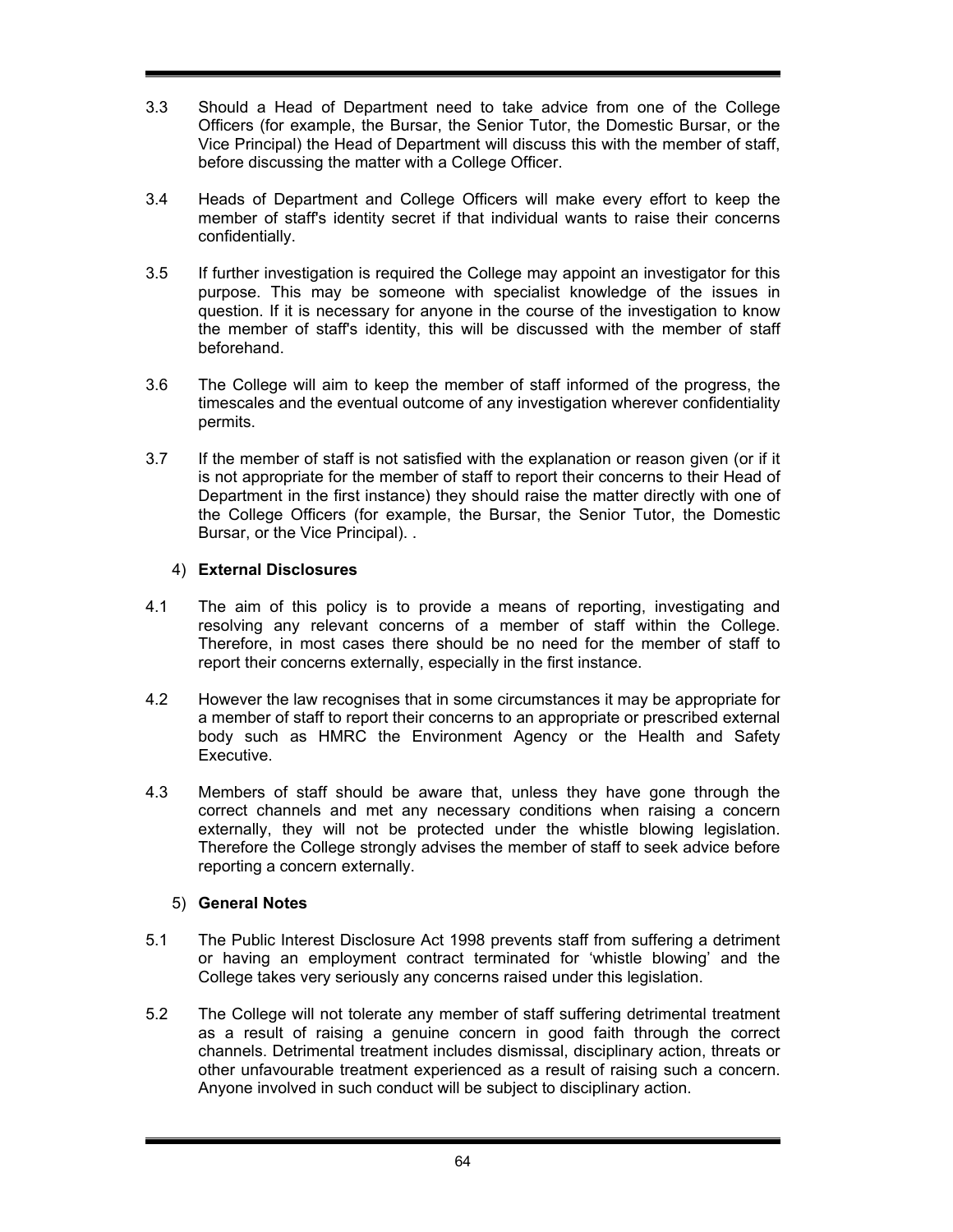- 5.3 However, if the procedure has not been invoked in good faith (e.g. for malicious reasons or in pursuit of a personal grudge), or if the member of staff does not raise the issue through the correct channels, the member of staff will be liable to disciplinary procedures which may include those appropriate to Gross Misconduct, or such lesser disciplinary sanction as may be appropriate in the circumstances.
- 5.4 This policy should not be used for complaints relating to the member of staff's own personal circumstances. In these cases the member of staff should use the College's Grievance Procedure or the Harassment Procedure set out in the Dignity at Work policy.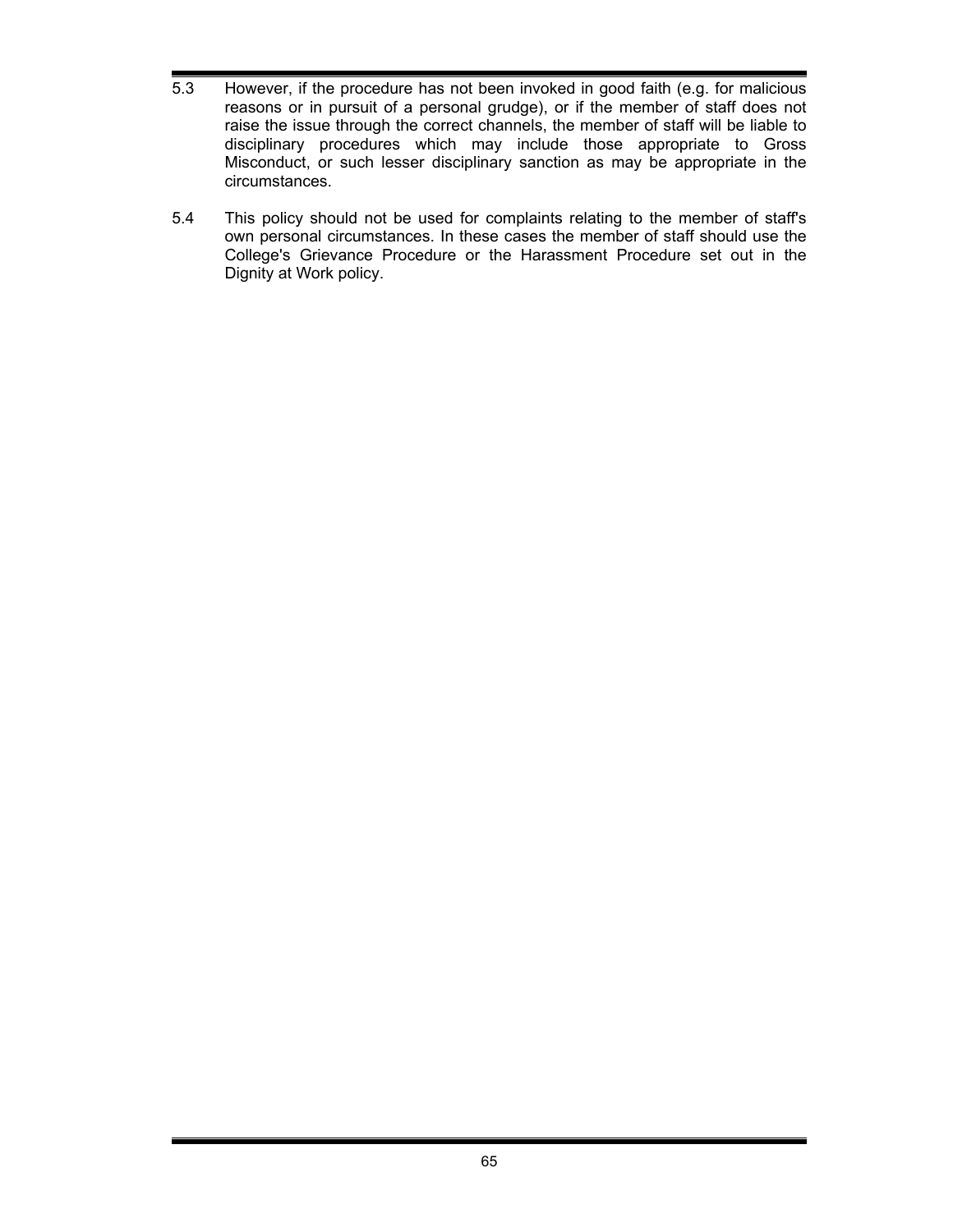# **Working Outdoors: Sun Damage to Skin**

### 1) **Introduction**

This policy applies to all members of staff whose job requires them to work outdoors, either permanently or temporarily, between May and September.

All cancers start from one or more of the billions of cells in our bodies becoming abnormal and then multiplying out of control to form a lump or tumour. It is now well known that most of these cell abnormalities are caused by parts of our bodies being exposed to something harmful over a long period of time.

Most skin cancers are caused by long-term exposure to ultra violet radiation from the sun, and the fairer your skin is, the greater the risk you run.

Skin cancers come in three major variations:

- 1. The first takes the form of a new or existing mole which grows and changes shape. Mostly dark in colour (although sometimes with light patches) the mole may itch and bleed. This cancer is known as a malignant melanoma and, if left untreated, cells from the tumour will break away underneath the skin to set up colonies elsewhere in your body. Most people who die from cancer die because of secondary tumours, and for this reason it is vital to seek medical attention as soon as you discover a mole that has changed shape or has newly formed.
- 2. The second type of skin cancer shows up as a small, painless, wart-like lump that gradually enlarges and may eventually turn into a sort of ulcer. It too is capable of generating cells that will be carried through your bloodstream to set up colonies elsewhere in your body.
- 3. The final major form of the disease shows up as small, flat, hard areas of skin (usually on the face or neck) that gradually enlarge and that also may eventually open up to form a sort of ulcer. This form of cancer virtually never generates new tumours elsewhere in the body.

For ease, skin cancer types two and three are often called non-melanoma skin cancers. You should be aware that all three major forms of skin cancer can be cured, but only if treated at an early stage.

Since 1974, the number of new cases of malignant melanoma in the UK each year has more than doubled to over 4,000. Of those people suffering from malignant melanoma, over 1,500 die annually. Also since 1974, the number of new cases of the non-melanoma skin cancers has almost doubled to about 36,000 cases per annum. Of those suffering from these cancers, almost 500 die each year.

Regardless as to whether a member of staff develops skin cancer or not, staff should bear in mind that skin exposed to too much sunlight becomes leathery and wrinkled, making it look old; this (if for no other reason than vanity) makes it sensible not to overindulge when it comes to the sun.

Other problems associated with exposure to the sun are Sun Stroke and Heat Exhaustion.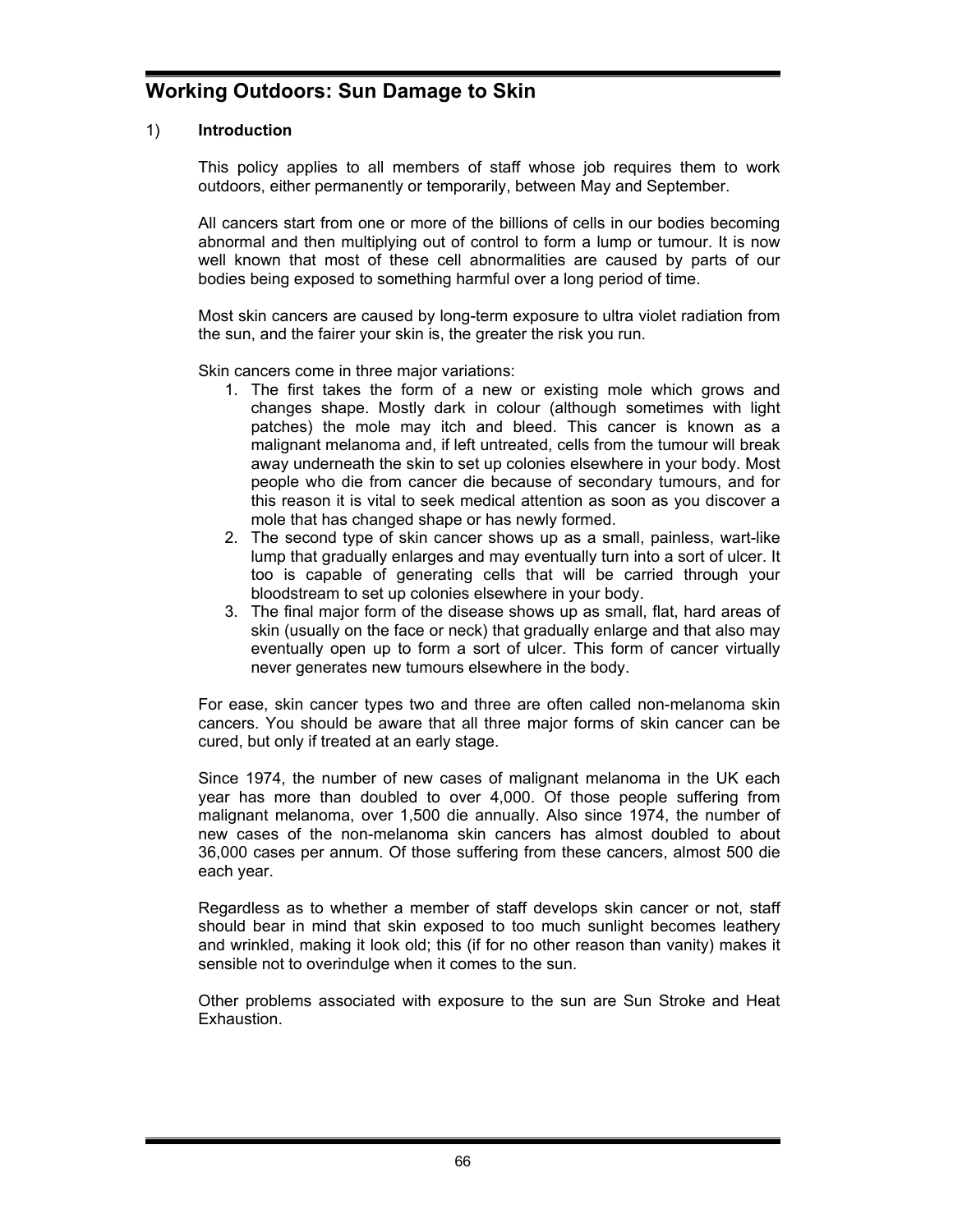# 2) **Working Outdoors – protection from sun**

- Where a task is being carried out that requires the wearing of recognised protective clothing, then this type of clothing must be worn at all times while this task is taking place.
- Where a task does not require recognised protective clothing to be worn, members of staff should wear clothing that covers **their bodies, arms and legs** when working in direct sunlight during the months of May to September. It is particularly important to do this during the hours around midday, when the sun's rays are harshest.
- The College recognises that to undertake work (in particular, physical work) in the sun fully covered can be uncomfortable. It is therefore recommended, that loose-fitting clothing should be worn (as opposed to tight-fitting garments). Loose-fitting clothing must not be worn, however, when using machinery as it could become entangled with the machine and lead to personal injury.
- The Health Education Authority advises that the more tightly woven the cloth of a garment, the better it is at blocking the sun's rays.
- Where a task is being carried out that requires the wearing of a hard hat, then this must be worn. If not required to wear a hard hat, then members of staff should wear a wide-brimmed one that will shade nose, ears, neck and (if present) bald patch, the most common places for skin cancers to occur.
- Sunglasses should be worn that are labelled to the appropriate BS Standard.
- Members of staff should wear a sunscreen with at least a protective factor of 15 on ears, lips, cheeks, nose and neck, and any exposed areas of skin and reapply this at regular intervals. (It should be noted that sunscreens do not make it safe to get a tan. A tan is simply the skin's first reaction to being damaged, and repeated tanning will enhance the likelihood of getting cancer.)
- For those members of staff who have to work outside with exposed skin the College will provide them with sunscreen suitable for their skin. Members of staff should purchase the appropriate factor level from a reputable manufacturer (not designer label products) suitable for their own needs. On production of the receipt to the Head of Department, the amount shall be refunded.
- Hats will be provided as part of the work clothing (Personal Protective Equipment) given to members of staff who have to work outside in the sun.
- Drinking Water will be provided and members of staff are encouraged to drink regularly whilst work outside in sunshine. Personal drinking water bottles will be provided by the College.

### *Note: You are at the most danger from the sun on a cloudless day, but even on a cloudy one in summer, skin damage can still be caused.*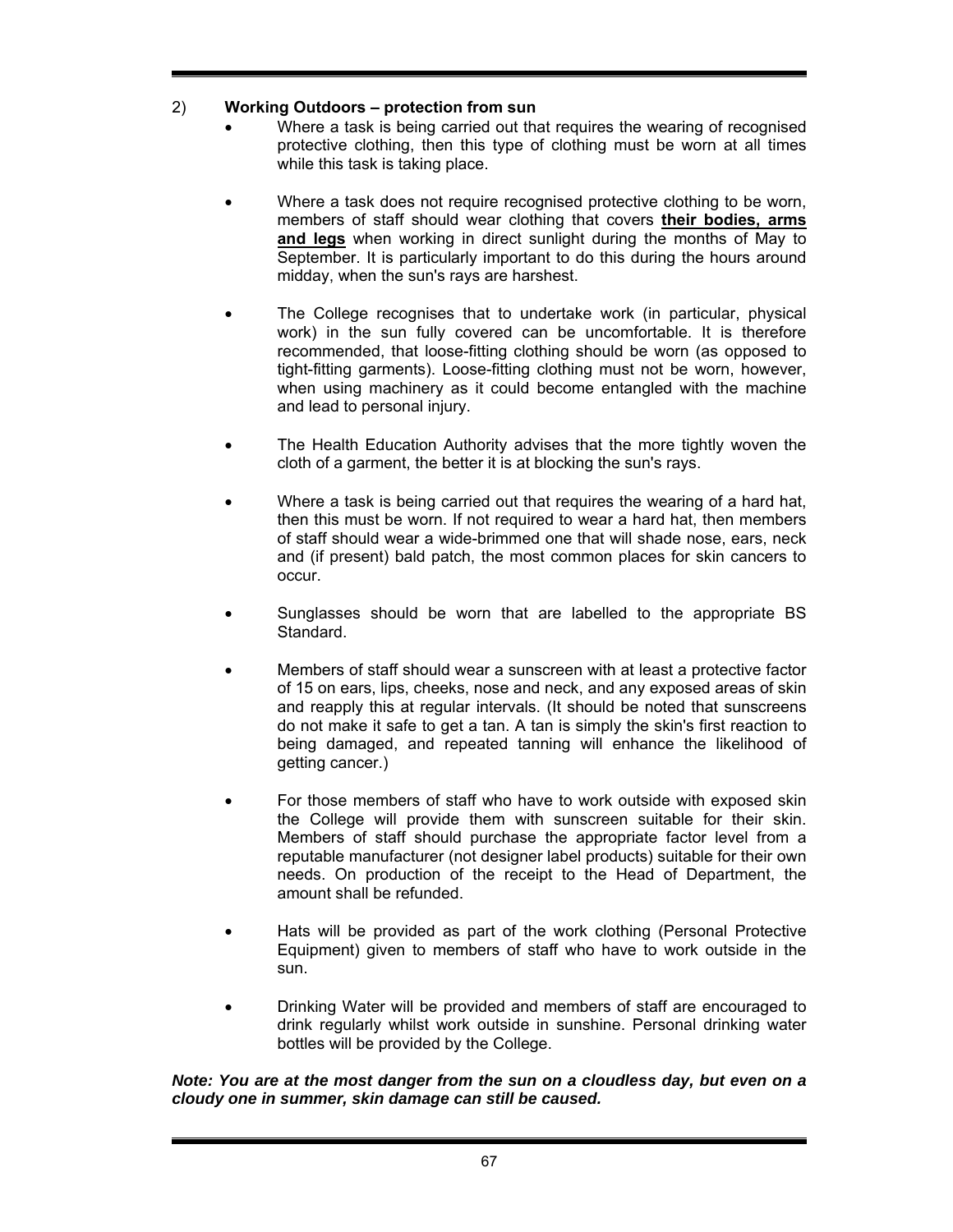# **Lone Working Policy**

# 1) **Introduction**

Newnham College understands that there are departments that require lone working either due to the location of the task or those activities that require 24 hour cover, for example, staff on call in maintenance who work out of normal office hours.

Working alone is not in itself against the law and it will often be safe to do so. The law requires employers to consider carefully, and then deal with, any health and safety risks for people working alone.

The College has developed policies and procedures to control the risks and protect our staff as far as are reasonably practical. Staff should know, understand and follow them. Apart from the staff being sure that they are capable of doing the job on their own, the three most important things to be certain of are that:

- I. the lone worker has full knowledge of the hazards and risks to which he or she is being exposed;
- II. the lone worker knows what to do if something goes wrong;
- III. where possible someone else knows the whereabouts of a lone worker and what he or she is doing.

# 2) **Responsibility**

The College also has responsibility for the health and safety of any contractors or self-employed people doing work for them. These responsibilities cannot be transferred to any other person, including those people who work alone.

Workers have responsibilities to take reasonable care of themselves and other people affected by their work activities and to co-operate with their employers in meeting their legal obligations.

# 3) **Policy**

This policy provides guidance on how to keep lone workers healthy and safe and it is aimed to understand what the College needs to do to comply with its legal duties towards lone workers under:

- the Health and Safety at Work Act 1974;
- the Management of Health and Safety at Work Regulations 1999.

# 4) **Definition of a Lone Worker**

Lone workers are those people who work by themselves without close or direct supervision. Working alone might be a result of the time of day or night that the activity is taking place, or might be due to the location of the activity taking place. Examples include (this is not an exhaustive list): a person working alone in any department, for example, a cleaner in a top corridor in Peile / a gardener working alone in a graduate house garden / a Night Porter between the hours of midnight and 6.30am in the Porters Lodge / a member of the maintenance team on call at night / a contractor working for the College out of office.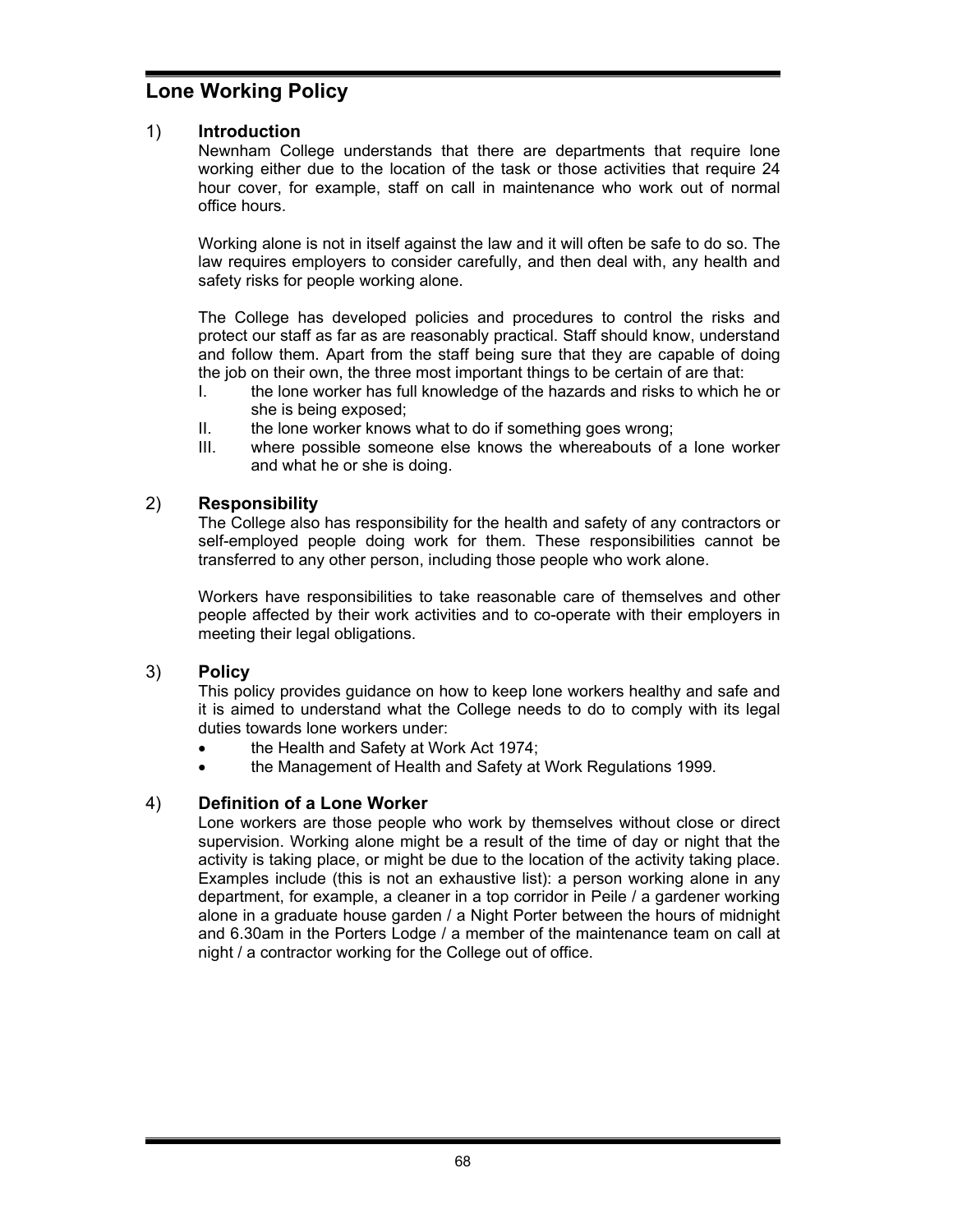# 5) **Information and Training**

Staff and contractors will be given all necessary and reasonable information, instruction, training and supervision to enable them to recognise the hazards and appreciate the risks involved with working alone. Staff and contractors will be required to follow the safe working procedures devised, which will include the provision of first aid, communication procedures and awareness of emergency procedures. All staff and contractors are required to co-operate with these efforts to ensure safe working and, in the first instance, report any concerns to their Head of Department.

# 6) **Safe Systems of Work**

Rules and instructions should be developed in writing, in each department, by the Head of Department and agreed with the relevant College Officer, to cover the following:

- 6.1 Required ability of staff, e.g.:
	- **professional training**
	- in house training
	- qualifications and experience
	- risk assessments and procedures handbooks
	- method statements
	- contractors guidance booklet (information handbook)
	- medical fitness and annual Occupational Health Checks for Night **Porters**
- 6.2 Suitability of equipment / site safety, e.g.:
	- quality of equipment
	- level of personal protective equipment supplied by the College or contractor
	- PAT testing and other legislative checks
- 6.3 Means of communication, e.g.:
	- two-way radio
	- mobile telephone
	- regular pre-arranged "check-in" times
- 6.4 Provision for treatment of injuries, e.g.:
	- portable first aid kit
	- availability of first aider.
- 6.5 Emergency and accident procedures, e.g.:
	- means of summoning help list of people to contact in an emergency
	- means of raising alarm
	- disaster plans and procedures
	- accident reporting method
	- incident reporting method
	- fire-fighting equipment.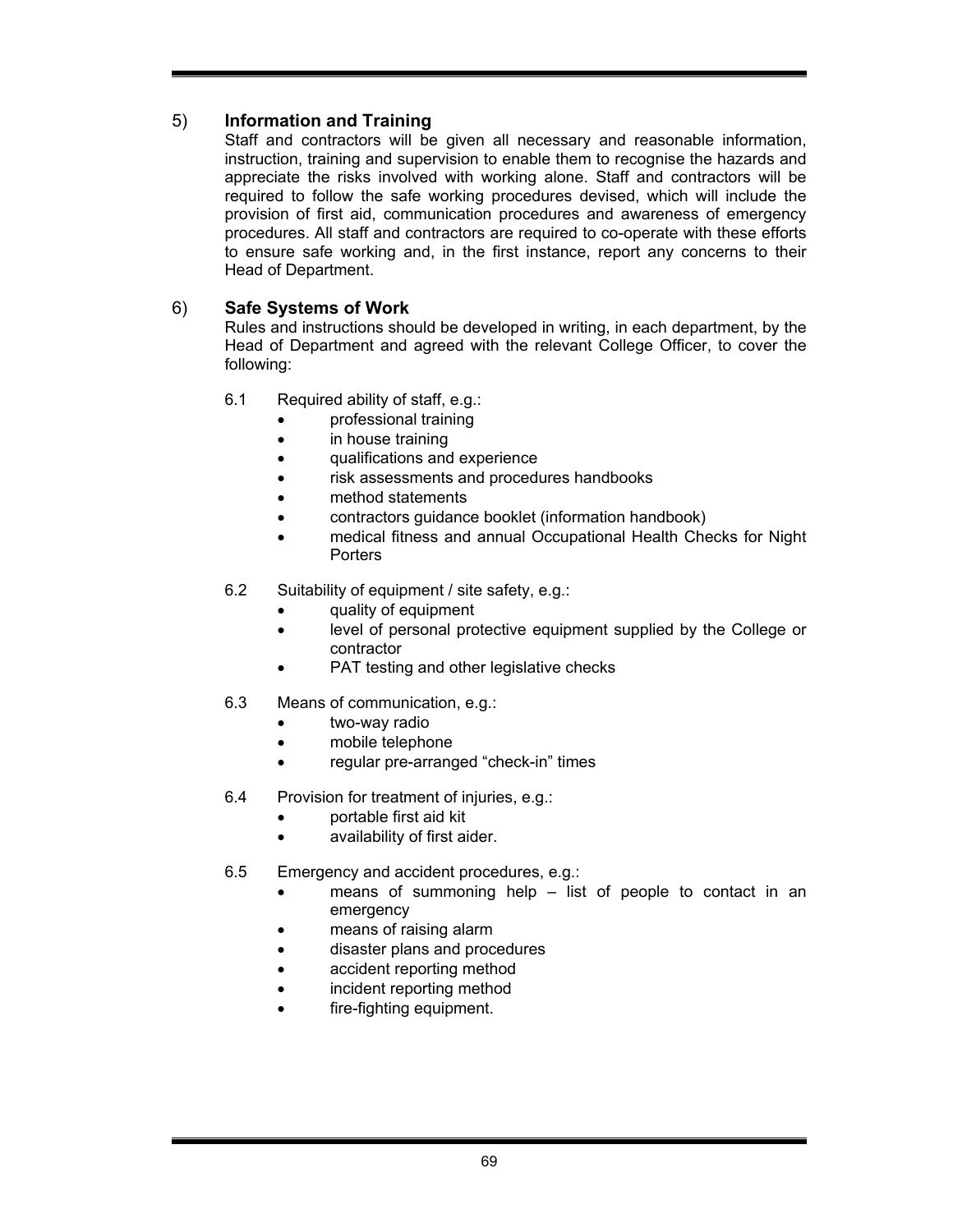# 7) **General information on working alone in another building, garden or location off the main site**

Line Managers and their staff must ensure that:

- sign in and sign out procedures are followed regular communication and "checking-in" arrangement are agreed in advance
- someone is always aware of their movements and expected return time (the Line Manager is responsible for agreeing and facilitating these arrangements which should be tailored to the operating conditions affecting the staff member)
- they are familiar with the fire and, if applicable, intruder alarm procedure and know the location of both exits and alarms
- there is access to a telephone or radio and a first aid kit (Porters' Lodge)
- if there is any indication that the building has been broken into, they call for assistance before entering
- when driving to an outside property that they park in a well-lit area off the road.

# 8) **Staff working Night Shift in the Porters' Lodge**

When leaving the Lodge for any reason the Night Porter must contact Selwyn College's Porters' Lodge on 35846 to advise the Porter that they are leaving the Lodge area and supply an estimated duration of absence. On their return they must immediately contact the Porter at Selwyn to advise of their return. If Selwyn do not have contact prior to the estimated time of return they will attempt for up to 15 minutes to contact the Night Porter, via Mobile / Lodge phone. If they are unsuccessful then they will contact the Head Porter / Senior Porter(s) of Newnham who will take over trying to make contact and do a welfare check / visit.

# 9) **Staff working from home**

Staff working from home should be in regular contact with their Line Manager. Line Managers should be particularly aware of the importance of such arrangements for staff that live alone. Staff working from home should ensure that they have the correct "work station" set up and have completed a DSE assessment if working for extended periods from home.

# 10) **Monitoring and review**

The Safety Committee will review this policy on an annual basis. Any member of staff with a concern regarding lone working issues should ensure that it is discussed with their Line Manager or Head of Department as appropriate.

> *Issued November 2015 Updated by Safety Committee 25 February 2019 Approved by the College Council 15 March 2019*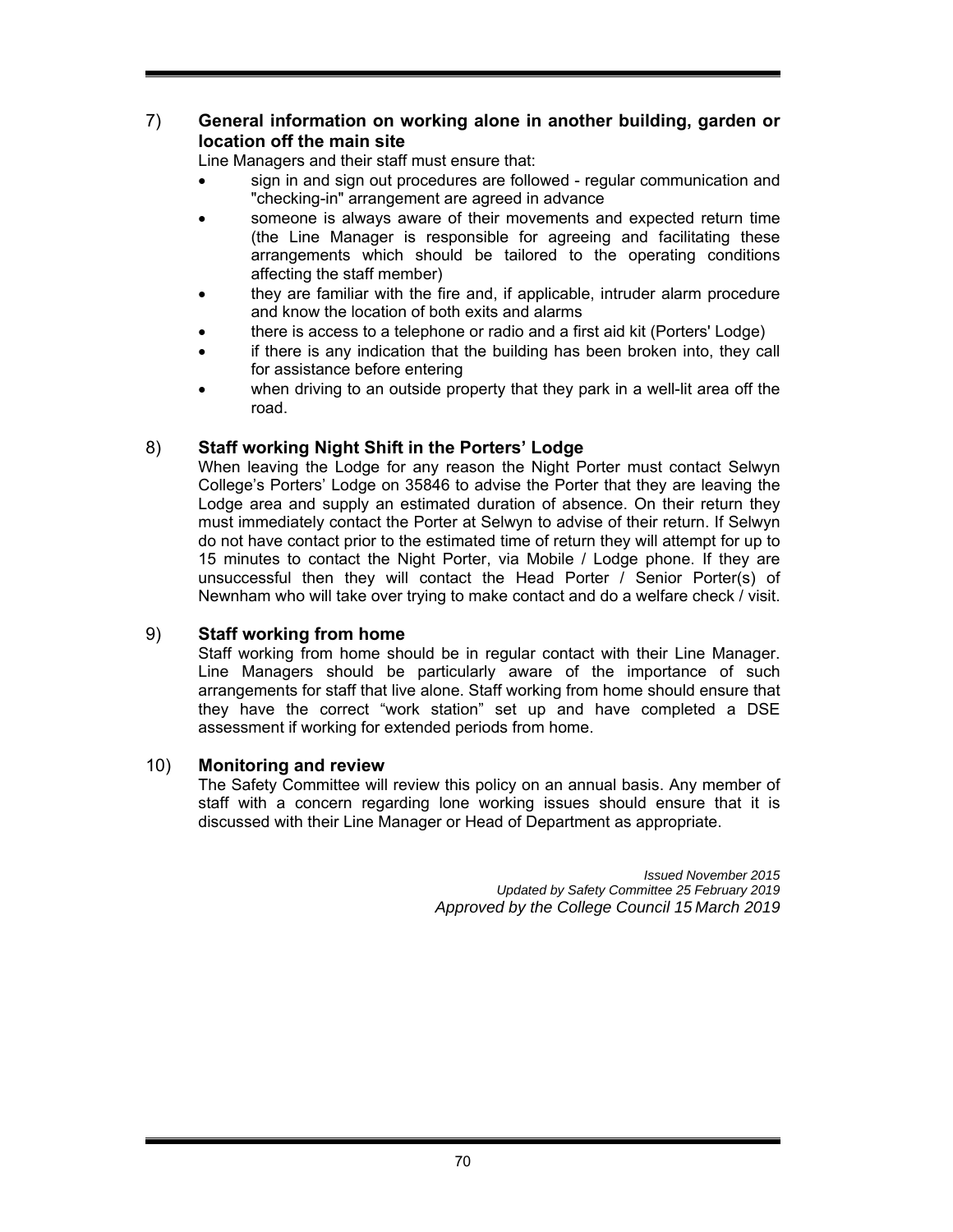# **Lone Working – Notifying the Porters' Lodge**

Under section 7 of the College Lone Working Policy, a system of lone workers to sign in and out of College is shown below. This sheet will be kept in the Porters Lodge.

- $\checkmark$  All staff who will be working alone, for example, a maintenance operative attending a call out, or a gardener watering the nursery at the weekend must contact the Porters Lodge in order to notify the College that they are on site and working alone.
- $\checkmark$  The lone worker does not need to come to the Porters' Lodge but they must ring the Lodge to inform the Duty Porter(s) that they are on duty and to give the following details contained in this table below.
- $\checkmark$  If possible they should contact the Porters' Lodge via the radio every hour to inform the Lodge that they are safe until they call to say they are leaving the College.

| $\overline{\mathsf{Name}}$ | Depart | Mobile      | Radio<br>Channel | Day /<br>Date | Time In | Check-in<br>times               | Time Out |
|----------------------------|--------|-------------|------------------|---------------|---------|---------------------------------|----------|
| Wendy<br>Evans             | DB     | 07962035408 | $\mathbf{1}$     | Sat 4<br>Aug  | 8.10am  | $9.10$ am<br>10.15am<br>11.08am | 11.30am  |
|                            |        |             |                  |               |         |                                 |          |
|                            |        |             |                  |               |         |                                 |          |
|                            |        |             |                  |               |         |                                 |          |
|                            |        |             |                  |               |         |                                 |          |

- $\checkmark$  If a member of staff has NOT signed out or checked in regularly by contacting the Duty Porter, the Duty Porter should try to contact them, on the radio or via a mobile or other contact information provided.
- $\checkmark$  If no contact can be made with the individual the Duty Porter should contact the relevant HOD to inform them.
- $\checkmark$  If the HOD is not available please contact the Head Porter, Buildings Manager and/or Domestic Bursar who will assist.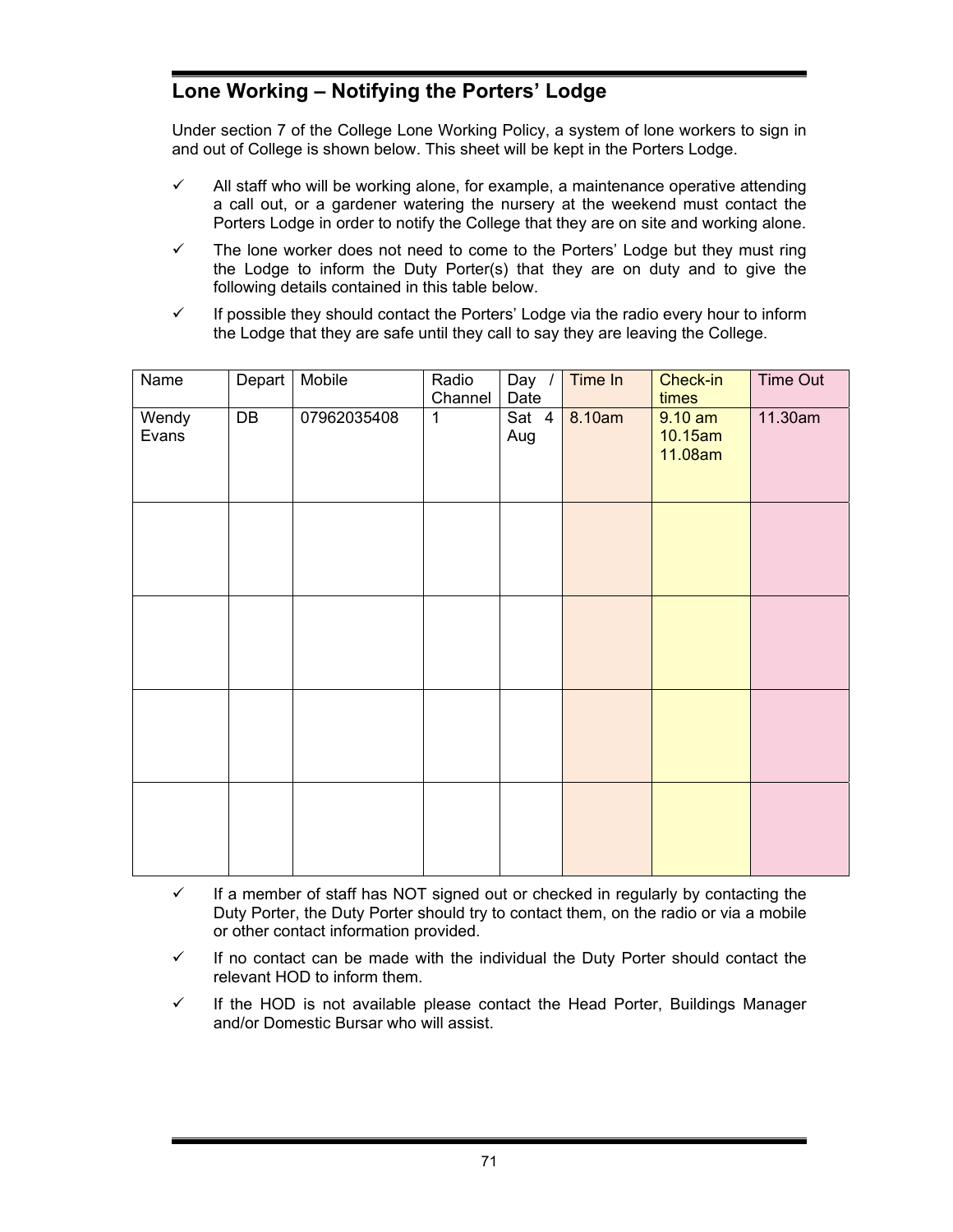# **Investigation Procedure**

# 1) **Introduction**

This investigation procedure supports the following HR Policies and should be read in conjunction with the policies:

- Disciplinary policy and procedure
- Grievance policy and procedure
- Equal opportunities and dignity at work policy

 In many cases, the full facts of an alleged incident will not be immediately apparent. Therefore an investigation will be conducted in this situation.

The College reserves the right to dispense with an investigatory interview and to proceed directly to a formal disciplinary meeting where appropriate.

### 2) **Objectives**

Each investigation will aim to bring to light all relevant facts of a case, whether it is related to a Disciplinary, Grievance or Dignity at Work issue. These facts should be reported in a manner that facilitates fair and reasonable decisions to be taken regarding any subsequent actions and this procedure supports this aim.

### 3) **Roles and responsibilities**

### 3.1 **HOD / College Officer**

The HOD/ College Officer will appoint an appropriate person as the Investigating Officer (IO). Upon receipt of the IO's report, the HOD/ College Officer will make a decision with regard to any actions to be taken. These actions will be in accordance with the relevant policy, i.e. Disciplinary, Grievance or Dignity at Work.

# 3.2 **Investigation Officer (IO)**

The IO should obtain all relevant facts and produce a report for the HOD/ College Officer.

# 3.3 **Staff, Senior Members and Fellows**

All staff, Senior Members and Fellows should co-operate with the investigating officer in order to help them establish the facts of the case. This applies whether the member of staff is a witness, victim, or alleged perpetrator.

#### 3.4 **HR**

The HR Officer will provide guidance to the IO and will be available to offer advice regarding any aspect of this procedure. The HR Officer will act as the IO where no other suitable person can be identified.

# 4) **Allegations and areas for investigation**

The investigation should be led by the appointed IO and supported by the HR Officer. The scope/terms of reference/allegations should be concise, giving dates of when incidents occurred, any witnesses to alleged incidents and a precise outline of the areas for investigation i.e.:

- *Disciplinary*'that x falsified their mileage expenses on XXX/ during April 2008', as opposed to 'x falsified their expense claims'
- or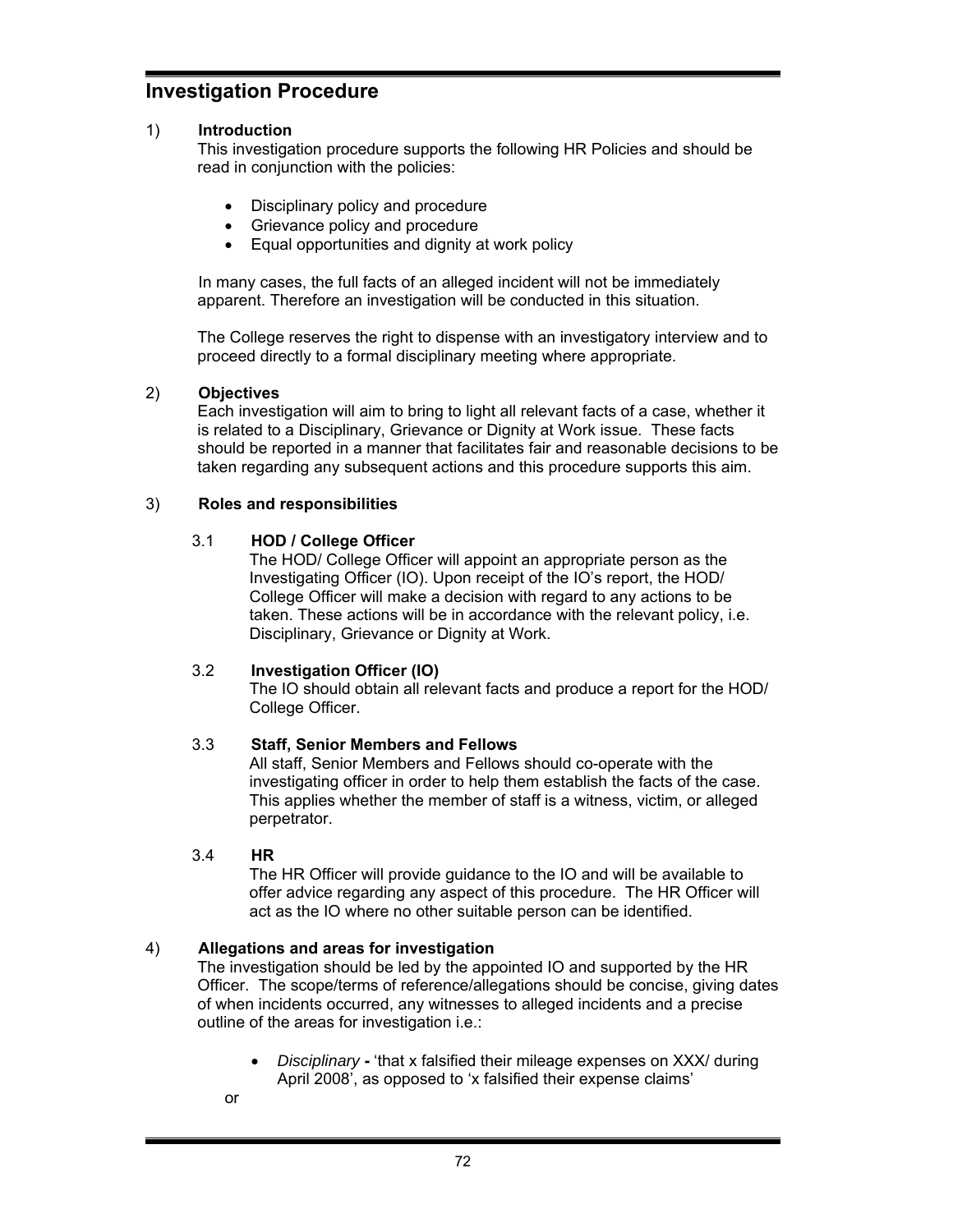- *Dignity at Work* 'that X bullied and harassed X in the course of their work in that they verbally threatened them with violence by saying XX on DATE'
- or
	- *Grievance* 'that X claims that his/her HOD X did not allow him/her to take annual leave on DATE, despite the team being fully staffed on that day'

Clear terms of reference/allegations are crucial to a successful and accurate investigation process. Unclear terms of reference can cause unnecessary delay of the investigation process as well as potentially pursuing irrelevant matters.

Any initial statements made by witnesses at the time of the incident should also be gathered at this stage. These can form part of the investigation interview if appropriate. However the investigation interview process can often allow for a more focused questioning process than the statements alone.

The IO should have a clear plan as to which witnesses to interview. You may decide to interview more witnesses as the investigation progresses. However, avoid interviewing any witness who is not directly related to/witness to the incident.

Some allegations/areas for investigation may not require interviewing witnesses, ie perhaps where it is alleged a member of staff has falsified a travel expense claim. In these circumstances the investigation may be wholly based on the collection and analysis of the expense claims and records, in conjunction with interviewing the member of staff and the manager who signed the claims.

### 5) **Investigation interviews**

- Ascertain who needs to be interviewed. Only those directly connected to the allegation(s) i.e. witness to incident or HOD who can confirm aspects/expectations of the individual's job/role/training where this is necessary.
- Set out the list of questions in advance. You may need to probe further at the meeting but a clear set of questions initially is essential.
- It is always advisable to interview the person who the allegations are against, first. Witnesses to the incident should be interviewed subsequently.
- It may be necessary to re-interview the member of staff whom the allegations are made against, in view of evidence that has been given by witnesses.
- Ask questions that are specifically related to the allegations.

# 6) **At the investigation interviews**

For each interviewee each of the following needs to be explained:

- The investigation process that will be undertaken.
- The purpose of the investigation is to gather relevant facts.
- It may be necessary to cross question witnesses where there may be contradictory statements/ differing views about the same incident/allegation. This may mean using the information from another staff members' statement to cross question another witness. This should be approached with caution however, and only information related directly to a contradictory incident should be shared or discussed.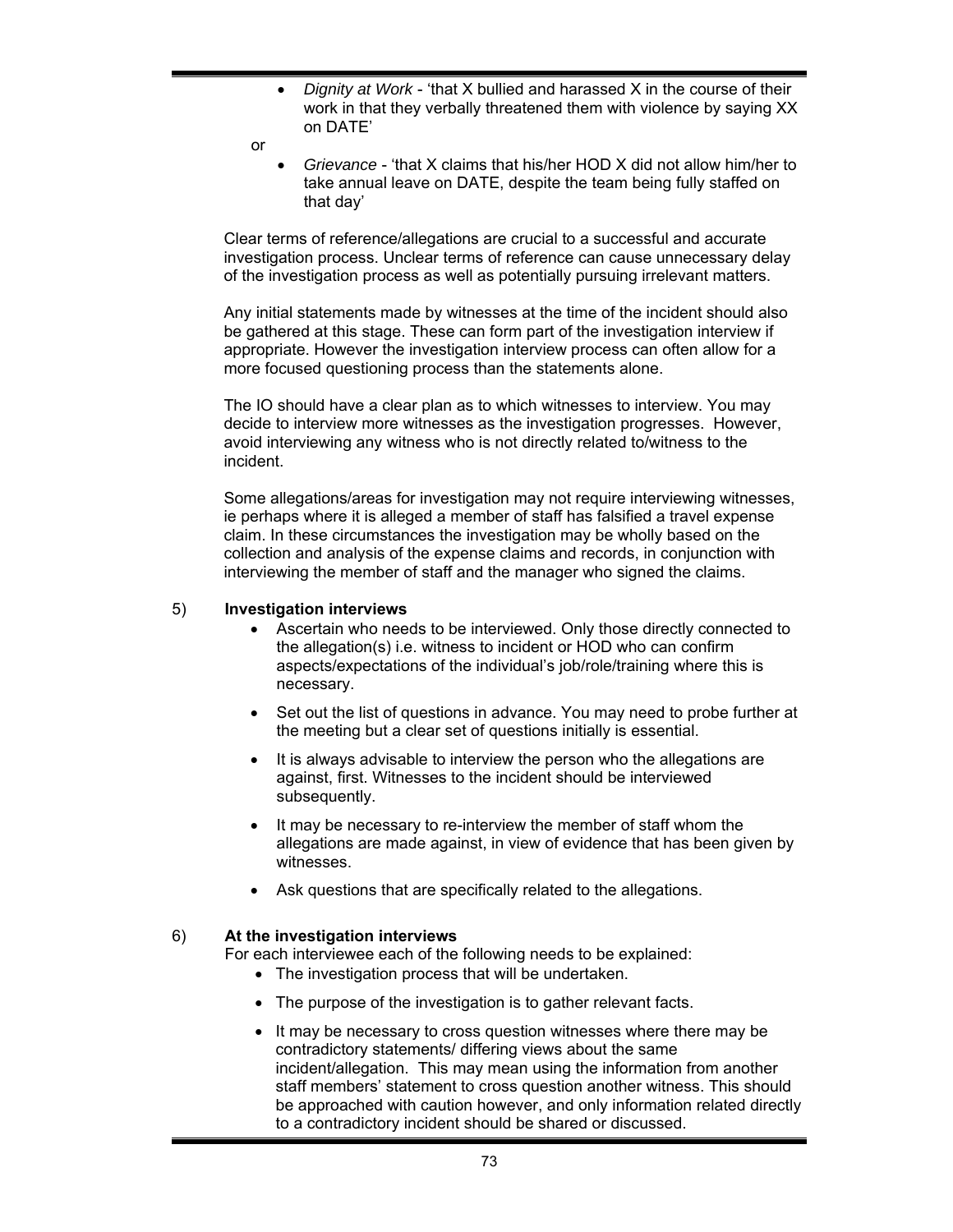- Notes will be taken during the interview. Notes will not be verbatim; they will be a summary of the discussion.
- A copy of the notes will be sent to each interviewee for them to sign and return as agreed. There may be some occasions where there is a difference of opinion as to what was discussed. It is suggested that the interviewee makes comments on the notes so that any potential disciplinary hearing panel are aware.
- After the interviews a report will be written by the IO outlining their findings. This will be sent with the supporting interview notes to the appropriate HOD/ Bursar (or Domestic Bursar in their absence) who will decide if there should be a disciplinary hearing. The IO will not be involved in the decision making.
- If there is a hearing it may be necessary for the interviewees to attend as witnesses.

# 7) **After the investigation interviews**

After the interviews have taken place an Investigation Report (see template) will be written by the IO, with the support of the HR Officer. This will then be forwarded to the appropriate HOD/ College Officer who will decide what action to take, in accordance with the relevant policy.

The HOD/ College Officer should ensure that a member of staff under investigation is written to upon completion of the investigation, making clear what the next steps are and which process is to be followed.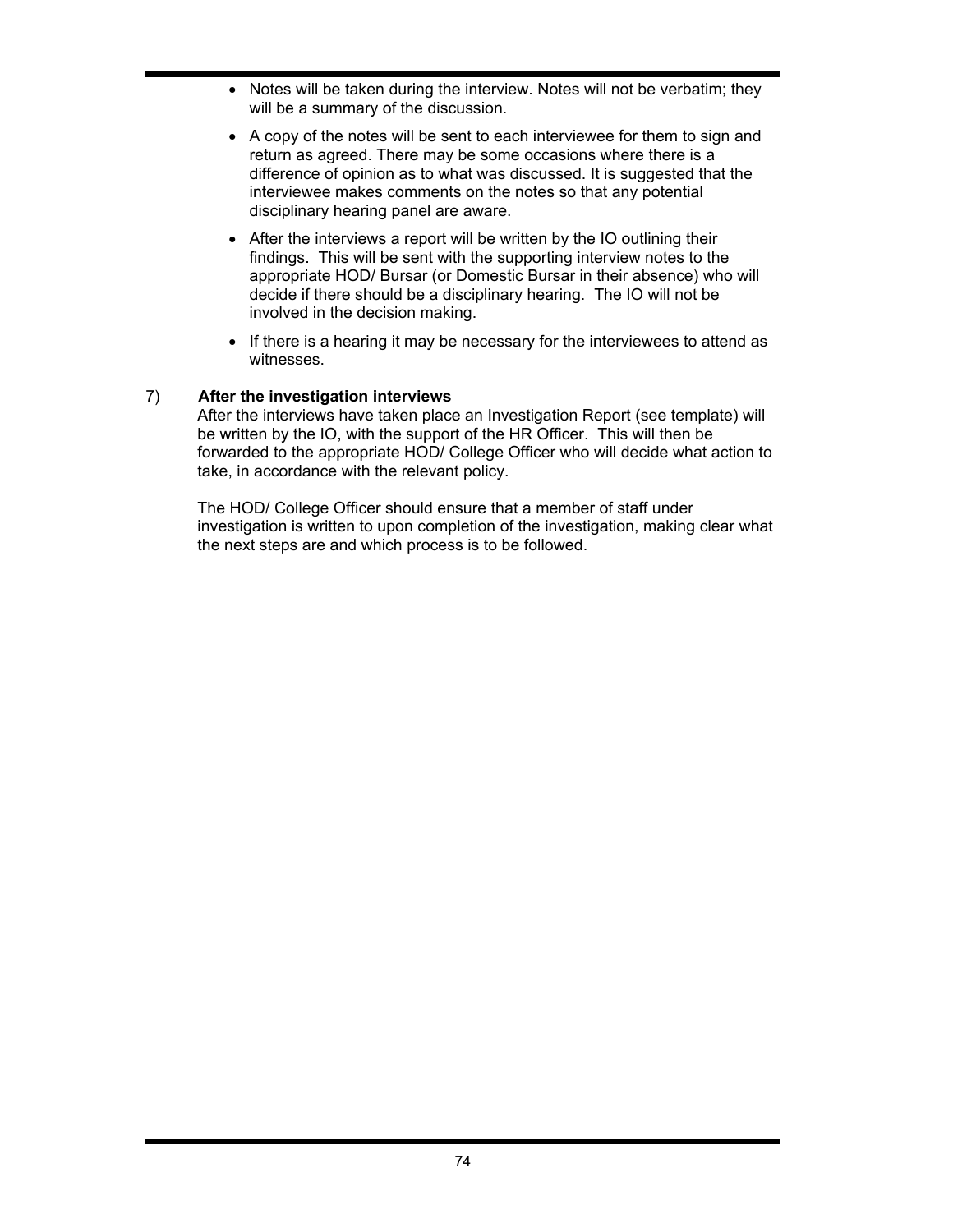# **Managing Attendance**

# 1) **Policy Statement**

The College is committed to maintaining and promoting the health and well being of all its staff. This policy provides a fair and consistent framework for supporting staff who are absent due to sickness. The policy provides guidance to staff in relation to their sickness absence and the potential consequences for their employment. It also provides managers with guidance to ensure that cases are dealt with sympathetically and consistently.

# 2) **Scope of the Policy**

This policy applies to all staff (permanent, fixed and casual) who work for the College.

# 3) **Aims of the Policy**

The aims of the policy are to:

- **Maintain a positive attendance culture**
- **Monitor levels of sickness absence of all staff**
- **Ensure staff understand their responsibilities**
- **Provide managers with a structured framework to help them manage** sickness absence within their teams
- **IMPLEMENT IMPLEMENT IN A LOCAL EXAMPLEM** 11 Implement procedures to deal with unjustified and/or high levels of sickness absence
- Consider the need for reasonable adjustments or redeployment to support staff's return to work
- Adopt a fair and consistent approach

# 4) **Roles and Responsibilities**

# 1.1 **Staff Responsibilities**

All staff are expected to:

- Maintain regular attendance at work
- Follow the absence reporting procedure
- Maintain regular contact with their HOD throughout any absence
- Complete self-certification forms for episodes of illness
- **Participate in the return to work discussions**
- **Provide fit notes from their GP for all absence over 7 days**

# 1.2 **HOD Responsibilities**

HODs are expected to:

- Ensure their staff understand the policy
- **Ensure the Bursary is notified in each instance**
- Conduct return to work discussions with all staff following their return to work and forward the completed form to the HR Officer to be retained on the personal file
- **EXED Liaise with the HR Officer regarding referrals to Occupational Health**
- Support individuals to encourage them back to the workplace
- Maintain regular and reasonable contact with staff during periods of absence, ensuring awareness of the individual's progress and likely duration of absence.

# 1.3 **HR Responsibilities**

The HR Officer is expected to:

 Provide appropriate assistance and support to managers and staff in the management of sickness absence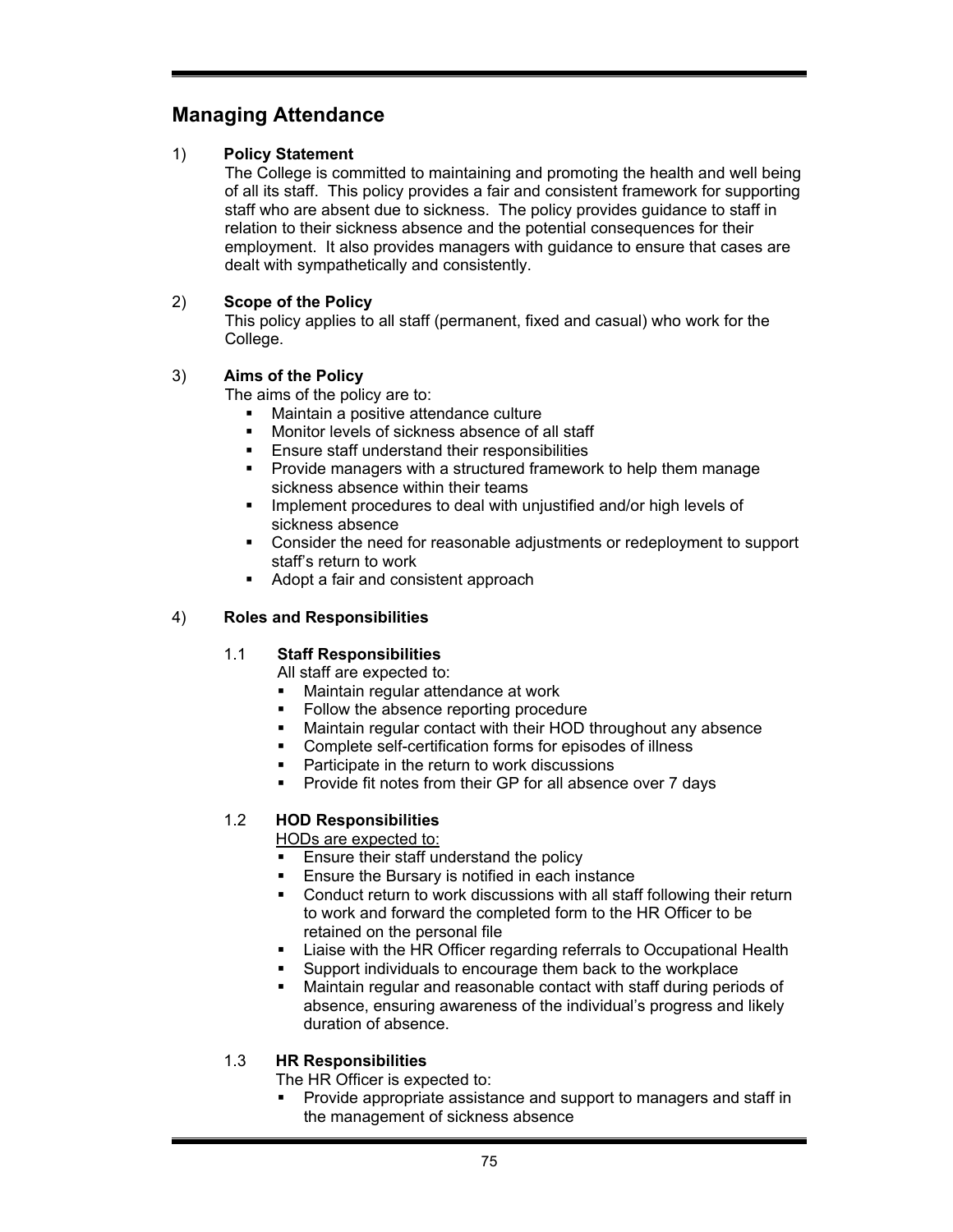- **Promote the consistent application of the policy**
- Review sickness levels, patterns and trends across the College and inform managers where relevant
- Refer individuals to Occupational Health when appropriate
- Ensure compliance with legal obligations

#### 5) **Procedure for Notification of Absence**

#### 5.1 **Notification of Absence for Days 1 -7**

- Absence from work must be notified to the College by telephone at the earliest possible opportunity.
- Staff must let their Head of Department, Line Manager or Supervisor know if they are not coming in by the time they were due to start work (repeated failure to do this could lead to disciplinary procedures being invoked).
- Notification should be made personally (or, if this is not possible, then by a relative, neighbour or friend).
- If incapacity extends to more than seven consecutive calendar days, the College should be notified of your continued incapacity once a week thereafter, unless otherwise agreed.
- On return to work complete a self-certification form for episodes of sickness lasting between one to seven days and hand to the HOD

# 5.2 **Notification of Absence for Day 8 -ongoing**

All staff will:

- Obtain a statement of fitness to work from their GP which will detail the reason and length of the continued absence.
- Immediately forward this and the self-certification form to the HOD
- Continue to provide fit notes for the entire duration of the continued sickness absence
- Keep the HOD informed of their progress and likely return date

# 6) **Procedure for Managing Absence**

#### 6.1 **Introduction**

To ensure fairness and consistency the trigger points below offer a guide to unacceptable levels of attendance. The normal expectation is that the following guidelines will apply. However, on occasions and for exceptional/ other good reasons, there may be a need to vary the procedures to suit individual cases/ circumstances.

The College will use a formula called the Bradford Factor to measure absence levels in the College. It will highlight individuals with excessive levels of frequent and persistent short-term absence, and is calculated as *B = S2 x D*.

S = the number of spells of absence in a specified period

 $D =$  the number of days of absence in that period

Examples, in a rolling 12-month period:

- 1 instance of absence with a  $(1 \times 1 \times 10 \text{ days}) = 10 \text{ points}$ duration of 10 days (=10 days)
- 2 instances of absence, one with a duration of 1 day, one with 9 days (=10 days)  $(2 \times 2 \times 10 \text{ days}) = 40 \text{ points}$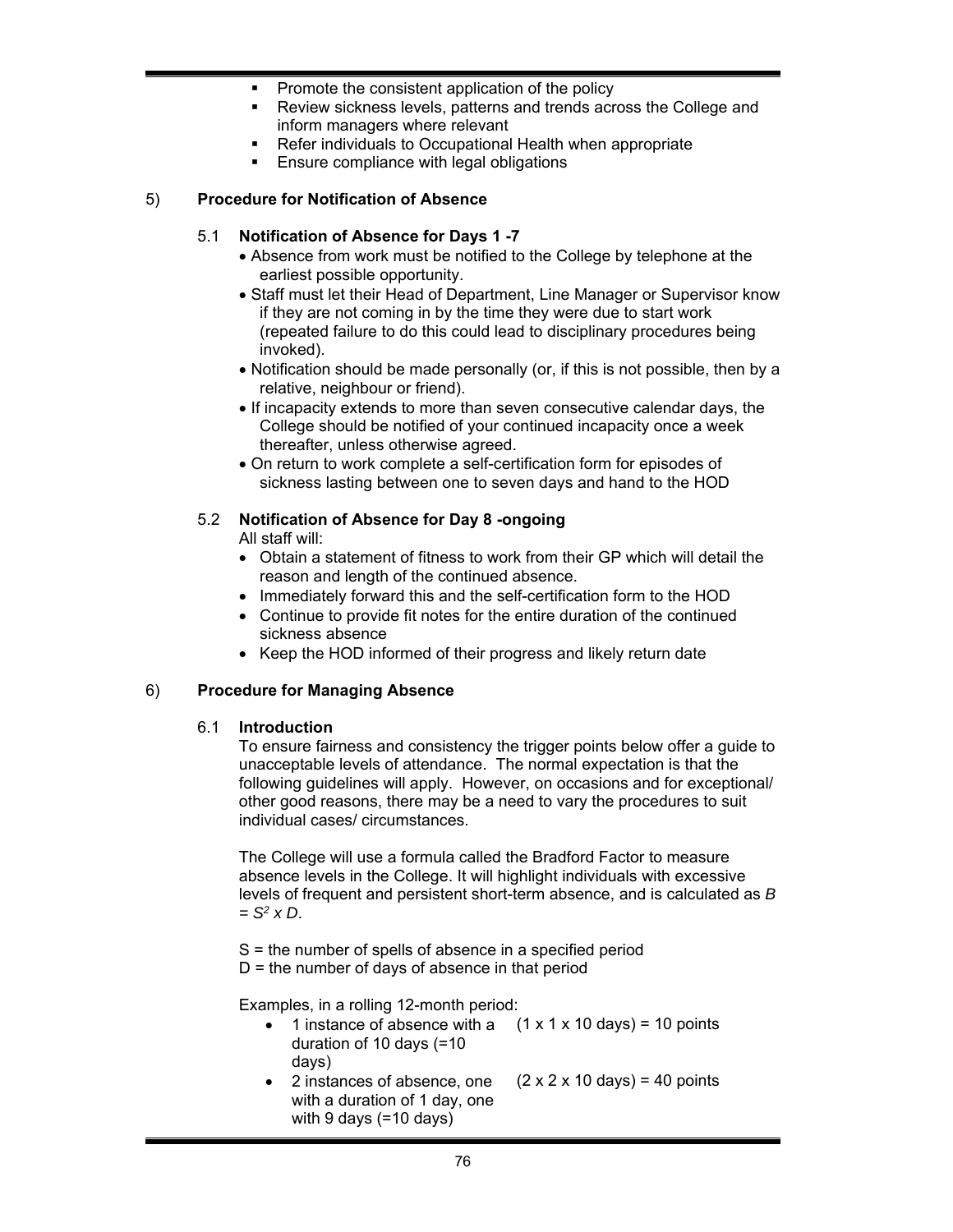- 4 instances of absence, each with a duration of 1 day (=4 days)  $(4 \times 4 \times 4 \text{ days}) = 64 \text{ points}$
- 3 instances of absence, one with a duration of 5 days, two with 3 days (=11 days)  $(3 \times 3 \times 11 \text{ days}) = 99 \text{ points}$
- 1 instance of absence with a duration of 120 days (=120 days)  $(1 \times 1 \times 120 \text{ days}) = 120 \text{ points}$
- $\bullet$  5 instances of absence, each  $(5 \times 5 \times 10 \text{ days}) = 250 \text{ points}$ of 2 days (=10 days)
- 10 instances of absence, each of 1 day (=10 days) (10 10 x 10 days) = 1000 points

# 6.2 **Short term absence**

If at any time a member of staff has a Bradford Factor score of 100 (this score is measured by looking at absence over a rolling 12-month period) they will be asked to attend an informal meeting with their HOD.

# 6.3 **Informal Stage**

The manager should meet with the member of staff to manage the attendance problem informally at an early stage. The objective of the meeting is to identify any underlying health issues, inform the member of staff that their attendance level is unacceptable and that it will be monitored for 6 weeks and then reviewed. They should be informed that failure to make significant improvement in their attendance may result in progression to the First Formal stage.

# 6.4 **First Formal stage**

If significant improvement in attendance is not made then the member of staff will be invited to attend the first formal review meeting. As this is a formal meeting the HR Officer will be present and the member of staff has the right to be accompanied by a fellow member of staff, or Senior Member or trade union representative.

The member of staff will have the opportunity to identify any problems contributing to their sickness absence. Discussions will be had about reasonable adjustments to the role, working hours, suitable alternative employment and potential ill health retirement.

The member of staff will be set a review period of 6 weeks in which they are expected to have no records of absence. They will be informed that failure to meet these objectives may result in progression to the Second Formal stage and could ultimately lead to dismissal.

# 6.5 **Referral to Occupational Health (OH)**

This can be considered at any stage but must take place before proceeding to the Second Formal stage. Managers should discuss with the HR Officer before referring.

# 6.6 **Second Formal Stage**

If significant improvement in attendance is not made then the member of staff will be invited to attend the second formal review meeting. As this is a formal meeting the HR Officer will be present and the member of staff has the right to be accompanied by a fellow member of staff, or Senior Member or trade union representative.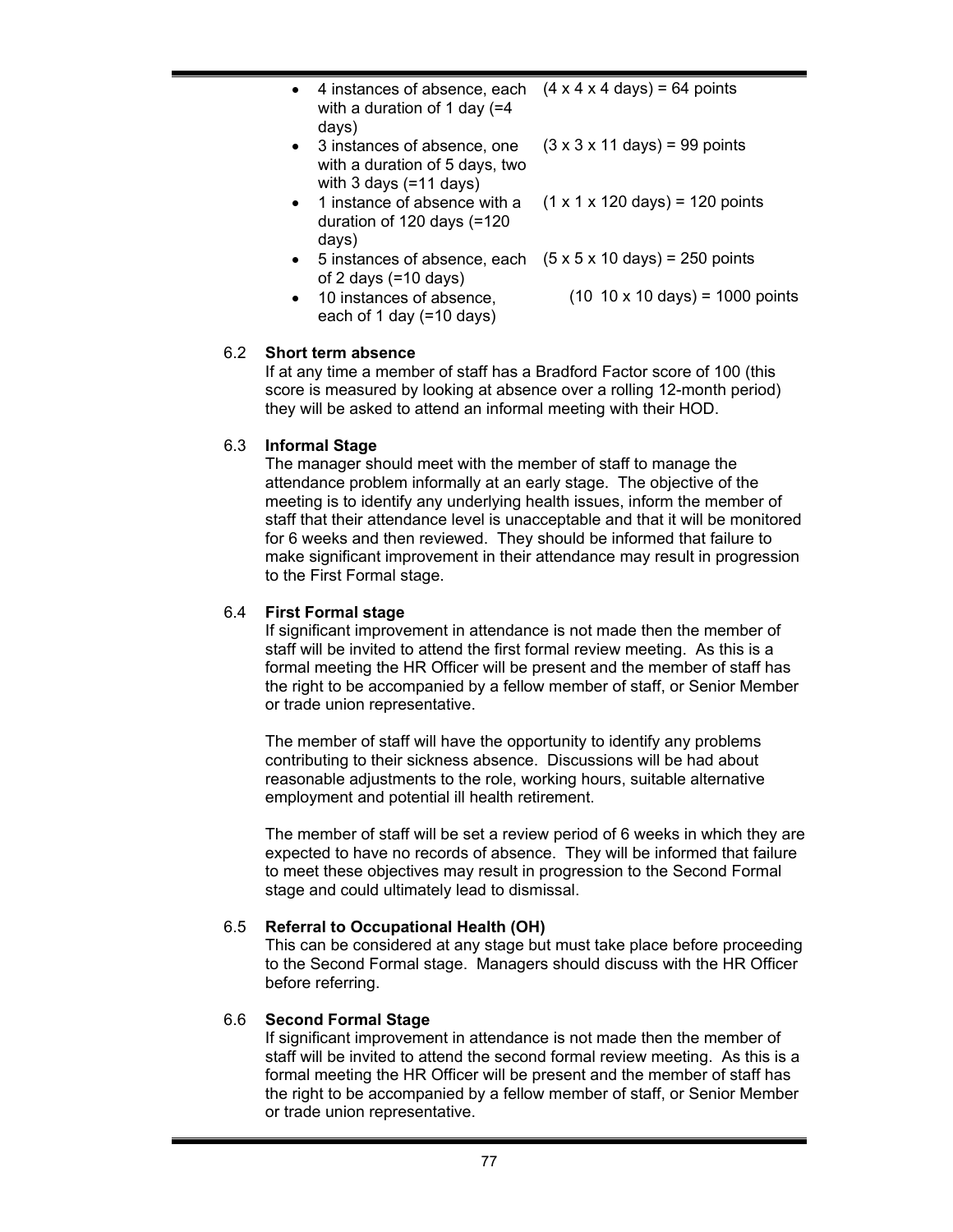Any adjustments or actions implemented and their success or failure will be discussed. At the end of the meeting it may be deemed necessary to progress to a subsequent formal meeting to consider termination of employment. The member of staff will be informed that an absence report will be prepared by the HR Officer for the Bursar (or Domestic Bursar in their absence), detailing attendance levels and actions taken to improve attendance.

#### 6.7 **Termination of Employment on Grounds of Incapability**

Once the Bursar (or Domestic Bursar in their absence) has received the absence report they will convene a meeting with the member of staff. The HR Officer will be in attendance and the member of staff has the right to be accompanied by a fellow member of staff, or Senior Member or trade union representative.

The Bursar (or Domestic Bursar in their absence) has the right to implement a further review period if they feel this is appropriate. One outcome could be the termination of their contract. Termination will only be considered once all other options have been considered.

# 7) **Procedure for Managing Long Term Absence**

### 7.1 **Informal Stage**

Long term absence is when a member of staff has been absent for a period of 6 weeks consecutively (30 days for full time staff). In this case the member of staff may only have a Bradford Factor score of 30 (1 x 1 x 30). When the member of staff's absence reaches 30 days, the HR Officer will inform the HOD and contact should be made with the member of staff. The reasons for the absence should be discussed, and agreement on how contact will be maintained. A decision about referral to OH will also be made.

# 7.2 **Referral to Occupational Health**

The College may request the individual to allow the College to contact the relevant GP in accordance with according to the Access to Medical Records Act 1988. Also the College may request an independent Medical examination by a doctor nominated by the College or may refer the individual to the Health & Work Assessment and Advisory Service. In some cases referral to OH is required before the member of staff returns from long term sickness absence. Advice from OH is needed regarding fitness for the role, alternative employment or ill-health retirement. Advice should always be sought before moving to the Second Formal stage or if termination of employment is being considered.

# 7.3 **First Formal Stage**

When the absence exceeds 30 continuous working days (pro rata for part time staff) and the informal stage does not identify a potential return date, a referral to OH should seek to determine a foreseeable return date. Once the OH report is received by the HR Officer a first formal review meeting with the HOD and the member of staff will be arranged. As this is a formal meeting the HR Officer will be present and the member of staff has the right to be accompanied by a fellow member of staff, or Senior Member or trade union representative.

The method and frequency of future communication will be agreed and further OH referrals made if appropriate.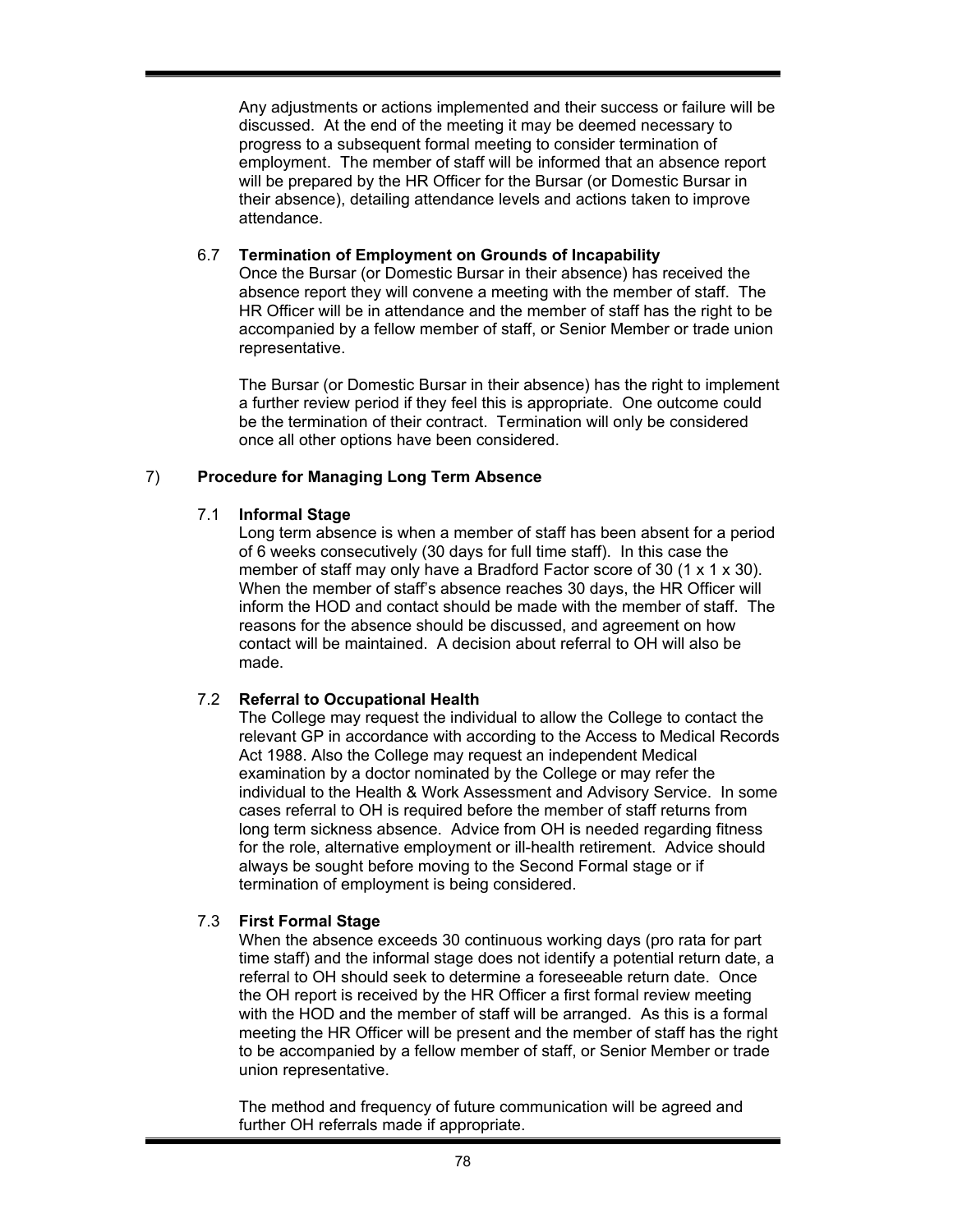# 7.4 **Second Formal Stage**

If long term absence continues it may be appropriate to hold a meeting at the second formal stage. As this is a formal meeting the HR Officer will be present and the member of staff has the right to be accompanied by a fellow member of staff, or Senior Member or trade union representative. At this stage the following will be reviewed:

- Has the member of staff had an OH referral?
- Is there a foreseeable return date?
- Is further OH referral needed?
- If required has a stress risk assessment been completed?
- If required have reasonable adjustments been considered and explored?
- Is redeployment an option?
- Is a phased return required?
- Is ill-health retirement and option?
- Is ill-health dismissal an option?

Any adjustments or actions implemented and their success or failure will be discussed. At the end of the meeting it may be deemed necessary to progress to a subsequent formal meeting to consider termination of employment. The member of staff will be informed that an absence report will be prepared by the HR Officer for the Bursar (or Domestic Bursar in their absence), detailing attendance levels and actions taken to improve attendance.

#### 7.5 **Termination of Employment on Grounds of Capability**

Once the Bursar (or Domestic Bursar in their absence) has received the absence report they will convene a meeting with the member of staff. The HR Officer will be in attendance and the member of staff has the right to be accompanied by a fellow member of staff, or Senior Member or trade union representative.

The Bursar (or Domestic Bursar in their absence) has the right to implement a further review period if they feel this is appropriate. One outcome could be the termination of their contract. Termination will only be considered once all other options have been considered.

#### 7.6 **Appeals**

Staff have the right to appeal against any formal sanction by following the College's Appeal Procedure. **For the full details please refer to the College's Policies and Procedures: Staff [Appeals Procedure].** 

#### 8) **Disabled Staff**

#### 8.1 **Introduction**

The Equality Act 2010 prohibits discrimination because of disability and places a duty on employers to make reasonable adjustments to working practices and premises in order to accommodate the needs of individual staff and applicants who have a disability.

The Equality Act 2012 defines the protected characteristics of disability as applying to a person who has a mental or physical impairment that has a substantial and long term adverse effect on their ability to carry out normal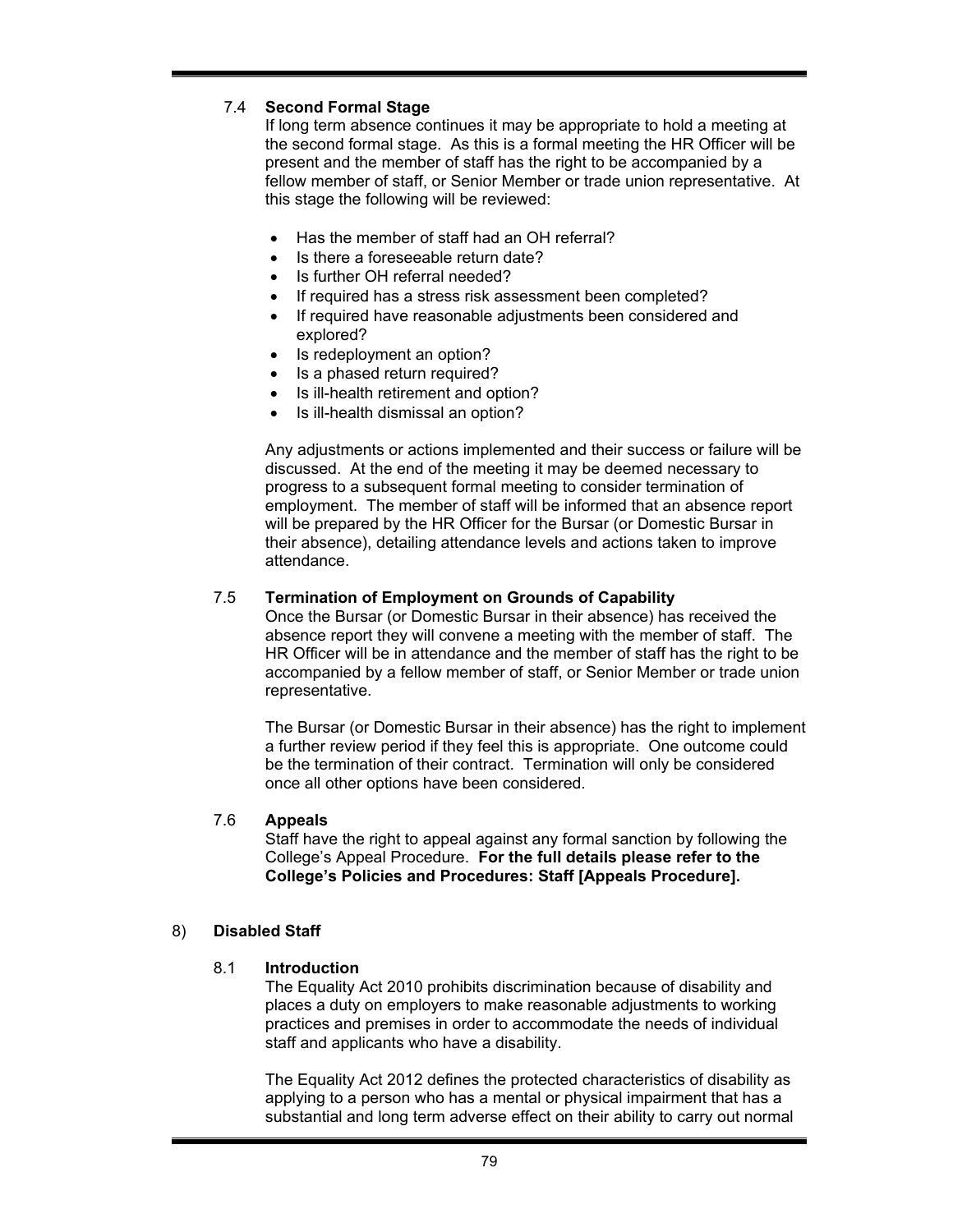day-to-day activities. HODs must have an open discussion with the member of staff. If there are problems with the member of staff's attendance and an underlying medical condition is identified then advise must be sought form the HR Officer who will make an OH referral. OH may suggest reasonable adjustments that could be made to the physical place of work, or the work itself.

# 9) **General Absence Management Information**

# 9.1 **Hospital and Dental Appointments**

Wherever possible, and in order to minimise disruption, staff are asked to make medical and dental appointments either outside of normal working hours, or at the beginning or end of the working day. However, the College does realise that this may not always be possible, particularly with hospital appointments. If staff need to take time off to attend a medical or dental appointment, the HOD must be notified, giving as much notice as possible. Such time off is at the discretion of the HOD and you will be asked to make the time up. If you have an appointment which is not at the end of the working day, you will normally be expected to return to work following your appointment.

# 9.2 **Emergency time off for dependants**

Staff are reminded that the College absence policy and payment schemes relate to absence due to their own illness or injury, not to that of other members of their family or dependants. Should staff need emergency time off to deal with the urgent unforeseen needs of a dependant, reasonable time off will be authorised, but this will be unpaid unless the time can be made up in agreement with the HOD.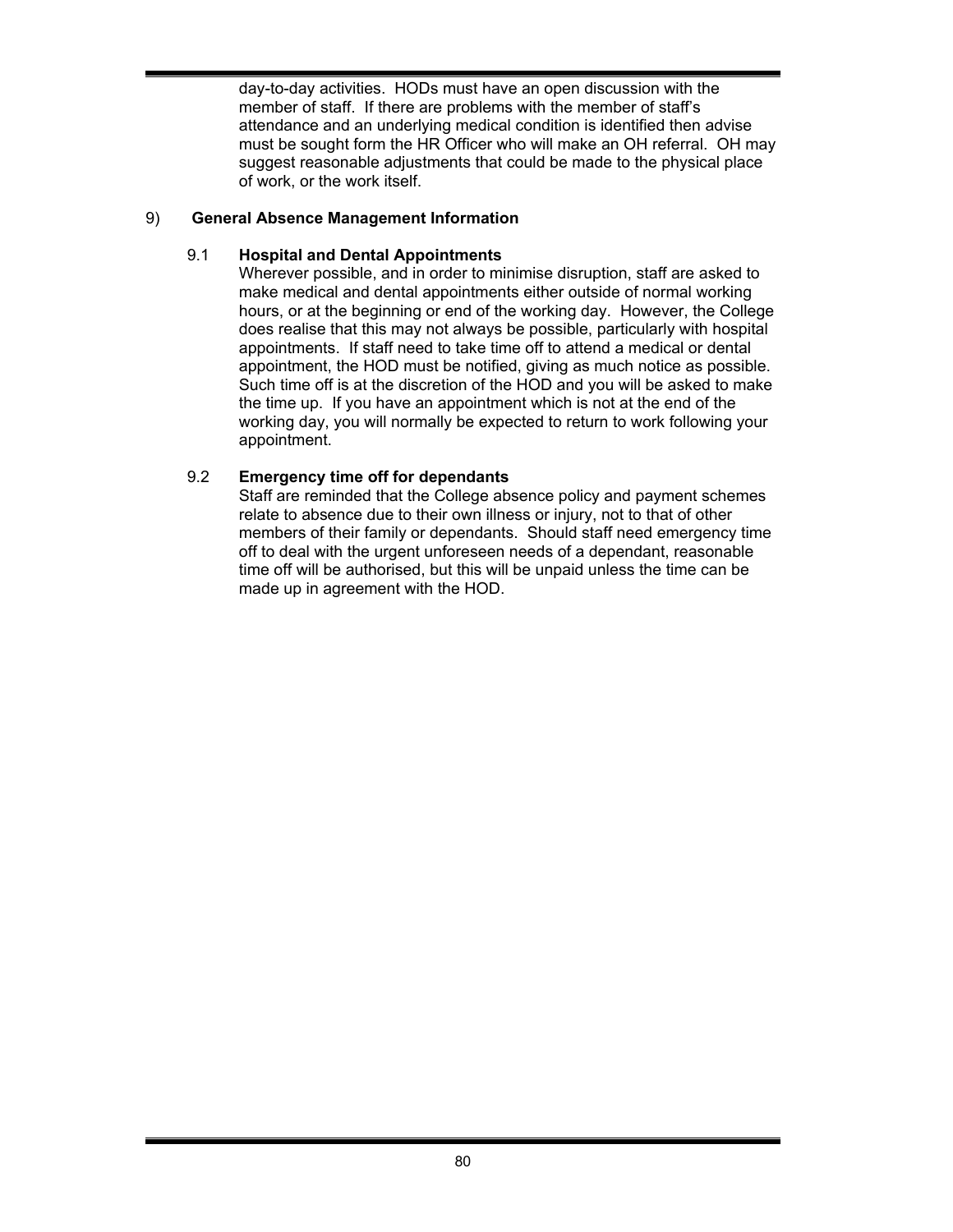# **Managing Performance Policy and Procedure**

# 1) **Policy statement**

The College expects all staff to achieve and maintain a satisfactory standard of performance in their role. Standards of performance are determined by College standards, professional standards, skill levels required for specific jobs and individual objectives recorded through the annual Workplace Discussions.

The aim of the policy is to provide a clear process for the management of situations where an individual's performance consistently falls below the acceptable standard. In such circumstances, all staff will be treated in a fair and equitable manner and every effort will be made to assist the individual in improving their performance and reaching and maintaining a satisfactory level of performance. In all situations where a member of staff's performance is a cause for concern coaching and where appropriate, training will be provided. Redeployment will only be considered once these other forms of support have been instigated. Where redeployment is not available and performance levels continue to be unsatisfactory termination of employment will be considered.

Where poor performance is a result of wilful negligence and/or misconduct, the *disciplinary policy and procedure* should be used.

# 2) **Scope of the policy**

This policy applies to all staff (permanent, fixed and casual) who work for the College.

# 3) **Aims of the policy**

The aims of the policy are to:

- Achieve consistency in the management of capability issues
- Encourage improvements with staff whose performance is below acceptable standards
- Facilitate the retention of experienced and valued staff
- Enable early intervention when poor performance is identified, provide a supportive approach to assist staff to become effective

# 4) **Roles and responsibilities**

#### 4.1 **Staff**

All staff have a contractual responsibility to achieve and maintain a satisfactory standard of performance. All staff are required to participate in the Workplace Discussion and are expected to actively engage in personal development as detailed in their development plans.

Staff are responsible for attending all meetings arranged in relation to any capability issues and for making every effort to improve in the identified areas where job requirement standards are not being met.

# 4.2 **HODS**

HODs are responsible for the effective operation of the Workplace Discussion process. This requires the HOD to translate the College objectives into realistic and achievable objectives to enable staff to understand what is expected of them. HODs should monitor staff performance through regular informal reviews as well as through the Workplace Discussions.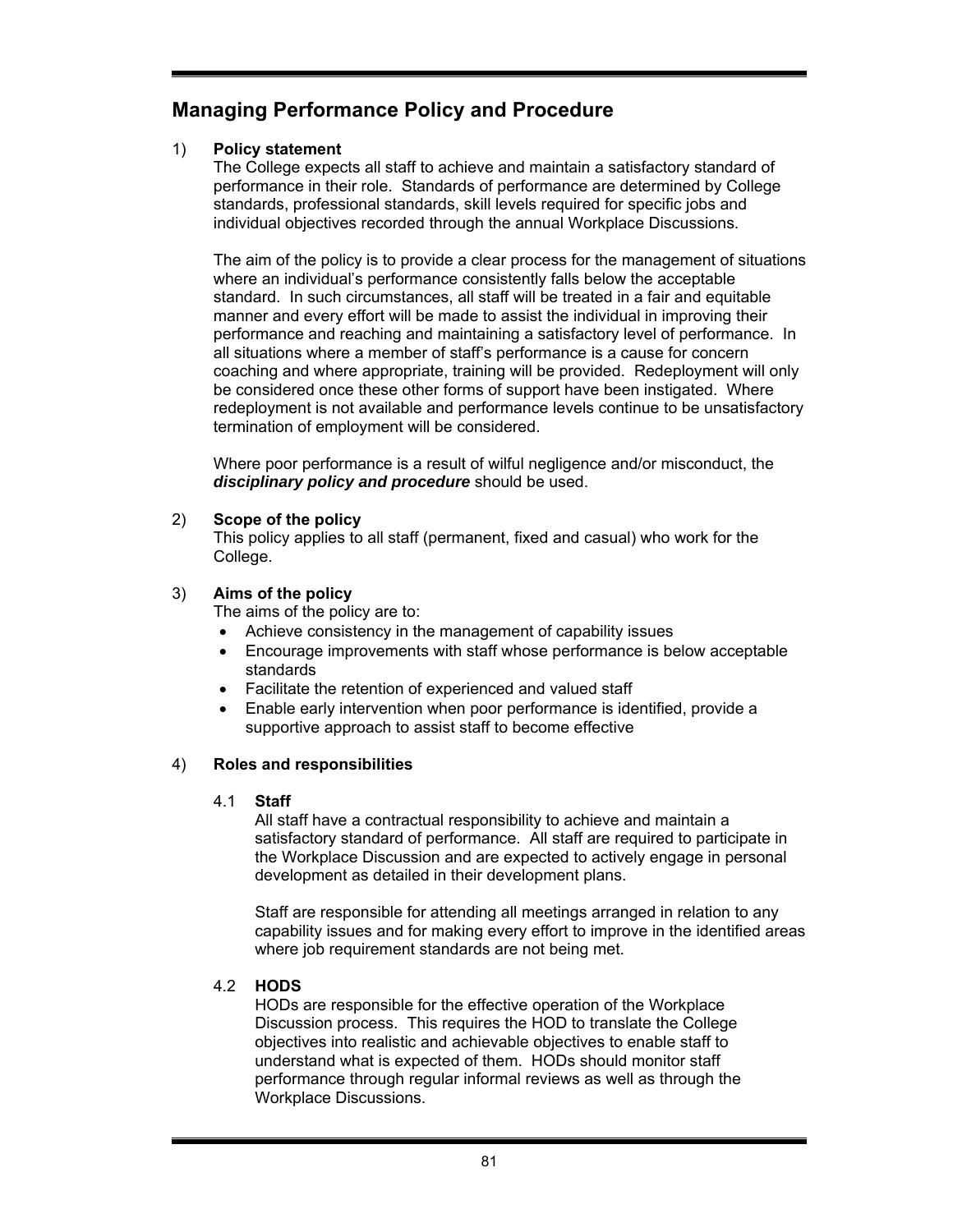HODs are responsible for ensuring that the general procedure of this policy is adhered to in a fair and timely manner. They are also responsible for ensuring staff are given clear feedback on the areas of unsatisfactory performance and for carrying out regular reviews of performance in order to assess whether the required levels of improvements are achieved.

#### 5) **Stages of the procedure**

### 5.1 **Informal stage**

Minor performance issues should be dealt with informally and immediately. The aim of this discussion is to clarify the standards of performance required and to encourage improvement. It is an opportunity to identify the causes and offer assistance where appropriate.

The HOD should discuss a method of monitoring future performance and agree clear objectives that are realistic and achievable. A timescale within which the required standards of performance could be reasonably attained should be specified (4-8 weeks)

The HOD should record the informal discussion using a file note, noting the salient points of the meeting, objectives set, type of improvement required, any additional support or training that will be provided, any other agreed actions and the timescale for improvement and review . A copy should be given to member of staff.

Where the member of staff's performance improves to a satisfactory level they should be informed. They must also be informed that this must be maintained at a satisfactory level and that if their performance becomes an issue again within 12 months then it will be dealt with at the first formal stage.

#### 5.2 **First formal stage**

If there has not been an acceptable or sustained improvement in performance at the end of the informal stage, then the HOD, in consultation with the HR Officer, should progress to the first formal stage. The HOD will arrange to meet the member of staff, informing them of the purpose of the meeting. As this is a formal meeting the HR Officer will be present and the member of staff has the right to be accompanied by a fellow member of staff, or Senior Member or trade union representative.

At this meeting the individual will have the opportunity to explain their unsatisfactory performance and the HOD may feel a referral to Occupational Health is required. The member of staff will be reminded of the earlier informal discussions and told as precisely as possible, the reasons for the HOD's continued concerns about their performance.

Further consideration should be given to any additional training or support that could reasonably be provided to the member of staff to enable them to reach the required standard of performance. The original action plan should be reviewed and amended where appropriate. A reasonable time period will be set within which improvement is expected (4-8 weeks) and a further meeting arranged at the end of this time to review the situation.

The HR Officer will record the formal discussion using a file note, noting the salient points of the meeting, objectives set, type of improvement required, any additional support or training that will be provided, any other agreed actions and the timescale for improvement and review . A copy should be given to the member of staff.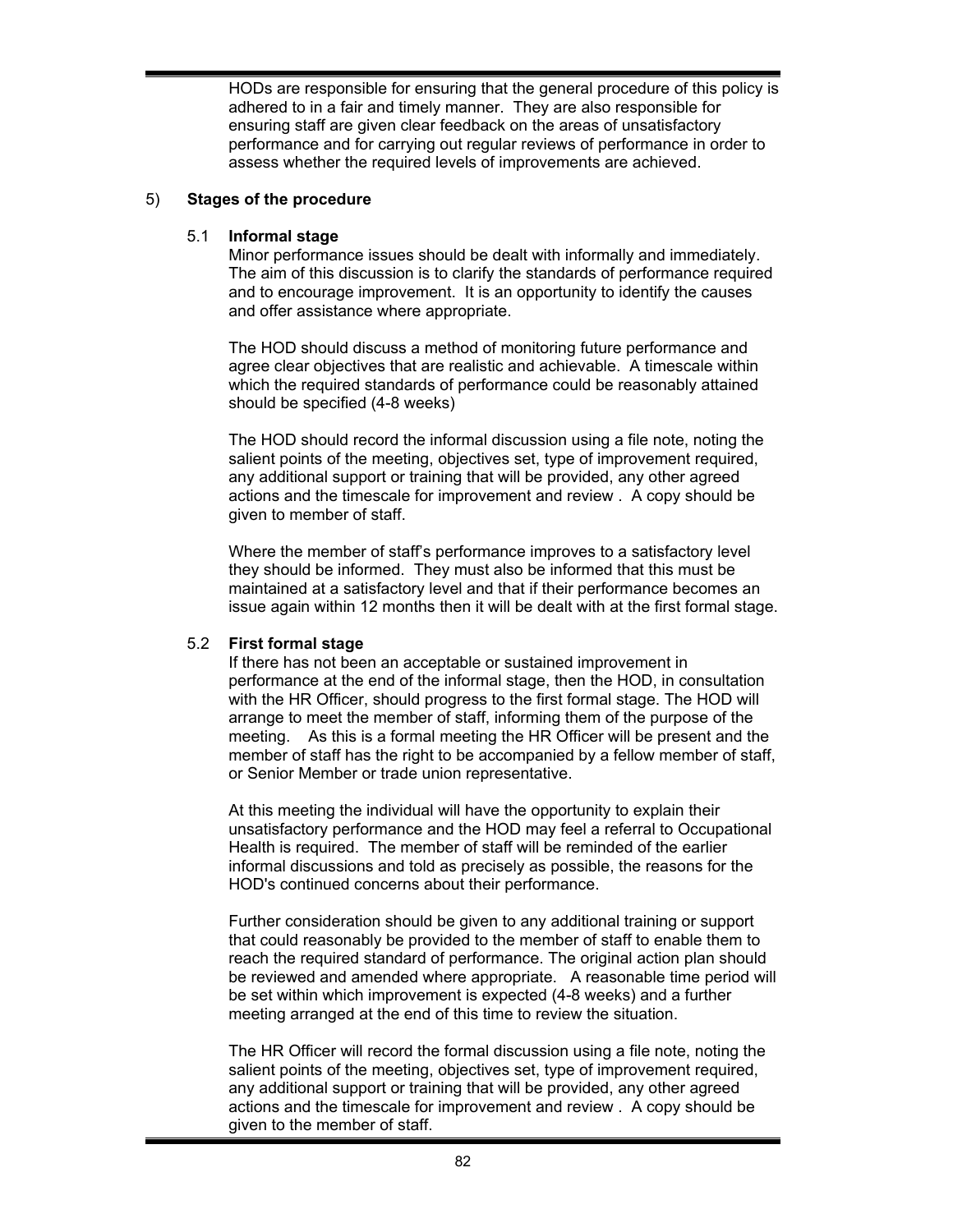Where the member of staff's performance improves to a satisfactory level they should be informed. They must also be informed that this must be maintained at a satisfactory level and that if their performance becomes an issue again within 12 months then it will be dealt with at the Second Formal Stage.

### 5.3 **Second formal stage**

If there has not been an acceptable or sustained improvement in performance at the end of the first formal stage, then the HOD, in consultation with the HR Officer, should progress to the second formal stage. The HOD will arrange to meet the member of staff, informing them of the purpose of the meeting. As this is a formal meeting the HR Officer will be present and the member of staff has the right to be accompanied by a fellow member of staff, or Senior Member or trade union representative.

At this meeting the individual will have the opportunity to explain their unsatisfactory performance and the HOD may feel a referral to Occupational Health is required. The member of staff will be reminded of the earlier formal discussions and the steps taken to support an improvement in their performance. They will be told as precisely as possible, the reasons for the HOD's continued concerns about their performance.

At this meeting the HOD should consider one of the following options:-

- If the member of staff has been showing some signs of improvement, a further period of review (4-8 weeks) may be appropriate. This should be confirmed in writing.
- If the member of staff has failed to meet the required standard and it is felt that a significant improvement is unlikely in the immediate future then a Dismissal Hearing should be arranged
- The offer of a transfer to an alternative role at the same or lower grade where available. Any transfer must resolve the performance issues identified. Any transfer to a lower graded post will not attract salary protection

The HR Officer will record the formal discussion, noting the salient points of the meeting, objectives set, type of improvement required, any additional support or training that will be provided, any other agreed actions and the timescale for improvement and review . A copy should be given to the member of staff.

Where the member of staff's performance improves to a satisfactory level they should be informed. They must also be informed that this must be maintained at a satisfactory level and that if their performance becomes an issue again within 12 months then it will be dealt with at the Final Stage.

# 5.4 **Final stage- dismissal hearing on grounds of capability**

Where, after having followed the procedure outlined above, the member of staff fails to achieve or maintain the standards of performance required, consideration should be given to dismissal on grounds of capability.

The Bursar (or Domestic Bursar in their absence) will convene a meeting with the member of staff, giving them at least 5 working days' notice. The HR Officer and HOD will be in attendance and the member of staff has the right to be accompanied by a fellow member of staff, or Senior Member or trade union representative.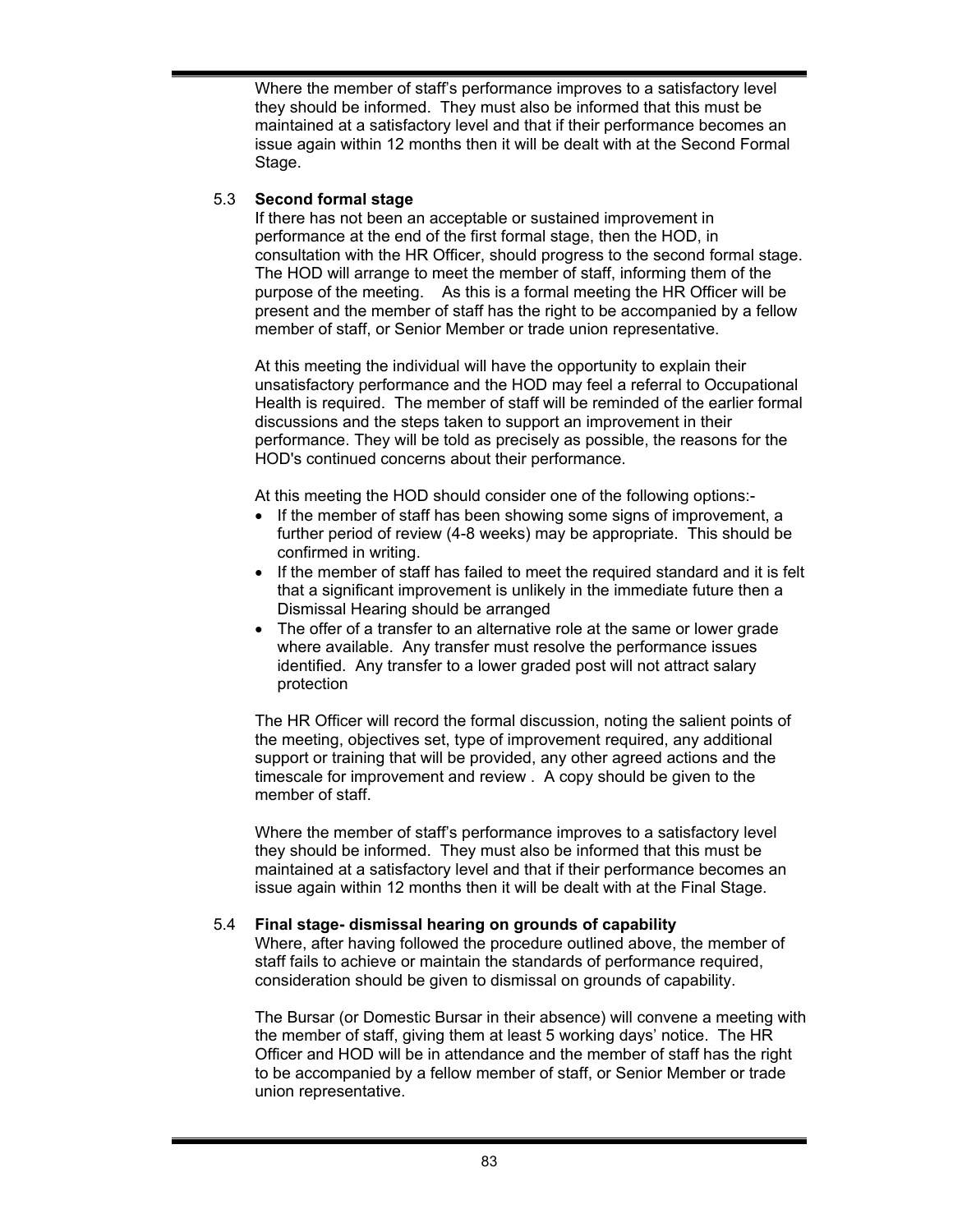The HOD will feedback to the Bursar (or Domestic Bursar in their absence) where the member of staff has failed to meet the required standards and /or objectives. The Bursar (or Domestic Bursar in their absence) will consider the evidence and consider also whether the procedure has been followed and that the member of staff has been given reasonable assistance to improve their performance and achieve the required standard. The member of staff will have the opportunity to ask questions and present their own evidence in relation to their performance, putting forward any mitigating factors.

If the Bursar (or Domestic Bursar in their absence) concludes that the member of staff's performance is below the required standard, then the member of staff's contract of employment will be terminated on the grounds of capability. The Bursar (or Domestic Bursar in their absence) will explain the reasons for dismissal, the effective date of dismissal, period of notice or pay in lieu of notice if appropriate, and the right to appeal. This decision will be confirmed in writing as soon as is reasonably practical following the hearing.

# 5.5 **Appeals**

Staff have the right to appeal against any formal sanction by following the College's appeal procedure. **For the full details please refer to the College's Policies and Procedures: Staff [Appeals Procedure].** 

### 6) **Disabled staff**

### 6.1 **Introduction**

The Equality Act 2010 prohibits discrimination because of disability and places a duty on employers to make reasonable adjustments to working practices and premises in order to accommodate the needs of individual staff and applicants who have a disability.

The Equality Act 2010 defines the protected characteristics of disability as applying to a person who has a mental or physical impairment that has a substantial and long term adverse effect on their ability to carry out normal day-to-day activities. HODs must have an open discussion with the member of staff. If there are problems with the member of staff's performance and an underlying medical condition is identified then advice must be sought from the HR Officer who will make an OH referral. OH may suggest reasonable adjustments that could be made to the physical place of work, or the work itself.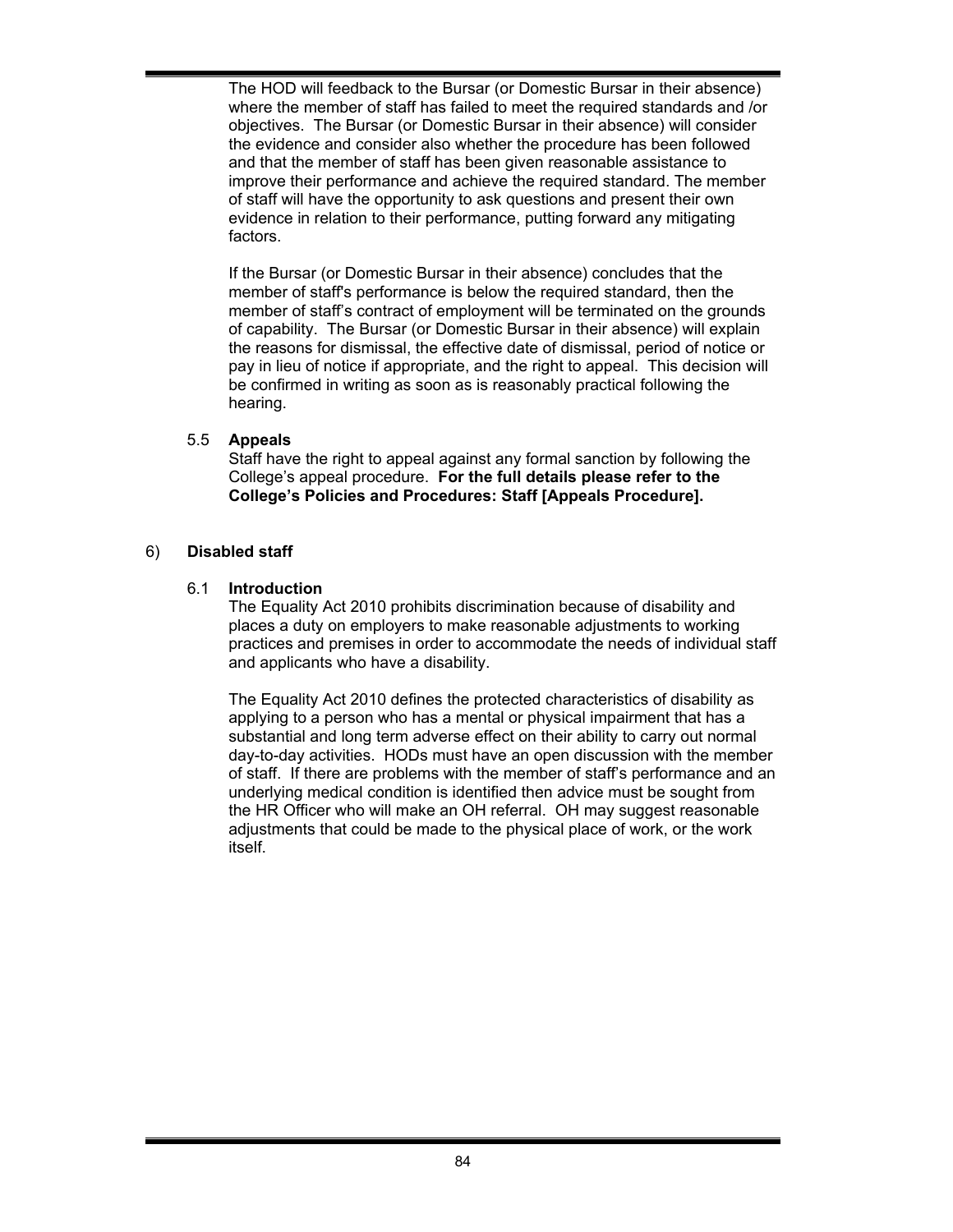# **Appeals Procedure**

### 1) **Introduction**

The procedure allows for appeals to be considered where a member of staff may need to formally exercise their right to challenge decisions made regarding their employment.

The procedure aims to ensure fairness and consistency in the application of the Colleges HR procedures. Staff have the right to appeal against:

- A formal grievance outcome
- **Formal action taken in regards to disciplinary/ capability issues**
- **Termination of Employment**
- **Redundancy**
- **Flexible working request outcome**

#### 2) **Roles and responsibilities**

- An appeal must be made in writing to the HR Advisor within 14 calendar days of the date of notification of the formal sanction/ decision. It must clearly state why the action is too severe, inappropriate or unfair
- An Appeal Review Committee will be appointed by the Council and will normally comprise the Principal or Vice-Principal (in the chair) and two Senior Members entitled to attend the Governing Body.
- The HR Officer is expected to provide advice and guidance on the application of the procedure and may attend the appeal meeting where appropriate
- A meeting of the Appeal Review Committee will be set up within a reasonable period to discuss the appeal.
- The member of staff has the right to be accompanied to the appeal meeting by a fellow worker, a trade union representative or an official employed by a trade union. They may speak on behalf of the member of staff.

# 3) **Appeal consideration**

The Appeal Review Committee will consider the following before making a decision:

- Whether the original matters/ allegations were adequately considered/ investigated
- Whether the College procedures were fairly and correctly implemented
- Whether the decision/ action taken was reasonable

# 4) **Appeal decision**

The Appeal Review Committee will make one of three decisions:

- To uphold the appeal
- To substitute a different outcome
- To dismiss the appeal

The panel's decision will be final and will be given in writing as soon as is reasonably practicable after the appeal meeting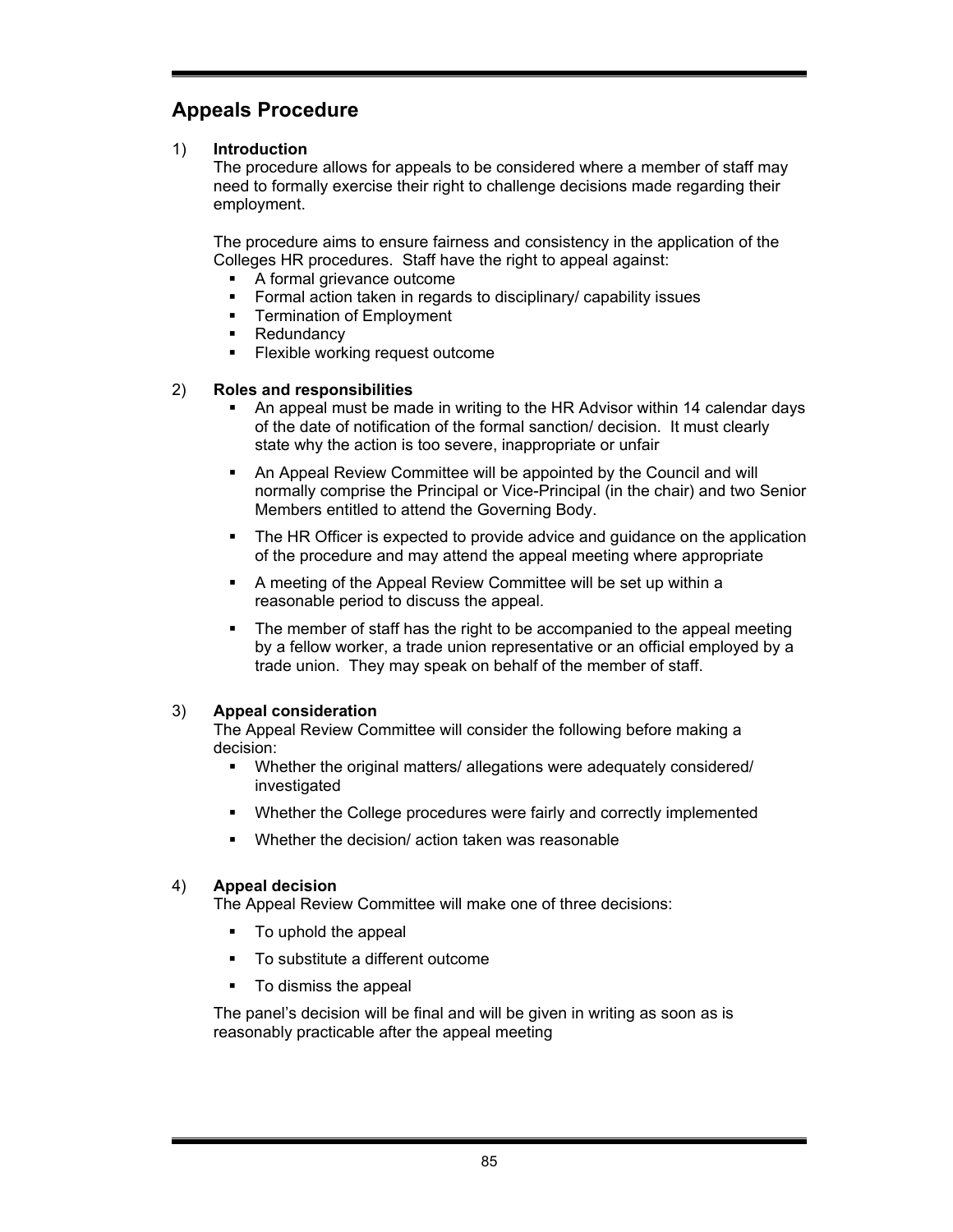# **Use of College Property**

# 1) **Introduction**

This policy outlines members of staff's obligations towards any College property that they use during the course of their employment. It applies to College property that staff have:

- been given for the duration of their employment;
- been assigned for a temporary period only; and/or
- borrowed from a colleague or particular department within the College

 The policy applies to permanent, part-time, temporary and casual staff. The policy covers only the use of physical property. The use of intellectual property such as College data is outside the scope of this policy.

# 2) **Allocation of College property**

On the commencement of their employment, members of staff may be given items of College property, for example:

- Hardware
- **office equipment;**
- $\blacksquare$  keys;
- security passes;
- **credit cards;**
- **n** mobile phones

# 3) **Care of College property**

Members of staff are responsible for any property belonging to the College that is under their control or in their possession and must take proper care of any such items. Members of staff must:

- **take good care of College property, both when it is used in the workplace and** when it is used outside the College's premises;
- ensure that College property is maintained and serviced when necessary;
- not allow College property to be used by anyone outside the College, unless he/she is suitably qualified and this has been authorised by the College in advance (for example, a professional repairs or servicing undertaking);
- not make modifications to College property (for example, upgrades to a laptop) without the prior approval in writing of the College;
- not use College property to carry out any illegal activities or activities that might bring the College into disrepute (for example using a laptop to visit inappropriate websites);
- not, by act or omission, allow College property to be lost or damaged (for example, by not securing property properly or leaving it in a public place such as on public transport); and
- not remove any College property from the College's premises without the prior approval in writing of the College.

The organisation recognises that it is inevitable that there will be some wear and tear of College property.

# 4) **Consequences of misuse of College property**

Under the College's disciplinary procedure, damage to College property can lead to disciplinary action, depending on the circumstances. Deliberate or negligent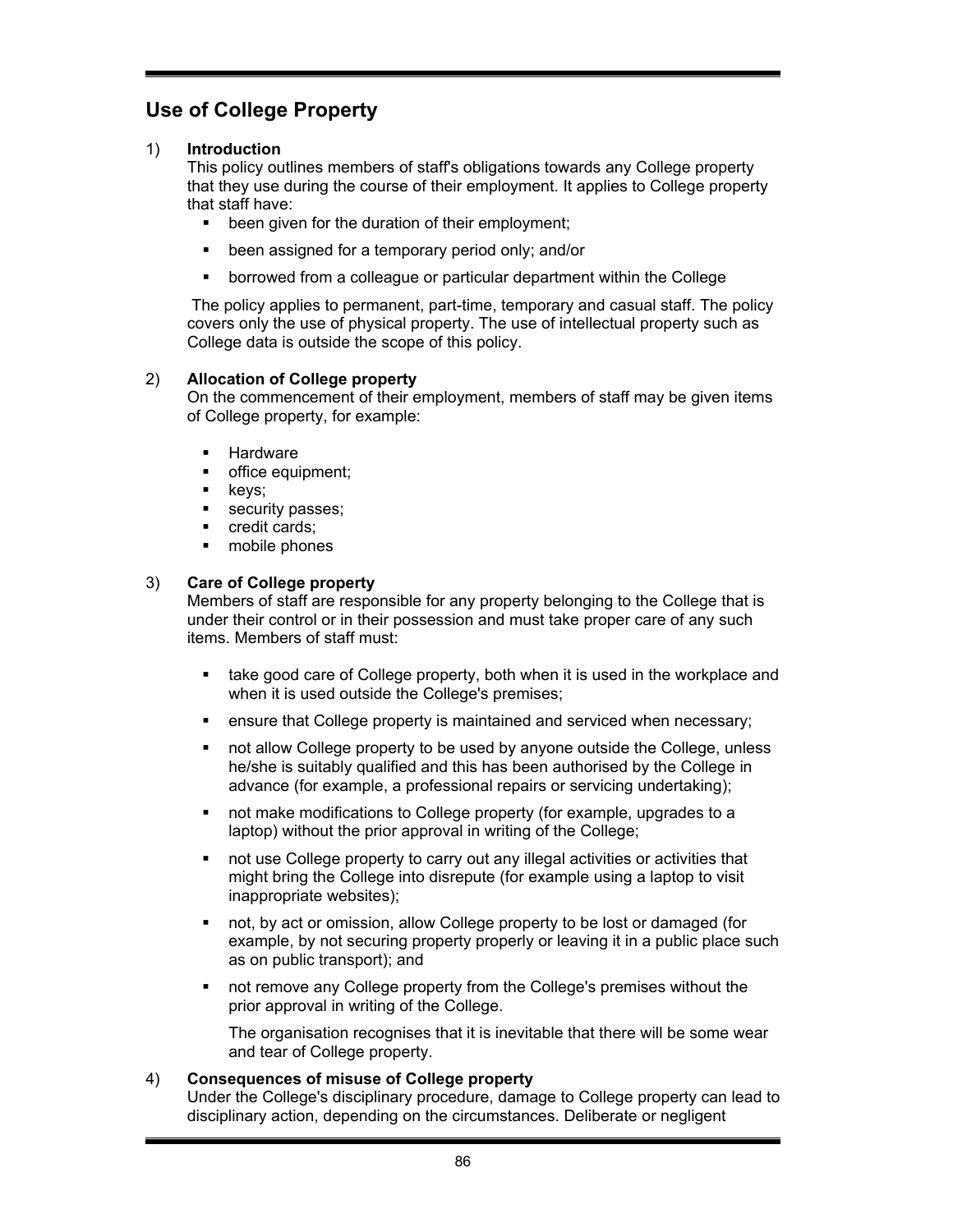damage to, or misuse of, the College's property may be gross misconduct, justifying summary dismissal.

# 5) **Security of College property**

Members of staff must take all reasonable steps to ensure the security of items of College property that have been allocated to them. This includes taking all reasonable steps to ensure that property is not misplaced or stolen, and that no one else has access to the property to enable confidential data to be accessed or copied.

For example, members of staff must ensure that:

- laptops and other devices such as palmtop/hand-held computers are not left unattended on public transport or in parked cars;
- **EXTERN** 1 aptops and other devices are password protected at all times; and
- other College property such as the internal documents are not left in public places or in places where they might be accessible by unauthorised individuals.

Members of staff that use, but do not remove, valuable or important items of College property such as laptops from the College's premises must ensure that the property is properly secured at the end of their day/shift. Most members of staff have access to secure [drawers at their desk/lockers]. If a member of staff does not have access to a secure area, one can be provided on request.

### 6) **Return of College property**

On the termination of their employment, members of staff will be required to return College property on the date specified by the College, which will normally be their last day at work. Members of staff should return all property that belongs to the College that is in their possession. Most items can be returned to the member of staff's manager.

Members of staff in possession of a laptop or other device such as a palmtop/hand-held computer should ensure that it is returned to the IT department. Members of staff should also ensure that any College documents are returned, whether hard copy or on a computer. Any documents that a member of staff has on his/her computer's desktop in the workplace or at home should be copied to a shared drive and, in the case of the home computer, should then be permanently deleted from it.

In appropriate cases, the College may contact the police about the unreturned property and/or issue civil proceedings against the member of staff for breach of contract and/or trespass to goods to the extent that any outstanding wages withheld do not cover the current market value of the property not returned.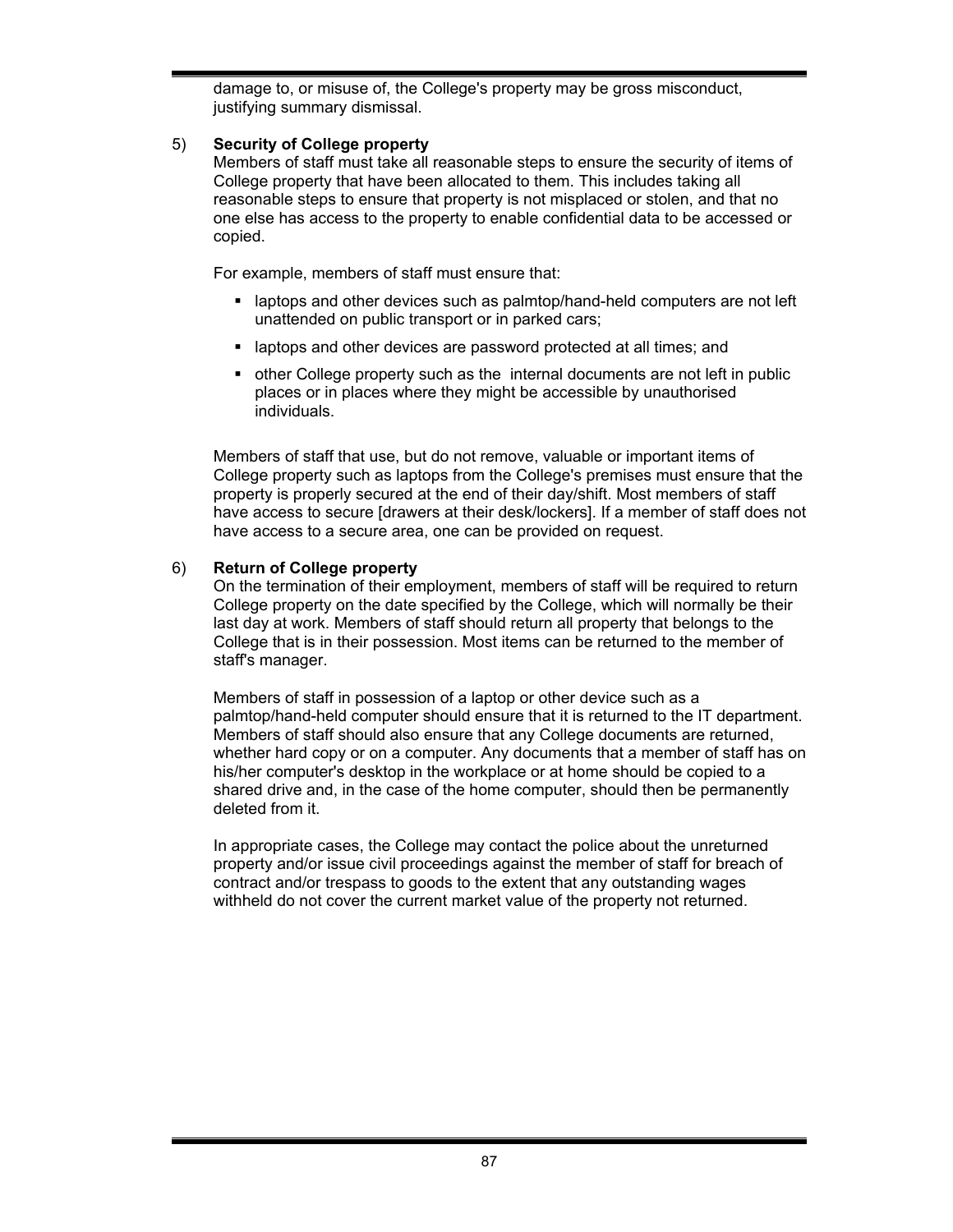# **Training and Development Policy and Procedure**

# 1) **Policy statement**

Newnham College recognises the value and importance of providing opportunities to all staff to develop their job-related knowledge and skills, and expects that training and development will increase individual effectiveness and that well-trained members of staff will make a richer contribution to the College. All training and development undertaken must be clearly focused on achieving the College's objectives.

The College is committed to the development of positive policies to promote equal opportunities in employment regardless of any protected characteristic (race, sex, disability, sexual orientation, religion or belief, age, marital status or civil partnership, pregnancy/maternity or gender reassignment) and this principle applies equally to the training and development of all of our staff.

The College aims to equip all staff with the necessary knowledge and skills to be able to carry out their duties safely and without risk to themselves or others, to do their jobs successfully and with confidence, and to support all staff to reach their full potential.

# 2) **Scope of the policy**

This policy applies to all staff who work for the College.

# 3) **Aims of the policy**

The aims of the policy are to:

- Achieve consistency in the management of training and development issues.
- Ensure new staff have a planned and consistent induction to help them understand their role and their individual responsibilities.
- Provide appropriate development opportunities to help maintain and enhance standards of performance.
- Support continuing professional development.

# 4) **Roles and responsibilities**

# 4.1 **Staff**

All staff have a contractual responsibility to achieve and maintain a satisfactory standard of performance. All staff are required to participate in the Workplace Discussion process and are expected to actively engage in personal development as detailed in their development plans.

# 4.2 **Heads Of Department (HODs)**

HODs will be responsible for identifying areas of their own work and work done by staff for whom they are responsible which could be assisted by training and development activities. They should identify statutory training requirements, ensure these are met and prioritise non statutory training. They must ensure all new members of staff reporting to them are provided with proper induction training and have the annual and end of probation performance reviews completed on time, with clear targets set and any training needs clearly identified.

HODs need to ensure staff who are attending organised training know the reasons for the training, its objectives, the expected outcomes and standard of performance; that their performance is measured against this and the training properly evaluated.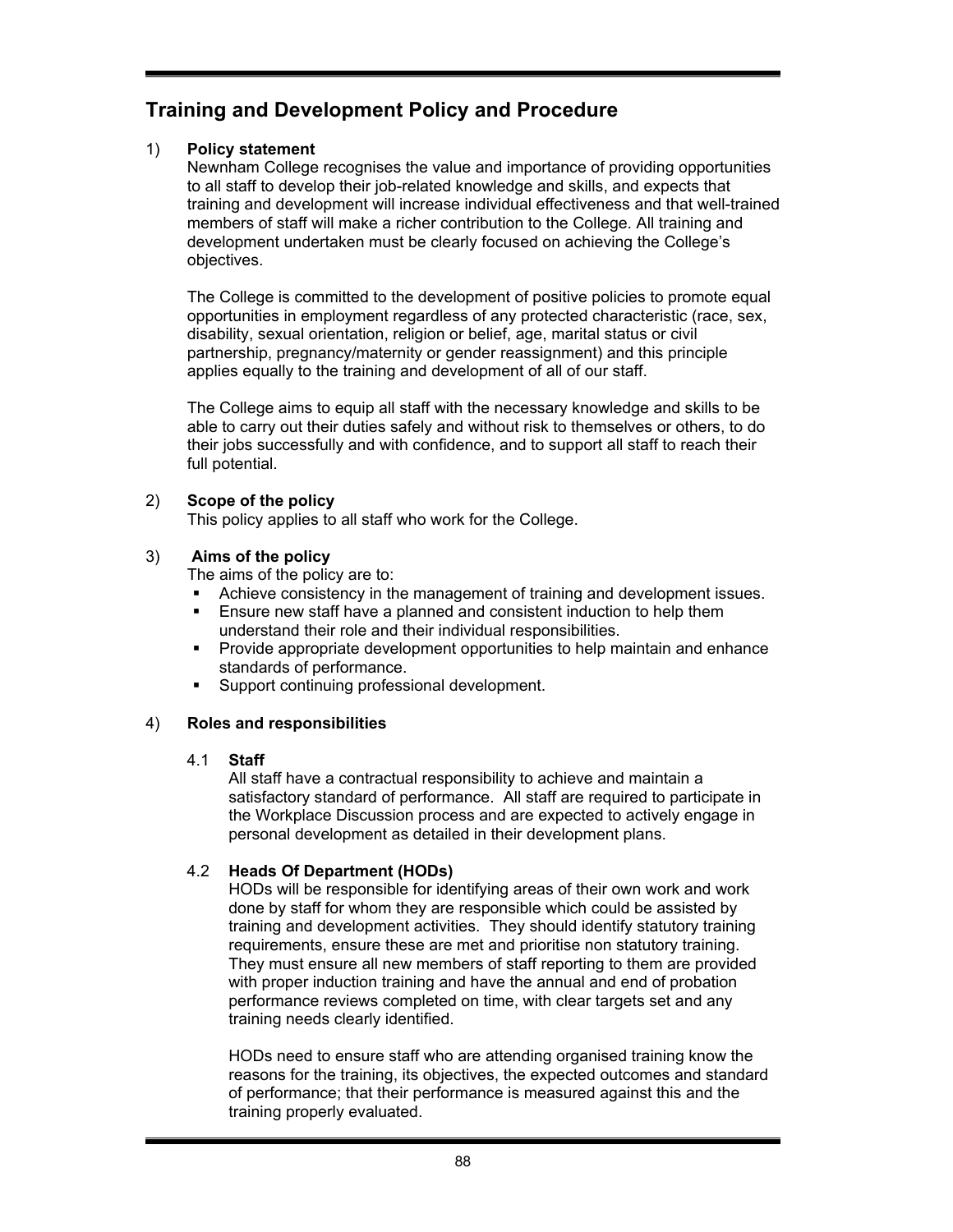# 4.3 **Personnel**

The Personnel Manager will work with the HODs to collate the individual training and development plans to produce an annual training plan for the College. They will also provide support and guidance to HODs and staff on the completion of the Workplace Discussion paperwork

### 5) **Workplace Discussions**

Each year, each member of staff will take part in a meeting with his/her immediate HOD to discuss aspects of his/her work performance. The objective of the meeting will be to review the previous year's achievements and to discuss any future training, development and career planning relevant to the individual and to the College.

It is important that the Workplace Discussion focuses upon some clear objectives so that the effort it demands from both reviewer and member of staff can be directed towards specific outcomes. The benefits of Workplace Discussion in terms of improved communication and enhanced performance, both for the individuals involved and for the College, will be achieved only by the continuous commitment of all those involved in the scheme.

# 5.1 **Timing of Workplace Discussions**

Each year in January all HODs will prepare a schedule so that each member of their team is allotted a Workplace Discussion meeting with them. New staff who are still in their 6 month probationary period will be seen as normal for their probation one-to-one. Otherwise, all staff with over 6 months' service will be included on the Workplace Discussion schedule.

The Workplace Discussion meeting will normally take place over the months of February to March. The schedule will start from HOD level downwards in order that communication of College objectives can be made more effectively. It is important that these objectives are considered when discussing performance and development with each individual so that he/she remains clear about the importance of his/her work within the context of the College's objectives and that any planned development is relevant to the College's needs.

# 5.2 **Workplace Discussion paperwork**

Workplace Discussion paperwork is provided on the College Intranet or form the HOD. It is downloadable and HODs and staff can choose whether they prefer to use the document electronically or as hard copy.

Any paperwork or electronically filed forms should be completed within two weeks of the Workplace Discussion meeting and must be kept absolutely confidential. Either a hard copy or an electronic copy must sent to the HR Officer to place on the individual's own personnel file, but the member of staff must have a copy of the Workplace Discussion for his/her own safekeeping. The completed form must be viewed as a working document and as such be continually referred to and reviewed throughout the year.

# 6) **Induction training**

The College recognises the need to ensure that all new staff receive a planned, thorough induction to enable them to settle quickly into the College Induction Checklist. It is each HOD's responsibility to ensure that new members of staff are provided with proper induction training, on-going monitoring and coaching during their 6 month probationary period, and that the end of probation performance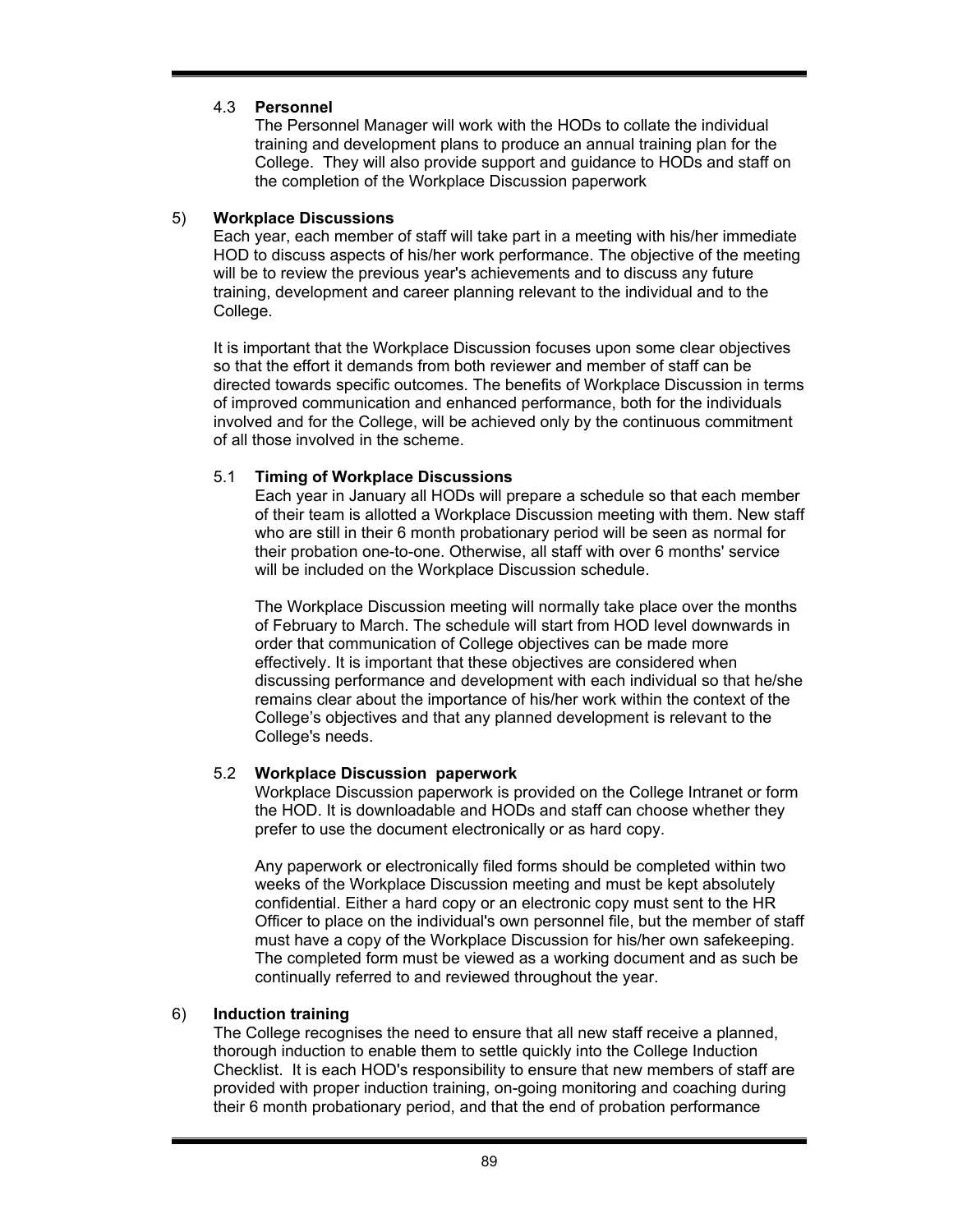review is undertaken before the end of the probationary period to enable a timely decision to be made regarding confirmation in post Probationary Review.

# 7) **Identification of training needs**

Primary responsibility for the planning and implementation of cost-effective training and development lies with HODs of the College, who should act through or in consultation with the HR Officer. Central to the implementation of the policy is a department's training plan which should identify each individual's training needs and how and when these are satisfied. Training needs may be individual or by type of job.

# 7.1 **What needs to be considered**

- statutory requirements for health and safety and other training
- when staff are new to the College or to the department:
	- $\triangleright$  appoint mentor
	- $\triangleright$  use induction checklist
	- $\triangleright$  provide induction programme
	- allow attendance at central induction events
- when staff are at or near the beginning of their working lives:
	- $\triangleright$  teaching, learning and research skills and knowledge
	- professional and technical skills training
	- $\triangleright$  day release for trainee or Modern Apprenticeship staff, BTEC, City and Guilds, NVQs
- when members of staff take on new management or supervisory responsibilities:
	- $\triangleright$  financial management training for budget holders
	- $\triangleright$  first-line supervisory management training
	- $\triangleright$  management development
- continuing professional development for all:
	- $\triangleright$  professional and technical updating
	- $\triangleright$  training for new technologies and processes
	- $\triangleright$  adapting to a changing work environment
- personal organisation and communications skills
- computer skills
- when staff are nearing retirement:-
	- $\triangleright$  Pre- retirement course run by the University or running at other Colleges

Departments should consider group development needs as well as individual. They should consider a range of development methods to meet these needs:

- departmental development events or activities
- inviting contributions from external experts or facilitators
- external courses and conferences
- programmes of self-study
- visits to other Cambridge colleges
- professional or technical qualifications
- short courses provided by the College or others
- working with a mentor
- working as a mentor
- keeping a learning journal to reflect on feedback or experience
- job rotation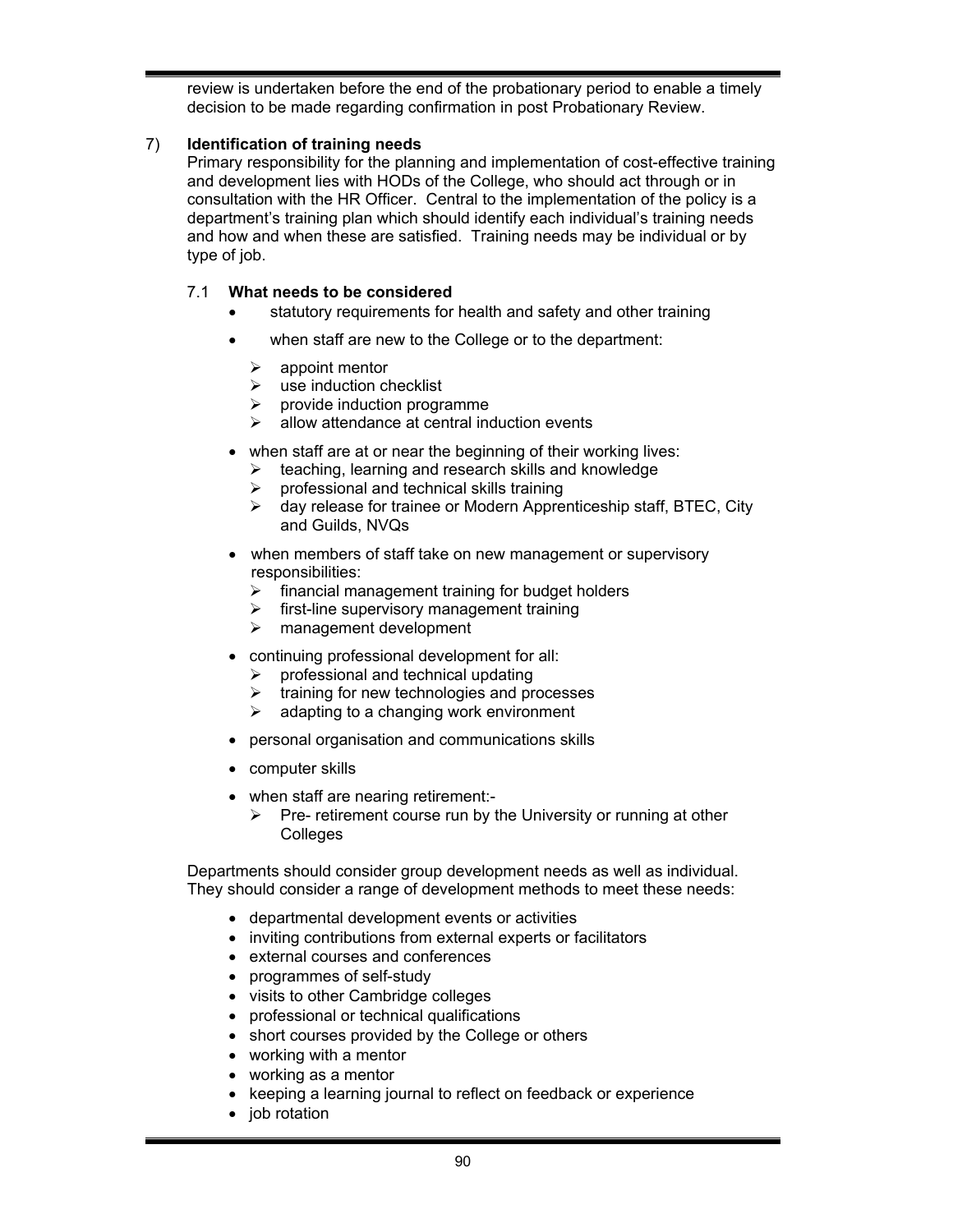### 8) **Individual training expenses**

The College is fully committed to the career development of all staff and is therefore willing to meet the costs associated with necessary and identified study and training. Expenses incurred attending training courses, seminars etc during normal working hours will be dealt with under our normal expense procedures.

The College will consider financial support for costs associated with training for proficiency at work and/or career development. Subject to approval of the request in principle, the Bursar (or Domestic Bursar in their absence) will then normally approve some or all of the following expenditure in relation to the course: course fees, travelling expenses where appropriate, course materials such as books or essential equipment (which shall remain the property of Newnham College), examination fees, professional memberships etc.

In addition, paid study leave of a specified duration may be authorised for certain professional qualifications. Such funding will however normally only be offered to those members of staff who are prepared to commit to Newnham College and any such training expenditure is normally dependent on the member of staff agreeing to sign a repayment agreement, should he/she leave within a specified period following the completion of the training, or abandon the training without good reason.

Where the fees for an external programme or course to be paid for by the College exceed £500, the individual members of staff will be required to complete an Application for Development Assistance form (Appendix 1) and agree to pay back a proportion of the fees if they leave the employment of the College, according to the following schedule:-

| <b>Leaving College Employment</b>   | <b>Fees Pay-Back</b> |
|-------------------------------------|----------------------|
| Before completion of qualification  | 100%                 |
| Within 1 year of completion         | 100%                 |
| Between 1 and 2 years of completion | .50%                 |
| More than 2 years after completion  | $0\%$                |

#### *Where attendance at a course is at the insistence of the College, or a mandatory requirement of the role, the repayment of any fees by the member of staff will be wavered*

# 9) **Training Evaluation**

The benefits of training activities undertaken by staff teams or individuals should be reviewed within the relevant department following each activity. Evaluation may take place via informal feedback and at departmental meetings. However where the time and money invested by the individual and/or the College is significant, then the completion of a Post-Development Evaluation form (Appendix 2) would be recommended.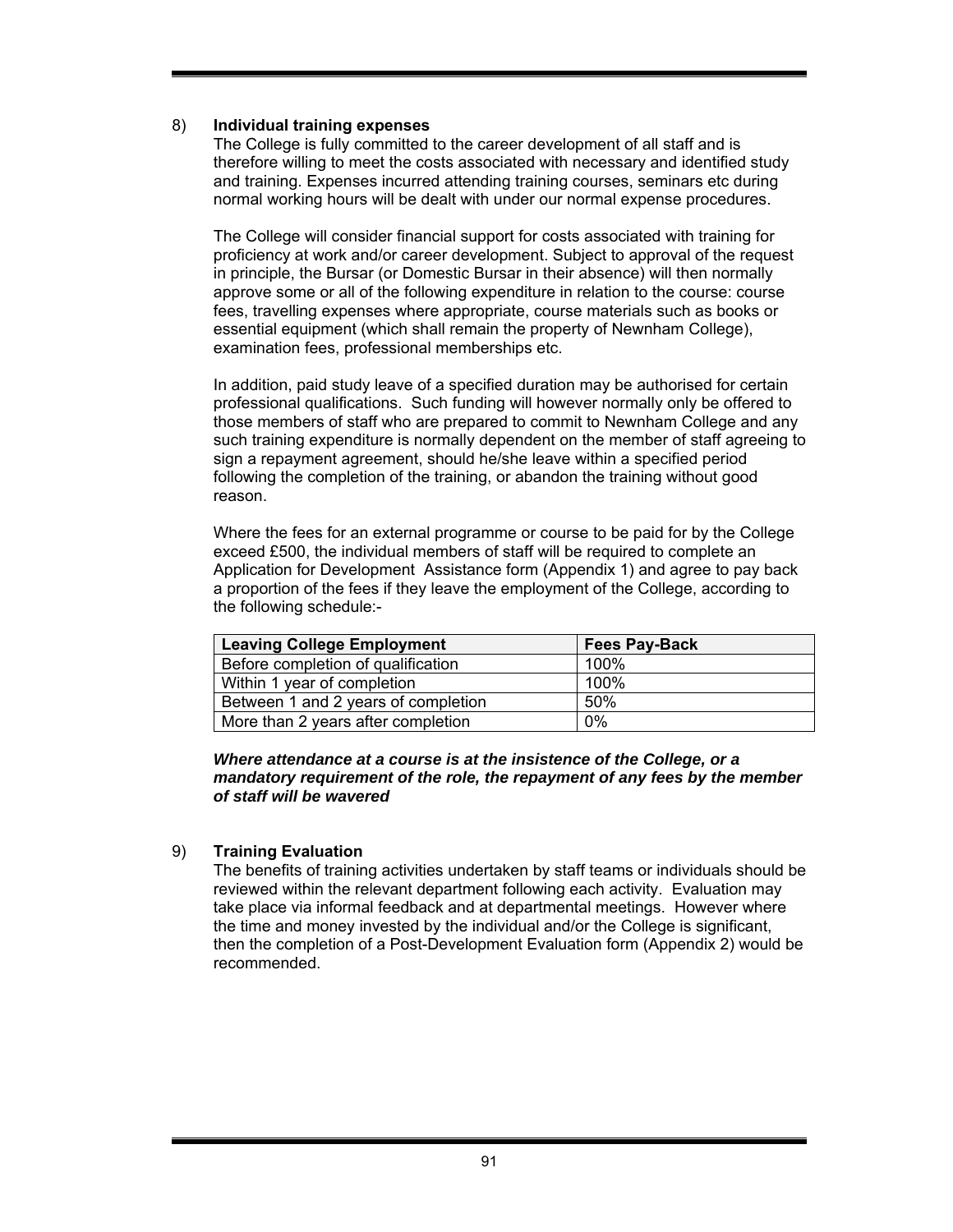# **Appendix 1-** Application for Development Assistance Form

*(to be completed for all courses exceeding £500 which are not a mandatory requirement or at the insistence of the College)* 

| Name       |  |
|------------|--|
| Job Title  |  |
| Department |  |

1. Course/ training etc. which the applicant wishes to enrol:

| Course title and venue | Days/ times of attendance | Fees and other costs |  |  |  |
|------------------------|---------------------------|----------------------|--|--|--|
|                        |                           |                      |  |  |  |
|                        |                           |                      |  |  |  |
|                        |                           |                      |  |  |  |
|                        |                           |                      |  |  |  |

2. The College expects you to continue in employment for at least 2 years after the completion of the course. Should you not do so, the following repayment terms will come into effect:

| <b>Leaving College Employment</b>   | <b>Fees Pay-Back</b> |
|-------------------------------------|----------------------|
| Before completion of qualification  | 100%                 |
| Within 1 year of completion         | 100%                 |
| Between 1 and 2 years of completion | 50%                  |
| More than 2 years after completion  | 0%                   |

#### **Declaration**

I confirm that I wish to accept the College's support to attend the course under the above conditions and agree that the College has the right to deduct any outstanding amounts under this agreement from any salary or other payments due to me on termination of my employment (as detailed above).

Member of staff

| Signed | uw |
|--------|----|
|        |    |

 $Signed$   $\Box$ 

**HOD** 

| מוני<br>Ja |  |  |  |  |  |  |  |
|------------|--|--|--|--|--|--|--|
|            |  |  |  |  |  |  |  |